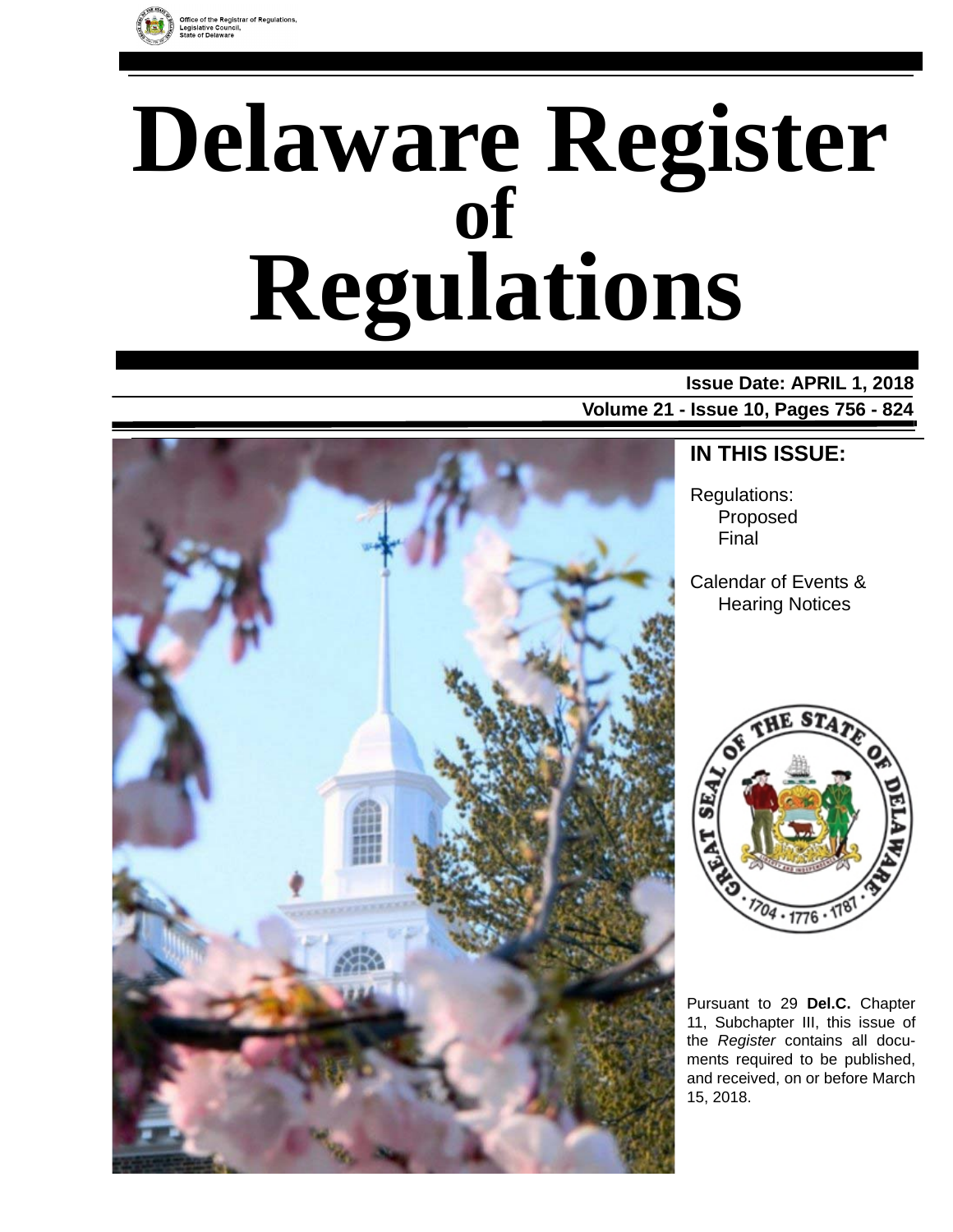### **INFORMATION ABOUT THE DELAWARE REGISTER OF REGULATIONS**

### **DELAWARE REGISTER OF REGULATIONS**

The *Delaware Register of Regulations* is an official State publication established by authority of 69 *Del. Laws*, c. 107 and is published on the first of each month throughout the year.

The *Delaware Register* will publish any regulations that are proposed to be adopted, amended or repealed and any emergency regulations promulgated.

The *Register* will also publish some or all of the following information:

- Governor's Executive Orders
- Governor's Appointments
- Agency Hearing and Meeting Notices
- Other documents considered to be in the public interest.

### **CITATION TO THE DELAWARE REGISTER**

The *Delaware Register of Regulations* is cited by volume, issue, page number and date. An example would be:

19 **DE Reg.** 1100 (06/01/16)

Refers to Volume 19, page 1100 of the *Delaware Register* issued on June 1, 2016.

### **SUBSCRIPTION INFORMATION**

The cost of a yearly subscription (12 issues) for the *Delaware Register of Regulations* is \$135.00. Single copies are available at a cost of \$12.00 per issue, including postage. For more information contact the Division of Research at 302-744-4114 or 1-800-282-8545 in Delaware.

### **CITIZEN PARTICIPATION IN THE REGULATORY PROCESS**

Delaware citizens and other interested parties may participate in the process by which administrative regulations are adopted, amended or repealed, and may initiate the process by which the validity and applicability of regulations is determined.

Under 29 **Del.C.** §10115 whenever an agency proposes to formulate, adopt, amend or repeal a regulation, it shall file notice and full text of such proposals, together with copies of the existing regulation being adopted, amended or repealed, with the Registrar for publication in the *Register of Regulations* pursuant to §1134 of this title. The notice shall describe the nature of the proceedings including a brief synopsis of the subject, substance, issues, possible terms of the agency action, a reference to the legal authority of the agency to act, and reference to any other regulations that may be impacted or affected by the proposal, and shall state the manner in which persons may present their views; if in writing, of the place to which and the final date by which such views may be submitted; or if at a public hearing, the date, time and place of the hearing. If a public hearing is to be held, such public hearing shall not be scheduled less than 20 days following publication of notice of the proposal in the *Register of Regulations*. If a public hearing will be held on the proposal, notice of the time, date, place and a summary of the nature of the proposal shall also be published in at least 2 Delaware newspapers of general circulation. The notice shall also be mailed to all persons who have made timely written requests of the agency for advance notice of its regulation-making proceedings.

**DELAWARE REGISTER OF REGULATIONS, VOL. 21, ISSUE 10, SUNDAY, APRIL 1, 2018**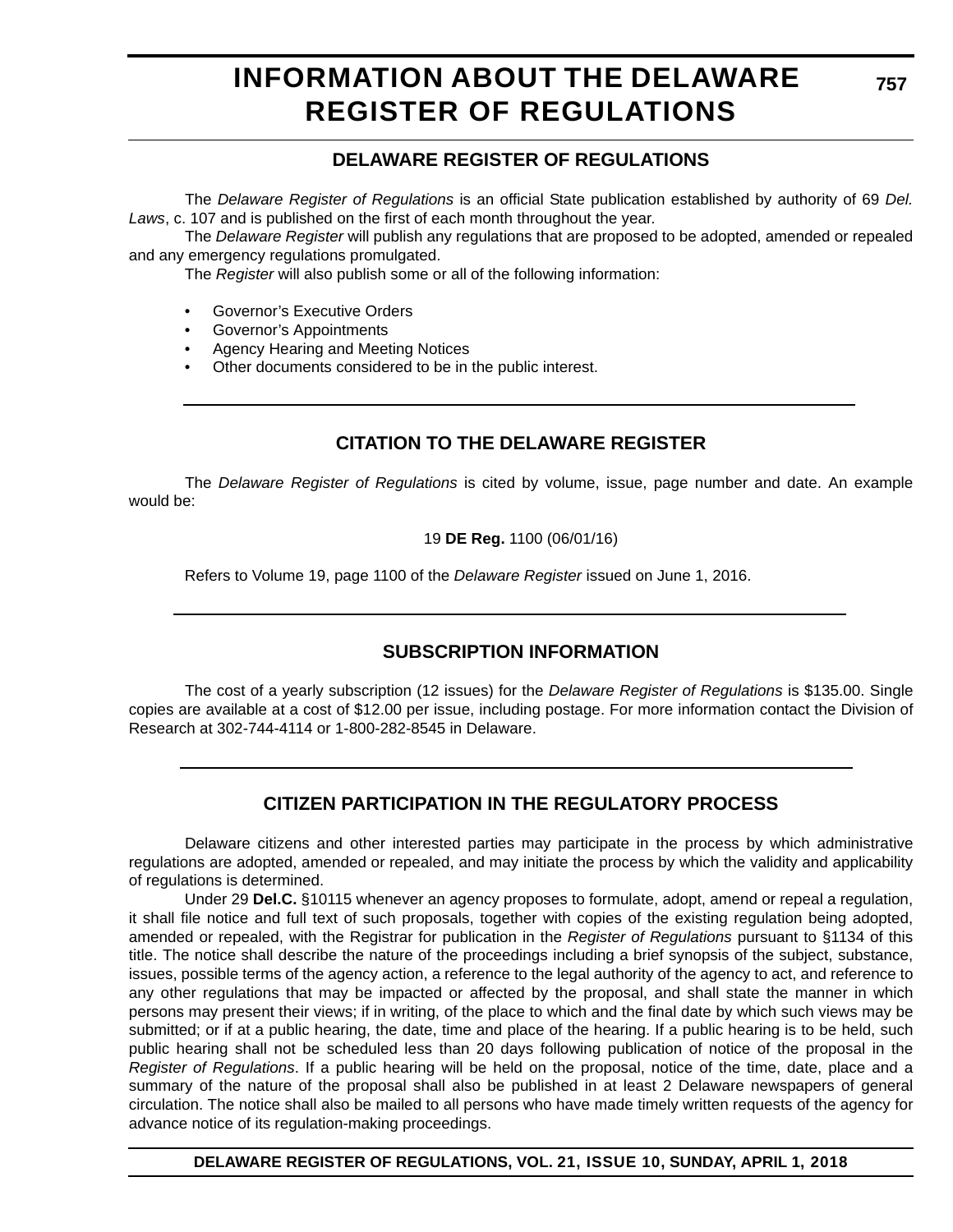**758**

### **INFORMATION ABOUT THE DELAWARE REGISTER OF REGULATIONS**

The opportunity for public comment shall be held open for a minimum of 30 days after the proposal is published in the *Register of Regulations*. At the conclusion of all hearings and after receipt, within the time allowed, of all written materials, upon all the testimonial and written evidence and information submitted, together with summaries of the evidence and information by subordinates, the agency shall determine whether a regulation should be adopted, amended or repealed and shall issue its conclusion in an order which shall include: (1) A brief summary of the evidence and information submitted; (2) A brief summary of its findings of fact with respect to the evidence and information, except where a rule of procedure is being adopted or amended; (3) A decision to adopt, amend or repeal a regulation or to take no action and the decision shall be supported by its findings on the evidence and information received; (4) The exact text and citation of such regulation adopted, amended or repealed; (5) The effective date of the order; (6) Any other findings or conclusions required by the law under which the agency has authority to act; and (7) The signature of at least a quorum of the agency members.

The effective date of an order which adopts, amends or repeals a regulation shall be not less than 10 days from the date the order adopting, amending or repealing a regulation has been published in its final form in the *Register of Regulations*, unless such adoption, amendment or repeal qualifies as an emergency under §10119.

Any person aggrieved by and claiming the unlawfulness of any regulation may bring an action in the Court for declaratory relief.

No action of an agency with respect to the making or consideration of a proposed adoption, amendment or repeal of a regulation shall be subject to review until final agency action on the proposal has been taken.

When any regulation is the subject of an enforcement action in the Court, the lawfulness of such regulation may be reviewed by the Court as a defense in the action.

Except as provided in the preceding section, no judicial review of a regulation is available unless a complaint therefor is filed in the Court within 30 days of the day the agency order with respect to the regulation was published in the *Register of Regulations*.

### **CLOSING DATES AND ISSUE DATES FOR THE DELAWARE REGISTER OF REGULATIONS**

| <b>ISSUE DATE</b> | <b>CLOSING DATE</b> | <b>CLOSING TIME</b> |
|-------------------|---------------------|---------------------|
| May 1             | April 16            | 4:30 p.m.           |
| June 1            | May 15              | 4:30 p.m.           |
| July 1            | June 15             | 4:30 p.m.           |
| August 1          | July 16             | 4:30 p.m.           |
| September 1       | August 15           | 4:30 p.m.           |

### **DIVISION OF RESEARCH STAFF**

**Lori Christiansen**, Director; **Mark J. Cutrona**, Deputy Director; **Julia Dumas-Wilks**, Administrative Specialist II; **Julie Fedele**, Joint Sunset Research Analyst; **Bethany Fiske**, Assistant Registrar of Regulations; **Deborah Gottschalk**, Legislative Attorney; **Robert Lupo**, Graphics and Printing Technician IV; **Colinda Marker**, Executive Secretary; **Dawn Morales**, Graphics and Printing Technician I; **Kathleen Morris**, Human Resources/ Financial Manager; **Victoria Schultes**, Administrative Specialist II; **Don Sellers,** Print Shop Supervisor; **Yvette W. Smallwood**, Registrar of Regulations; **Holly Vaughn Wagner**, Legislative Attorney; **Natalie White**, Administrative Specialist II; **Sara Zimmerman**, Legislative Librarian.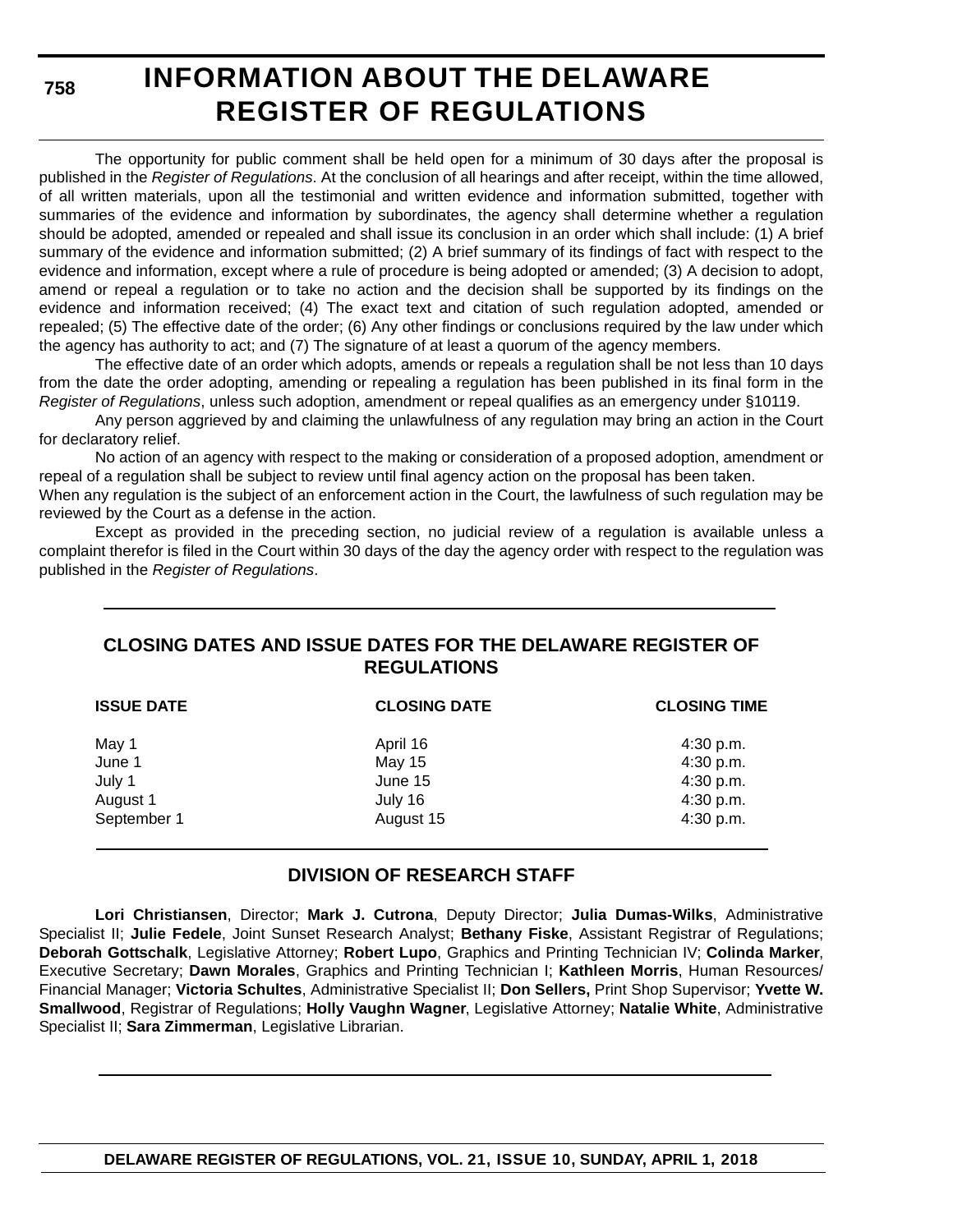### **TABLE OF CONTENTS**

**759**

<span id="page-3-0"></span>[Cumulative Tables............................................................................................................................. ............ 761](#page-5-0)

### **PROPOSED**

| <b>DEPARTMENT OF AGRICULTURE</b><br><b>Harness Racing Commission</b>                         | 768 |
|----------------------------------------------------------------------------------------------|-----|
| <b>DEPARTMENT OF EDUCATION</b>                                                               |     |
| <b>Professional Standards Board</b>                                                          |     |
|                                                                                              | 770 |
|                                                                                              | 773 |
|                                                                                              | 774 |
|                                                                                              | 776 |
|                                                                                              |     |
| <b>DEPARTMENT OF HEALTH AND SOCIAL SERVICES</b>                                              |     |
| <b>Division of Medicaid and Medical Assistance</b>                                           |     |
|                                                                                              | 781 |
| <b>Division of Public Health</b>                                                             |     |
|                                                                                              | 784 |
|                                                                                              |     |
| <b>DEPARTMENT OF SERVICES FOR CHILDREN, YOUTH AND THEIR FAMILIES</b>                         |     |
| <b>Division of Family Services</b>                                                           |     |
| 101 DELACARE: Regulations for Early Care and Education and School-Age Centers                | 790 |
|                                                                                              | 791 |
|                                                                                              |     |
| <b>DEPARTMENT OF STATE</b>                                                                   |     |
| <b>Division of Professional Regulation</b>                                                   |     |
| 3000 Board of Professional Counselors of Mental Health and Chemical Dependency Professionals | 792 |
| <b>Public Service Commission</b>                                                             |     |
|                                                                                              | 793 |
|                                                                                              |     |
| <b>OFFICE OF THE STATE TREASURER</b>                                                         |     |
| <b>Division of Debt and Cash Management</b>                                                  |     |
| 1201 Statement of Objectives and Guidelines for the Investment of State of Delaware Funds    | 800 |
|                                                                                              |     |

### **FINAL**

| <b>DEPARTMENT OF EDUCATION</b><br><b>Office of the Secretary</b> |      |
|------------------------------------------------------------------|------|
|                                                                  | 803. |
| <b>DEPARTMENT OF HEALTH AND SOCIAL SERVICES</b>                  |      |
| <b>Division of Medicaid and Medical Assistance</b>               |      |
|                                                                  | 805  |
| <b>Division of Public Health</b>                                 |      |
|                                                                  | 807  |
| <b>Division of Social Services</b>                               |      |
|                                                                  | 808. |
|                                                                  |      |

### **DELAWARE REGISTER OF REGULATIONS, VOL. 21, ISSUE 10, SUNDAY, APRIL 1, 2018**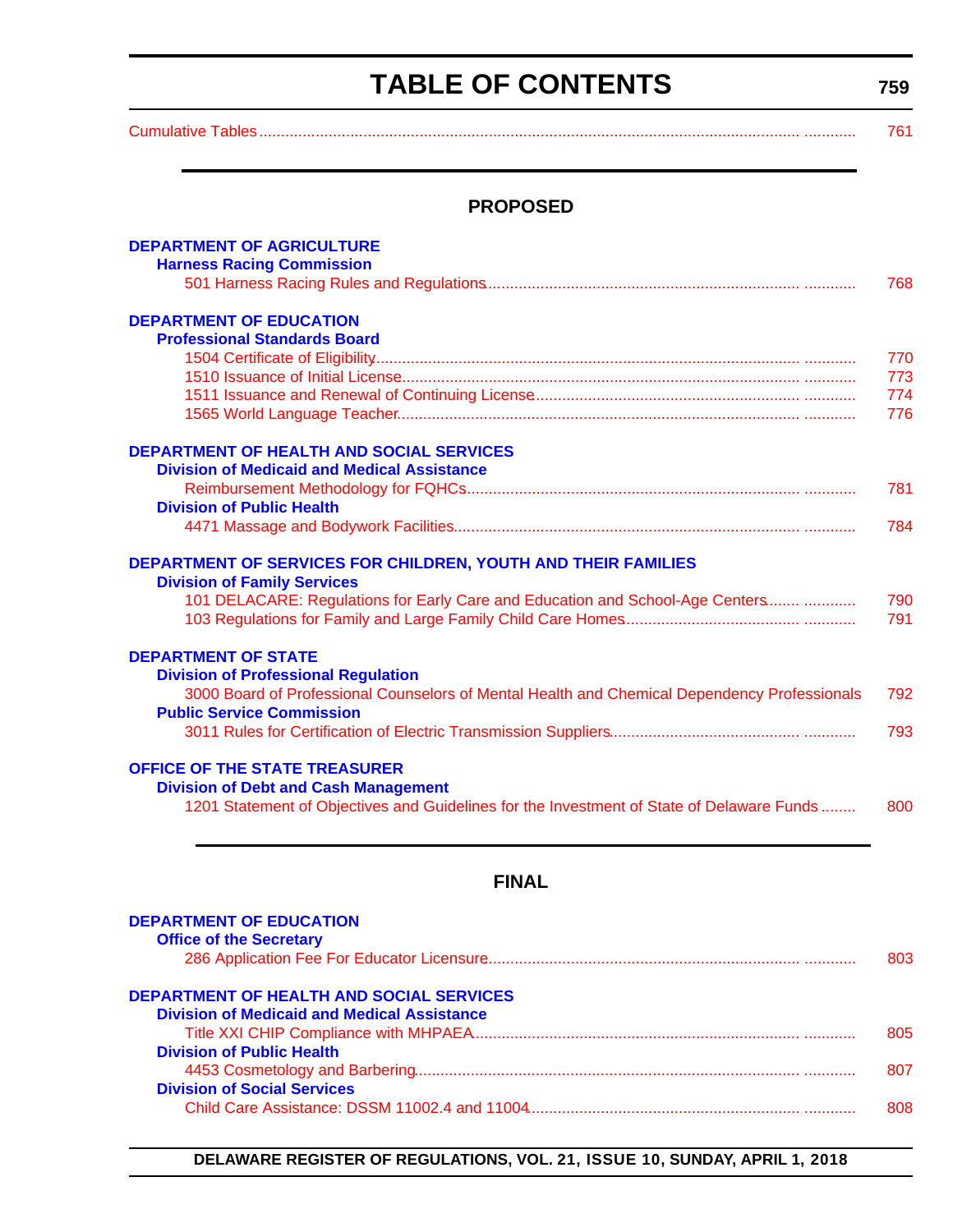**DELAWARE REGISTER OF REGULATIONS, VOL. 21, ISSUE 10, SUNDAY, APRIL 1, 2018**

<span id="page-4-0"></span>**760**

### **TABLE OF CONTENTS**

|                                                                                      | 812 |
|--------------------------------------------------------------------------------------|-----|
| 3700 Board of Speech/Language Pathologists, Audiologists and Hearing Aid Dispensers. | 813 |
|                                                                                      | 815 |

### **CALENDAR OF EVENTS/HEARING NOTICES**

| Dept. of Agriculture, Harness Racing Commission, Notice of Public Comment Period                       | 820<br>820  |
|--------------------------------------------------------------------------------------------------------|-------------|
| Dept. of Health and Social Services, Div. of Medicaid and Medical Assistance; Div. of Public Health,   |             |
|                                                                                                        | 820         |
| Dept. of Services for Children, Youth and Their Families, Div. of Family Services, Notices of Public   |             |
|                                                                                                        | $821 - 822$ |
| Dept. of State, Division of Professional Regulation, Board of Professional Counselors of Mental Health |             |
| and Chemical Dependency Professionals; Public Service Commission, Notices of Public Hearings           |             |
|                                                                                                        | $822 - 823$ |
| Office of the State Treasurer, Div. of Debt and Cash Management, Notice of Public Comment Period       | 824         |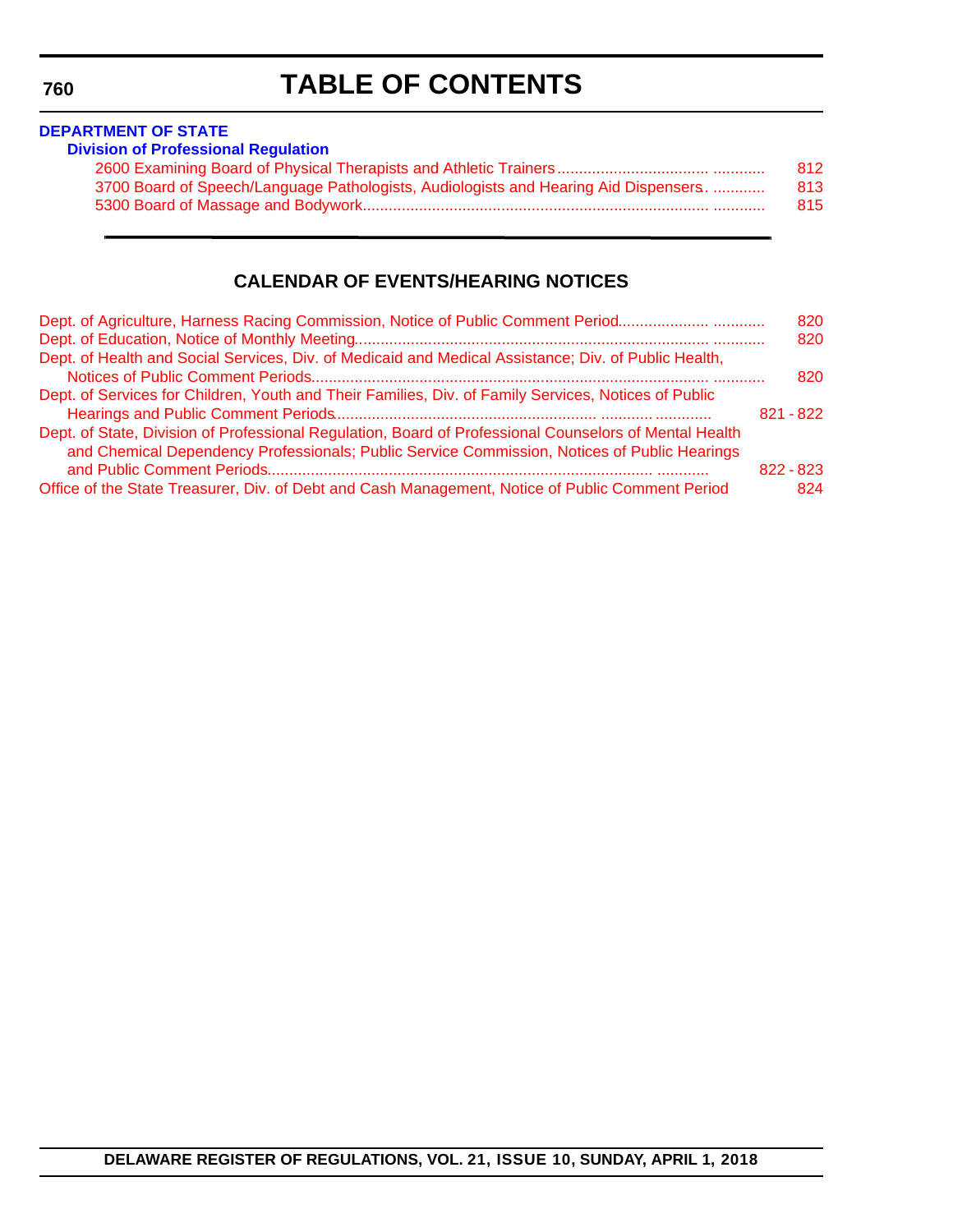<span id="page-5-0"></span>The table printed below lists the regulations that have been proposed, adopted, amended or repealed in the preceding issues of the current volume of the *Delaware Register of Regulations*.

The regulations are listed alphabetically by the promulgating agency, followed by a citation to that issue of the *Register* in which the regulation was published. Proposed regulations are designated with (Prop.); Final regulations are designated with (Final); Emergency regulations are designated with (Emer.); and regulations that have been repealed are designated with (Rep.).

| <b>DELAWARE HEALTH INFORMATION NETWORK</b>                                                                                                                                                |                                                       |  |
|-------------------------------------------------------------------------------------------------------------------------------------------------------------------------------------------|-------------------------------------------------------|--|
| 103 Delaware Health Care Claims Database Data Collection Regulation                                                                                                                       | 21 <b>DE Reg.</b> 9 (Prop.)<br>21 DE Reg. 293 (Final) |  |
| 104 Delaware Health Care Claims Database Data Access Regulation                                                                                                                           | 21 DE Reg. 463 (Prop.)<br>21 DE Reg. 712 (Final)      |  |
| <b>DELAWARE RIVER BASIN COMMISSION</b><br>Proposed Amendments to the Administrative Manual and Special Regulations<br>Regarding Natural Gas Development Activities; Additional Clarifying | 21 DE Reg. 526 (Prop.)                                |  |
| <b>DELAWARE STATE FIRE PREVENTION COMMISSION</b>                                                                                                                                          | 21 DE Reg. 529 (Prop.)                                |  |
| <b>DEPARTMENT OF AGRICULTURE</b><br><b>Delaware Forest Service</b>                                                                                                                        |                                                       |  |
|                                                                                                                                                                                           | 21 DE Reg. 521(Emer.)<br>21 DE Reg. 604 (Prop.)       |  |
| <b>Harness Racing Commission</b>                                                                                                                                                          |                                                       |  |
|                                                                                                                                                                                           | 21 DE Reg. 261 (Prop.)                                |  |
|                                                                                                                                                                                           | 21 DE Reg. 563 (Final)                                |  |
| 502 Delaware Standardbred Breeders' Fund Regulations                                                                                                                                      | 21 <b>DE Reg.</b> 146 (Final)                         |  |
|                                                                                                                                                                                           | 21 DE Reg. 173 (Prop.)                                |  |
| <b>Office of the Secretary</b>                                                                                                                                                            | 21 DE Reg. 564 (Final)                                |  |
|                                                                                                                                                                                           | 21 DE Reg. 10 (Prop.)                                 |  |
|                                                                                                                                                                                           | 21 DE Reg. 175 (Prop.)                                |  |
|                                                                                                                                                                                           | 21 DE Reg. 623 (Final)                                |  |
| DEPARTMENT OF EDUCATION                                                                                                                                                                   |                                                       |  |
| <b>Office of the Secretary</b>                                                                                                                                                            |                                                       |  |
|                                                                                                                                                                                           | 21 DE Reg. 363 (Prop.)                                |  |
| 106A Teacher Appraisal Process Delaware Performance Appraisal System                                                                                                                      |                                                       |  |
|                                                                                                                                                                                           | 21 <b>DE Reg.</b> 37 (Final)                          |  |
| 107A Specialist Appraisal Process Delaware Performance Appraisal System                                                                                                                   |                                                       |  |
|                                                                                                                                                                                           | 21 DE Reg. 38 (Final)                                 |  |
| 108A Administrator Appraisal Process Delaware Performance Appraisal System                                                                                                                |                                                       |  |
|                                                                                                                                                                                           | 21 DE Reg. 40 (Final)                                 |  |
|                                                                                                                                                                                           | 21 DE Reg. 364 (Prop.)                                |  |
|                                                                                                                                                                                           | 21 DE Reg. 262 (Prop.)                                |  |
| 292 Post Secondary Institutions and Degree Granting Institutions of Higher                                                                                                                | 21 DE Reg. 565 (Final)                                |  |
|                                                                                                                                                                                           | 21 <b>DE Reg.</b> 11 (Prop.)                          |  |
|                                                                                                                                                                                           | 21 DE Reg. 208 (Final)                                |  |
|                                                                                                                                                                                           | 21 DE Reg. 468 (Prop.)                                |  |
|                                                                                                                                                                                           | 21 DE Reg. 625 (Final)                                |  |
| 613 Uniform Procedures for Processing Attorney General's Reports                                                                                                                          | 21 <b>DE Reg.</b> 41 (Final)                          |  |
|                                                                                                                                                                                           |                                                       |  |

**DELAWARE REGISTER OF REGULATIONS, VOL. 21, ISSUE 10, SUNDAY, APRIL 1, 2018**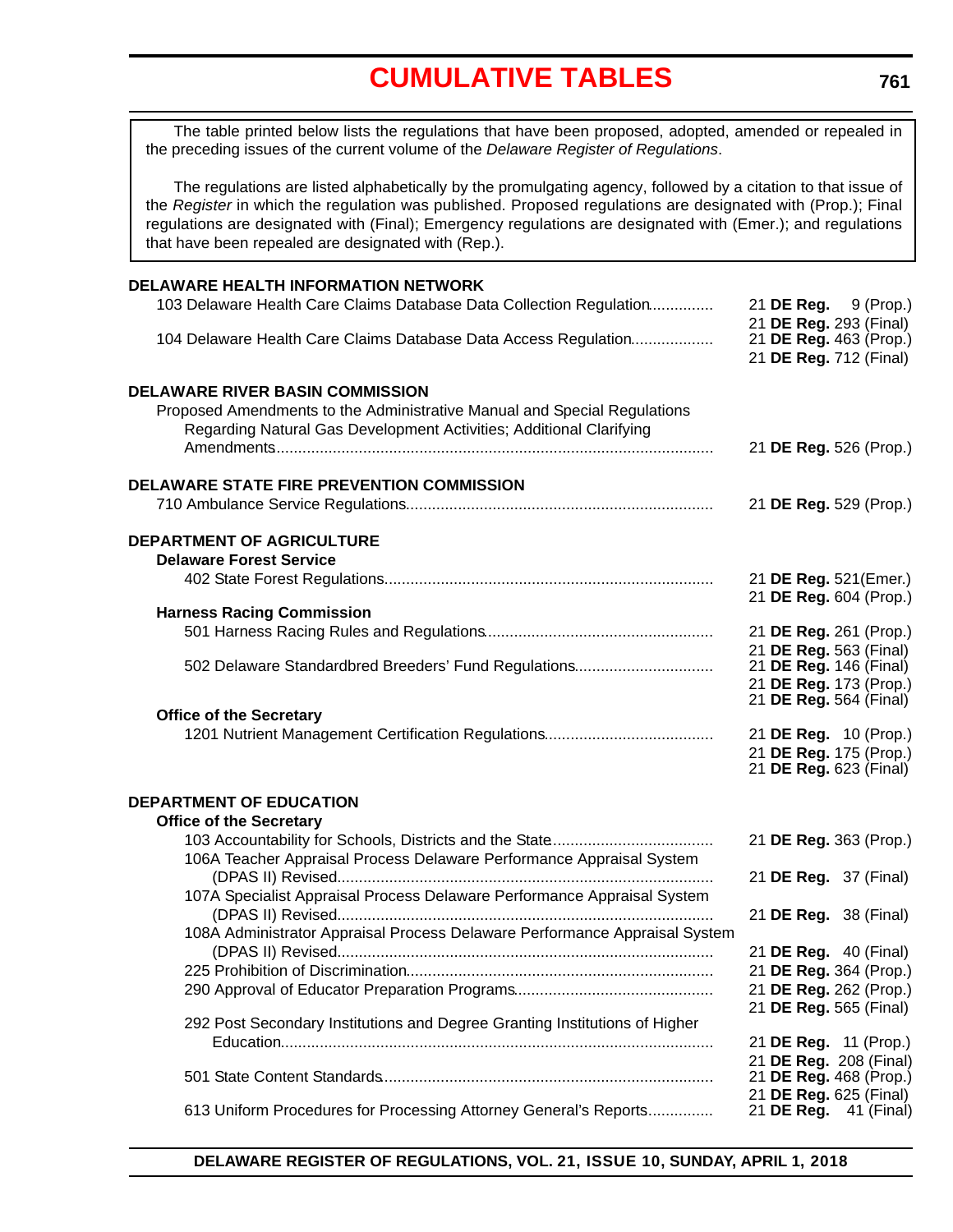|                                                                                   | 21 <b>DE Reg.</b> 76 (Prop.)                            |
|-----------------------------------------------------------------------------------|---------------------------------------------------------|
|                                                                                   | 21 DE Reg. 300 (Final)<br>21 DE Reg. $2$ (Prop.)        |
|                                                                                   | 21 DE Reg. 209 (Final)                                  |
| 734 District School Board and Charter School Board Member Financial               | 21 DE Reg. 210 (Final)                                  |
| 736 Local School District and Charter School Citizen Budget Oversight             |                                                         |
|                                                                                   | 21 DE Reg. 213 (Final)                                  |
| 903 Best Interest Determination Process for School Placement - Students in        |                                                         |
|                                                                                   | 21 DE Reg. 176 (Prop.)<br>21 DE Reg. 420 (Final)        |
| 925 Children with Disabilities Subpart D, Evaluations, Eligibility Determination, |                                                         |
|                                                                                   | 21 DE Reg. 372 (Prop.)<br>21 DE Reg. 626 (Final)        |
| 1008 DIAA Junior High and Middle School Interscholastic Athletics                 | 21 DE Reg. 530 (Prop.)                                  |
|                                                                                   | 21 DE Reg. 717 (Final)                                  |
|                                                                                   | 21 <b>DE Reg.</b> 147 (Final)<br>21 DE Reg. 218 (Final) |
|                                                                                   | 21 DE Reg. 535 (Prop.)                                  |
|                                                                                   | 21 DE Reg. 719 (Final)<br>21 DE Reg. 15 (Prop.)         |
|                                                                                   | 21 DE Reg. 219 (Final)                                  |
| <b>Professional Standards Board</b>                                               | 21 DE Reg. 81 (Prop.)                                   |
|                                                                                   | 21 DE Reg. 302 (Final)                                  |
|                                                                                   | 21 <b>DE Reg.</b> 86 (Prop.)                            |
|                                                                                   | 21 DE Reg. 179 (Prop.)<br>21 DE Reg. 264 (Prop.)        |
|                                                                                   | 21 DE Reg. 470 (Prop.)                                  |
|                                                                                   | 21 DE Reg. 720 (Final)                                  |
|                                                                                   | 21 DE Reg. 91 (Prop.)<br>21 DE Reg. 303 (Final)         |
|                                                                                   | 21 DE Reg. 669 (Prop.)                                  |
|                                                                                   | 21 DE Reg. 93 (Prop.)<br>21 DE Reg. 304 (Final)         |
|                                                                                   | 21 DE Reg. 95 (Prop.)                                   |
|                                                                                   | 21 DE Reg. 306 (Final)                                  |
|                                                                                   | 21 DE Reg. 97 (Prop.)<br>21 DE Reg. 308 (Final)         |
|                                                                                   | 21 <b>DE Reg.</b> 99 (Prop.)                            |
|                                                                                   | 21 DE Reg. 310 (Final)<br>21 DE Reg. 101 (Prop.)        |
|                                                                                   | 21 DE Reg. 312 (Final)                                  |
|                                                                                   | 21 DE Reg. 103 (Prop.)                                  |
|                                                                                   | 21 DE Reg. 314 (Final)<br>21 DE Reg. 105 (Prop.)        |
|                                                                                   | 21 DE Reg. 316 (Final)                                  |
|                                                                                   | 21 DE Reg. 107 (Prop.)<br>21 DE Reg. 318 (Final)        |
|                                                                                   | 21 DE Reg. 109 (Prop.)                                  |
|                                                                                   | 21 DE Reg. 320 (Final)                                  |
|                                                                                   | 21 DE Reg. 111 (Prop.)<br>21 DE Reg. 322 (Final)        |
| 1553 Driver Education and Traffic Safety Education Teacher                        | 21 DE Reg. 113 (Prop.)                                  |
|                                                                                   | 21 DE Reg. 324 (Final)<br>21 DE Reg. 115 (Prop.)        |
|                                                                                   | 21 DE Reg. 326 (Final)                                  |
|                                                                                   | 21 DE Reg. 117 (Prop.)                                  |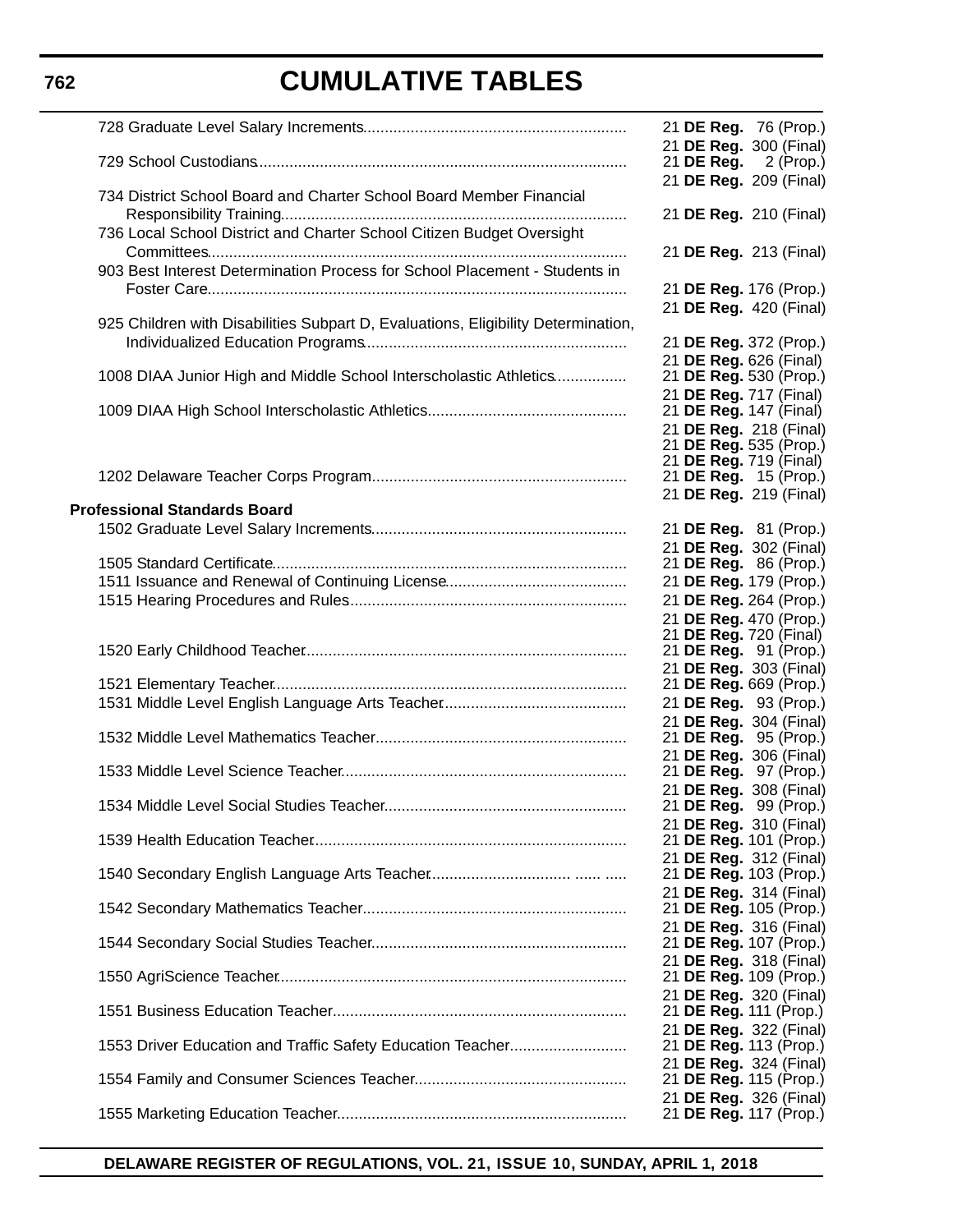|                                                                                                                           | 21 DE Reg. 328 (Final)<br>21 DE Reg. 119 (Prop.) |
|---------------------------------------------------------------------------------------------------------------------------|--------------------------------------------------|
|                                                                                                                           | 21 DE Reg. 330 (Final)                           |
|                                                                                                                           | 21 DE Reg. 121 (Prop.)<br>21 DE Reg. 332 (Final) |
| <b>DEPARTMENT OF FINANCE</b>                                                                                              |                                                  |
| Office of Unclaimed Property, State Escheator                                                                             |                                                  |
| 100 Regulation on Practices and Procedures for Appeals of Determinations of                                               | 21 DE Reg. 335 (Final)                           |
| 101 Regulation on Practice and Procedure for Establishing Running of the Full                                             |                                                  |
| Period of Dormancy for Certain Securities and Related Property (Repeal)                                                   | 21 DE Reg. 335 (Final)                           |
| 102 Regulation on Practices and Procedures for Records Examinations by the                                                |                                                  |
| 103 Abandoned or Unclaimed Property Examination Guidelines (Repeal)                                                       | 21 DE Reg. 335 (Final)<br>21 DE Reg. 335 (Final) |
| 104 Department of Finance Abandoned or Unclaimed Property Reporting and                                                   |                                                  |
|                                                                                                                           | 21 DE Reg. 123 (Prop.)                           |
|                                                                                                                           | 21 DE Reg. 336 (Final)                           |
| <b>DEPARTMENT OF HEALTH AND SOCIAL SERVICES</b>                                                                           |                                                  |
| <b>Commission for Statewide Contracts to Support Employment for Individuals</b><br>with Disabilities                      |                                                  |
|                                                                                                                           | 21 DE Reg. 424 (Final)                           |
| <b>Delaware Health Care Commission</b>                                                                                    |                                                  |
|                                                                                                                           | 21 DE Reg. 222 (Final)                           |
| <b>Division of Long Term Care Residents Protection</b>                                                                    |                                                  |
| 3310 Neighborhood Homes for Persons with Developmental Disabilities<br><b>Division of Medicaid and Medical Assistance</b> | 21 DE Reg. 229 (Final)                           |
|                                                                                                                           | 21 DE Reg. 124 (Prop.)                           |
|                                                                                                                           | 21 DE Reg. 430 (Final)                           |
| Division of Developmental Disabilities Services (DDDS) Lifespan Waiver                                                    | 21 DE Reg. 269 (Prop.)<br>21 DE Reg. 574 (Final) |
| DSSM 2027 - Disqualification of Individuals Convicted of Drug Related                                                     |                                                  |
|                                                                                                                           | 21 DE Reg. 477 (Prop.)                           |
|                                                                                                                           | 21 DE Reg. 722 (Final)<br>21 DE Reg. 389 (Prop.) |
|                                                                                                                           | 21 DE Reg. 568 (Final)                           |
|                                                                                                                           | 21 DE Reg. 374 (Prop.)                           |
|                                                                                                                           | 21 DE Reg. 376 (Prop.)<br>21 DE Reg. 392 (Prop.) |
|                                                                                                                           | 21 DE Reg. 572 (Final)                           |
|                                                                                                                           | 21 DE Reg. 374 (Prop.)                           |
| DSSM 20620.2.3.1 - Limitation on the Submission of Requests for Protection                                                | 21 DE Reg. 566 (Final)                           |
|                                                                                                                           | 21 DE Reg. 475 (Prop.)                           |
|                                                                                                                           | 21 DE Reg. 637 (Final)                           |
| DSSM 30000 Delaware Prescription Assistance Program                                                                       | 21 DE Reg. 127 (Prop.)                           |
| DSSM 70000 - Certification and Regulation of Medicaid Managed Care                                                        | 21 DE Reg. 433 (Final)                           |
|                                                                                                                           | 21 DE Reg. 389 (Prop.)                           |
|                                                                                                                           | 21 DE Reg. 568 (Final)                           |
| Inpatient Psychiatric Hospital Services For Individuals Under Age 21                                                      | 21 DE Reg. 187 (Prop.)<br>21 DE Reg. 438 (Final) |
|                                                                                                                           | 21 DE Reg. 606 (Prop.)                           |
|                                                                                                                           | 21 DE Reg. 185 (Prop.)                           |
|                                                                                                                           | 21 DE Reg. 435 (Final)                           |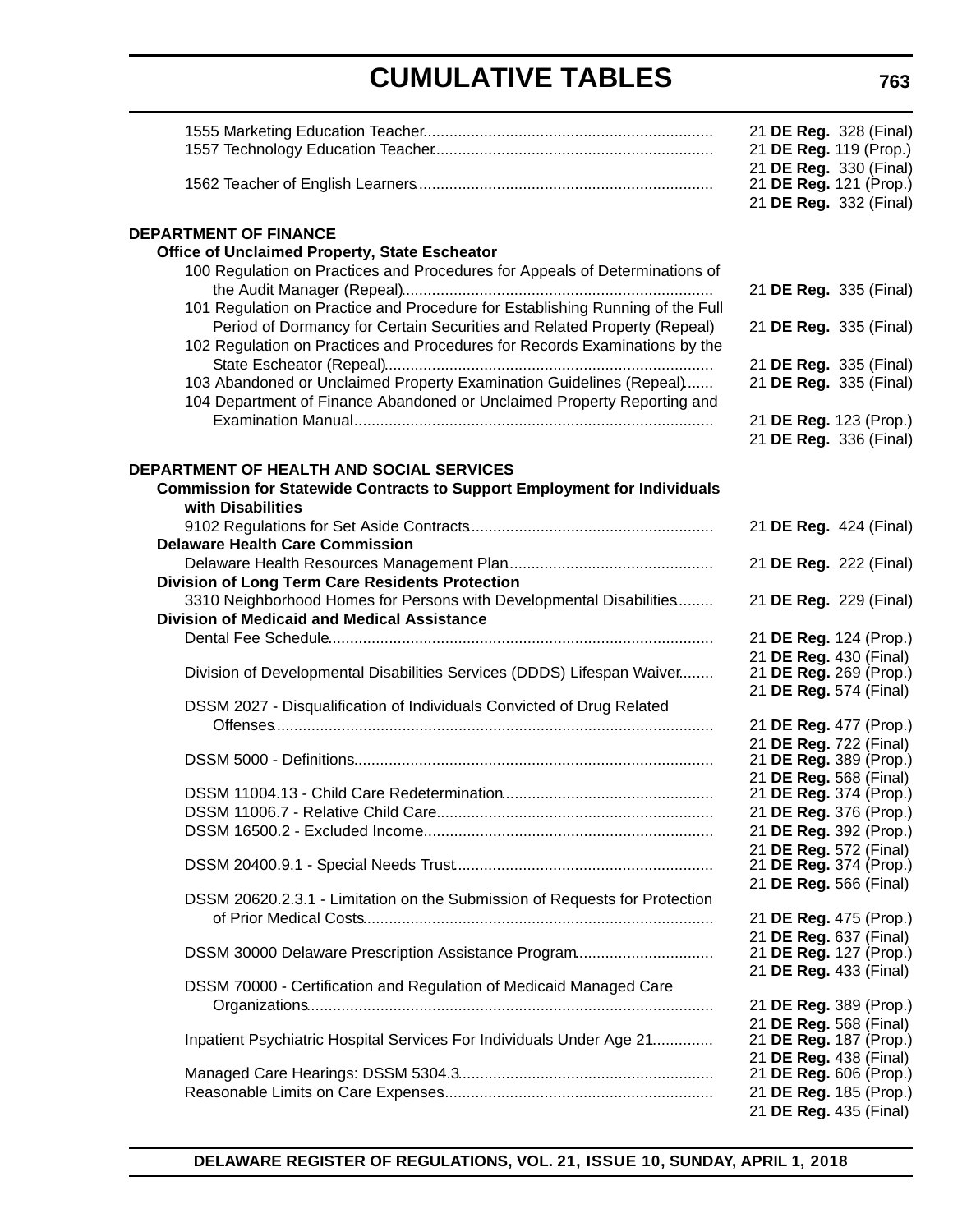| Targeted Case Management for Children and Youth with Serious Emotional      |                                                  |
|-----------------------------------------------------------------------------|--------------------------------------------------|
|                                                                             | 21 DE Reg. 379 (Prop.)                           |
|                                                                             | 21 DE Reg. 628 (Final)<br>21 DE Reg. 608 (Prop.) |
| <b>Division of Public Health</b>                                            |                                                  |
| 4304 Delaware Medical Orders for Scope of Treatment (DMOST)                 | 21 DE Reg. 233 (Final)                           |
|                                                                             | 21 DE Reg. 190 (Prop.)                           |
|                                                                             | 21 DE Reg. 18 (Prop.)                            |
| <b>Division of Social Services</b>                                          |                                                  |
|                                                                             | 21 DE Reg. 542 (Prop.)                           |
|                                                                             | 21 DE Reg. 576 (Final)                           |
|                                                                             | 21 DE Reg. 639 (Final)                           |
| <b>DEPARTMENT OF HUMAN RESOURCES</b>                                        |                                                  |
| <b>Division of Statewide Benefits</b>                                       |                                                  |
| 2007 Disability Insurance Program Rules and Regulations                     | 21 DE Reg. 234 (Final)                           |
| <b>DEPARTMENT OF INSURANCE</b>                                              |                                                  |
| <b>Office of Legal and Special Projects</b>                                 |                                                  |
|                                                                             | 21 DE Reg. 191 (Prop.)                           |
|                                                                             | 21 DE Reg. 441 (Final)                           |
| 303 Supplement to Annual Statement of Property or Casualty Insurers         | 21 DE Reg. 674 (Prop.)                           |
| 307 Corporate Governance Annual Disclosure Regulation                       | 21 DE Reg. 394 (Prop.)                           |
|                                                                             | 21 DE Reg. 578 (Final)                           |
|                                                                             | 21 DE Reg. 150 (Final)                           |
| 901 Arbitration of Automobile and Homeowners' Insurance Claims              | 21 DE Reg. 237 (Final)<br>21 DE Reg. 398 (Prop.) |
|                                                                             | 21 DE Reg. 579 (Final)                           |
|                                                                             | 21 DE Reg. 546 (Prop.)                           |
|                                                                             | 21 DE Reg. 443 (Final)                           |
| 1301 Internal Review and Independent Utilization Review of Health Insurance |                                                  |
|                                                                             | 21 DE Reg. 192 (Prop.)                           |
|                                                                             | 21 DE Reg. 400 (Prop.)                           |
|                                                                             | 21 DE Reg. 580 (Final)                           |
| 1315 Arbitration of Health Insurance Disputes Between Individuals and       |                                                  |
|                                                                             | 21 DE Reg. 196 (Prop.)                           |
|                                                                             | 21 DE Reg. 406 (Prop.)                           |
| <b>Office of the Commissioner</b>                                           | 21 DE Reg. 581 (Final)                           |
|                                                                             | 21 DE Reg. 723 (Final)                           |
|                                                                             | 21 DE Reg. 19 (Prop.)                            |
|                                                                             | 21 DE Reg. 610 (Prop.)                           |
| 1801 Insurance Holding Company System Regulation With Reporting Forms       |                                                  |
|                                                                             | 21 DE Reg. 271 (Prop.)                           |
|                                                                             | 21 DE Reg. 478 (Prop.)                           |
|                                                                             | 21 DE Reg. 724 (Final)                           |
| DEPARTMENT OF JUSTICE                                                       |                                                  |
| <b>Victims' Compensation Assistance Program Advisory Council</b>            |                                                  |
| 301 Victims' Compensation Assistance Program Rules and Regulations          | 21 DE Reg. 678 (Prop.)                           |
| <b>DEPARTMENT OF LABOR</b>                                                  |                                                  |
| <b>Division of Industrial Affairs</b>                                       |                                                  |
|                                                                             | 21 <b>DE Reg.</b> 22 (Prop.)                     |
|                                                                             | 21 DE Reg. 23 (Prop.)                            |
|                                                                             | 21 DE Reg. 237 (Final)                           |
|                                                                             |                                                  |

**DELAWARE REGISTER OF REGULATIONS, VOL. 21, ISSUE 10, SUNDAY, APRIL 1, 2018**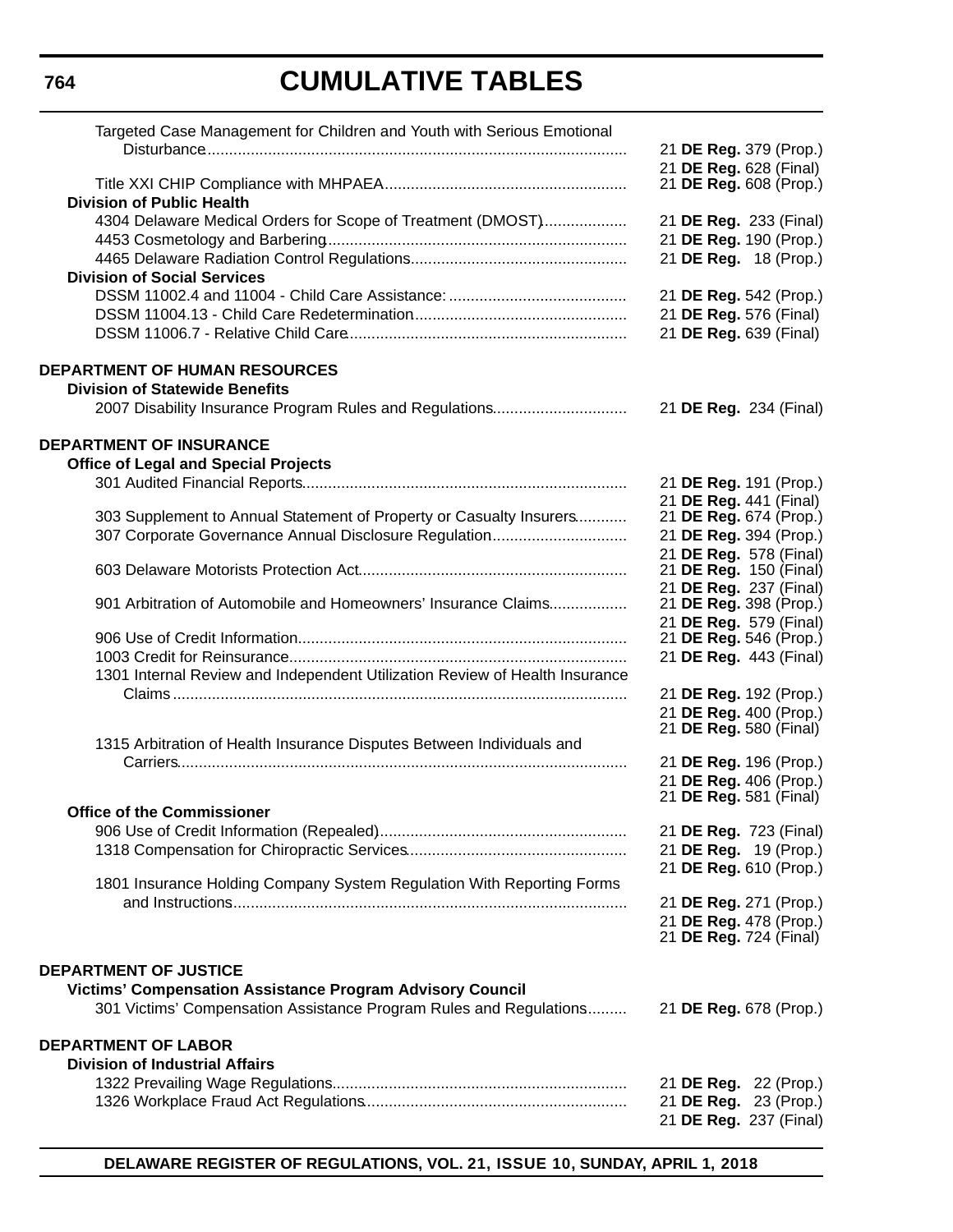| <b>Division of Unemployment Insurance</b>                                    |                                                  |
|------------------------------------------------------------------------------|--------------------------------------------------|
| 1201 Unemployment Insurance Appeal Board Regulations                         | 21 DE Reg. 496 (Final)                           |
| DEPARTMENT OF NATURAL RESOURCES AND ENVIRONMENTAL CONTROL                    |                                                  |
| <b>Division of Air Quality</b>                                               |                                                  |
|                                                                              | 21 DE Reg. 46 (Final)                            |
| 1123 Standards of Performance for Steel Plants: Electric Arc Furnaces        | 21 DE Reg. 273 (Prop.)                           |
|                                                                              | 21 DE Reg. 726 (Final)                           |
|                                                                              | 21 DE Reg. 277 (Prop.)                           |
|                                                                              | 21 DE Reg. 728 (Final)                           |
|                                                                              | 21 DE Reg. 278 (Prop.)                           |
| <b>Division of Energy and Climate</b>                                        | 21 DE Reg. 730 (Final)                           |
| 2102 Implementation of Renewable Energy Portfolio Standards Cost Cap         |                                                  |
|                                                                              | 21 DE Reg. 152 (Final)                           |
| <b>Division of Fish and Wildlife</b>                                         |                                                  |
|                                                                              | 21 DE Reg. 613 (Prop.)                           |
| 3511 Summer Flounder Size Limits; Possession Limits; Season                  | 21 DE Reg. 6 (Emer.)                             |
|                                                                              | 21 DE Reg. 239 (Final)                           |
|                                                                              | 21 DE Reg. 523(Emer.)                            |
|                                                                              | 21 DE Reg. 614 (Prop.)                           |
| <b>Division of Parks and Recreation</b>                                      |                                                  |
|                                                                              | 21 DE Reg. 523(Emer.)                            |
|                                                                              | 21 DE Reg. 616 (Prop.)                           |
| <b>Division of Waste and Hazardous Substances</b>                            |                                                  |
|                                                                              | 21 DE Reg. 129 (Prop.)                           |
| 1353 Boiler Safety Regulations for Boilers, Pressure Vessels, and Nuclear    | 21 DE Reg. 554 (Prop.)                           |
|                                                                              | 21 DE Reg. 618 (Prop.)                           |
| <b>Division of Water</b>                                                     |                                                  |
| 7102 Regulations Governing Underground Injection Control                     | 21 DE Reg. 199 (Prop.)                           |
|                                                                              | 21 DE Reg. 410 (Prop.)<br>21 DE Reg. 283 (Prop.) |
| 7204 Regulations for Licensing Operators Of Wastewater Facilities            | 21 <b>DE Reg.</b> 31 (Prop.)                     |
| <b>Division of Watershed Stewardship</b>                                     |                                                  |
|                                                                              | 21 DE Reg. 241 (Final)                           |
| <b>Office of the Secretary</b>                                               |                                                  |
| 109 Regulations Governing the Guidelines to Evaluate Land Being Considered   |                                                  |
|                                                                              | 21 DE Reg. 130 (Prop.)                           |
|                                                                              |                                                  |
| DEPARTMENT OF SAFETY AND HOMELAND SECURITY                                   |                                                  |
| <b>Division of Gaming Enforcement</b>                                        |                                                  |
|                                                                              | 21 DE Reg. 284 (Prop.)                           |
|                                                                              | 21 DE Reg. 499 (Final)                           |
| <b>Division of State Police</b>                                              |                                                  |
| 1300 Board of Examiners of Private Investigators & Private Security Agencies | 21 DE Reg. 480 (Prop.)                           |
|                                                                              | 21 DE Reg. 679 (Prop.)                           |
|                                                                              | 21 DE Reg. 732 (Final)                           |
|                                                                              | 21 DE Reg. 32 (Prop.)                            |
|                                                                              | 21 DE Reg. 500 (Final)<br>21 DE Reg. 681 (Prop.) |
|                                                                              | 21 <b>DE Reg.</b> 49 (Final)                     |
|                                                                              | 21 DE Reg. 683 (Prop.)                           |
|                                                                              |                                                  |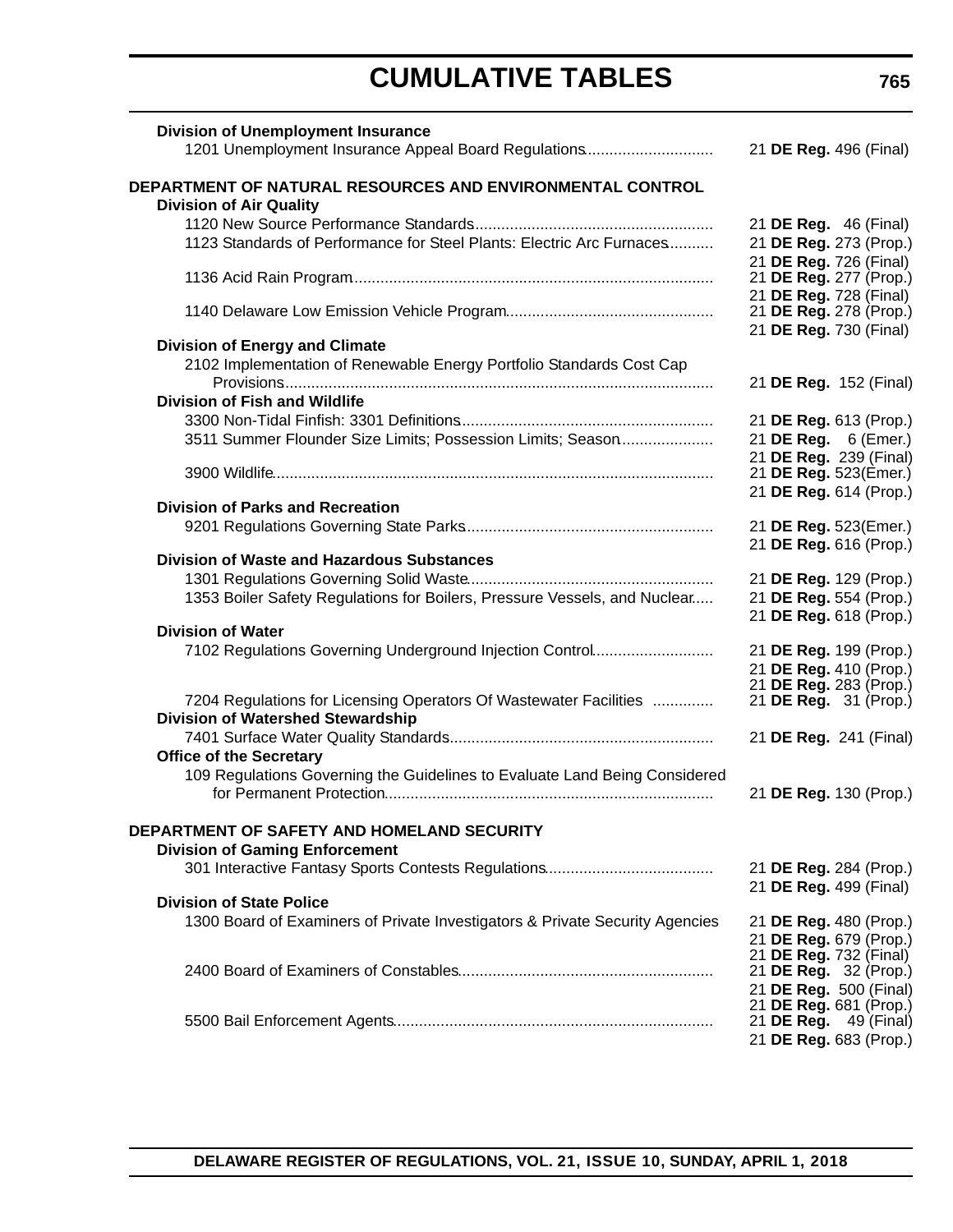| DEPARTMENT OF SERVICES FOR CHILDREN, YOUTH AND THEIR FAMILIES                                               |  |                                                        |
|-------------------------------------------------------------------------------------------------------------|--|--------------------------------------------------------|
| <b>Division of Family Services</b><br>101 DELACARE: Regulations for Early Care and Education and School-Age |  |                                                        |
|                                                                                                             |  | 21 DE Reg. 133 (Prop.)                                 |
| 103 Regulations for Family and Large Family Child Care Homes                                                |  | 21 DE Reg. 134 (Prop.)                                 |
| <b>DEPARTMENT OF STATE</b>                                                                                  |  |                                                        |
| Abandoned or Unclaimed Property Voluntary Disclosure Agreement Program                                      |  |                                                        |
| 301 Department of State Abandoned or Unclaimed Property Voluntary Disclosure                                |  |                                                        |
| Agreement Program Regulations Relating to Estimation                                                        |  | 21 DE Reg. 50 (Final)                                  |
| <b>Division of Professional Regulation</b>                                                                  |  |                                                        |
|                                                                                                             |  | 21 DE Reg. 53 (Final)                                  |
|                                                                                                             |  | 21 DE Reg. 200 (Prop.)                                 |
|                                                                                                             |  | 21 DE Reg. 501 (Final)<br>21 <b>DE Reg.</b> 54 (Final) |
|                                                                                                             |  | 21 DE Reg. 582 (Final)                                 |
|                                                                                                             |  | 21 DE Reg. 520(Errata)                                 |
|                                                                                                             |  | 21 DE Reg. 555 (Prop.)                                 |
|                                                                                                             |  | 21 <b>DE Reg.</b> 34 (Prop.)                           |
|                                                                                                             |  | 21 DE Reg. 583 (Final)                                 |
|                                                                                                             |  | 21 DE Reg. 337 (Final)                                 |
|                                                                                                             |  | 21 DE Reg. 362(Errata)<br>21 DE Reg. 484 (Prop.)       |
|                                                                                                             |  | 21 DE Reg. 642 (Final)                                 |
|                                                                                                             |  | 21 DE Reg. 619 (Prop.)                                 |
|                                                                                                             |  | 21 DE Reg. 684 (Prop.)                                 |
|                                                                                                             |  | 21 DE Reg. 411 (Prop.)                                 |
|                                                                                                             |  | 21 DE Reg. 734 (Final)                                 |
|                                                                                                             |  | 21 DE Reg. 685 (Prop.)                                 |
|                                                                                                             |  | 21 DE Reg. 689 (Prop.)<br>21 DE Reg. 644 (Final)       |
|                                                                                                             |  | 21 DE Reg. 485 (Prop.)                                 |
|                                                                                                             |  | 21 DE Reg. 735 (Final)                                 |
|                                                                                                             |  | 21 DE Reg. 690 (Prop.)                                 |
|                                                                                                             |  | 21 DE Reg. 485 (Prop.)                                 |
| 2600 Examining Board of Physical Therapists and Athletic Trainers                                           |  | 21 DE Reg. 556 (Prop.)                                 |
| 2700 Board of Registration for Professional Land Surveyors                                                  |  | 21 DE Reg. 35 (Prop.)                                  |
|                                                                                                             |  | 21 DE Reg. 502 (Final)                                 |
|                                                                                                             |  | 21 <b>DE Reg.</b> 244 (Final)                          |
|                                                                                                             |  | 21 DE Reg. 338 (Final)                                 |
|                                                                                                             |  | 21 DE Reg. 559 (Prop.)<br>21 DE Reg. 486 (Prop.)       |
|                                                                                                             |  | 21 DE Reg. 135 (Prop.)                                 |
|                                                                                                             |  | 21 DE Reg. 738 (Final)                                 |
|                                                                                                             |  | 21 <b>DE Reg.</b> 154 (Final)                          |
| 5200 Board of Examiners of Nursing Home Administrators                                                      |  | 21 DE Reg. 138 (Prop.)                                 |
|                                                                                                             |  | 21 DE Reg. 584 (Final)                                 |
|                                                                                                             |  | 21 DE Reg. 487 (Prop.)                                 |
|                                                                                                             |  | 21 DE Reg. 691 (Prop.)                                 |
| <b>Public Service Commission</b>                                                                            |  |                                                        |
| 3008 Rules and Procedures to Implement the Renewable Energy Portfolio                                       |  |                                                        |
|                                                                                                             |  | 21 DE Reg. 205 (Prop.)<br>21 DE Reg. 620 (Prop.)       |
|                                                                                                             |  |                                                        |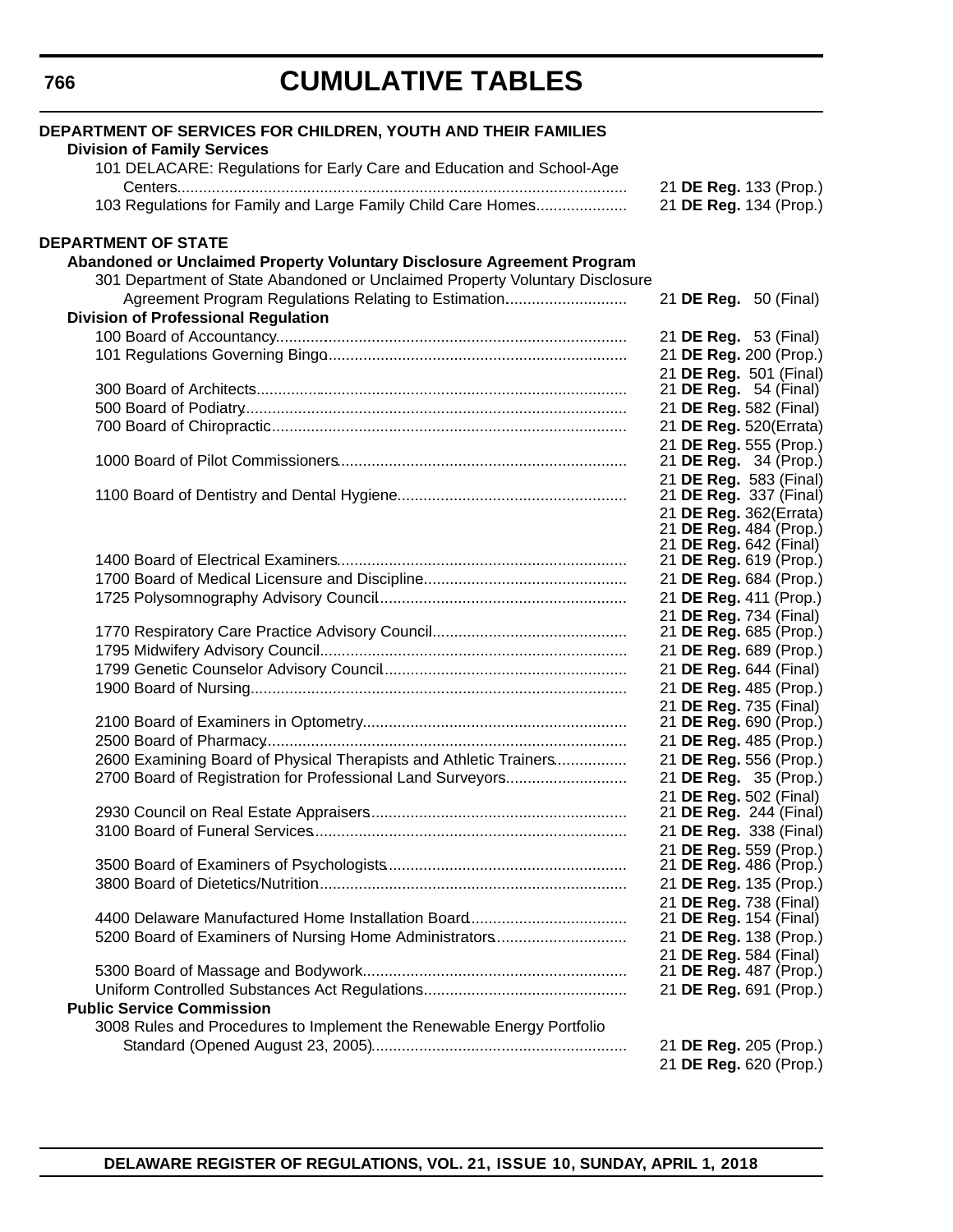| <b>DEPARTMENT OF TRANSPORTATION</b><br><b>Division of Planning and Policy</b>                                             |                                                                                   |
|---------------------------------------------------------------------------------------------------------------------------|-----------------------------------------------------------------------------------|
| <b>Division of Transportation Solutions</b>                                                                               | 21 DE Reg. 692 (Prop.)                                                            |
| 2402 Delaware Manual on Uniform Traffic Control Devices                                                                   | 21 DE Reg. 412 (Prop.)                                                            |
| 2405 Oversize/Overweight Hauling Permit Policy and Procedures Manual                                                      | 21 DE Reg. 695 (Prop.)<br>21 DE Reg. 418 (Prop.)<br>21 DE Reg. 585 (Final)        |
| <b>MERIT EMPLOYEES RELATIONS BOARD</b><br><b>Merit Employees Relations Board</b>                                          | 21 DE Reg. 739 (Final)                                                            |
| <b>OFFICE OF MANAGEMENT AND BUDGET</b><br><b>Division of Facilities Management</b>                                        |                                                                                   |
| 4104 Regulations for the Drug Testing of Contractor and Subcontractor<br>Employees Working on Large Public Works Projects | 21 DE Reg. 284 (Prop.)<br>21 DE Reg. 503 (Final)<br>21 <b>DE Reg.</b> 645 (Final) |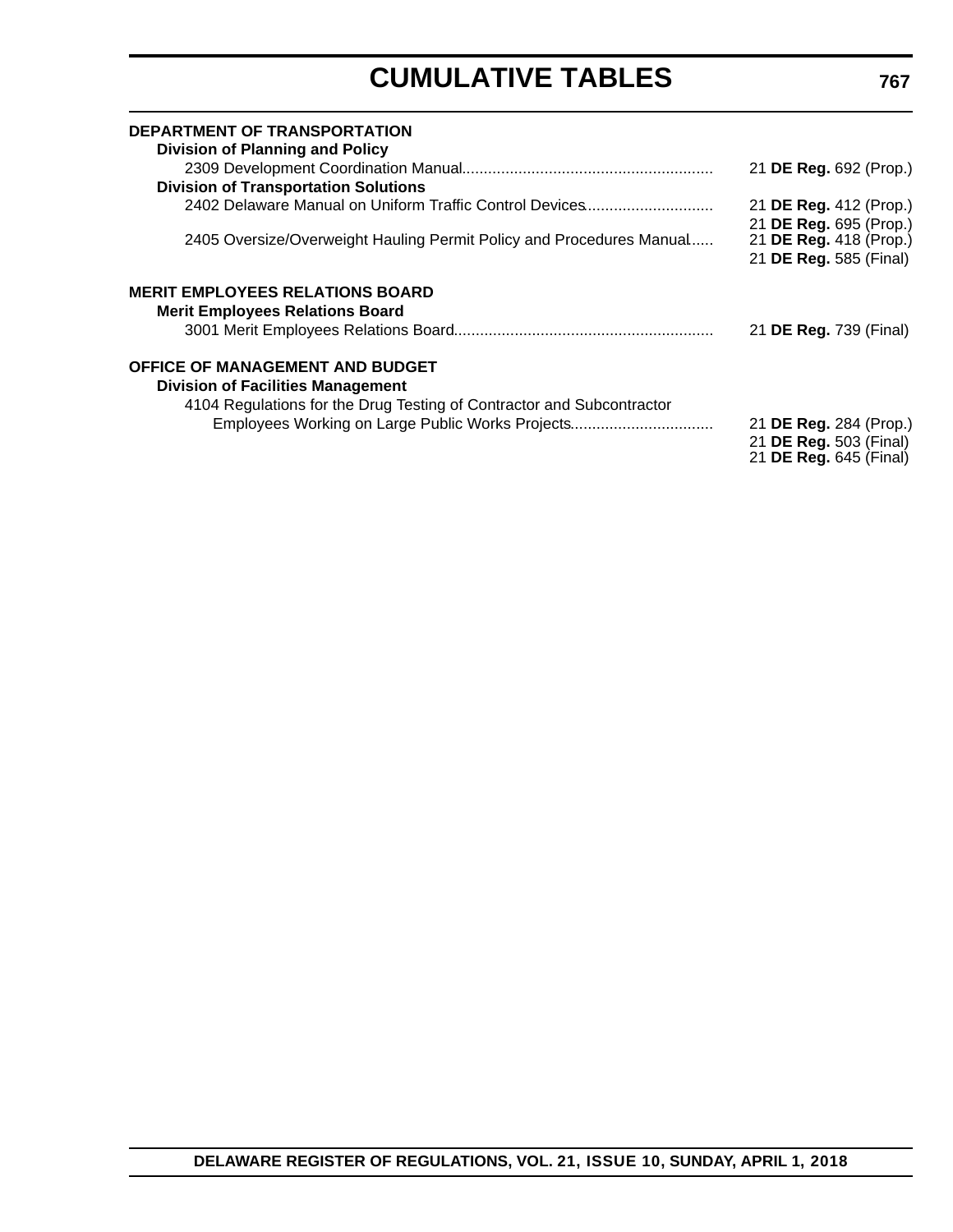### **Symbol Key**

<span id="page-12-0"></span>Arial type indicates the text existing prior to the regulation being promulgated. Underlined text indicates new text. Language which is stricken through indicates text being deleted.

### **Proposed Regulations**

Under 29 **Del.C.** §10115 whenever an agency proposes to formulate, adopt, amend or repeal a regulation, it shall file notice and full text of such proposals, together with copies of the existing regulation being adopted, amended or repealed, with the Registrar for publication in the *Register of Regulations* pursuant to §1134 of this title. The notice shall describe the nature of the proceedings including a brief synopsis of the subject, substance, issues, possible terms of the agency action, a reference to the legal authority of the agency to act, and reference to any other regulations that may be impacted or affected by the proposal, and shall state the manner in which persons may present their views; if in writing, of the place to which and the final date by which such views may be submitted; or if at a public hearing, the date, time and place of the hearing. If a public hearing is to be held, such public hearing shall not be scheduled less than 20 days following publication of notice of the proposal in the *Register of Regulations*. If a public hearing will be held on the proposal, notice of the time, date, place and a summary of the nature of the proposal shall also be published in at least 2 Delaware newspapers of general circulation. The notice shall also be mailed to all persons who have made timely written requests of the agency for advance notice of its regulation-making proceedings.

### **[DEPARTMENT OF AGRICULTURE](https://agriculture.delaware.gov/harness-racing-commission/) [HARNESS RACING COMMISSION](https://agriculture.delaware.gov/harness-racing-commission/)**

Statutory Authority: 3 Delaware Code, Section 10005 (3 **Del.C.** §10005) 3 **DE Admin. Code** 501

### **PUBLIC NOTICE**

### **[501 Harness Racing Rules and Regulations](#page-3-0)**

The Delaware Harness Racing Commission (DHRC) pursuant to 3 **Del.C.** 10005, proposes to amend its rules and regulations*.* The proposed regulation changes address needed amendments to the "Lasix rules" thereby allowing rules more favorable to the welfare of the horse.

After discussions, which included technical experts, regulatory officials, and harness racing stakeholders, on January 16, 2018, the DHRC Rules Committee voted to recommend this rule amendment package to the full DHRC. On February 20, 2018, at its regular monthly meeting, the DHRC unanimously approved these proposed amendments. The DHRC rules committee meetings and DHRC regular monthly meetings are publicly noticed open meetings. Subsequent to a 30-day comment period from April 1 to May 1, 2018 and notice in the *Register of Regulations*, the DHRC plans to finalize the regulations on May 8, 2018 during its regularly scheduled monthly meeting. The meetings are held at the Delaware Department of Agriculture, 2320 South DuPont Highway Dover, DE at 10:00am. Written comments must be received by COB May 1, 2018. Those comments should be sent to the same address listed above for meeting location, attention Mr. Mark Davis.

**\*Please Note: The Regulatory Flexibility Analysis and Impact Statement for this regulation, as required by 29 Del.C. Ch. 104, is available at:**

**<http://regulations.delaware.gov/register/april2018/proposed/21 DE Reg 768RFA 04-01-18.pdf>**

**501 Harness Racing Rules and Regulations** *(Break in Continuity of Sections)* **8.0 Veterinary Practices, Equine Health Medication** *(Break in Continuity Within Section)*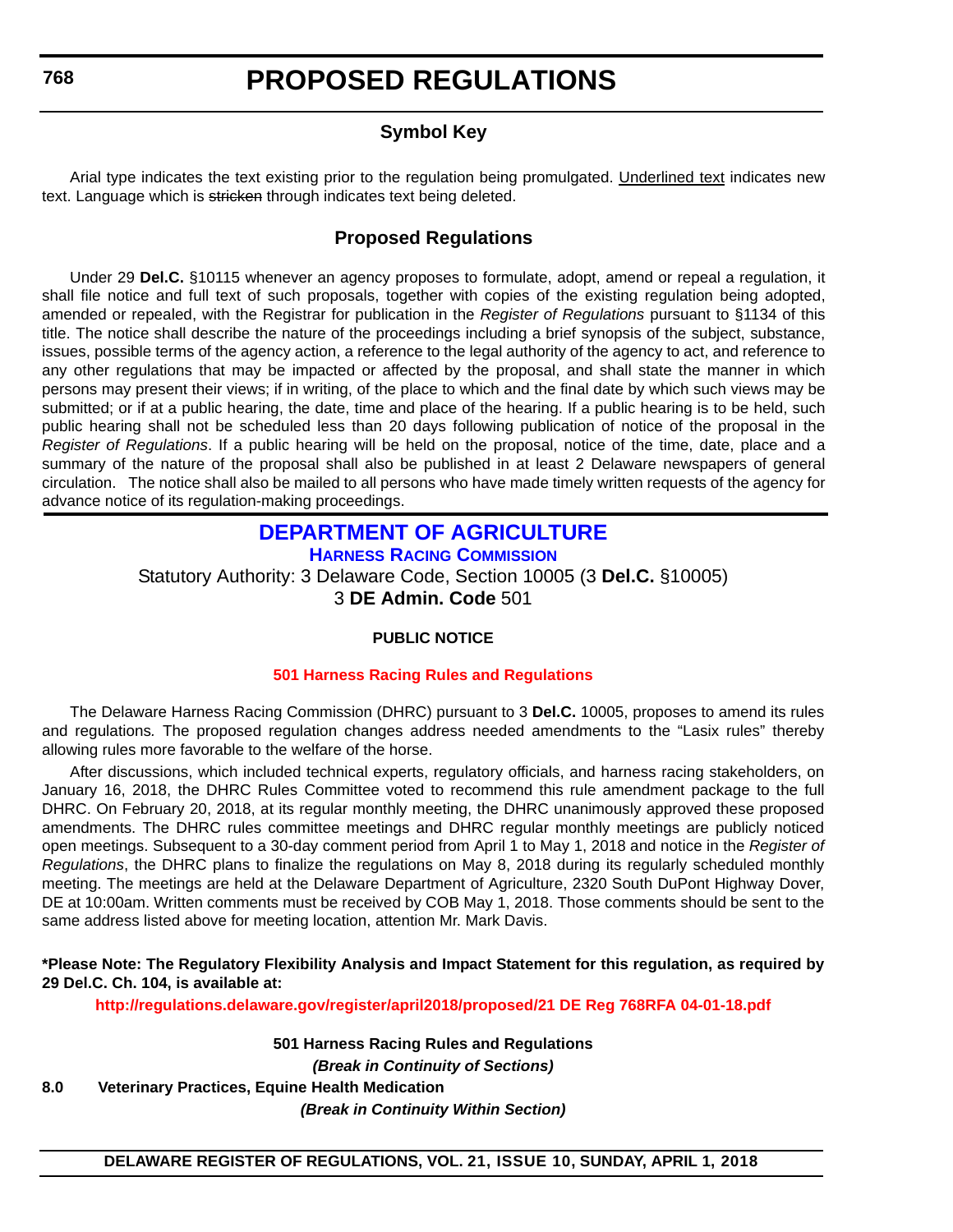8.3 Medications and Foreign Substances. Foreign substances shall mean all substances, except those which exist naturally in the untreated horse at normal physiological concentration, and shall include all narcotics, stimulants, depressants or other drugs or medications of any type. Except as specifically permitted by these rules, no foreign substance shall be carried in the body of the horse at the time of the running of the race. Upon a finding of a violation of these medication and prohibited substances rules, the Presiding Judge or other designee of the Commission shall consider the classification level of the violation as listed at the time of the violation by the DHRC Uniform Classification Guidelines found in subsection 8.3.1 of this section, and may consider the most recent recommendations by the Uniform Classification Guidelines of Foreign Substances as promulgated by the Association of Racing Commissioners International. In addition, the Presiding Judge or other designee of the Commission shall consider all other relevant available evidence including but not limited to: i) whether the violation created a risk of injury to the horse or driver; ii) whether the violation undermined or corrupted the integrity of the sport of harness racing; iii) whether the violation misled the wagering public and those desiring to claim the horse as to the condition and ability of the horse; iv) whether the violation permitted the trainer or licensee to alter the performance of the horse or permitted the trainer or licensee to gain an advantage over other horses entered in the race; v) the amount of the purse involved in the race in which the violation occurred. The Presiding Judge may impose penalties and disciplinary measures consistent with the recommendations contained in subsection 8.3.2 of this section.

### *(Break in Continuity Within Section)*

8.3.5 Furosemide (Salix) and Aminiocaproic Acid (Amicar)

#### *(Break in Continuity Within Section)*

8.3.5.9 Bleeder List

### *(Break in Continuity Within Section)*

- 8.3.5.9.4 A horse which bleeds (EPIH) based on the criteria set forth in 8.3.5.9.1 above shall be restricted from racing at any facility under the jurisdiction of the Commission, as follows:
	- 8.3.5.9.4.1 1st time  $106$  days suspension from racing;

### *(Break in Continuity Within Section)*

8.3.5.9.6 A horse may be removed from the Bleeder List at the request of the owner or trainer, if the horse completes a  $40$   $5$ -day rest period following such request, and then requalifies. A horse may discontinue the use of Aminocaproic Acid without a ten  $(10)$ five (5) day rest period or having to reliquary re-qualify provided the horse was on Aminocaproic Acid for thirty (34) days or more. In addition, once a horse discontinues the use of Aminocaproic Acid, it is prohibited from using said medication for ninety (90) days from the date of its last administration for Aminocaproic Acid.

**\*Please Note: As the rest of the sections were not amended, they are not being published. A copy of the regulation is available at:**

#### **[501 Harness Racing Rules and Regulations](http://regulations.delaware.gov/register/april2018/proposed/21 DE Reg 768 04-01-18.htm)**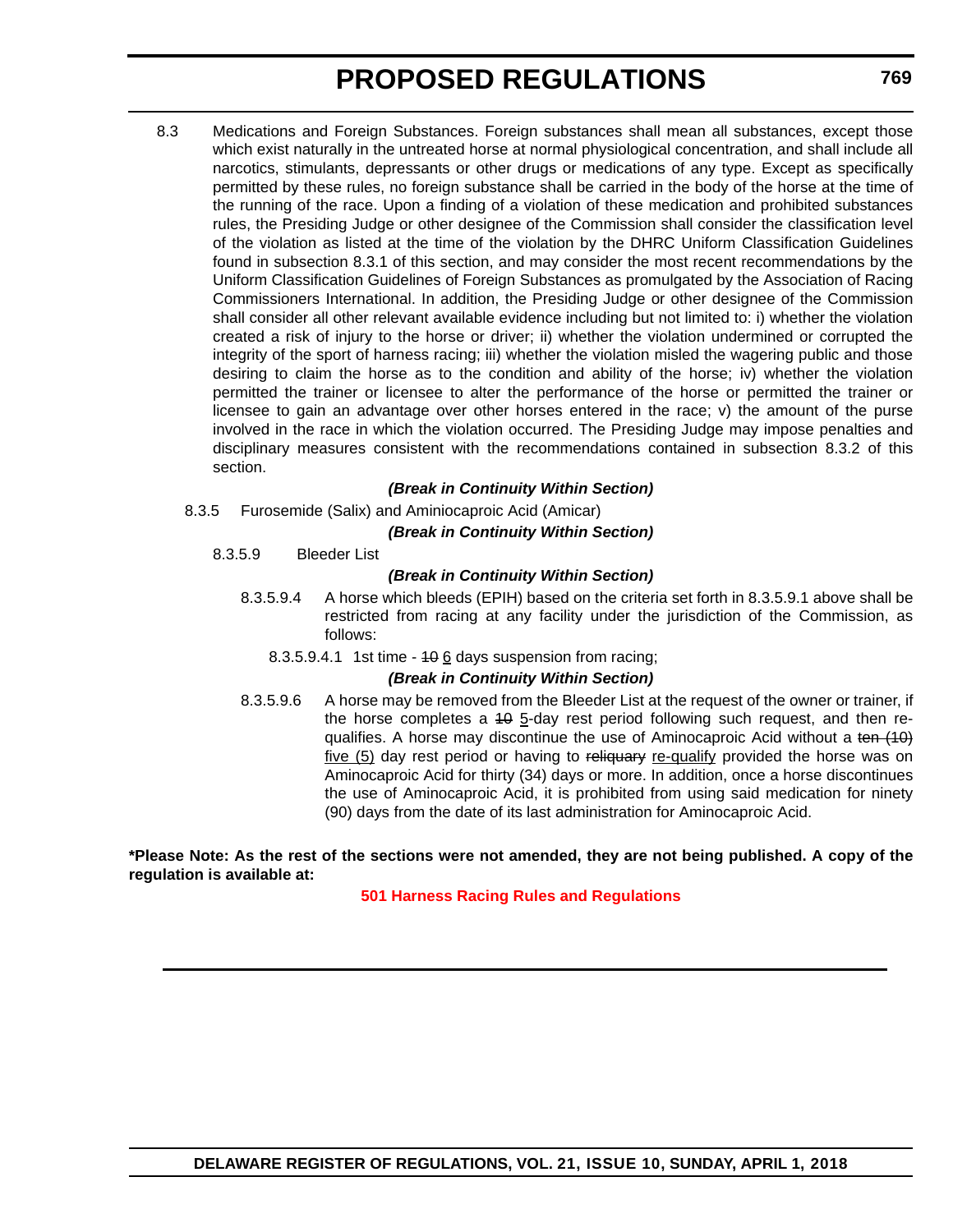<span id="page-14-0"></span>**770**

### **PROPOSED REGULATIONS**

### **[DEPARTMENT OF EDUCATION](https://pubapps.doe.k12.de.us/EducationalDirectoryPublic/pages/DDOE/WorkGroupStaff.aspx?page=branches&WGID=75&BID=1)**

**[PROFESSIONAL STANDARDS BOARD](https://pubapps.doe.k12.de.us/EducationalDirectoryPublic/pages/DDOE/WorkGroupStaff.aspx?page=branches&WGID=75&BID=1)**

Statutory Authority: 14 Delaware Code, Sections 1203 and 1205(b) (14 **Del.C.** §§1203 & 1205(b))

### **PUBLIC NOTICE**

### **Educational Impact Analysis Pursuant to 14 Del.C. Section 122(d)**

### **[1504 Certificate of Eligibility](#page-3-0)**

### **A. TYPE OF REGULATORY ACTION REQUESTED**

New Regulation

### **B. SYNOPSIS OF SUBJECT MATTER OF REGULATION**

The Professional Standards Board ("Board"), acting in consultation and cooperation with the Department of Education ("Department"), developed a new regulation, 14 **DE Admin. Code** 1504 Certificate of Eligibility. The regulation concerns certification under 14 **Del.C.** §1221(2) for educators of students with disabilities who are participating in a state-approved, appropriate alternative route for teacher licensure and certification program.

Persons wishing to present their views regarding this matter may do so in writing by the close of business on or before May 2, 2018 to Mr. Chris Kenton, Executive Director, Delaware Professional Standards Board, The Townsend Building, 401 Federal Street, Dover, Delaware 19901. A copy of this regulation may be viewed online at the Registrar of Regulation's website, [http://regulations.delaware.gov/services/current\\_issue.shtml](http://regulations.delaware.gov/services/current_issue.shtml) or obtained at the Professional Standards Board's Office, located at the address above.

### **C. IMPACT CRITERIA**

1. Will the amended regulation help improve student achievement as measured against state achievement standards? The new regulation does not address student achievement as measured against state achievement standards.

2. Will the amended regulation help ensure that all students receive an equitable education? The new regulation will help to ensure that all students receive an equitable education.

3. Will the amended regulation help to ensure all student's health and safety are adequately protected? The new regulation addresses certificates of eligibility and does not directly address students' health and safety.

4. Will the amended regulation help to ensure that all students' legal rights are respected? The new regulation addresses certificates of eligibility and does not directly address students' legal rights.

5. Will the amended regulation preserve the necessary authority and flexibility of decision-makers at the local board and school level? The new regulation does not change authority and flexibility of decision makers at the local board and school level.

6. Will the amended regulation place unnecessary reporting or administrative requirements or mandates upon decision makers at the local board and school levels? The new regulation does not place unnecessary reporting or administrative requirements or mandates upon decision makers at the local board and school levels.

7. Will decision making authority and accountability for addressing the subject to be regulated be placed in the same entity? The decision making authority and accountability for addressing the subject to be regulated will be placed in the same entity.

8. Will the amended regulation be consistent with and not an impediment to the implementation of other state educational policies, in particular to state educational policies addressing achievement in the core academic subjects of mathematics, science, language arts, and social studies? The new regulation is consistent with, and not an impediment to, the implementation of other state educational policies, and in particular to state educational policies addressing achievement in the core academic subjects of mathematics, science, language arts, and social studies.

9. Is there a less burdensome method for addressing the purpose of the amended regulation? There is not a less burdensome method for addressing the purpose of the new regulation.

10. What is the cost to the state and to the local school boards of compliance with the adopted regulation?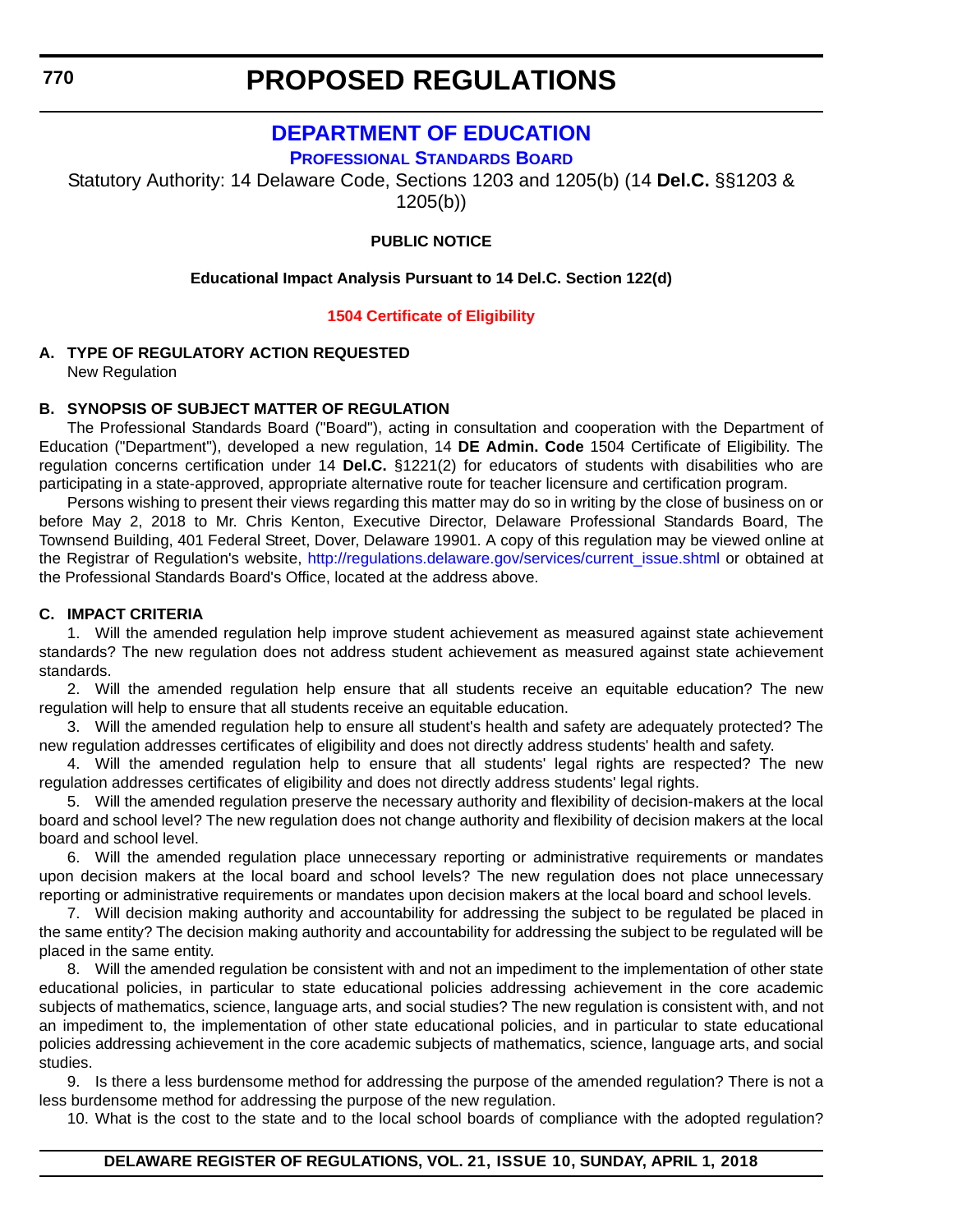There is no expected cost to the state and to the local school boards of complying with the new regulation.

### **\*Please Note: The Regulatory Flexibility Analysis and Impact Statement for this regulation, as required by 29 Del.C. Ch. 104, is available at:**

**<http://regulations.delaware.gov/register/april2018/proposed/21 DE Reg 770RFA 04-01-18.pdf>**

### **1504 Certificate of Eligibility**

### **1.0 Content**

- 1.1 This regulation shall apply to the issuance of a Certificate of Eligibility pursuant to 14 **Del.C.** §1221(2) for educators who are pursuing the following certifications:
	- 1.1.1 14 **DE Admin. Code** 1570 Early Childhood Exceptional Children Special Education Teacher; or
	- 1.1.2 14 **DE Admin. Code** 1571 Special Education Teacher of Students with Disabilities; or
	- 1.1.3 14 **DE Admin. Code** 1573 Teacher of Students with Autism or with Severe Intellectual Disabilities; or
	- 1.1.4 14 **DE Admin. Code** 1574 Teacher of Students Who Are Deaf or Hard of Hearing; or
	- 1.1.5 14 **DE Admin. Code** 1575 Teacher of Students with Visual Impairments.

### **2.0 Definitions**

The following words and terms, when used in this regulation, shall have the following meaning unless the context clearly indicates otherwise:

> "**Certificate of Eligibility**" means a credential which may be issued to teachers of students with disabilities if the employing district or charter school establishes that the proposed recipient meets the requirements of 14 **Del.C.** §1221(2).

> "**Certification**" means the issuance of a certificate, which may occur regardless of a recipient's assignment or employment status.

> "**Credentialed**" means holding an active license and an active certificate in a specific content area at appropriate grade levels.

"**Department**" means the Delaware Department of Education.

"**Educator**" means a person licensed and certified by the State under 14 **Del.C.** Ch. 12 to engage in the practice of instruction, administration or other related professional support services in Delaware public schools, including charter schools, pursuant to rules and regulations promulgated by the Professional Standards Board and approved by the State Board of Education. The term 'educator' does not include substitute teachers.

"**Employing Authority**" means any entity which employs educators, and includes, but is not limited to, school districts, charter schools, boards of directors, and management companies.

"**License**" means a credential which authorizes the holder to engage in the practice for which the license is issued.

"**Standard Certificate**" means a credential issued to certify that an educator has the prescribed knowledge, skill or education to practice in a particular area, teach a particular subject, or teach a category of students.

"**Standards Board**" means the Professional Standards Board established pursuant to 14 **Del.C.** §1201.

### **3.0 Issuance of Certificate of Eligibility**

- 3.1 Upon receipt of a completed application from the Employing Authority, the Department may issue a Certificate of Eligibility to an Educator who holds a valid Delaware Initial, Continuing, or Advanced License, but who is not eligible for Certification in the area of need for students with disabilities identified in Section 1.0 of this regulation.
	- 3.1.1 A Certificate of Eligibility is valid for one school year subject to subsection 3.1.3 of this regulation.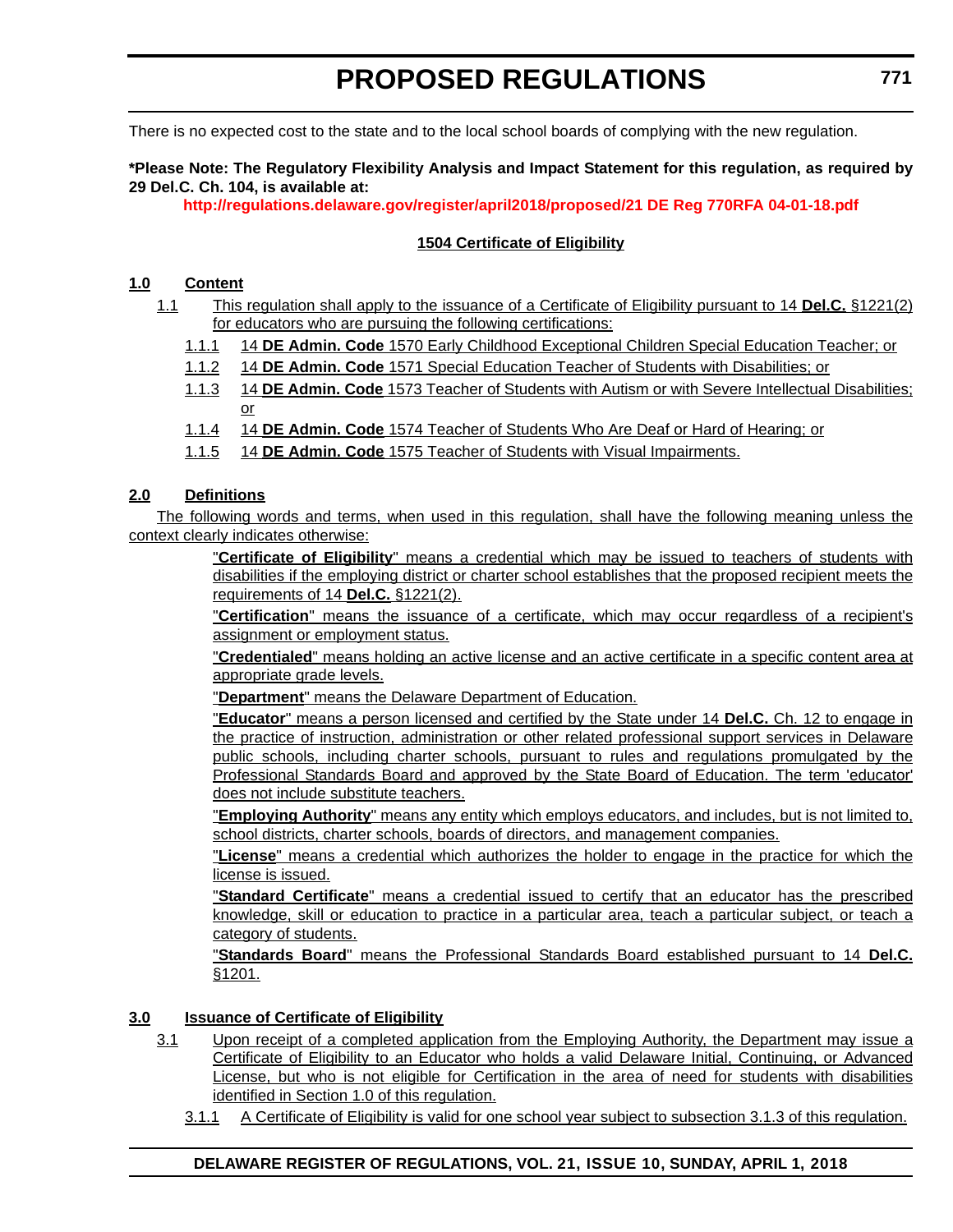- 3.1.2 The Certificate of Eligibility is issued for one school year and expires on June  $30<sup>th</sup>$ .
- 3.1.3 The Department may grant a second-year Certificate of Eligibility and a third-year Certificate of Eligibility if the Educator has met the requirements outlined in Section 5.0 of this regulation.

### **4.0 Application Procedures**

- 4.1 The Employing Authority shall:
	- 4.1.1 Establish that the proposed recipient of a Certificate of Eligibility is competent by submitting evidence of the Educator's License and other considerations; and
	- 4.1.2 Apply for the Certificate of Eligibility within sixty (60) calendar days of the Educator's hire or new job assignment; and
	- 4.1.3 Establish that the proposed recipient is participating in a state-approved alternative route for teacher licensure and certification program which is appropriate to the Certification identified in Section 1.0 of this regulation that the proposed recipient is pursuing; and
	- 4.1.4 Support and assist the Educator in achieving the skills and knowledge necessary to meet applicable Certification requirements; and
	- 4.1.5 Verify that the Educator understands the Standard Certificate requirements, the deadline in which to complete requirements, and the expectation to earn a Standard Certificate.
- 4.2 Failure by the Employing Authority to fulfill the conditions set forth shall result in denial of the Certificate of Eligibility.

### **5.0 Second Year and Third Year Reissue of Certificate of Eligibility**

- 5.1 If the Educator does not meet all Standard Certificate requirements during the first school year, the Employing Authority may apply for a second-year Certificate of Eligibility in the same area.
- 5.2 If the Department grants an Educator a second-year Certificate of Eligibility and the Educator does not meet all Standard Certificate requirements during the second school year, the Employing Authority may apply for a third-year Certificate of Eligibility in the same area.
- 5.3 The Department may issue a second-year Certificate of Eligibility or a third-year Certificate of Eligibility if the following requirements are met:
	- 5.3.1 The Employing Authority submits a request for the Certificate of Eligibility within sixty (60) calendar days of the start of the next consecutive school year.
	- 5.3.2 The Employing Authority has established that the Educator has made documented progress toward earning the Standard Certificate by continuing to participate in a state-approved alternative route for teacher licensure and certification program which is appropriate to the Certification identified in Section 1.0 of this regulation that the Educator is pursuing.

### **6.0 Expiration of Certificate of Eligibility**

- 6.1 Certificates of Eligibility shall expire on June  $30<sup>th</sup>$ .
- 6.2 Certificates of Eligibility that have been issued for three consecutive school years may not be extended. The Educator shall meet the requirements for issuance of a Standard Certificate in the area of Certification identified in Section 1.0 of this regulation that the Educator is pursuing.
- 6.3 Educators holding an active License without a current or valid certificate are not considered Credentialed to teach.
- 6.4 A Certificate of Eligibility may not be renewed or extended for a leave of absence.

### **7.0 Transfer of Certificate of Eligibility to a New Employing Authority**

The Department may approve the transfer of a Certificate of Eligibility from one Employing Authority to another if the new Employing Authority conducts an independent review of the Educator's progress towards a Standard Certificate and assumes the commitments and responsibilities of an Employing Authority within this regulation.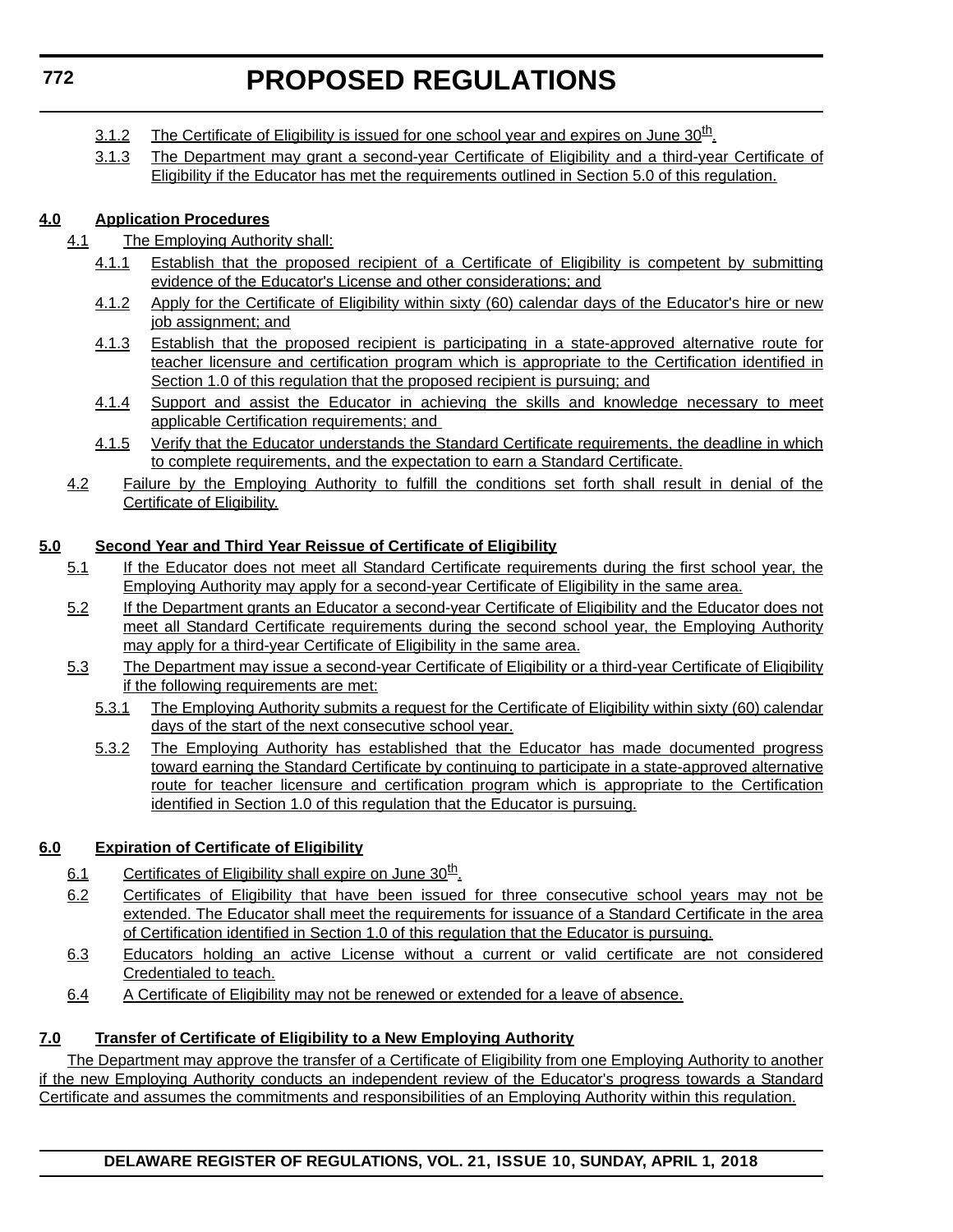### <span id="page-17-0"></span>**8.0 Revocation of Certificate of Eligibility**

- 8.1 A Certificate of Eligibility shall be revoked in the event an Educator's Initial, Continuing, or Advanced License is revoked in accordance with 14 **DE Admin. Code** 1514 Revocation, Limitation, or Suspension of Licenses.
	- 8.1.1 An Educator is entitled to a full and fair hearing before the Standards Board.
	- 8.1.2 Hearings shall be conducted in accordance with 14 **DE Admin. Code** 1515 Hearings Procedures and Rules.

### **[PROFESSIONAL STANDARDS BOARD](https://pubapps.doe.k12.de.us/EducationalDirectoryPublic/pages/DDOE/WorkGroupStaff.aspx?page=branches&WGID=75&BID=1)**

Statutory Authority: 14 Delaware Code, Sections 1203 and 1205(b) (14 **Del.C.** §§1203 & 1205(b))

### 14 **DE Admin. Code** 1510

### **PUBLIC NOTICE**

### **Educational Impact Analysis Pursuant to 14 Del.C. Section 122(d)**

### **[1510 Issuance of Initial License](#page-3-0)**

### **A. TYPE OF REGULATORY ACTION REQUESTED**

Amendment to Existing Regulation

### **B. SYNOPSIS OF SUBJECT MATTER OF REGULATION**

The Professional Standards Board ("Board"), acting in consultation and cooperation with the Delaware Department of Education ("Department"), developed amendments to 14 **DE Admin. Code** 1510 Issuance of Initial License. The regulation applies to the issuance of an initial license for educators pursuant to 14 **Del.C.** §1210. The Board published proposed changes to the regulation on May 1, 2017. However, 14 **Del.C.** Ch. 12 was subsequently amended and further changes are necessary. The proposed changes include amending the definitions of "Alternative Routes to Licensure and Certification," "Mentoring," "Performance Assessment," and "Specialist in Section 2.0 so the definitions are consistent with the Delaware Code and relevant regulations; adding definitions of "Content Area" and "Teaching Experience" and striking "other employing authority" from the definition of "Date of Hire" in Section 2.0; striking the terms "Career and Technical Education," "Composite Score," "Examination of General Knowledge," "PRAXIS I or PPST," "PRAXIS I CBT," and "PRAXIS I CPPST" from Section 2.0 as the terms do not appear elsewhere in the regulation; amending Section 3.0, 5.0, 6.0, 7.0, 9.0, 11.0, 13.0, and 14.0 so that the sections are consistent with the amendments to 14 **Del.C.** §1210; clarifying the requirements for official electronic transcripts in subsection 4.1.1; clarifying the requirements for submitting scores in Section 8.0; clarifying the requirements for Section 16.0 Secretary of Education Review and Section 17.0 Reporting so that the requirements are consistent with 14 **Del.C.** Ch. 12; striking Section 19.0 Approved Examination of General Knowledge because educators are no longer required to pass an examination of general knowledge in order to obtain an initial license; adding Section 18.0 which sets forth approved performance assessments and minimum passing scores; and clarifying that the Department will recognize an Initial License issued before the effective date of this regulation in Section 19.0.

Persons wishing to present their views regarding this matter may do so in writing by the close of business on or before May 2, 2018 to Mr. Chris Kenton, Executive Director, Delaware Professional Standards Board, The Townsend Building, 401 Federal Street, Suite 2, Dover, Delaware 19901. A copy of this regulation may be viewed online at the Registrar of Regulation's website, [http://regulations.delaware.gov/services/current\\_issue.shtml](http://regulations.delaware.gov/services/current_issue.shtml) or obtained at the Professional Standards Board's Office, located at the address above.

### **C. IMPACT CRITERIA**

1. Will the amended regulation help improve student achievement as measured against state achievement standards? The amended regulation will help to improve student achievement as measured against state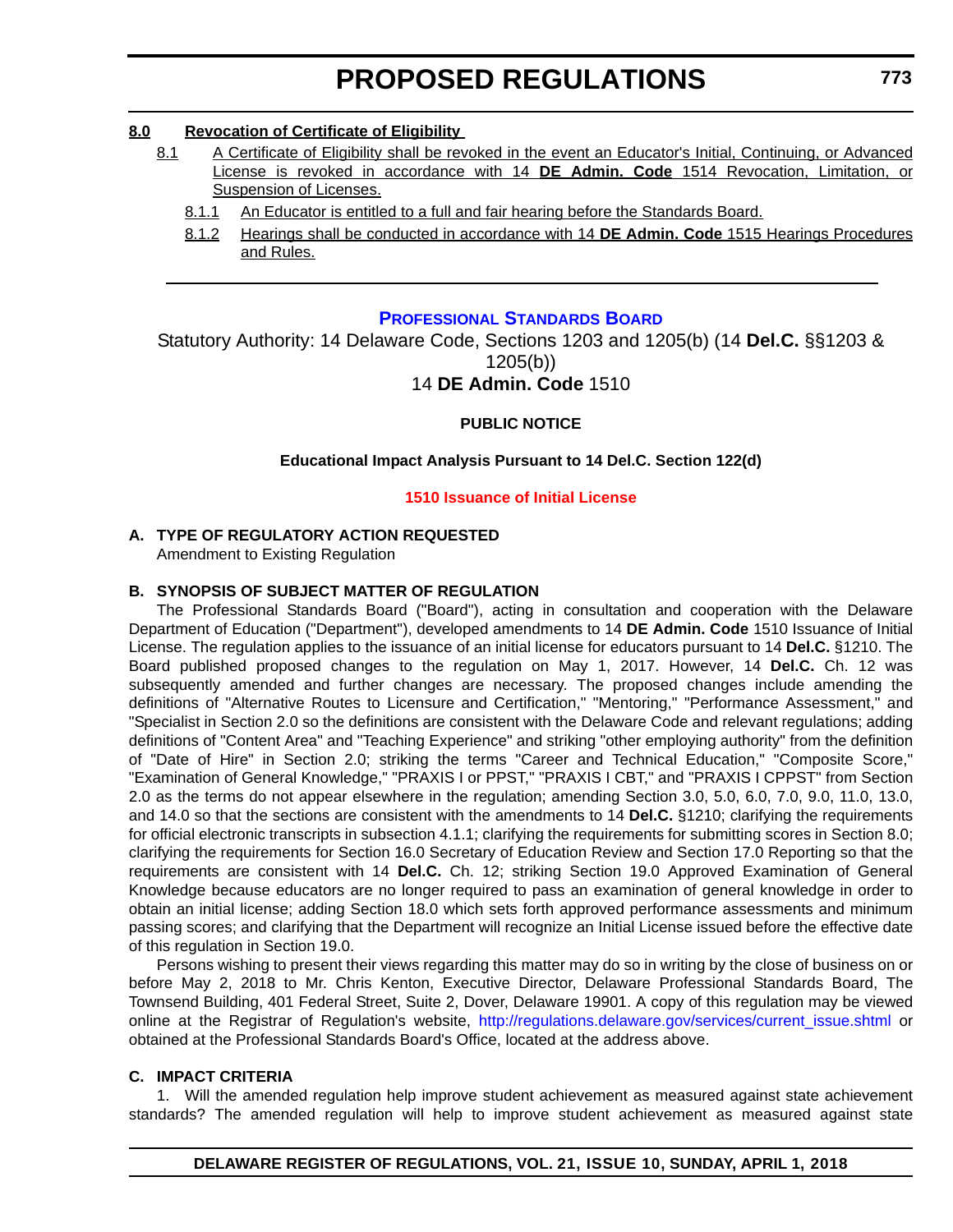<span id="page-18-0"></span>achievement standards.

2. Will the amended regulation help ensure that all students receive an equitable education? The amended regulation helps to ensure that all students receive an equitable education.

3. Will the amended regulation help to ensure all student's health and safety are adequately protected? The amended regulation addresses an initial license for educators, not students' health and safety.

4. Will the amended regulation help to ensure that all students' legal rights are respected? The amended regulation addresses an initial license for educators, not students' legal rights.

5. Will the amended regulation preserve the necessary authority and flexibility of decision-makers at the local board and school level? The amended regulation does not change authority and flexibility of decision makers at the local board and school level.

6. Will the amended regulation place unnecessary reporting or administrative requirements or mandates upon decision makers at the local board and school levels? The amended regulation does not place unnecessary reporting or administrative requirements or mandates upon decision makers at the local board and school levels.

7. Will decision making authority and accountability for addressing the subject to be regulated be placed in the same entity? The Department implements the rules and regulations promulgated and adopted pursuant to 14 **Del.C.** Ch. 12 relating to licensure and certification of educators.

8. Will the amended regulation be consistent with and not an impediment to the implementation of other state educational policies, in particular to state educational policies addressing achievement in the core academic subjects of mathematics, science, language arts, and social studies? The amended regulation is consistent with, and not an impediment to, the implementation of other state educational policies, and in particular to state educational policies addressing achievement in the core academic subjects of mathematics, science, language arts, and social studies.

9. Is there a less burdensome method for addressing the purpose of the amended regulation? There is not a less burdensome method for addressing the purpose of this amended regulation.

10. What is the cost to the state and to the local school boards of compliance with the adopted regulation? There is no expected cost to the state and to the local school boards implementing this amended regulation.

### **\*Please Note:**

**(1) The Regulatory Flexibility Analysis and Impact Statement for this regulation, as required by 29 Del.C. Ch. 104, is available at:**

**<http://regulations.delaware.gov/register/april2018/proposed/21 DE Reg 773RFA 04-01-18.pdf>**

**(2) Due to the size of the proposed regulation, it is not being published here. A copy of the regulation is available at:**

#### **[1510 Issuance of Initial License](http://regulations.delaware.gov/register/april2018/proposed/21 DE Reg 773 04-01-18.htm)**

### **[PROFESSIONAL STANDARDS BOARD](https://pubapps.doe.k12.de.us/EducationalDirectoryPublic/pages/DDOE/WorkGroupStaff.aspx?page=branches&WGID=75&BID=1)**

Statutory Authority: 14 Delaware Code, Sections 1203 and 1205(b) (14 **Del.C.** §§1203 & 1205(b)) 14 **DE Admin. Code** 1511

### **PUBLIC NOTICE**

### **Educational Impact Analysis Pursuant to 14 Del.C. Section 122(d)**

### **[1511 Issuance and Renewal of Continuing License](#page-3-0)**

**A. TYPE OF REGULATORY ACTION REQUESTED** Amendment to Existing Regulation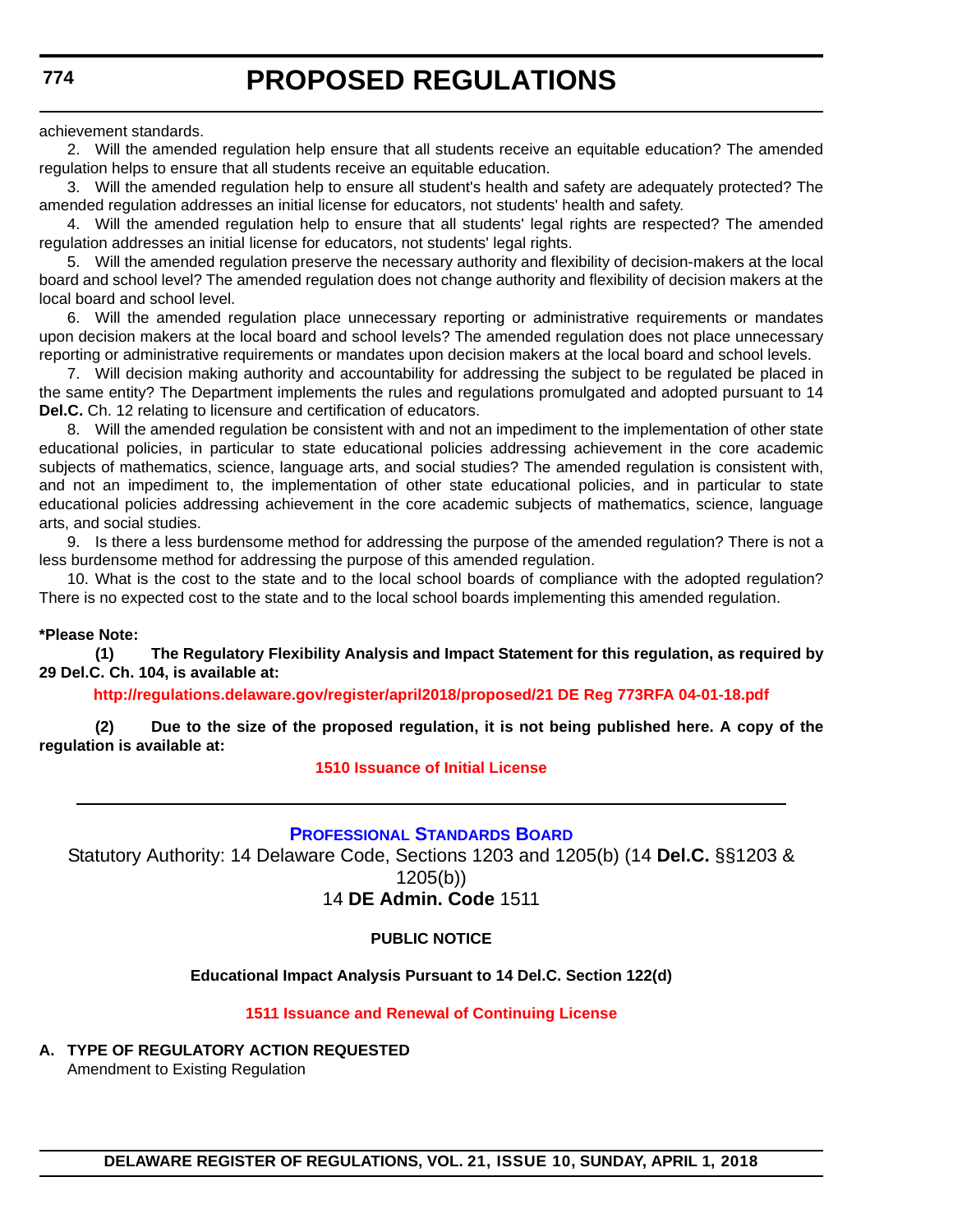### **B. SYNOPSIS OF SUBJECT MATTER OF REGULATION**

The Professional Standards Board ("Board"), acting in consultation and cooperation with the Delaware Department of Education ("Department"), developed amendments to 14 **DE Admin. Code** 1511 Issuance and Renewal of Continuing License. This regulation concerns the requirements for issuance and renewal of a continuing license for educators pursuant to 14 **Del.C.** Ch. 12. Proposed changes to make the regulation consistent with amendments to 14 **Del.C.** Ch. 12 were initially published on September 1, 2017. Thereafter, the Board made additional substantive changes to the definitions in Section 2.0 and the professional development options. The proposed changes in this regulation include the changes that were initially published on September 1, 2017 and additional changes to Sections 2.0 and 13.0.

Persons wishing to present their views regarding this matter may do so in writing by the close of business on or before May 2, 2018 to Mr. Chris Kenton, Executive Director, Delaware Professional Standards Board, The Townsend Building, 401 Federal Street, Suite 2, Dover, Delaware 19901. A copy of this regulation may be viewed online at the Registrar of Regulation's website, [http://regulations.delaware.gov/services/current\\_issue.shtml](http://regulations.delaware.gov/services/current_issue.shtml) or obtained at the Professional Standards Board's Office, located at the address above.

### **C. IMPACT CRITERIA**

1. Will the amended regulation help improve student achievement as measured against state achievement standards? The amended regulation will help to improve student achievement as measured against state achievement standards.

2. Will the amended regulation help ensure that all students receive an equitable education? The amended regulation will help ensure that all students receive an equitable education.

3. Will the amended regulation help to ensure all student's health and safety are adequately protected? The amended regulation addresses a continuing license for educators, not students' health and safety.

4. Will the amended regulation help to ensure that all students' legal rights are respected? The amended regulation addresses a continuing license for educators, not students' legal rights.

5. Will the amended regulation preserve the necessary authority and flexibility of decision-makers at the local board and school level? The amended regulation does not change authority and flexibility of decision makers at the local board and school level.

6. Will the amended regulation place unnecessary reporting or administrative requirements or mandates upon decision makers at the local board and school levels? The amended regulation does not place unnecessary reporting or administrative requirements or mandates upon decision makers at the local board and school levels.

7. Will decision making authority and accountability for addressing the subject to be regulated be placed in the same entity? The Department implements the rules and regulations promulgated and adopted pursuant to 14 **Del.C.** Ch. 12 relating to licensure and certification of educators.

8. Will the amended regulation be consistent with and not an impediment to the implementation of other state educational policies, in particular to state educational policies addressing achievement in the core academic subjects of mathematics, science, language arts, and social studies? The amended regulation is consistent with, and not an impediment to, the implementation of other state educational policies, and in particular to state educational policies addressing achievement in the core academic subjects of mathematics, science, language arts, and social studies.

9. Is there a less burdensome method for addressing the purpose of the amended regulation? There is not a less burdensome method for addressing the purpose of this amended regulation.

10. What is the cost to the state and to the local school boards of compliance with the adopted regulation? There is no expected cost to the state and to the local school boards of complying with this amended regulation.

#### **\*Please Note:**

**(1) The Regulatory Flexibility Analysis and Impact Statement for this regulation, as required by 29 Del.C. Ch. 104, is available at:**

**<http://regulations.delaware.gov/register/april2018/proposed/21 DE Reg 774RFA 04-01-18.pdf>**

**(2) Due to the size of the proposed regulation, it is not being published here. A copy of the regulation is available at:**

**[1511 Issuance and Renewal of Continuing License](http://regulations.delaware.gov/register/april2018/proposed/21 DE Reg 774 04-01-18.htm)** 

**DELAWARE REGISTER OF REGULATIONS, VOL. 21, ISSUE 10, SUNDAY, APRIL 1, 2018**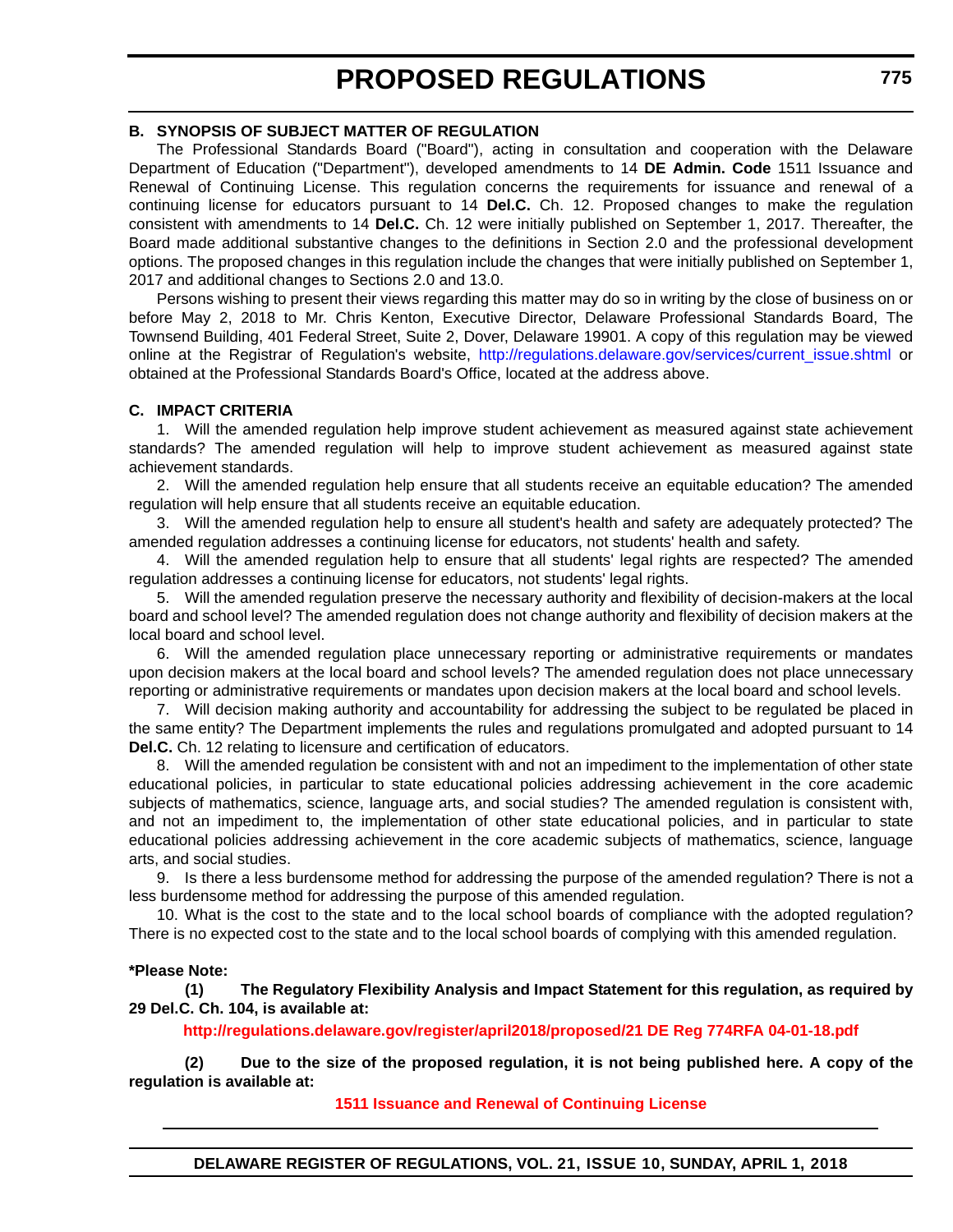<span id="page-20-0"></span>**776**

### **PROPOSED REGULATIONS**

**[PROFESSIONAL STANDARDS BOARD](https://pubapps.doe.k12.de.us/EducationalDirectoryPublic/pages/DDOE/WorkGroupStaff.aspx?page=branches&WGID=75&BID=1)**

Statutory Authority: 14 Delaware Code, Sections 1203 and 1205(b) (14 **Del.C.** §§1203 & 1205(b))

14 **DE Admin. Code** 1565

### **PUBLIC NOTICE**

### **Education Impact Analysis Pursuant To 14 Del.C. Section 122(d)**

### **[1565 World Language Teacher](#page-3-0)**

### **A. TYPE OF REGULATORY ACTION REQUESTED**

Amendment to Existing Regulation

### **B. SYNOPSIS OF SUBJECT MATTER OF REGULATION**

The Professional Standards Board("Board"), acting in consultation and cooperation with the Department of Education ("Department"), developed amendments to 14 **DE Admin. Code** 1565 World Language Teacher. The regulation concerns the requirements for a Standard Certificate for World Language Teacher. The proposed amendments include adding defined terms to Section 2.0; clarifying the requirements for issuing a standard certificate in Section 3.0; specifying the knowledge, skill, and education requirements for obtaining a first and second or subsequent Standard Certificate for World Language Teacher in Section 4.0; specifying the application requirements in Section 5.0; adding Sections 6.0 and 7.0, which concern validity and revocation of a standard certificate; and adding Section 8.0, which concerns local school districts' requests for the Secretary of Education to review standard certificate applications.

Persons wishing to present their views regarding this matter may do so in writing by the close of business on or before May 2, 2018 to Mr. Chris Kenton, Executive Director, Delaware Professional Standards Board, The Townsend Building, 401 Federal Street, Dover, Delaware 19901. A copy of this regulation may be viewed online at the Registrar of Regulation's website, [http://regulations.delaware.gov/services/current\\_issue.shtml](http://regulations.delaware.gov/services/current_issue.shtml) or obtained at the Professional Standards Board's Office, located at the address above.

### **C. IMPACT CRITERIA**

1. Will the amended regulation help improve student achievement as measured against state achievement standards? The amended regulation will help to improve the quality of the Delaware educator workforce and to improve student performance.

2. Will the amended regulation help ensure that all students receive an equitable education? The amended regulation will help to ensure that all students receive an equitable education.

3. Will the amended regulation help to ensure that all students' health and safety are adequately protected? The amended regulation addresses educator certification, not students' health and safety.

4. Will the amended regulation help to ensure that all students' legal rights are respected? The amended regulation addresses educator certification, not students' legal rights.

5. Will the amended regulation preserve the necessary authority and flexibility of decision-makers at the local board and school level? The amended regulation does not change authority and flexibility of decision makers at the local board and school level.

6. Will the amended regulation place unnecessary reporting or administrative requirements or mandates upon decision makers at the local board and school levels? The amended regulation will not place unnecessary reporting or administrative requirements or mandates upon decision makers at the local board and school levels.

7. Will decision making authority and accountability for addressing the subject to be regulated be placed in the same entity? The Department implements the rules and regulations promulgated and adopted pursuant to 14 **Del.C.** Ch. 12 relating to certification of educators.

8. Will the amended regulation be consistent with and not an impediment to the implementation of other state educational policies, in particular to state educational policies addressing achievement in the core academic subjects of mathematics, science, language arts and social studies? The amended regulation will be consistent with, and not an impediment to, the implementation of other state educational policies, in particular to state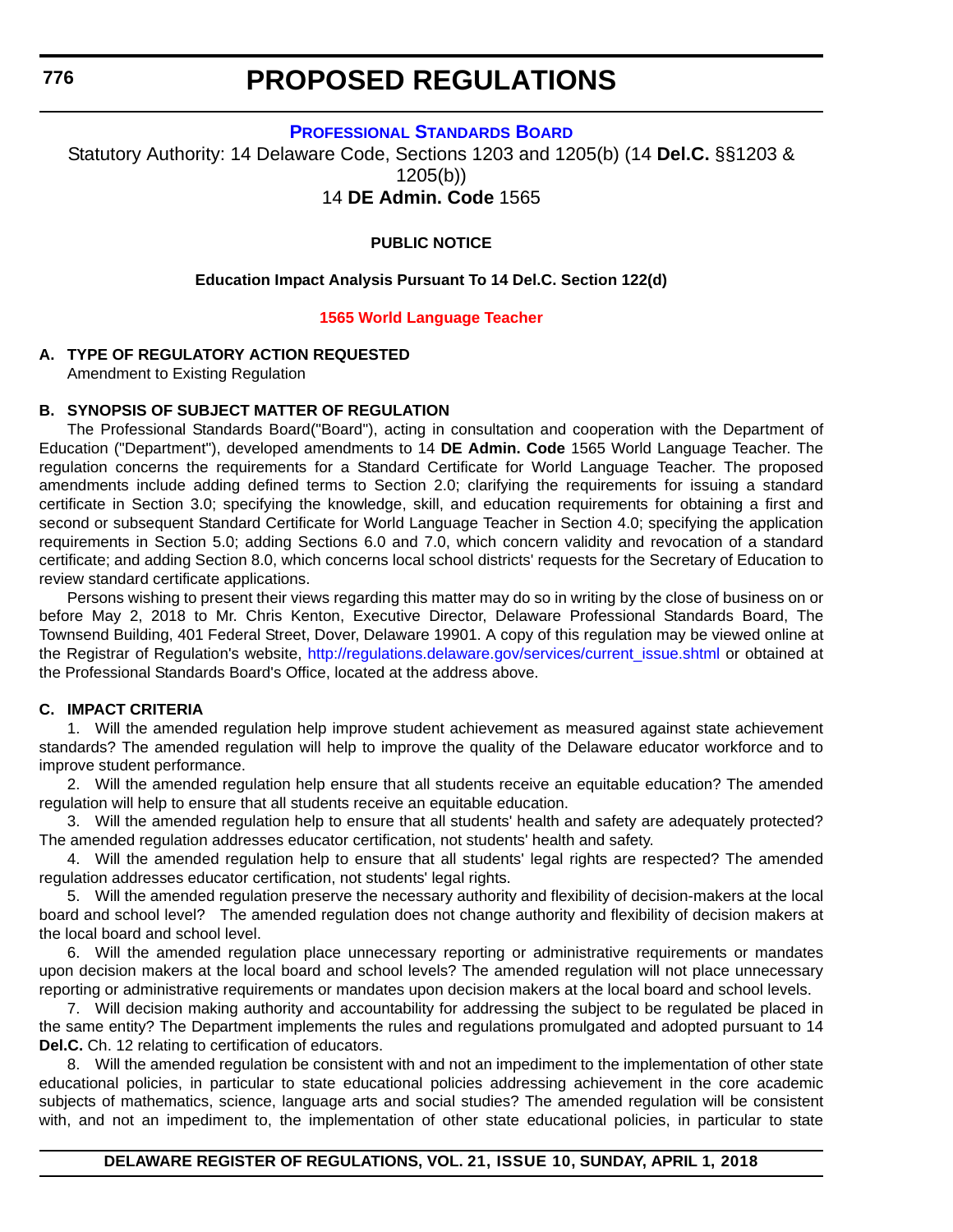educational policies addressing achievement in the core academic subjects of mathematics, science, language arts and social studies.

9. Is there a less burdensome method for addressing the purpose of the amended regulation? There is not a less burdensome method for addressing the purpose of this amended regulation.

10. What is the cost to the state and to the local school boards of compliance with the adopted regulation? There is no expected cost to the state and to the local school boards of complying with this amended regulation.

### **\*Please Note: The Regulatory Flexibility Analysis and Impact Statement for this regulation, as required by 29 Del.C. Ch. 104, is available at:**

**<http://regulations.delaware.gov/register/april2018/proposed/21 DE Reg 776RFA 04-01-18.pdf>**

### **1565 World Language Teacher**

#### **1.0 Content**

- 1.1 This regulation shall apply to the issuance of a Standard Certificate, pursuant to 14 **Del.C.** §1220(a), for World Language Teacher. This eertification Certification is required for grades K to 12.
	- 1.1.1 This certification Certification is limited to the world language in which the Standard Certificate is requested.
- 1.2 Except as otherwise provided, the requirements set forth in 14 **DE Admin. Code** 1505 Standard Certificate, including any subsequent amendment or revision thereto, are incorporated herein by reference.

### **2.0 Definitions**

- 2.1 The definitions set forth in 14 **DE Admin. Code** 1505 Standard Certificate, including any subsequent amendment or revision thereto, are incorporated herein by reference.
- 2.2 The following words and terms, when used in this regulation, shall have the following meaning unless the context clearly indicates otherwise:

"**Certification**" means the issuance of a certificate, which may occur regardless of a recipient's assignment or employment status.

"**Department**" means the Delaware Department of Education.

"**Educator**" means a person licensed and certified by the State under 14 **Del.C.** Ch. 12 to engage in the practice of instruction, administration or other related professional support services in Delaware public schools, including charter schools, pursuant to rules and regulations promulgated by the Professional Standards Board and approved by the State Board of Education. The term 'educator' does not include substitute teachers.

"**Employing Authority**" means any entity which employs educators, and includes, but is not limited to, school districts, charter schools, boards of directors, and management companies.

"**Fifteen (15) Credits or the Equivalent in Professional Development**" means college credits or an equivalent number of hours with one (1) credit equating to fifteen (15) hours taken either as part of a degree program or in addition to a degree program from a regionally accredited college or university or a professional development provider approved by the Department. College credit means undergraduate or graduate level coursework and continuing education units (CEUs) completed at or through a regionally accredited college or university or other Department-approved provider.

"**Immorality**" means conduct which is inconsistent with the rules and principles of morality expected of an educator and may reasonably be found to impair an educator's effectiveness by reason of his or her unfitness or otherwise.

"**License**" means a credential which authorizes the holder to engage in the practice for which the license is issued.

"**Major or Its Equivalent**" means a minimum of thirty (30) semester hours of course work in a particular content area.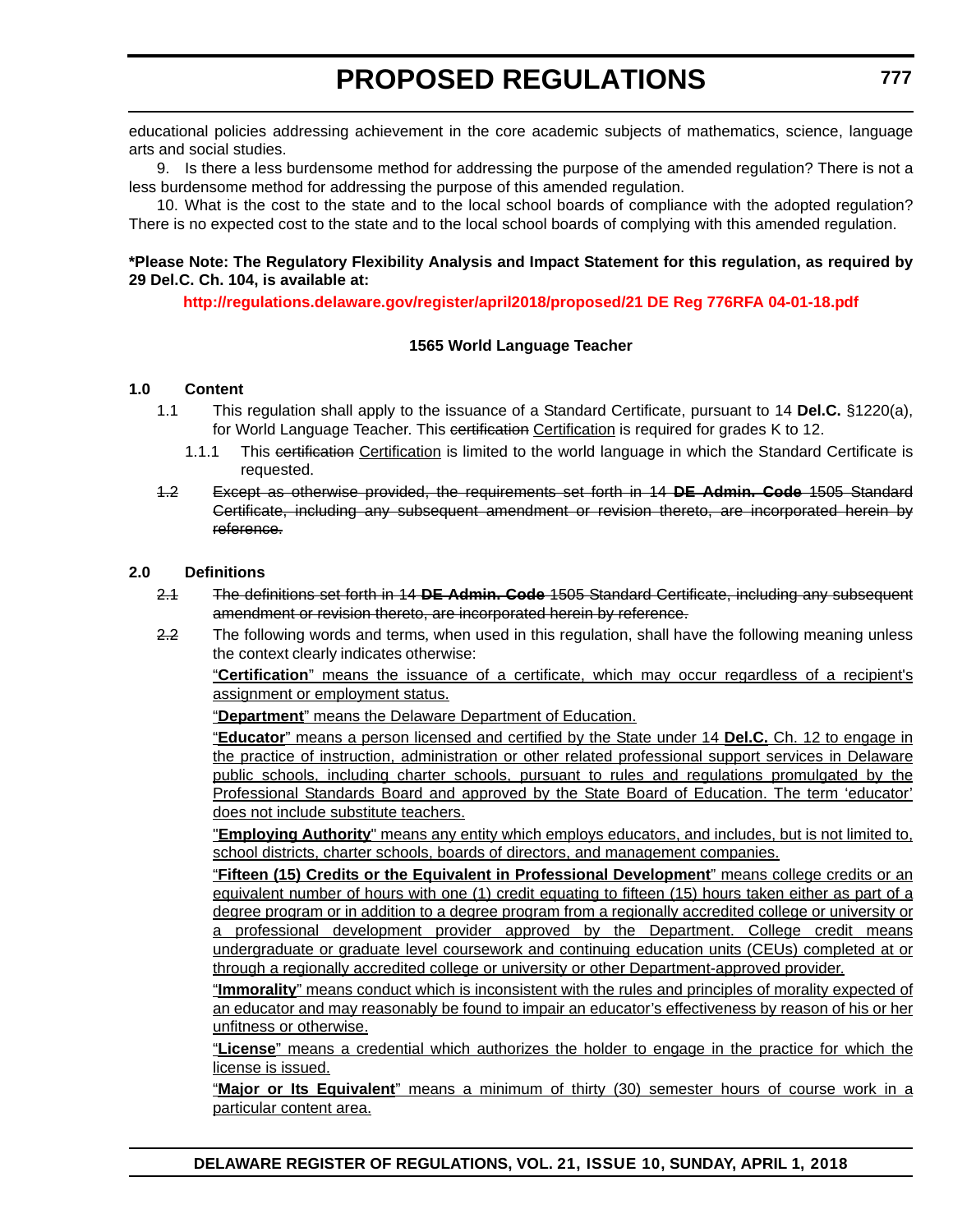"Passing seore Score" means a minimum score as established by the Professional Standards Board, in consultation with the Department, and with the approval of the State Board of Education.

"**Professional Development**" means a combination of focused, in-depth learning, practice, feedback, reflection, and expert support experiences designed to change participants' attitudes, insights, and/or perspectives; and ultimately results in improved professional practice. Effective professional development programs include ample opportunities for knowledge acquisition, skill mastery, descriptive feedback, and refinement of practice in the work setting.

"**Standard Certificate**" means a credential issued to certify that an educator has the prescribed knowledge, skill or education to practice in a particular area, teach a particular subject, or teach a category of students.

"**Standards Board**" means the Professional Standards Board established pursuant to 14 **Del.C.** §1201.

"**Target language Language**" means, for the purpose of this regulation, the specific world language, as defined in Section 1.0 of 14 **DE Admin. Code** 505, in which the Standard Certificate is requested. World language means any language other than English that is used by peoples around the world for communicating information and ideas and transmitting its culture(s), including American Sign Language (ASL), Latin, and Greek.

"**Valid and Current License or Certificate from Another State**" means a current full or permanent certificate or license issued by another state. This means the educator is fully credentialed by having met all of the requirements for full licensure or certification in another state. It does not include temporary, emergency, conditional certificates of eligibility or expired certificates or licenses issued from another state.

### **3.0 Standard Certificate**

- 3.1 In accordance with 14 **Del.C.** §1220(a), the Department shall issue a Standard Certificate as a for World Language Teacher to an educator Educator who has met the following:
	- 3.1.1 Holds a valid Delaware Initial, Continuing, or Advanced License;, or a Standard or Professional Status Certificate issued by the Department prior to August 31, 2003; and, meets the requirements set forth in Section 4.0 of this regulation; or
	- 3.1.2 Has met the requirements as set forth in 14 **DE Admin. Code** 1505 Standard Certificate, including any subsequent amendment or revision thereto; and
	- 3.1.3 Has satisfied the additional requirements in this regulation.
	- 3.1.2 Has met the requirements for licensure and holds a Valid and Current License or Certificate from Another State in world language education; or
	- 3.1.3 Has met the requirements for a Meritorious New Teacher Candidate Designation adopted pursuant to 14 **Del.C.** §1203.
- 3.2 Notwithstanding any provision to the contrary herein, the Department shall not act on an application for Certification if the applicant is under official investigation by any national, state, or local authority with the power to issue educator licenses or certifications. The Department shall not act where the alleged conduct involves allegations of Immorality, misconduct in office, incompetence, willful neglect of duty, disloyalty, or falsification of credentials, until the applicant provides evidence of the investigation's resolution.

### **4.0 Additional Requirements Prescribed Knowledge, Skill, and Education Requirements**

- 4.1 An educator For applicants applying for their first Standard Certificate, the applicants shall also have satisfied each of the following requirements: the requirements in subsections 4.1.1 and 4.1.2.
	- 4.1.1 Completion of a bachelor's, master's, or doctoral degree from a regionally accredited college or university with a major or its equivalent in the target language from an educator preparation program approved or recognized by National Council for the Accreditation of Teacher Education (NCATE), the Council for the Accreditation of Educator Preparation (CAEP), or a state where the

**DELAWARE REGISTER OF REGULATIONS, VOL. 21, ISSUE 10, SUNDAY, APRIL 1, 2018**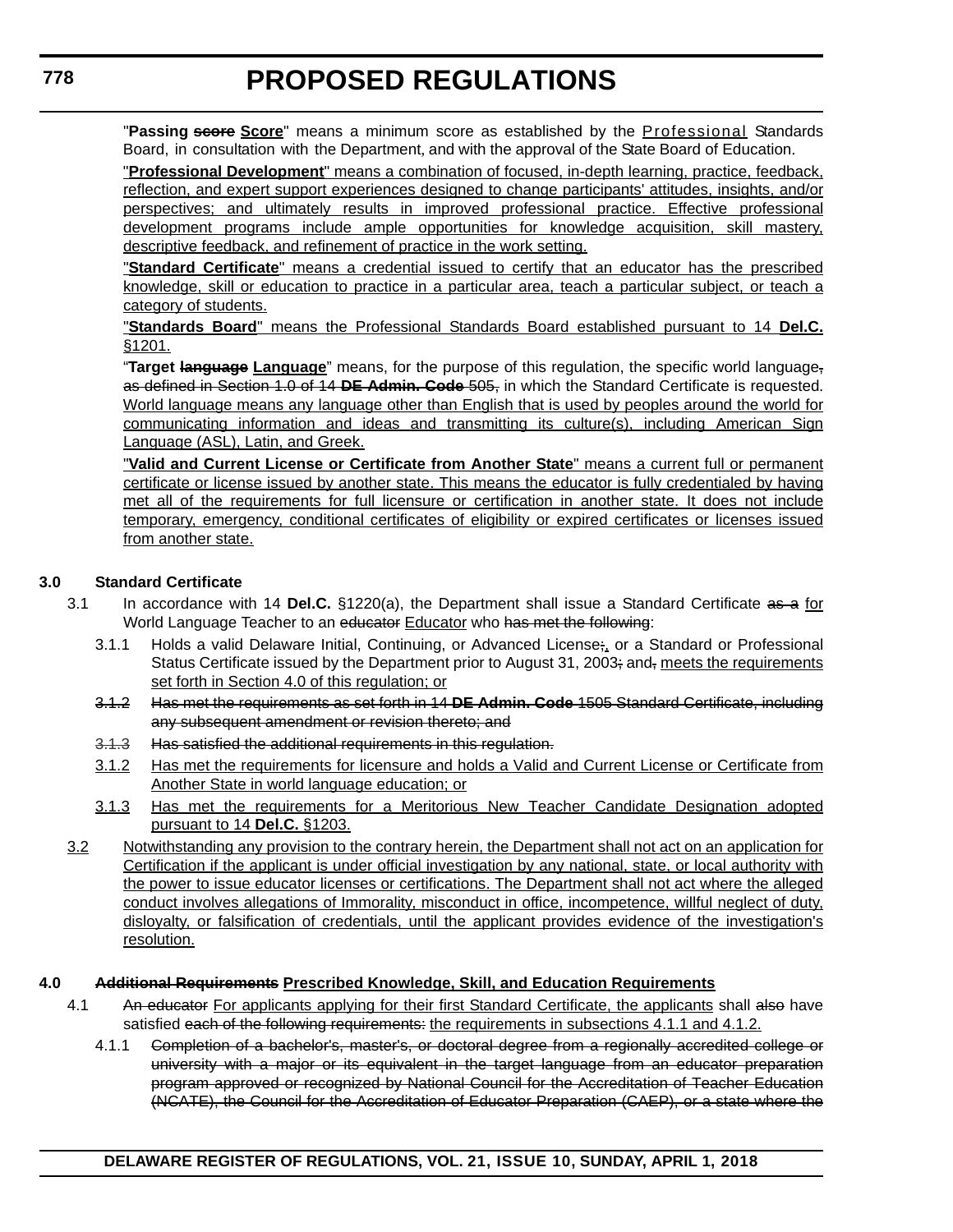state approval body employed the appropriate standards; and The applicant shall have satisfied one of the following requirements:

- 4.1.1.1 The applicant shall have obtained a World Languages certificate from the National Board for Professional Teaching Standards; or
- 4.1.1.2 The applicant shall have completed a bachelor's, master's, or doctoral degree from a regionally accredited college or university with a Major or Its Equivalent in the Target Language from an educator preparation program approved or recognized by the National Council for the Accreditation of Teacher Education (NCATE), the Council for the Accreditation of Educator Preparation (CAEP), or a state where the state approval body employed the appropriate standards; or
- 4.1.1.3 The applicant shall have satisfactorily completed an alternative routes for licensure or certification program to teach world language as provided in 14 **DE Admin. Code** 1507; or
- 4.1.1.4 The applicant shall have satisfactorily completed a Department-approved educator preparation program in world language education; or
- 4.1.1.5 The applicant shall have completed a bachelor's degree from a regionally accredited college or university in any content area and satisfactorily completed fifteen (15) credits or the equivalent in Department-approved Professional Development related to world language education of which at least 6 credits must focus on pedagogy.
	- 4.1.1.5.1 The applicant, in consultation with the applicant's Employing Authority, shall select the Fifteen (15) Credits or the Equivalent in Professional Development subject to the Department's approval.
	- 4.1.1.5.2 If the applicant does not have an Employing Authority or is applying for a Standard Certificate outside of the applicant's current spectrum of employment, the applicant shall select the Fifteen (15) Credits or the Equivalent in Professional Development in consultation with the Department and subject to the Department's approval.
- 4.1.2 <del>Demonstrated</del> The applicant shall have demonstrated oral and written proficiency in the target language Target Language by either:
	- 4.1.2.1 Achieving a passing score on a the *Praxis* Subject Assessment in the target language; or:
		- 4.1.2.1.1 Chinese (Mandarin): World Language (ETS Test # 5665) a Passing Score of 164; or
		- 4.1.2.1.2 French: World Language (ETS Test # 5174) a Passing Score of 162; or
		- 4.1.2.1.3 German: World Language (ETS Test # 5183) a Passing Score of 163; or
		- 4.1.2.1.4 Latin (ETS Test # 5601) a Passing Score of 152; or
		- 4.1.2.1.5 Spanish: World Language (ETS Test # 5195) a Passing Score of 168; or
	- 4.1.2.2 Based on the American Council on the Teaching of Foreign Languages (ACTFL) Proficiency Guidelines:
		- 4.1.2.2.1 Achieving a minimum level of Advanced Low on the ACTFL Oral Proficiency Interview (OPI) in the target language Target Language, and
		- 4.1.2.2.2 Achieving a passing score Passing Score on the ACTFL Writing Proficiency Test (WPT) in the target language Target Language.
			- 4.1.2.2.2.1 For tests using the Roman alphabet, a passing score of Score means achieving a minimum level of Advanced Low.
			- 4.1.2.2.2.2 For tests using a non-Roman alphabet, a passing score Passing Score means achieving a minimum level of Intermediate High.
- 4.2 For applicants applying for their second or subsequent Standard Certificate, the applicants shall have satisfied the following requirement:
	- 4.2.1 Demonstrated oral and written proficiency in the Target Language as provided in subsection 4.1.2 of this regulation.
- 4.3 Notwithstanding the requirements in subsections 4.1 and 4.2 of this regulation, applicants applying for a Standard Certificate in World Language - American Sign Language, shall have met the following requirements: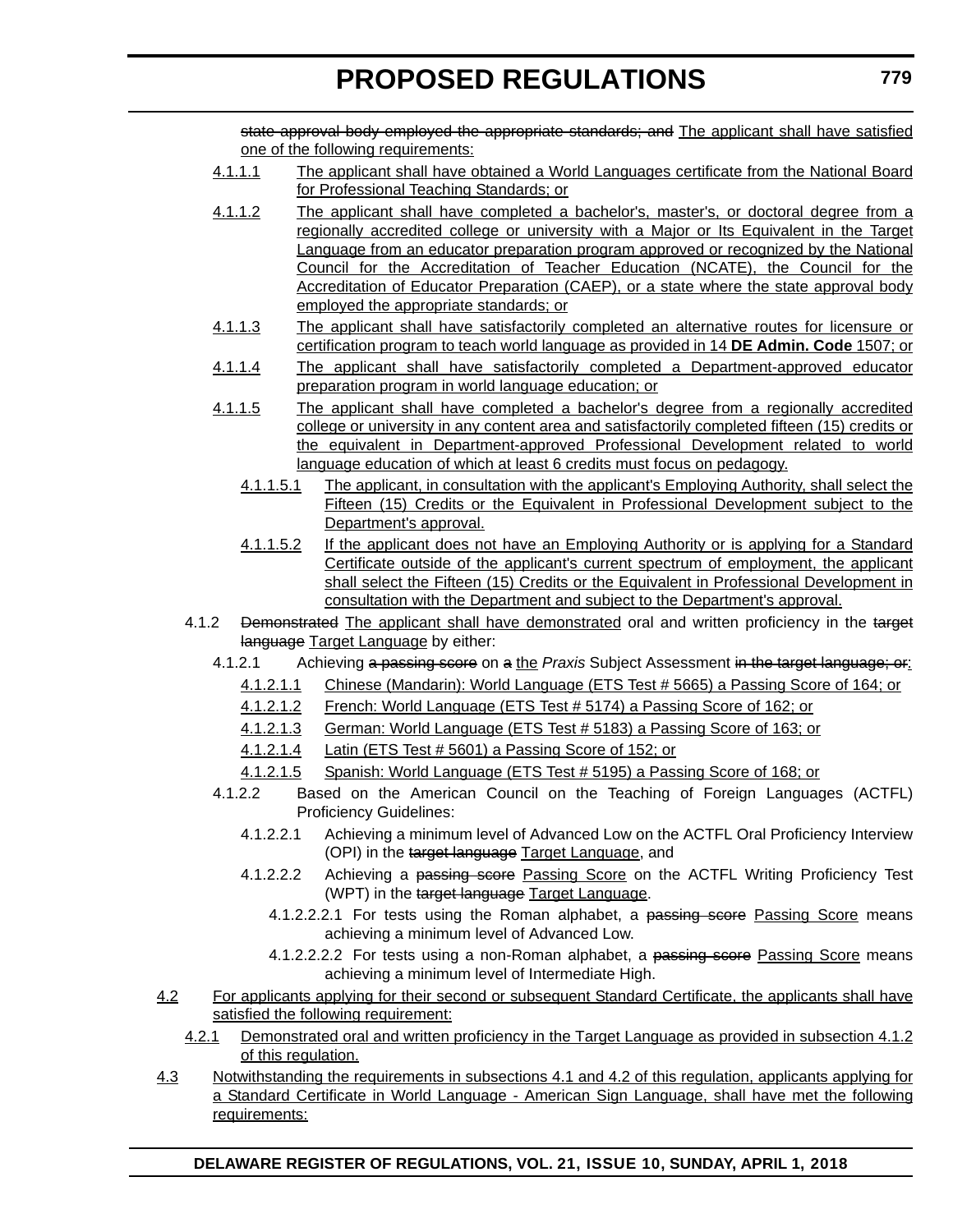- 4.3.1 Completion of Fifteen (15) credits or Its Equivalent in Professional Development in American Sign Language related to teaching and learning American Sign Language as approved by the Department; and
- 4.3.2 Achieving on the American Sign Language Proficiency Interview a Passing Score of 3.

### **5.0 Application Requirements**

- 5.1 If an applicant is applying for an Initial License, a Standard Certificate must be applied for simultaneously with the application for an Initial License, and the applicant shall also provide all required documentation for the License.
- 5.2 For applicants who are applying for their first Standard Certificate, the following documentation is required with the application for a Standard Certificate for World Language Teacher:
	- 5.2.1 Evidence of obtaining a World Languages certificate from the National Board for Professional Teaching Standards, if applicable; and
	- 5.2.2 Official transcript from the applicant's regionally accredited college or university.
		- 5.2.2.1 Electronic transcripts may be submitted by the Employing Authority or by the applicant's regionally accredited college or university; or
		- 5.2.2.2 Sealed paper transcripts may be submitted.
		- 5.2.2.3 The Department will not accept copies of transcripts; and
	- 5.2.3 If applicable, documents verifying successful completion of Professional Development; and
	- 5.2.4 Official scores on the Praxis Subject Assessment or ACTFL OPI and WPT as provided in subsection 4.1.2; and
	- 5.2.5 If applicable, an experience form must be completed in full and signed by the applicant; and
	- 5.2.6 Additional documentation as required by the Department.
- 5.3 For applicants who are applying for their second or subsequent Standard Certificate, the following documentation is required in the application for a Standard Certificate for World Language Teacher:
	- 5.3.1 Official scores on the Praxis Subject Assessment or ACTFL OPI and WPT as provided in subsection 4.2.1; and
	- 5.3.2 Additional documentation as required by the Department.
- 5.4 For applicants who have met the requirements for licensure and hold a Valid and Current License or Certificate from Another State in a world language, the following documentation is required in the application for a Standard Certificate for World Language Teacher:
	- 5.4.1 An official copy of the valid and current educator license or certificate from another state or professional license.

### **6.0 Validity of a Standard Certificate**

- 6.1 A Standard Certificate for World Language Teacher is valid regardless of the assignment or employment status of the holder provided that the Educator's License remains current and valid.
- 6.2 A Standard Certificate for World Language Teacher is not subject to renewal.

### **7.0 Revocation of a Standard Certificate**

- 7.1 An Educator's Standard Certificate for World Language Teacher shall be revoked in the event the Educator's Initial, Continuing, or Advanced License or Standard or Professional Status Certificate is revoked or the Educator made a materially false or misleading statement in the Educator's Standard Certificate application in accordance with 14 **Del.C.** §1222.
- 7.2 An Educator whose Standard Certificate is noticed for revocation is entitled to a full and fair hearing before the Standards Board.
	- 7.2.1 Hearings shall be conducted in accordance with the Standards Board's Hearing Procedures and Rules.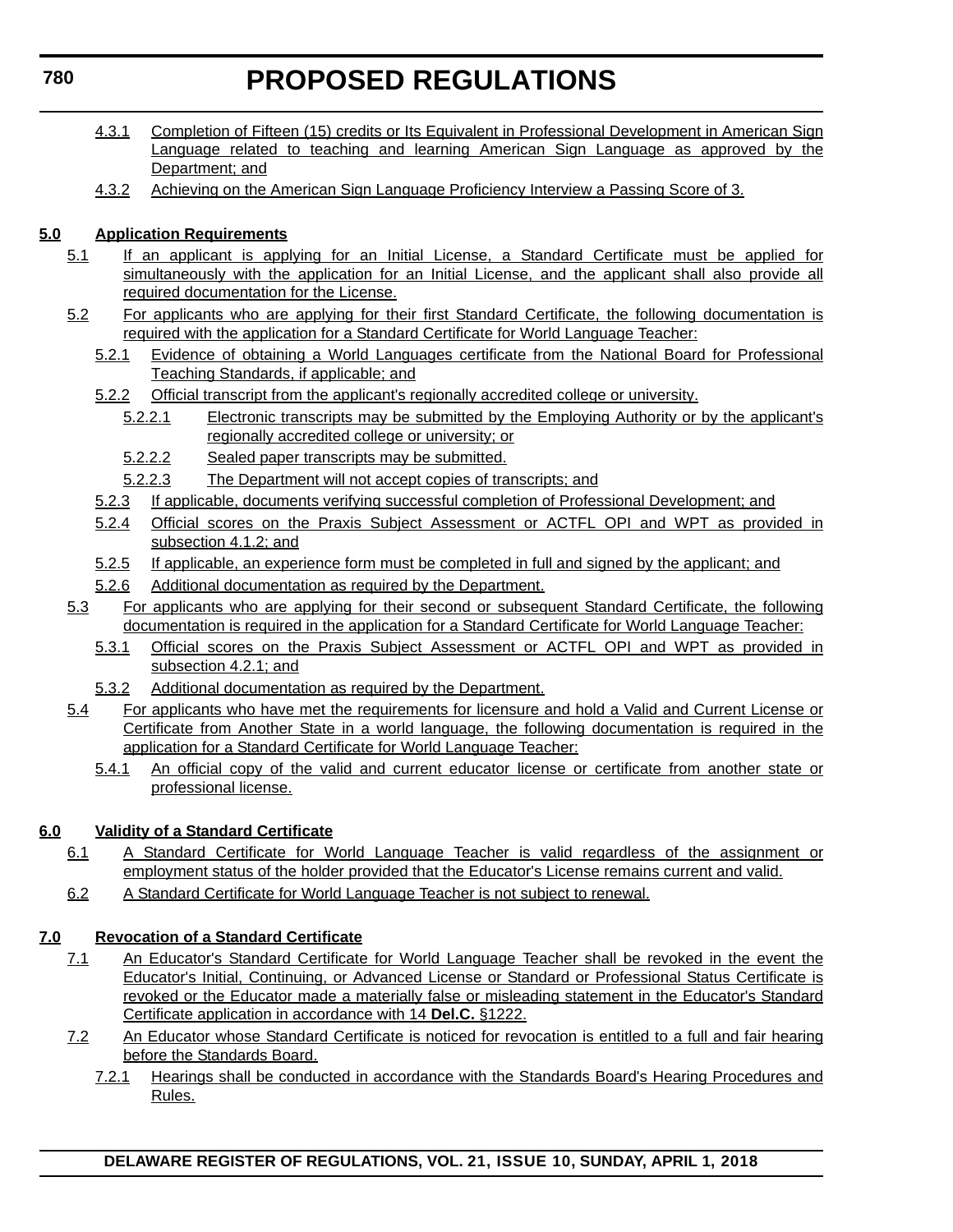#### <span id="page-25-0"></span>**8.0 Secretary of Education Review**

The Secretary of Education may, upon the written request of the superintendent of a local school district, review credentials submitted in an application for a Standard Certificate for World Language Teacher on an individual basis and grant such a Standard Certificate to an applicant who otherwise does not meet the requirements for a Standard Certificate for World Language Teacher but whose effectiveness is documented by the local school district.

### **5.0 9.0 Past Certification Recognized**

The Department shall recognize a Standard Certificate for World Language Teacher issued before January 1, 2017 the effective date of this regulation. A teacher An Educator holding such a Standard Certificate issued by the Department before January 1, 2017 the effective date of this regulation shall be considered certified as a World Language Teacher.

### **6.0 Effective Date**

This regulation shall be effective on January 1, 2017.

### **[DEPARTMENT OF HEALTH AND SOCIAL SERVICES](http://www.dhss.delaware.gov/dhss/dmma/) DIVISION OF MEDICAID [AND MEDICAL ASSISTANCE](http://www.dhss.delaware.gov/dhss/dmma/)**

Statutory Authority: 31 Delaware Code, Section 512 (31 **Del.C.** §512)

### **PUBLIC NOTICE**

### **[Reimbursement Methodology for FQHCs](#page-3-0)**

In compliance with the State's Administrative Procedures Act (APA - Title 29, Chapter 101 of the Delaware Code), 42 CFR §447.205, and under the authority of Title 31 of the Delaware Code, Chapter 5, Section 512, Delaware Health and Social Services (DHSS) / Division of Medicaid and Medical Assistance (DMMA) is proposing to amend Title XIX Medicaid State Plan regarding the reimbursement methodology for Federally Qualified Health Centers (FQHCs), specifically, to align DMMA reimbursement policy with the costs of operating Delaware FQHCs.

Any person who wishes to make written suggestions, compilations of data, testimony, briefs or other written materials concerning the proposed new regulations must submit same to, Planning, Policy and Quality Unit, Division of Medicaid and Medical Assistance, 1901 North DuPont Highway, P.O. Box 906, New Castle, Delaware 19720-0906, by email to [Nicole.M.Cunningham@state.de.us](mailto:Nicole.M.Cunningham@state.de.us), or by fax to 302-255-4413 by 4:30 p.m. on May 1, 2018. Please identify in the subject line: Reimbursement Methodology for FQHCs

The action concerning the determination of whether to adopt the proposed regulation will be based upon the results of Department and Division staff analysis and the consideration of the comments and written materials filed by other interested persons.

### **SUMMARY OF PROPOSAL**

The purpose of this notice is to advise the public that Delaware Health and Social Services (DHSS)/Division of Medicaid and Medical Assistance (DMMA) is proposing to amend Title XIX Medicaid State Plan regarding the reimbursement methodology for Federally Qualified Health Centers (FQHCs), specifically, to align DMMA reimbursement policy with the costs of operating Delaware FQHCs.

### **Statutory Authority**

1902(bb) of the Act

### **Background**

In 2017, one of Delaware's Federally Qualified Health Centers (FQHCs) and the Division of Medicaid and Medical Assistance (DMMA) began a review of the FQHC's Medicaid reimbursement methodologies. At that time,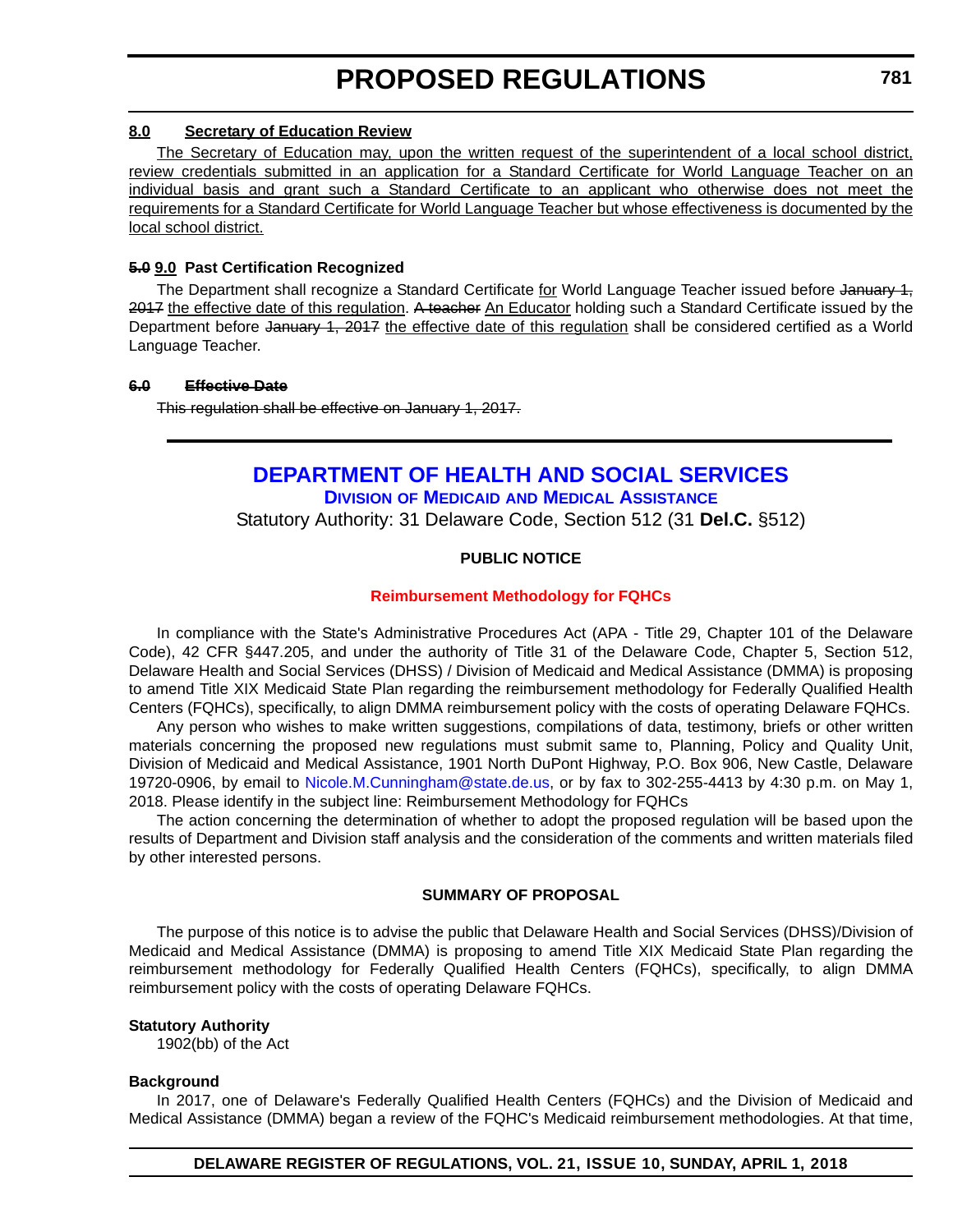it became apparent that current DMMA reimbursement policy - based on a methodology developed years ago was in need of an update to be more in line with the present, true costs incurred by FQHCs for serving Medicaid members. The proposed update to the FQHC reimbursement policy will allow for more flexibility around adjusting for future changes in the spectrum of services offered by the providers.

### **Summary of Proposal**

### *Summary of Proposed Changes*

Effective for services provided on and after July 1, 2018, Delaware Health and Social Services/Division of Medicaid and Medical Assistance (DHSS/DMMA) proposes to amend Attachment 4.19-B, Page 13 of Title XIX Medicaid State Plan regarding payment methodologies for FQHCs, specifically, *to align DMMA reimbursement policy with the costs of operating Delaware FQHCs*.

### *Public Notice*

In accordance with the *federal* public notice requirements established at Section 1902(a)(13)(A) of the Social Security Act and 42 CFR 447.205 and the state public notice requirements of Title 29, Chapter 101 of the Delaware Code, Delaware Health and Social Services (DHSS)/Division of Medicaid and Medical Assistance (DMMA) gives public notice and provides an open comment period for thirty (30) days to allow all stakeholders an opportunity to provide input on the proposed regulation. Comments must be received by 4:30 p.m. on May 1, 2018.

### *Centers for Medicare and Medicaid Services Review and Approval*

The provisions of this state plan amendment (SPA) are subject to approval by the Centers for Medicare and Medicaid Services (CMS). The draft SPA page(s) may undergo further revisions before and after submittal to CMS based upon public comment and/or CMS feedback. The final version may be subject to significant change.

### *Provider Manuals and Communications Update*

Also, there may be additional provider manuals that may require updates as a result of these changes. The applicable Delaware Medical Assistance Program (DMAP) Provider Policy Specific Manuals and/or Delaware Medical Assistance Portal will be updated. Manual updates, revised pages or additions to the provider manual are issued, as required, for new policy, policy clarification, and/or revisions to the DMAP program. Provider billing guidelines or instructions to incorporate any new requirement may also be issued. A newsletter system is utilized to distribute new or revised manual material and to provide any other pertinent information regarding DMAP updates. DMAP updates are available on the Delaware Medical Assistance Portal website: [https://](https://medicaid.dhss.delaware.gov/provider) [medicaid.dhss.delaware.gov/provider](https://medicaid.dhss.delaware.gov/provider)

#### **Fiscal Impact**

Updating the current methodology as intended could result in approximately \$251,830 in additional cost to the State in 2018, and approximately \$987,675 in 2019. Additionally, to completely implement the revised FQHC reimbursement methodology, independent auditing services will be necessary to validate the costs as reported by the FQHCs.

|                       | Federal Fiscal Year 2018 | Federal Fiscal Year 2019   |
|-----------------------|--------------------------|----------------------------|
| General (State) funds | \$251,830                | $\frac{1}{2}$ \$987,675    |
| Federal funds         | \$573,842                | $\frac{1}{2}$ \$ 2,314,757 |

**\*Please Note: The Regulatory Flexibility Analysis and Impact Statement for this regulation, as required by 29 Del.C. Ch. 104, is available at:**

**<http://regulations.delaware.gov/register/april2018/proposed/21 DE Reg 781RFA 04-01-18.pdf>**

AMENDED ATtachment 4.19-B Page 13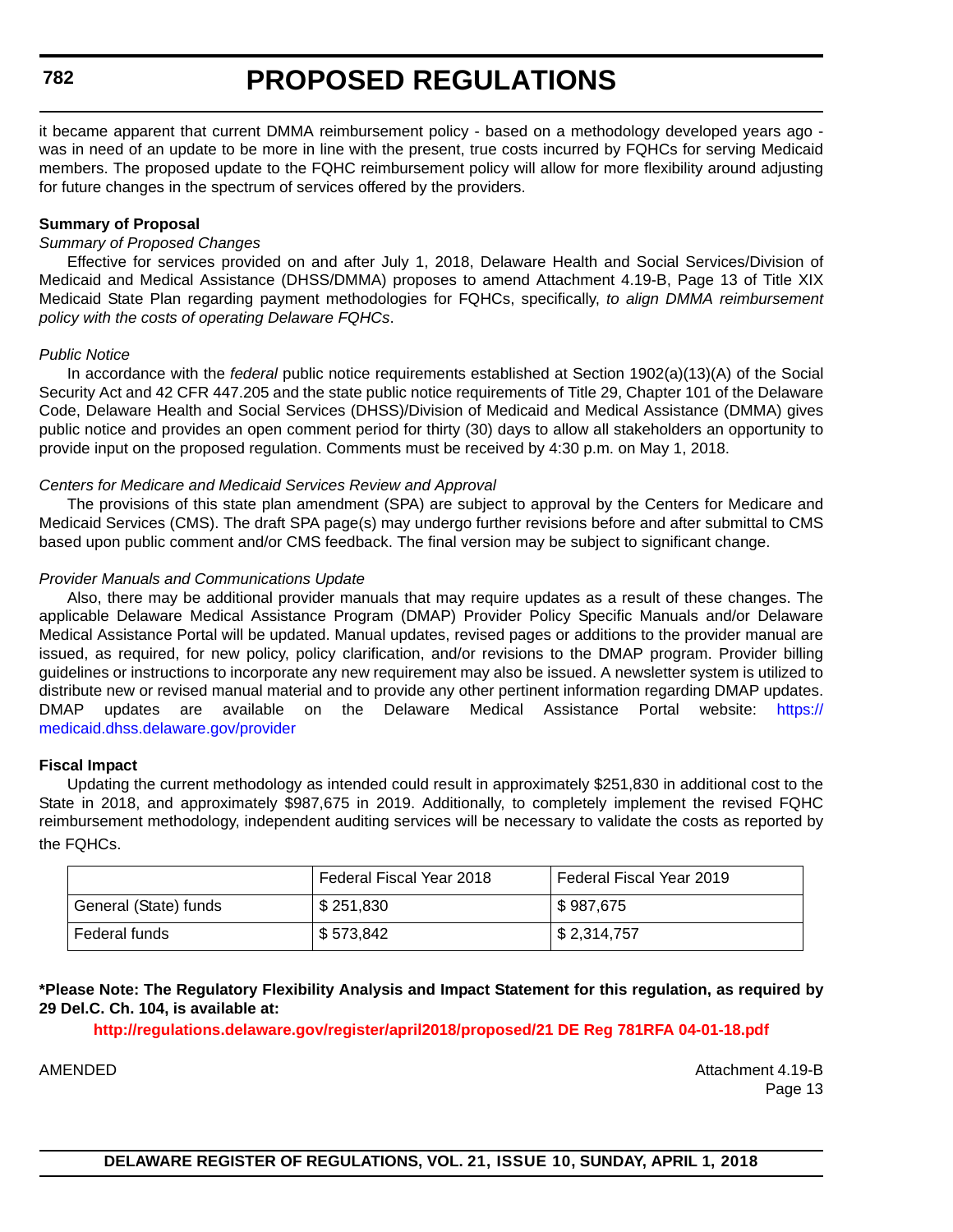### STATE PLAN UNDER TITLE XIX OF THE SOCIAL SECURITY ACT STATE/TERRITORY: **DELAWARE**

### METHODS AND STANDARDS FOR ESTABLISHING PAYMENT RATES - OTHER TYPES OF CARE

### **FEDERALLY QUALIFIED HEALTH CENTERS**

The Centers for Medicare and Medicaid Services (CMS) requires that Federally Qualified Health Centers (FQHCs) be reimbursed in compliance with the Benefits Improvement and Protection Act (BIPA) of 2000. Effective January 1, 2001 July 1, 2018, Delaware will pay 100% of reasonable cost based on an average of the Fiscal Year 1999 and 2000 audited cost report reimburse each FQHC per-visit through one of the following two (2) methodologies, whichever nets the greater result:

- 1. A prospective payment system (PPS) rate, where 100 percent of the reasonable costs based upon an average of their fiscal years 1999 and 2000 audited cost reports are inflated annually by the Medicare Economic Index (MEI).
	- or
- 2. The per-visit cost as reported by the FQHC in its most recent cost report, subject to an audit performed by a certified public accountant as to the reasonableness of the reported costs.

The Medicaid Managed Care Organizations are contractually required to include the same service array and the same payment methodology as the State Medicaid FFS contracts with FQHCs. The Medicaid FFS rate is a prospective payment system (PPS) rate paid per FQHC visit. The Delaware Medicaid Program will verify that the FQHC has received at least the PPS correct rate for every visit. If there is a discrepancy in payment amounts, DE will make a wraparound payment to the FQHC within 90 days.

FQHCs are assigned a prospectively determined rate per clinic visit based in actual costs reported on their audited cost reports, and they do not correspond with the Federal Fiscal Year, they would span more than one fiscal year. Starting July 1, 2001, the Medicare Economic Index will be used to inflate their rates. The computation is also adjusted each year to reflect any increase or decrease in the Center's Scope of Services.

The Delaware Medical Assistance Program (DMAP) requires that a new provider submit an estimated cost report so that a rate based on reasonable costs can be established. Any new FQHC will be capped at 100% of the highest rate that Medicaid pays to a FQHC for the initial rate year.

Primary Care costs are separated from Administrative and General costs for purposes of rate calculation. The Administrative and General component is capped at 40% of the highest cost. Each cost component is inflated by the current HCFA Medicare Economic Index

Medicaid will ensure 100% percent cost payments regardless of the payment mechanism.

 $\Sigma$  The rate year for FQHC services is July 1 through June 30.

 $\boxtimes$  The payment methodology for FQHCs will conform to section 702 of the BIPA 2000 legislation.

The payment methodology for FQHCs will conform to the BIPA 2000 requirements Prospective Payment System.

For services provided on or after January 2, 2017 the cost of long-acting reversible contraceptives (LARCs) will be based on actual acquisition cost (AAC). The FQHC must submit a separate claim to be reimbursed for the AAC of a LARC.

TN No. SPA 18-002

Approval Date

TN No. SPA 17-003

Effective Date April 1, 2017

**DELAWARE REGISTER OF REGULATIONS, VOL. 21, ISSUE 10, SUNDAY, APRIL 1, 2018**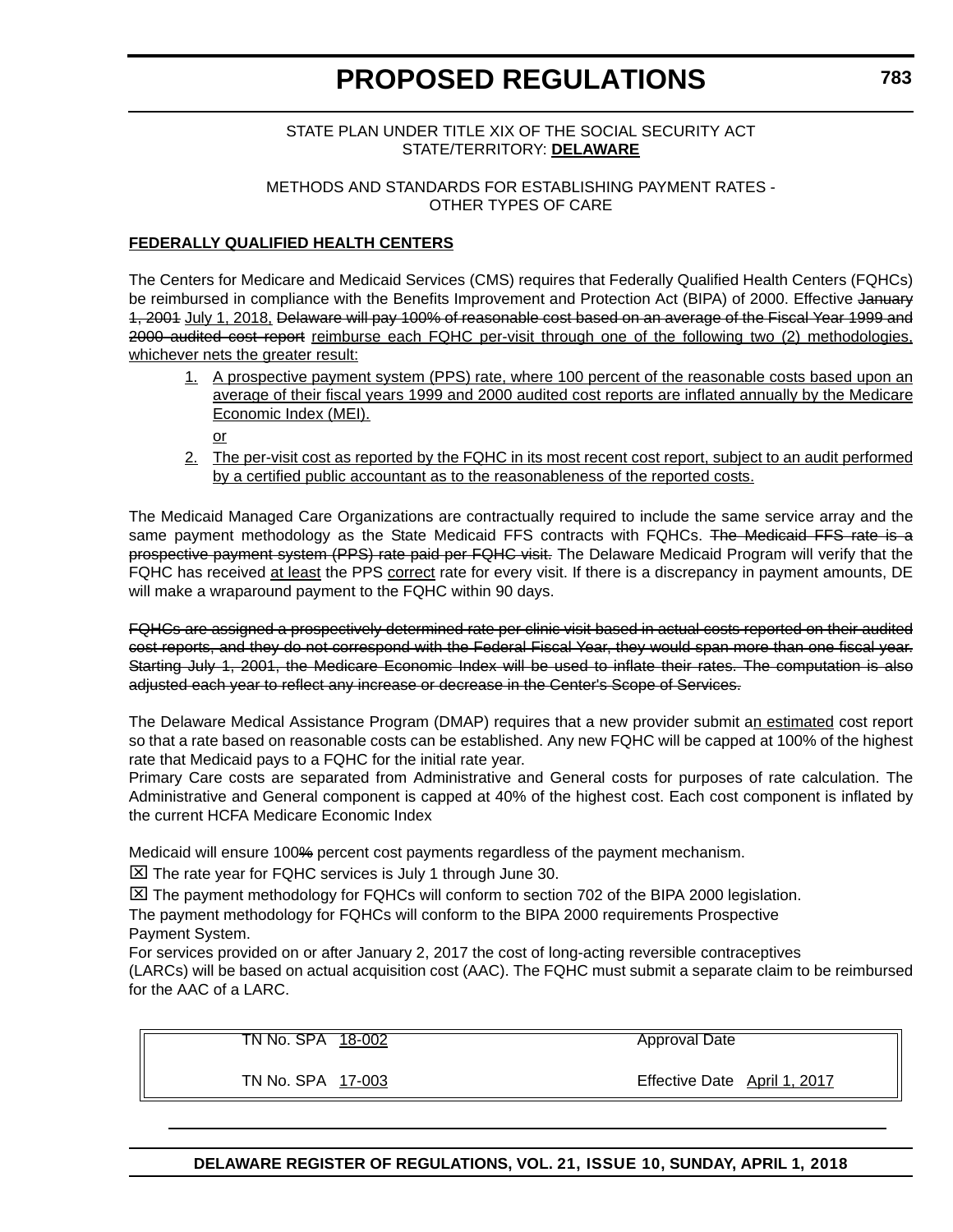### <span id="page-28-0"></span>**DIVISION [OF PUBLIC HEALTH](http://www.dhss.delaware.gov/dhss/dph/index.html)** Statutory Authority: 24 **Del.C.** §§5306(b) and 5314(b)

### **PUBLIC NOTICE**

### **[4471 Massage and Bodywork Facilities](#page-3-0)**

The Division of Public Health, Department of Health and Social Services, is proposing new regulations for facilities that offer massage and body work services. The regulations are in response to the revisions to 24 **Del.C.** §§5306(b) and 5314(b) which provide the Division of Public Health the authority to promulgate these regulations. On April 1, 2018, DPH plans to publish as proposed the new regulations, and hold them out for public comment per Delaware law.

Copies of the proposed regulations are available for review in the April 1, 2018 edition of the Delaware *Register of Regulations*, accessible online at: <http://regulations.delaware.gov> or by calling the DPH at (302) 744- 4951.

Any person who wishes to make written suggestions, testimony, briefs or other written materials concerning the proposed regulations must submit same to Elisabeth Scheneman by Friday, May 4, 2018, at:

Elisabeth Scheneman Division of Public Health 417 Federal Street Dover, DE 19901 Email: [elisabeth.scheneman@state.de.us](mailto:elisabeth.scheneman@state.de.us) Phone: (302) 744-4951

**\*Please Note: The Regulatory Flexibility Analysis and Impact Statement for this regulation, as required by 29 Del.C. Ch. 104, is available at:**

**<http://regulations.delaware.gov/register/april2018/proposed/21 DE Reg 784RFA 04-01-18.pdf>**

### **4471 Massage and Bodywork Facilities**

### **1.0 General Provisions**

- 1.1 Preamble. The Secretary, Delaware Health and Social Services (DHSS), adopts these Regulations pursuant to the authority vested by 24 **Del.C.** §5306. These Regulations establish requirements for the practice of massage and bodywork in massage establishments and provide for the investigation of complaints involving unsanitary or unsafe practices or conditions in such facilities.
- 1.2 Purpose. These Regulations shall establish minimum requirements for public health assurance in the practice of massage and body work in massage establishments licensed by the Board of Massage and Bodywork (Board). License holders are encouraged to employ more stringent requirements. License holders must also comply with the Board's rules and regulations applicable to massage establishments.
- 1.3 Facilities Existing and New. Facilities that are lawfully in existence and operating at the time of adoption of the Regulations shall be permitted to have their use and maintenance continued if the use, maintenance or repair of the physical establishment and structure is in accordance with the original design and no hazard to life or health is created by the existing establishment.

### 1.4 Variance

- 1.4.1 A licensee may request a variance from these Regulations from DHSS. DHSS may grant a variance by modifying or waiving the requirements of these Regulations if in the opinion of DHSS a health hazard or nuisance will not result from the variance.
- 1.4.2 A variance shall not be transferred from person to person, nor from location to location.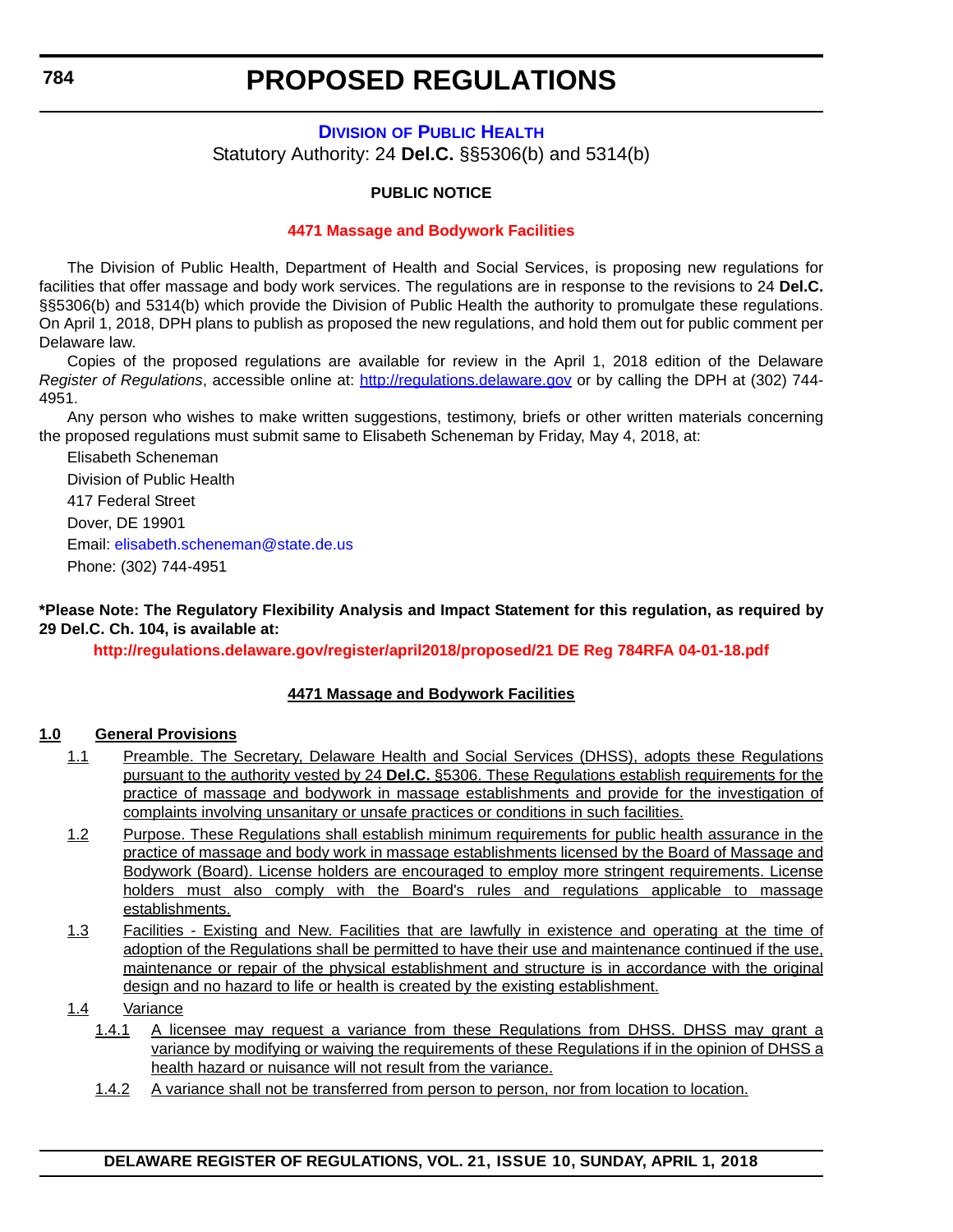- 1.4.3 If a variance is granted, DHSS shall retain the information specified below in its records for the establishment:
	- 1.4.3.1 statement of the proposed variance of the Regulations, citing the relevant Section of these Regulations;
	- 1.4.3.2 an analysis of the rationale for how the potential public health hazards or nuisance will be alternatively addressed by the proposal; and
	- 1.4.3.3 any other information requested by DHSS that may be deemed necessary to render judament.
- 1.4.4 A variance, if granted, is rendered void upon occurrence of one or more of the following:
	- 1.4.4.1 the physical establishment is demolished or sold;
	- 1.4.4.2 a remodeling project in the establishment includes area(s) addressed in the variance;
	- 1.4.4.3 the license or certificate holder granted the variance ceases to operate the establishment for a period exceeding thirty (30) consecutive days.
- 1.5 Severability. If any provision or application of any provision of these Regulations is held invalid, that invalidity shall not affect other provisions or applications, which can be given effect without the invalid provision.
- 1.6 Effective Date. These Regulations are effective July 1, 2018.

### **2.0 Definitions**

For purposes of these Regulations the following definitions shall apply:

"**Board**" means and refers to the Delaware Board of Massage and Bodywork.

"**Department**" or "**DHSS**" means the Delaware Department of Health and Social Services.

"**DNREC**" means the Delaware Department of Natural Resources and Environmental Control.

"**EPA**" means the United States Environmental Protection Agency.

"**Equipment**" means all machinery, including fixtures, containers, vessels, tools, devices, implements, furniture, display and storage areas, sinks and all other apparatus used in connection with the operation of the establishment.

"**FDA**" means the United States Food and Drug Administration.

"**Handwashing sink**" means a permanent lavatory equipped with hot and cold running water, under pressure and used solely for washing hands, arms or other portions of the body.

**"Hot water**" means water which attains and maintains a temperature of at least 110<sup>o</sup> F.

"**Invasive**" means any entry into the body either by incisions or insertion of an instrument or through the skin or mucosa, or by any other means intended to puncture, break or compromise the skin or mucosa.

"**Licensee**" means any person licensed by Board.

"**Massage establishment**" has the same meaning as 24 **Del.C.** §5302(4).

"**Person**" means an individual, any form of business or social organization or any other nongovernmental legal entity including but not limited to a corporation, partnership, limited liability company, association, trust or incorporated organization.

"**Professional in charge**" means a licensee who is responsible for the operation of a massage establishment, including ensuring that all employees are licensed where required by law.

"**Sanitize / Sanitization Procedure**" means a process of reducing the numbers of microorganisms on cleaned surfaces and equipment to a safe level as judged by DHSS.

"**Secretary**" means the Secretary of DHSS or designee.

### **3.0 Inspections**

The Secretary shall have right of entry without fee or hindrance, for the purpose of determining if the establishment is in compliance with these Regulations. The establishment shall allow for inspection and shall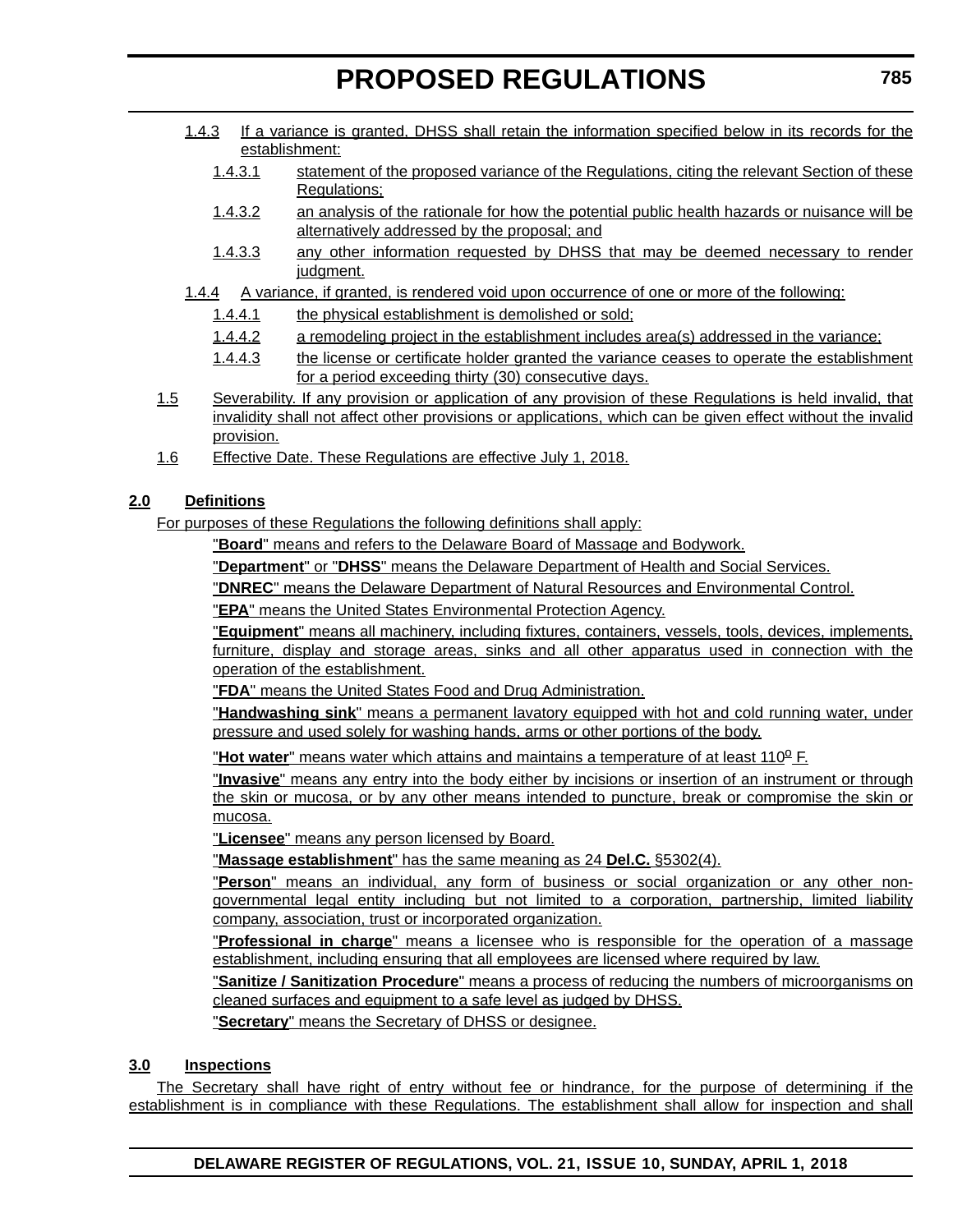provide information and records needed to determine compliance with these Regulations, whether or not the evidence exists that the establishment is in violation of these Regulations.

### **4.0 Operational Requirements**

- 4.1 General Requirements
	- 4.1.1 All areas shall be maintained in a safe and sanitary condition.
	- 4.1.2 Licensed facilities including or connected to residential spaces shall be separate from living quarters and have their own entrance.
	- 4.1.3 All doors to dressing rooms, toilet rooms, and massage therapy rooms or cubicles shall open inward. Draw drapes, curtain enclosures or accordion-pleated closures in lieu of doors are acceptable on all inner dressing rooms and massage therapy rooms or cubicles.
	- 4.1.4 A massage table / chair shall be used for all massage therapy, with the exception of Thai, shiatsu and similar forms of massage therapy, which may be provided on a padded mat on the floor.
	- 4.1.5 All locker facilities that are provided for the use of patrons shall be fully secured for the protection of the patron's valuables, and the patron shall be given control of the key or other means of access.
- 4.2 Equipment Construction and Design. All interior surfaces and fixtures of a licensed establishment shall be designed so as to be easily maintained and kept clean. Procedure surfaces shall be easy to clean and sanitize.
- 4.3 Floors, Walls and Ceilings. All floors, walls and ceilings shall be smooth, free of open holes or cracks, washable, maintained clean and in good repair.
- 4.4 Lighting. Artificial light sources shall be provided equivalent to at least 20 foot candles three (3) feet off the floor.
- 4.5 Ventilation. Licensed establishments shall be provided with adequate ventilation which draws air from employees and clients and vents to the outside. A minimum of fifty (50) cubic feet per minute (CFM) intermittent or twenty (20) CFM continuous shall be provided to protect the employees and clients. Ventilation units shall be kept in proper working condition. The use of filtering devices which merely remove odors and not gases, mists, dust and etc. shall not constitute ventilation.
- 4.6 Laundry. Soiled reusable cloth items may be mechanically washed with detergent and then dried on premises provided that washers and dryers are installed per local codes and are not included in the area used by clients.
- 4.7 Water Supply
	- 4.7.1 Water shall be obtained from an approved source that is constructed, maintained and operated according to the requirements of DNREC and DHSS and other applicable codes and requirements.
	- 4.7.2 The water source and system shall be of sufficient capacity and pressure to meet the demands of the establishment. Hot and cold water shall be provided at all sinks.
- 4.8 Plumbing. All plumbing systems shall be designed, constructed and installed according to all applicable laws, codes and regulations.
- 4.9 Handwashing sinks. A permanent handwashing sink which is convenient and accessible to all work stations shall be provided and separate from the sink provided in the restroom. This sink shall be supplied with liquid soap, disposable paper towels and a covered waste receptacle and shall be used for no other purpose. One handwashing sink per 40 people is required. The number of people will be determined by the occupant load.
- 4.10 Restrooms
	- 4.10.1 Establishments shall provide the number of toilets and handwashing sinks required by the applicable plumbing code. Restrooms are required to be accessible during business hours and maintained in good working order, have adequate ventilation, and may not be used for storage of linen or supplies.

### **DELAWARE REGISTER OF REGULATIONS, VOL. 21, ISSUE 10, SUNDAY, APRIL 1, 2018**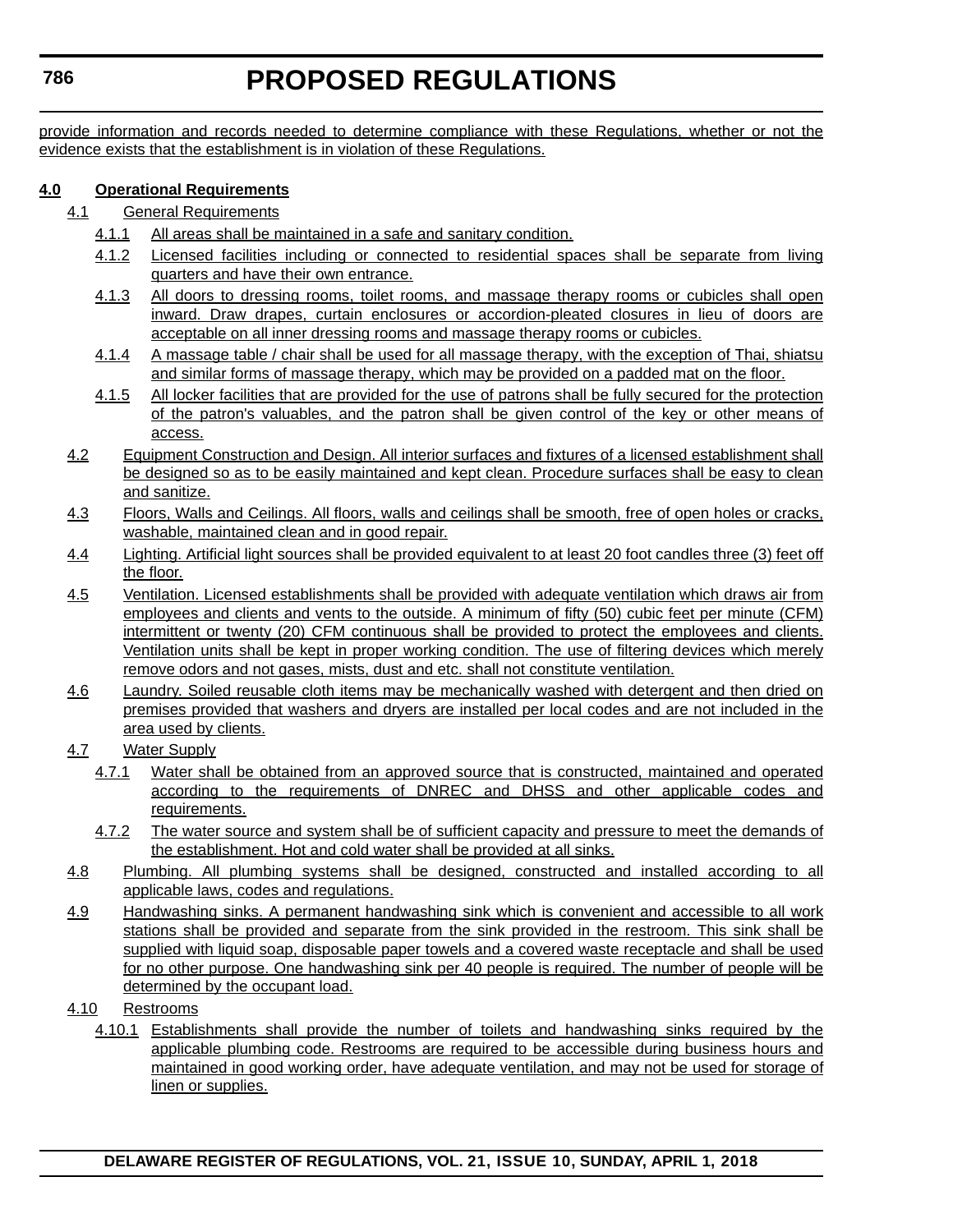- 4.10.2 Restrooms shall be kept in a sanitary condition, maintained in a safe and orderly manner and be equipped with or directly adjacent to an operational handwashing sink, liquid soap dispenser, disposable towels, toilet paper and a covered waste receptacle.
- 4.11 Sewage. Sewage shall be disposed of through an approved public treatment sewage plant or private disposal system that is sized, constructed, maintained and operated according to the requirements of DNREC and DHSS.
- 4.12 Garbage and Refuse. A covered waste receptacle shall be provided in each client room and shall be emptied daily. Exterior refuse containers shall be cleanable with a tight fitting lid and collected weekly, at a minimum.
- 4.13 Animals. No animals shall be allowed in any licensed establishment except for those that assist persons with disabilities. Notwithstanding the foregoing, fish aquariums are allowed in the waiting area.
- 4.14 Insect and Rodent Control. Establishments shall be designed so as to prevent the entry and occurrence of insects and rodents. Pest control measures shall be provided and, if a problem occurs, professional pest control services shall be provided.

### **5.0 Safety and Sanitation Requirements**

- 5.1 General Requirements
	- 5.1.1 Instruments shall be sanitized in accordance with Section 7.0 of these Regulations.
	- 5.1.2 An instrument that caused a skin abrasion or a cut to the skin shall be cleaned and sanitized immediately. If bleeding occurs, a tissue or cotton shall be used to collect the blood. Blood contaminated materials shall be disposed of immediately in a sealed, double-plastic bag.
	- 5.1.3 Objects dropped on the floor may not be used until they are cleaned and sanitized.
	- 5.1.4 Soiled combs, brushes, towels or other used material shall be removed from the client procedure area immediately after use.
	- 5.1.5 All instruments that have been used on a client or soiled in any manner shall be placed in a properly labeled receptacle while awaiting cleaning and sanitizing.
	- 5.1.6 All supplies or instruments which come in direct contact with a client and cannot be disinfected, for example examination paper, neck strips and cotton pads, shall be disposed of in a covered waste receptacle immediately after use.
	- 5.1.7 Shower facilities shall be cleaned and sanitized after each client use in accordance with Section 7.0 of these Regulations.
		- 5.1.7.1 No clients shall be allowed to use any shower facilities of the establishment unless clients are wearing slip-resistant sandals or flip flops while in the shower compartment.
	- 5.1.8 All bathrobes, bathing suits and/or other garments that are provided for the use of clients shall be either disposable and shall not be used by more than one person or shall be laundered after each use.

### **6.0 Single Service**

- 6.1 Only clean cloth towels or disposable paper towels shall be used on clients. A cloth towel that has been used on a client shall be immediately placed in a closed container for soiled linen. A disposable paper towel that has been used on a client shall be immediately discarded in a covered waste container.
- 6.2 The cushion, mat or table for procedures shall be covered with a clean cloth towel, sheet, disposable examination sheet or the similar before the start of each procedure.

### **7.0 Instruments, Equipment and Supplies**

- 7.1 Non-electric Instruments and Equipment
	- 7.1.1 Before use upon a client, all non-electrical instruments shall be sanitized in the following manner: 7.1.1.1 Cleaned with soap or detergent and water.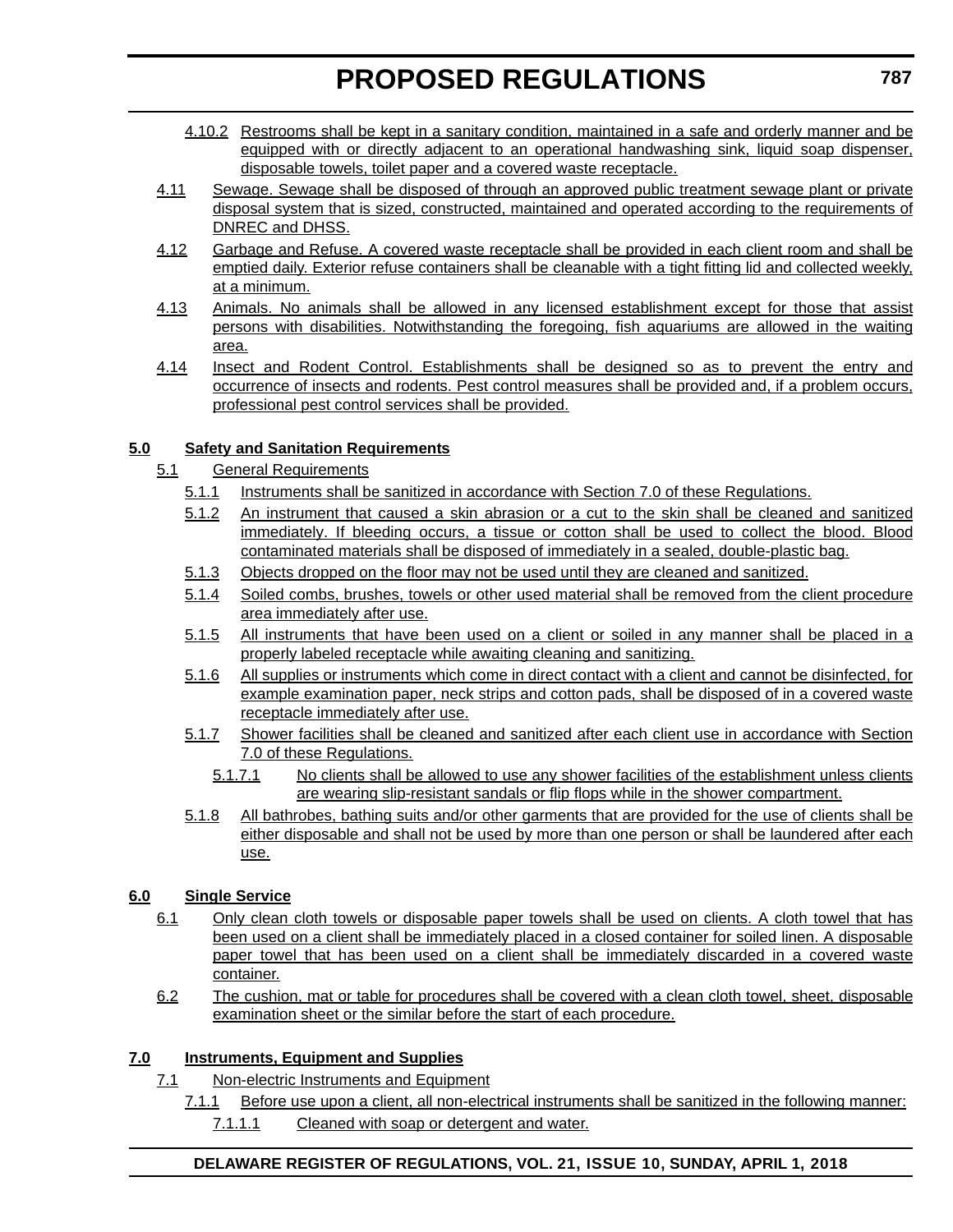- 7.1.1.2 Then totally immersed in one of the following:
	- 7.1.1.2.1 Commercially marketed EPA approved and registered sanitizer agent sold for the purpose of sanitizing implements and tools used in the practice of beauty culture, provided that all manufacturer's instructions are carefully followed; or
	- 7.1.1.2.2 A solution of one part commercial bleach to ten parts water for ten (10) minutes; or
	- 7.1.1.2.3 Seventy (70) percent alcohol for a minimum of 20 minutes.
- 7.1.2 The sanitizing solutions required in subsection 7.1.1 shall:
	- 7.1.2.1 Remain covered at all times.
	- 7.1.2.2 Be changed per the manufacturer's instructions but at least once per week or whenever visibly cloudy or dirty; or
	- 7.1.2.3 Be changed daily if bleach based.
- 7.2 Electrical Instruments and Equipment.
	- 7.2.1 Electrical instruments shall be sanitized prior to each use by:
		- 7.2.1.1 Removing all foreign matter; and
		- 7.2.1.2 Using a commercially marketed EPA approved and registered sanitation agent(s) sold for the purpose of sanitizing implements and tools used in the practice of beauty culture, provided that all manufacturer's instructions are carefully followed.
- 7.3 Equipment Storage
	- 7.3.1 Cleaned and sanitized implements and equipment shall be stored in a clean and dry cabinet or drawer.
	- 7.3.2 Unused clean cloth towels and disposable towels shall be stored in a closed, clean cabinet or towel dispenser.
	- 7.3.3 A closed cabinet or separate bin or hamper for the disposal of soiled towels is required as appropriate.
- 7.4 Supplies
	- 7.4.1 Lotions, oils and any other type of liquid shall be poured into a disinfected container or cleaned hand. Any excess remaining after application shall be discarded immediately and not returned to the original container or applied to another client.
	- 7.4.2 Creams and other semisolid substances shall be removed from their containers with a sanitized spatula or similar utensil. The spatula or similar utensil may not be permitted to come into contact with the skin of a client.
	- 7.4.3 All liquids, creams and other preparations shall be kept in clean, closed and distinctly labeled containers. Poisonous substances shall be in marked containers. Powders may be kept in clean shakers.

### **8.0 Employees**

- 8.1 Sanitary and Hygienic Practices
	- 8.1.1 An employee performing services shall thoroughly wash their hands with soap and water or any equally effective cleansing agent immediately before serving each client.
	- 8.1.2 Disposable gloves shall be worn if the employee has a cut or open wound.
	- 8.1.3 An employee whose hands come in contact with blood shall wash them immediately.
	- 8.1.4 Implements shall not be placed in the mouth.
- 8.2 Health
	- 8.2.1 No employee shall knowingly permit a person afflicted with an infection or parasitic infestation capable of being transmitted to a client to serve clients, or instructor train in the licensed establishment.
- 8.3 Clothing
	- 8.3.1 The employee and the employee's uniform or attire shall be clean at all times.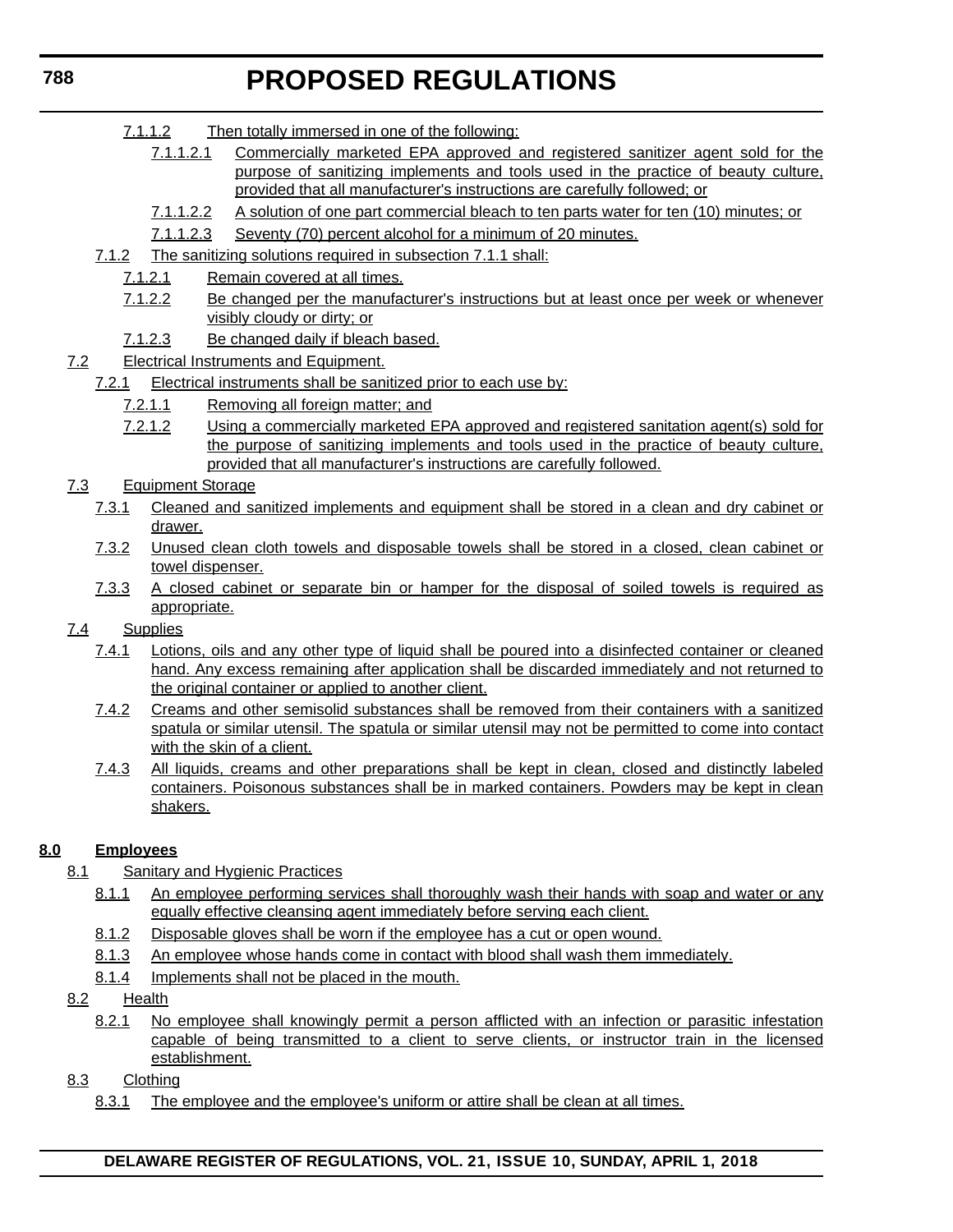### **9.0 Infectious, Contagious or Communicable Diseases**

- 9.1 No professional in charge shall knowingly require or permit an employee to work upon a person believed to have an infection or parasitic infestations capable of being transmitted to the employee unless the client can produce a physician's certification that the client does not have an infectious, contagious or communicable disease.
- 9.2 A person shall wear gloves when required to serve a client with skin that is inflamed, broken, abraded, cut or where a skin infection or eruption is present.
- 9.3 Infections or parasitic infestations capable of being transmitted to a client include but are not limited to:
	- 9.3.1 Cold, influenza or other respiratory illness accompanied by a fever, until twenty-four (24) hours after resolution of the fever;
	- 9.3.2 Streptococcal pharyngitis ("strep throat") until twenty-four (24) hours after treatment has been initiated and twenty-four (24) hours after resolution of fever;
	- 9.3.3 Purulent conjunctivitis ("pink eye") until examined by a physician and approved for return to work;
	- 9.3.4 Pertussis ("whooping cough") until five days of antibiotic therapy has been completed;
	- 9.3.5 Varicella ("chicken pox") until the sixth day after onset of rash or sooner if all lesions have dried and crusted;
	- 9.3.6 Mumps, until nine days after onset of parotid gland swelling;
	- 9.3.7 Tuberculosis, until a physician or local health department authority states that the person is noninfectious;
	- 9.3.8 Impetigo (bacterial skin infection) until twenty-four (24) hours after treatment has begun;
	- 9.3.9 Pediculosis (head lice) until the morning after first treatment; and
	- 9.3.10 Scabies ("crabs") until after treatment has been completed.
- 9.4 Blood-borne diseases such as HIV/AIDS and hepatitis B (HBV) shall not be considered infectious or communicable diseases for the purpose of this Regulation.

### **10.0 Prohibited Hazardous Substances / Use of Products**

- 10.1 No establishment shall have on the premises products containing hazardous substances, which have been banned by federal, state or local law for use in products. Establishments permitted under these regulations may only use and store pesticides and cleaning products approved for use in compliance with subsection 10.2.
- 10.2 No product shall be used in a manner that is disapproved by the Board, DHSS or the FDA or is in violation of any applicable Federal or State statute or Regulation.

### **11.0 Invasive Procedures**

- 11.1 No invasive procedures shall be performed on any patron. Invasive procedures include, but are not limited to:
	- 11.1.1 Application of electricity which contracts the muscle;
	- 11.1.2 Application of topical lotions, creams or other substances which affect living tissue, such as chemical peel preparations or bleaches;
	- 11.1.3 Penetration of the skin with any needle-like instrument for any purpose;
	- 11.1.4 Abrasion of the skin below the nonliving, epidermal layers; and
	- 11.1.5 Removal of skin by means of any razor-edged instrument or other device or tool.

### **12.0 Compliance and Enforcement**

- 12.1 The professional in charge of a massage establishment shall be responsible for maintaining the Standards for Public Health Assurances established by these Regulations.
- 12.2 Refusal to permit, or interference with, an inspection by DHSS, or the Board, constitutes violation of the Regulations.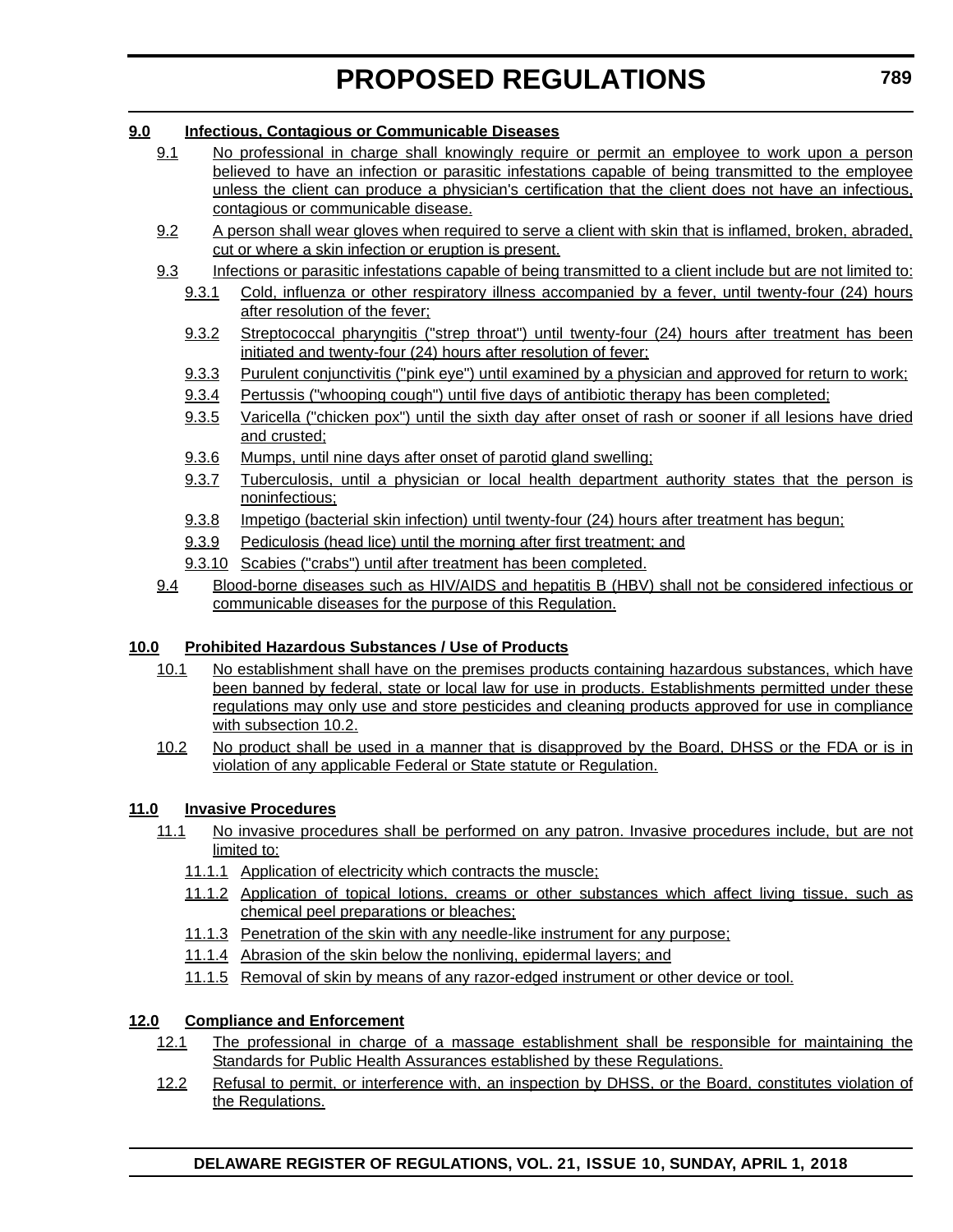- <span id="page-34-0"></span>12.3 DHSS shall investigate all complaints for violations of these Regulations as herein regulated and shall refer any failure to comply with these Regulations to the Board for disciplinary sanctions as allowed by law.
- 12.4 When a professional in charge of a massage establishment is not in compliance with the provisions of these Regulations, the Department shall refer the matter to the Board for enforcement action. However, in the event there is an immediate risk to the public health, the Secretary, in accordance with 16 **Del.C.** §122(1), may take immediate action.
- 12.5 Penalties. Any person violating any of the requirements established by these Regulations is subject to be referred to the Board for disciplinary sanctions pursuant to 24 **Del.C.** Ch. 53.

### **[DEPARTMENT OF SERVICES FOR CHILDREN, YOUTH AND THEIR](https://kids.delaware.gov/fs/fs.shtml)  FAMILIES**

**DIVISION [OF FAMILY SERVICES](https://kids.delaware.gov/fs/fs.shtml)**

**OFFICE OF CHILD CARE LICENSING**

Statutory Authority: 31 Delaware Code, Section 343 (31 **Del.C.** §343) 9 **DE Admin. Code** 101

### **PUBLIC NOTICE**

### **[101 DELACARE: Regulations for Early Care and Education and School-Age Centers](#page-3-0)**

### **SUMMARY**

The Office of Child Care Licensing (OCCL) proposes to amend DELACARE: Regulations for Early Care and Education and School-Age Centers. This proposal includes the following changes:

- Using plain language throughout the regulation;
- Clarification regarding the requirement for lead-paint risk assessments for centers that were built before 1978, including abatement for lead-paint hazards;
- Radon testing, including mitigation if necessary,
- Air quality testing for centers located in building/structure that contains or contained a dry cleaner, nail salon, or any other use that may result in an unacceptable indoor air quality;
- Comprehensive background checks for applicants, licensees, staff members, and volunteers before being alone with children;
- Certified staff at all times to administer medications, as needed;
- Reasonable accommodations for children's medical needs, including administering non-intravenous medication; and
- Suspension and expulsion policies.

Requiring centers to be free of lead and radon hazards and the additional requirement for centers located in a building/structure that contains or contained a business that may result in unacceptable air quality to have the air quality tested protects children's health. Comprehensive background checks and suspension and expulsion policies are required to comply with the Child Development Block Grant Act of 2014. Lastly, by amending these regulations, the needs of children requiring medication (with parent/guardian permission) while in child care will be met, consistent with the principles of the Americans with Disabilities Act.

### **COMMENTS**

Interested parties wishing to offer comments, suggestions, data, briefs, or other materials concerning the proposed regulation may submit them to the Office of Child Care Licensing, Division of Family Services, Department of Services for Children, Youth and Their Families, 3411 Silverside Road, Hagley Building, Wilmington, Delaware, 19810, Attention: Kelly McDowell or email them to Kelly McDowell at [Kelly.McDowell@state.de.us](mailto:Kelly.McDowell@state.de.us) by the close of business on May 31, 2018. Public hearings will be held in each county on the following dates: May 1,

### **DELAWARE REGISTER OF REGULATIONS, VOL. 21, ISSUE 10, SUNDAY, APRIL 1, 2018**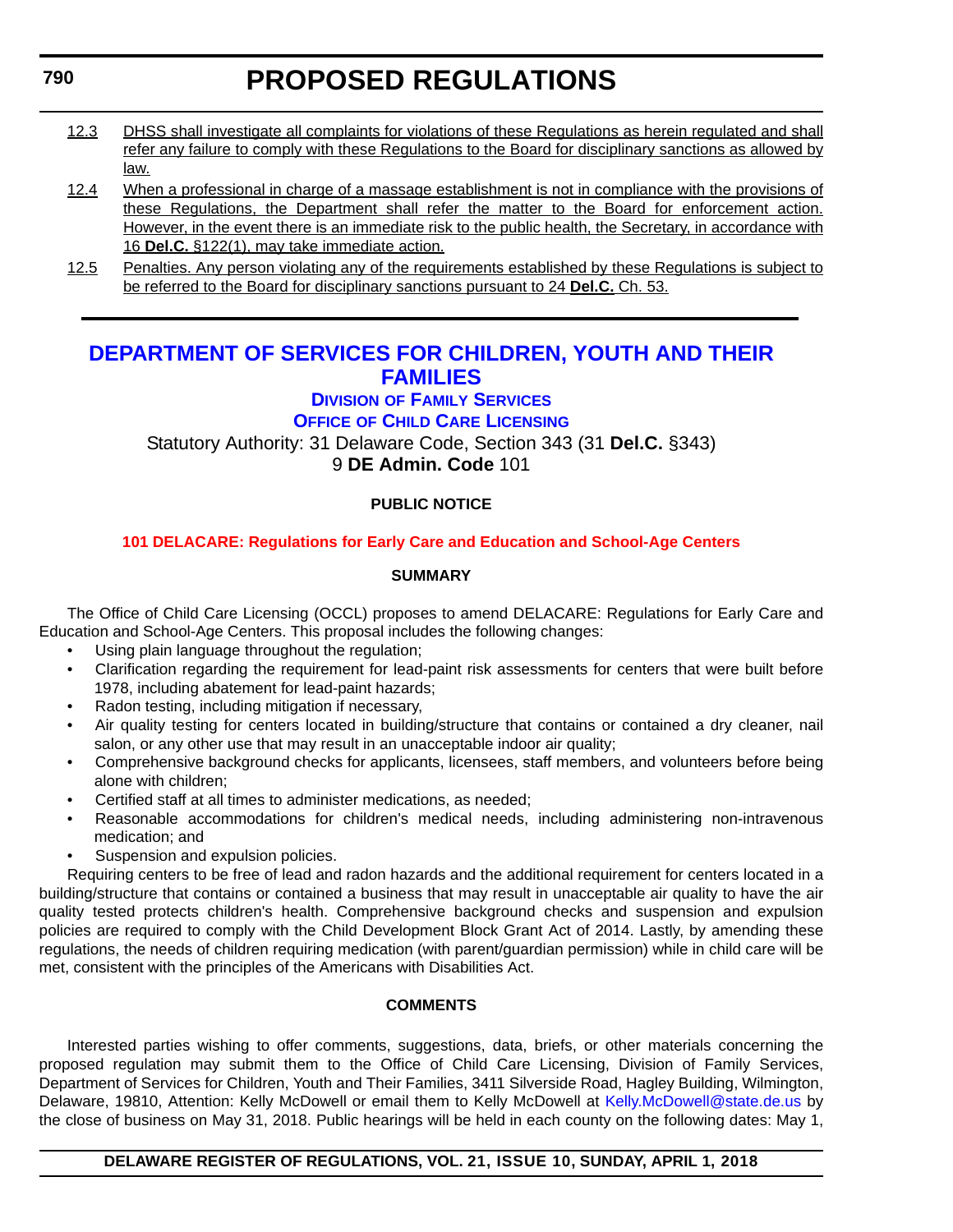<span id="page-35-0"></span>2018, from 6:30 pm -7:30 pm, at the Bear Library, 101 Governor's Place, Bear, DE Room 1 A & B; April 30, 2018, from 6:30 pm -7:30 pm, at OCCL 821 Silver Lake Blvd. Dover, DE, and May 2, 2018, from 6:30 pm -7:30 pm, at the Milton Library 121 Union St. Milton, DE.

### **\*Please Note:**

**(1) The Regulatory Flexibility Analysis and Impact Statement for this regulation, as required by 29 Del.C. Ch. 104, is available at:**

**<http://regulations.delaware.gov/register/april2018/proposed/21 DE Reg 790RFA 04-01-18.pdf>**

**(2) Due to the size of the proposed regulation, it is not being published here. A copy of the regulation is available at:**

**[101 DELACARE: Regulations for Early Care and Education and School-Age Centers](http://regulations.delaware.gov/register/april2018/proposed/21 DE Reg 790 04-01-18.htm)** 

**DIVISION [OF FAMILY SERVICES](https://kids.delaware.gov/fs/fs.shtml) OFFICE OF CHILD CARE LICENSING**

Statutory Authority: 29 Delaware Code, Section 9003(7) and 31 Delaware Code, Sections 341- 345 (29 **Del.C.** §9003(7) and 31 **Del.C.** §§341-345)

9 **DE Admin. Code** 103

### **PUBLIC NOTICE**

### **[103 Regulations for Family and Large Family Child Care Homes](#page-3-0)**

### **SUMMARY**

The Office of Child Care Licensing (OCCL) proposes to amend DELACARE: Regulations for Family and Large Family Child Care Homes. This proposal includes the following requirements:

- Lead-paint risk assessments for family child care homes that were built before 1978, including abatement for lead-paint hazards;
- Radon testing for family and large family homes, including mitigation if necessary,
- Air quality testing for large family homes located in a commercially zoned building/structure that contains or contained a dry cleaner, nail salon, or any other use that may result in an unacceptable indoor air quality;
- Comprehensive background checks for applicants, licensees, adult household members, staff members, and volunteers;
- Qualified staff at all times to administer medications, as needed;
- Reasonable accommodations for children's medical needs, including administering non-intravenous medication; and
- Suspension and expulsion policies.

Requiring family and large family homes to be free of lead and radon, and the additional requirement for large family homes located in commercially located buildings that contain or contained a business that may result in unacceptable air quality to have the air quality tested protects children's health. Lastly, by amending these regulations, the needs of children requiring medication (with parent/guardian permission) while in child care will be met, consistent with the principles of the Americans with Disabilities Act.

### **COMMENTS**

Interested parties wishing to offer comments, suggestions, data, briefs, or other materials concerning the proposed regulation may submit them to the Office of Child Care Licensing, Division of Family Services, Department of Services for Children, Youth and Their Families, 3411 Silverside Road, Hagley Building, Wilmington, Delaware, 19810, Attention: Kelly McDowell or email them to Kelly McDowell at [Kelly.McDowell@state.de.us](mailto:Kelly.McDowell@state.de.us) by

**DELAWARE REGISTER OF REGULATIONS, VOL. 21, ISSUE 10, SUNDAY, APRIL 1, 2018**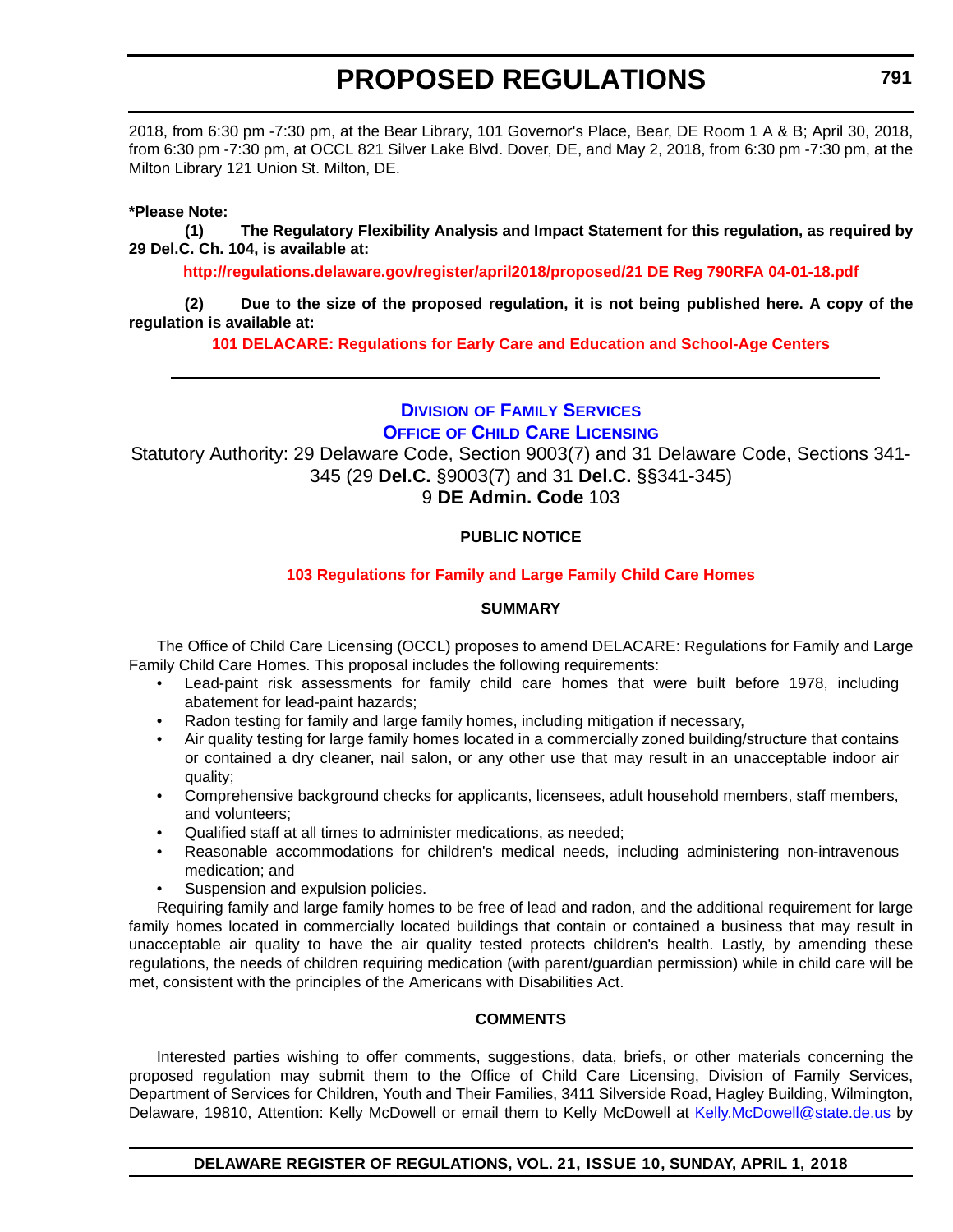### <span id="page-36-0"></span>**792**

### **PROPOSED REGULATIONS**

the close of business on May 31, 2018. Public hearings will be held in each county on the following dates: May 1, 2018, from 6:30 pm -7:30 pm, at the Bear Library, 101 Governor's Place, Bear, DE Room 1 A & B; April 30, 2018, from 6:30 pm -7:30 pm, at OCCL 821 Silver Lake Blvd. Dover, DE, and May 2, 2018, from 6:30 pm -7:30 pm, at the Milton Library 121 Union St. Milton, DE.

### **\*Please Note:**

**(1) The Regulatory Flexibility Analysis and Impact Statement for this regulation, as required by 29 Del.C. Ch. 104, is available at:**

**<http://regulations.delaware.gov/register/april2018/proposed/21 DE Reg 791RFA 04-01-18.pdf>**

**(2) Due to the size of the proposed regulation, it is not being published here. A copy of the regulation is available at:**

**[103 Regulations for Family and Large Family Child Care Homes](http://regulations.delaware.gov/register/april2018/proposed/21 DE Reg 791 04-01-18.htm)** 

### **[DEPARTMENT OF STATE](https://dpr.delaware.gov/)**

**DIVISION [OF PROFESSIONAL REGULATION](https://dpr.delaware.gov/) 3000 BOARD [OF PROFESSIONAL COUNSELORS](https://dpr.delaware.gov/) OF MENTAL HEALTH AND CHEMICAL DEPENDENCY PROFESSIONALS**

Statutory Authority: 24 Delaware Code, Section 3006(a)(1) (24 **Del.C.** §3006(a)(1)) 24 **DE Admin. Code** 3000

### **PUBLIC NOTICE**

### **[3000 Board of Professional Counselors of Mental Health and Chemical Dependency Professionals](#page-3-0)**

The Delaware Board of Mental Health and Chemical Dependency Professionals, pursuant to 24 **Del.C.** §3006(a)(1), proposes to revise its regulations. The proposed amendments to the regulations seek to bring the regulations into conformity with current law and remove outdated, redundant, and inconsistent provisions. The proposed regulations clarify what is acceptable supervision to the Board and creates regulations for licensed art therapists and licensed associate art therapists pursuant to 24 **Del.C.** §§3060-3064.

The Board will hold a public hearing on the proposed rule change on April 25, 2018 at 12:00 p.m., in the Second Floor Conference Room A, Cannon Building, 861 Silver Lake Blvd., Dover, DE 19904. Written comments should be sent to Nicole Williams, Administrator of the Delaware Board of Mental Health and Chemical Dependency Professionals, Cannon Building, 861 Silver Lake Blvd, Dover, DE 19904. Written comments will be accepted until May 10, 2018.

#### **\*Please Note:**

**(1) The Regulatory Flexibility Analysis and Impact Statement for this regulation, as required by 29 Del.C. Ch. 104, is available at:**

**<http://regulations.delaware.gov/register/april2018/proposed/21 DE Reg 792RFA 04-01-18.pdf>**

**(2) Due to the size of the proposed regulation, it is not being published here. A copy of the regulation is available at:**

**[3000 Board of Professional Counselors of Mental Health and Chemical Dependency Professionals](http://regulations.delaware.gov/register/april2018/proposed/21 DE Reg 792 04-01-18.htm)**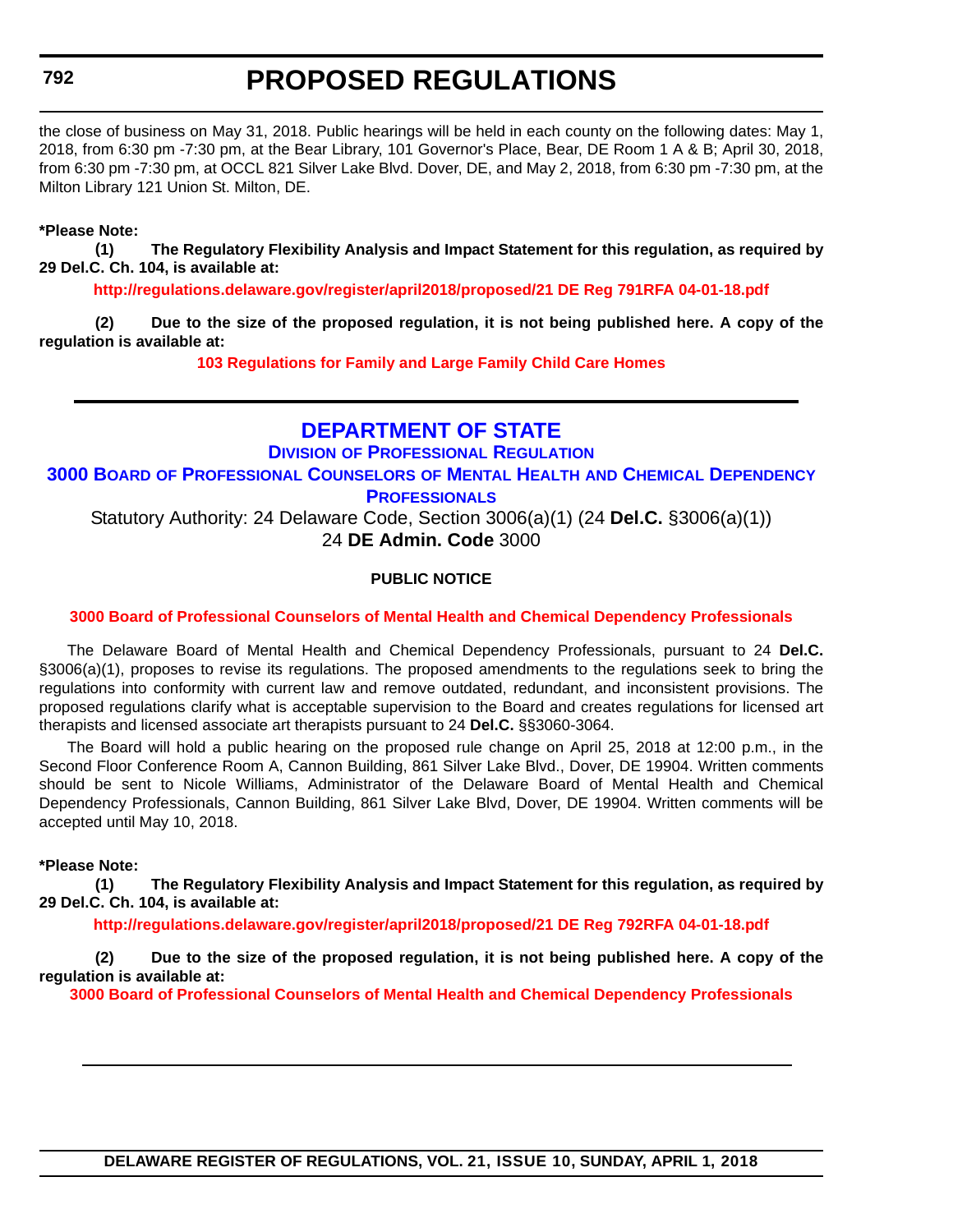### **[PUBLIC SERVICE COMMISSION](https://depsc.delaware.gov/)**

<span id="page-37-0"></span>Statutory Authority: 26 Delaware Code, Sections 203E and 209(a) (26 **Del.C.** §§203E and 209(a))

### **PUBLIC NOTICE**

#### **[3011 Rules for Certification of Electric Transmission Suppliers](#page-3-0)**

IN THE MATTER OF DELAWARE PUBLIC SERVICE COMMISSION STAFF TO ESTABLISH REGULATIONS FOR CERTIFYING NEW ELECTRIC TRANSMISSION UTILITIES IN THE STATE OF DELAWARE (OPENED March 13, 2018)

PSC DOCKET 18-0148

#### **NOTICE OF PROCEEDINGS BY THE PUBLIC SERVICE COMMISSION TO PROMULGATE RULES AND REGULATIONS TO IMPLEMENT VARIOUS PROVISIONS OF HOUSE BILL 127 (81 DEL. LAWS ch. 205)**

In February 2018, the General Assembly passed, and the Governor enacted into law, the "House Bill 127," 81 Del. Laws ch. 205 (February 14, 2018). HB 127 amended Chapter 1, Subchapter II, Title 26 of the Delaware Code by adding "§203E Certificate of public convenience and necessity for new electric transmission utilities." Section 203E provides that no person or entity shall begin the business of an electric transmission utility providing transmission facilities, as defined in § 1001(26) of this title, without having first made application to and obtained from the Commission a certificate of public convenience and necessity ("CPCN") approving the person or entity as an electric transmission utility authorized to provide transmission facilities. The enactment of HB 127 recognized that, due to recent changes in federal law, certain new electric transmission utility projects will now be available to in-state and out-of-state entities. The goal of the HB 127 Act was to provide the Commission the necessary authority to determine whether to grant a CPCN for such projects. HB 127 provides factors the Commission shall consider in determining whether to grant an applicant's CPCN. The goal of HB 127 Act was to provide the Commission the necessary authority to determine whether to grant a CPCN such projects. HB 127 provides factors the Commission shall consider in determining whether to grant an applicant's CPCN.

HB 127 charges the Public Service Commission (the "Commission") with the duty to adopt various rules and regulations to implement the new CPCN statute and to protect the state ratepayers and the state from any impact on the State's economy and the benefits to the State's ratepayers and on the health, safety, and welfare of the general public. In accordance with various provisions added by the HB 127, the Commission Staff has proposed rules and regulations pertaining to:

(1) Whether PJM Interconnection, L.L.C. (or its successor) ("PJM") has selected the applicant to develop or own transmission facilities included in the regional transmission expansion plan approved through PJM's Federal Energy Regulatory Commission-approved developer qualification and competitive procurement process, or if such PJM approval has not occurred: (26 **Del.C.** §203E(b)(1))

- a. The demonstrated experience, operating expertise, and long-term viability of the applicant or its affiliates, partners, or parent company (26 **Del.C.** §203E(b)(1)a.)
- b. The need for and impact of any transmission facilities proposed by the applicant on the safe, adequate, and reliable operation or delivery of electric supply services (26 **Del.C.** §203E(b)(1)b.); and
- c. The engineering and technical design of any transmission facilities proposed by the applicant (26 **Del.C.** §203E(b)(1)c.);

(2) The impact of granting the certificate of public convenience and necessity application on the State's economy and the benefits to the State's ratepayers (26 **Del.C.** §203E(b)(2)); and

(3) The impact of granting the certificate of public convenience and necessity application on the health, safety, and welfare of the general public.

By PSC Order No. 9193 (March 13, 2018), the Commission opened this docket to solicit comments concerning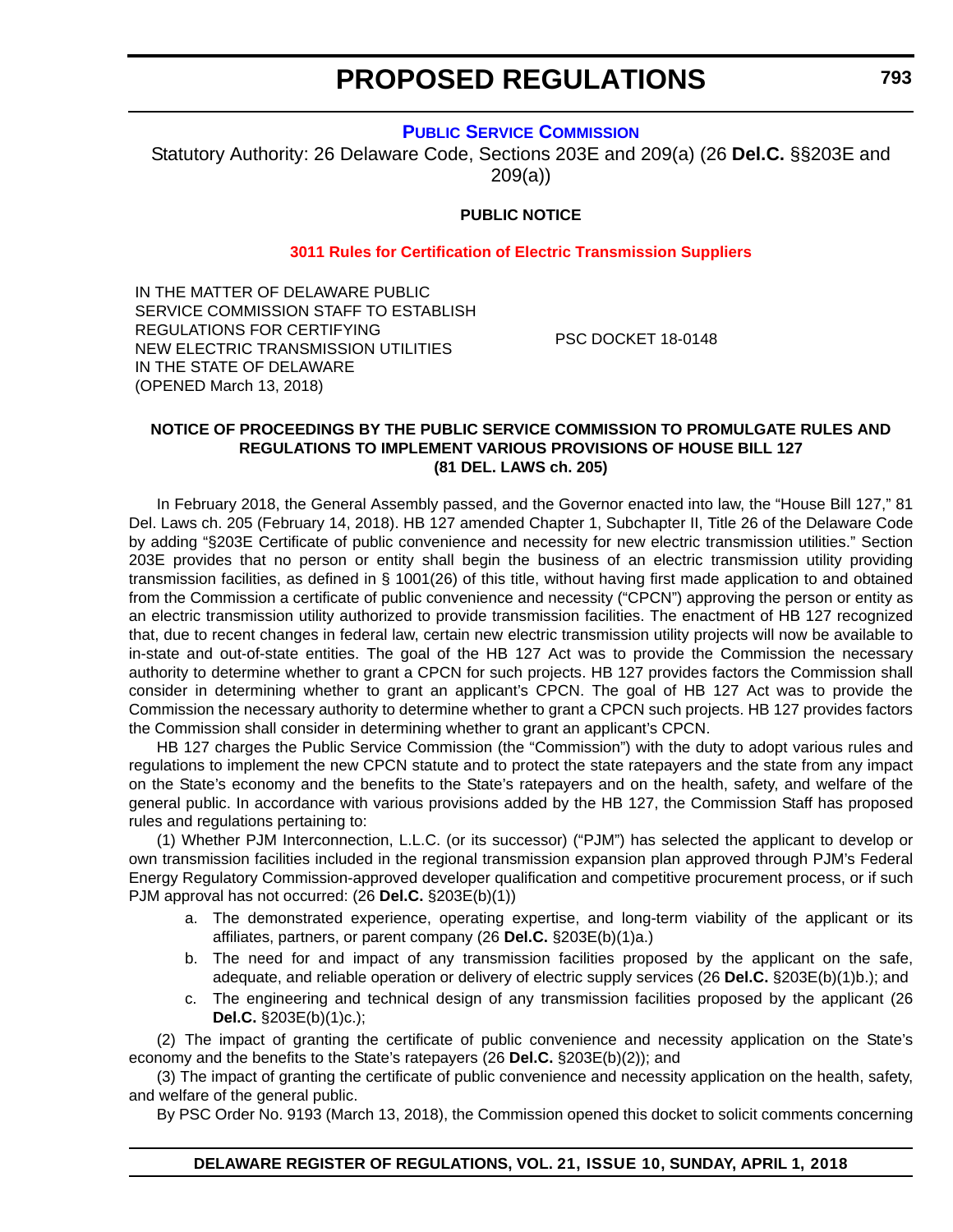these proposed rules and regulations. The Commission intends to adopt rules and regulations pertaining to the above topics prior to implementing the CPCN requirements set forth in 26 **Del.C.** §203E.

Copies of the proposed rules and regulations are not available in the Delaware *Register of Regulations* until April 1, 2018. You may obtain a copy of the proposed rules and regulations from the Commission at its Dover office at the address set out below during normal business hours. You may also obtain an electronic copy of the proposed rules and regulations by accessing the State of Delaware's Internet website at: [http://www.state.us.de.us/](http://www.state.us.de.us/govern/agencies/pubservc/major/major1.htm) [govern/agencies/pubservc/major/major1.htm](http://www.state.us.de.us/govern/agencies/pubservc/major/major1.htm).

The Commission solicits suggestions, compilations of data, briefs, or other written materials concerning the proposed rules and regulations and any additional rules or regulations which may be necessary or desirable to implement the provisions of 26 **Del.C.** §203E. If you wish to submit such materials, you must e-mail such materials to Joseph DeLosa at [Joseph.DeLosa@state.de.us](mailto:Joseph.DeLosa@state.de.us). on or before Tuesday, May 1, 2018. In addition, two (2) copies of all filed materials should be served upon the Division of the Public Advocate, Carvel State Office Building, 820 N. French Street, Wilmington, DE 19801.

The Commission Staff is available to answer any questions concerning this proceeding. The Commission's tollfree telephone number in Delaware is (800) 282-8574. You may also make inquiries by voice telephone at (302) 736-7500 or by Internet e-mail to [Joseph.DeLosa@state.de.us](mailto:Joseph.DeLosa@state.de.us).

#### **ORDER NO. 9193**

**AND NOW**, this 13<sup>th</sup> day of March 2018, the Commission determines and Orders the following:

1. On February 14, 2018, House Bill 127 as amended by House Amendment No. 1 ("HB 127") (81 Del. Laws ch. 205) became law. HB 127 amended Chapter 1, Subchapter II, Title 26 of the Delaware Code by adding "§203E Certificate of public convenience and necessity for new electric transmission utilities." Section 203E provides that no person or entity shall begin the business of an electric transmission utility providing transmission facilities, as defined in §1001(26)<sup>1</sup> of this title, without having first made application to and obtained from the Commission a certificate of public convenience and necessity ("CPCN") approving the person or entity as an electric transmission utility authorized to provide transmission facilities. The enactment of HB 127 recognized that, due to recent changes in federal law, certain new electric transmission utility projects will now be available to in-state and out-ofstate entities. The goal of the HB 127 Act was to provide the Commission the necessary authority to determine whether to grant a CPCN for such projects. HB 127 provides factors the Commission shall consider in determining whether to grant an applicant's CPCN.<sup>2</sup>

2. In several provisions, the Act obligates the Commission to adopt implementing rules and regulations in order to assess the impact that certain new electric transmission utility projects will have on the State of Delaware and on its citizens. In particular, the Commission must adopt rules and regulations pertaining to the following factors required in determining whether to grant the CPCN:

<sup>1.</sup> HB 127 amends 26 **Del.C.** §1001(26) as follows: "Transmission facilities'' means electric facilities located in Delaware, including those in offshore waters and integrated with onshore electric facilities, and owned by a public utility that operate at voltages above 34,500 volts and that are used to transmit and deliver electricity to customers (including any customers taking electric service under interruptible rate schedules as of December 31, 1998) up through and including the point of physical connection with electric facilities owned by the customer. (Underlined language shows insertion amendment).

<sup>2. &</sup>quot;Public utility" includes every individual, partnership, association, corporation, joint stock company, agency or department of the State or any association of individuals engaged in the prosecution in common of a productive enterprise (commonly called a "cooperative"), their lessees, trustees or receivers appointed by any court whatsoever, that now operates or hereafter may operate for public use within this state, (however, electric cooperatives shall not be permitted directly or through an affiliate to engage in the production, sale or distribution of propane gas or heating oil), any natural gas, electric (excluding electric suppliers as defined in § 1001 of this title), electric transmission by other than a public utility over which the Commission has no supervisory or regulatory jurisdiction pursuant to Section 202(a) or (g) of this title, water, wastewater (which shall include sanitary sewer charge), telecommunications (excluding telephone services provided by cellular technology or by domestic public land mobile radio service) service, system, plant or equipment. (Underlined language shows insertion amendment).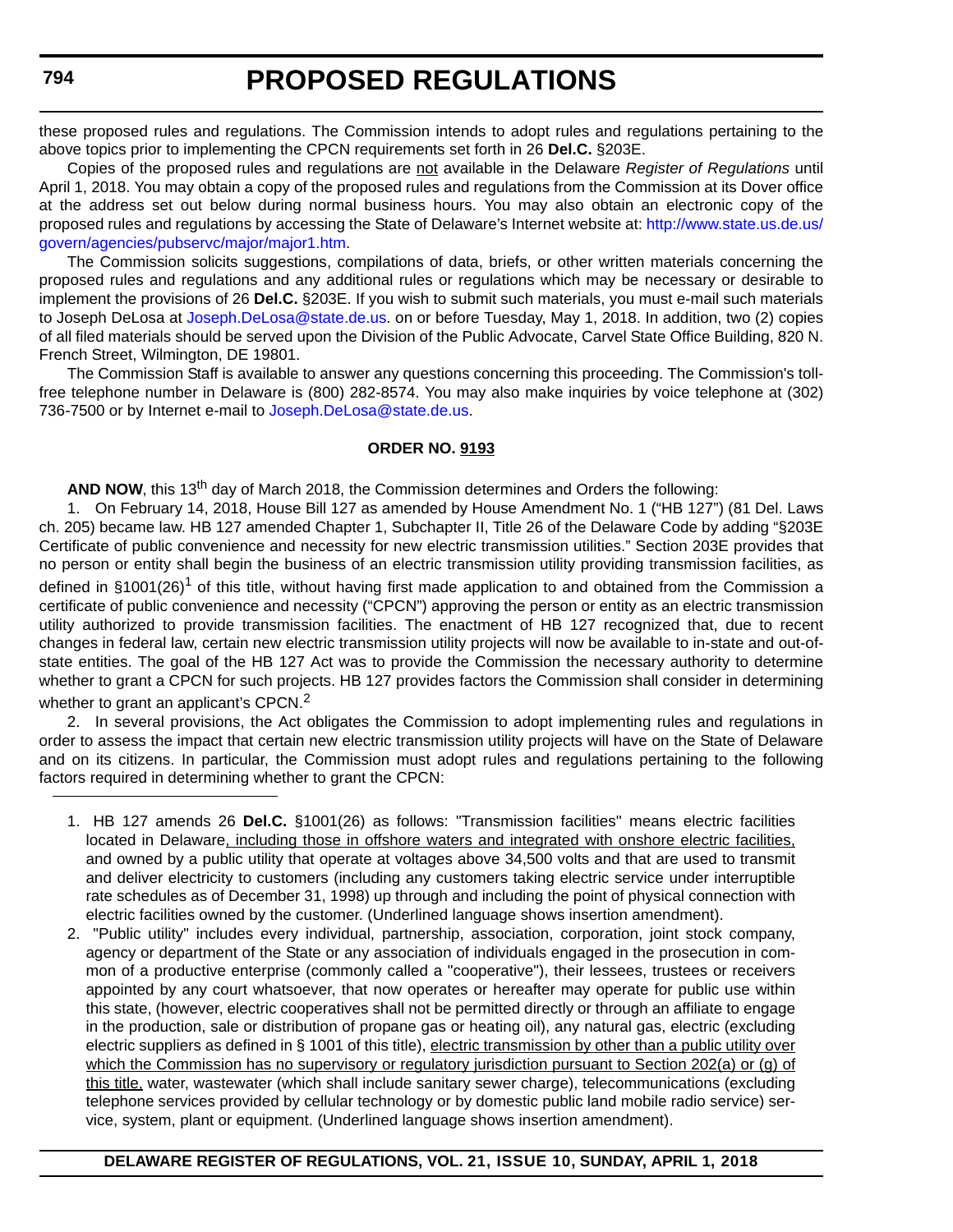- (1) Whether PJM Interconnection, L.L.C. (or its successor) ("PJM") has selected the applicant to develop or own transmission facilities included in the regional transmission expansion plan approved through PJM's Federal Energy Regulatory Commission-approved developer qualification and competitive procurement process, or if such PJM approval has not occurred: (26 **Del.C.** §203E(b)(1))
	- a. The demonstrated experience, operating expertise, and long-term viability of the applicant or its affiliates, partners, or parent company (26 **Del.C.** §203E(b)(1)a.)
	- b. The need for and impact of any transmission facilities proposed by the applicant on the safe, adequate, and reliable operation or delivery of electric supply services (26 **Del.C.** §203E(b)(1)b.); and
	- c. The engineering and technical design of any transmission facilities proposed by the applicant (26 **Del.C.** §203E(b)(1 c.);
- (2) The impact of granting the certificate of public convenience and necessity application on the State's economy and the benefits to the State's ratepayers (26 **Del.C.** §203E(b)(2); and
- (3) The impact of granting the certificate of public convenience and necessity application on the health, safety, and welfare of the general public.

3. The Commission Staff has proposed rules and regulations pertaining to each of these areas. Consequently, the Commission opens this docket to allow interested persons to comment upon those proposed rules and regulations.

4. Interested persons may submit written comments by May 1, 2018 to Joseph DeLosa at [Joseph.DeLosa@state.de.us.](mailto:Joseph.DeLosa@state.de.us.)

### **NOW, THEREFORE, IT IS ORDERED:**

5. That this docket is opened to adopt the rules and regulations **Exhibit "B"** required by the provisions of 26 **Del.C.** §203E and in furtherance of the enactment into law of House Bill 127 as amended by House Amendment No. 1 (81 Del. Laws ch. 205).

6. That the Secretary shall give public notice of this docket and Staff's proposed rules and regulations by publishing notice in the form attached as **Exhibit "A"** in the legal classified sections of *The News Journal* and the *Delaware State News* newspapers in two column format, outlined in black by the following dates:

Thursday, March 22, 2018 (*The News Journal*)

Thursday, March 22, 2018 (*Delaware State News*)

In addition, the Secretary shall forward a copy of such notice to the Delaware *Registrar of Regulations* requesting that the notice be published in the April, 2018 edition of the Delaware *Register of Regulations*. The Secretary shall promptly file proof of such newspaper publication in the record of this proceeding.

7. That Thomas D. Walsh, Esquire is designated Counsel for this matter.

8. That the Commission reserves the jurisdiction and authority to enter such further Orders in this matter as may be deemed necessary or proper.

### **BY ORDER OF THE COMMISSION:**

Dallas Winslow, Chair (absent)

Joann T. Conaway, Commissioner Harold B. Gray, Commissioner (absent)

K. F. Drexler, Commissioner

Manubhai C. Karia, Commissioner ATTEST: Donna Nickerson, Secretary

### **\*Please Note: The Regulatory Flexibility Analysis and Impact Statement for this regulation, as required by 29 Del.C. Ch. 104, is available at:**

**<http://regulations.delaware.gov/register/april2018/proposed/21 DE Reg 793RFA 04-01-18.pdf>**

### **3011 Rules for Certification of Electric Transmission Suppliers**

### **1.0 Definitions**

The following words and terms, when used in this Regulation, have the following meanings unless the context clearly indicates otherwise: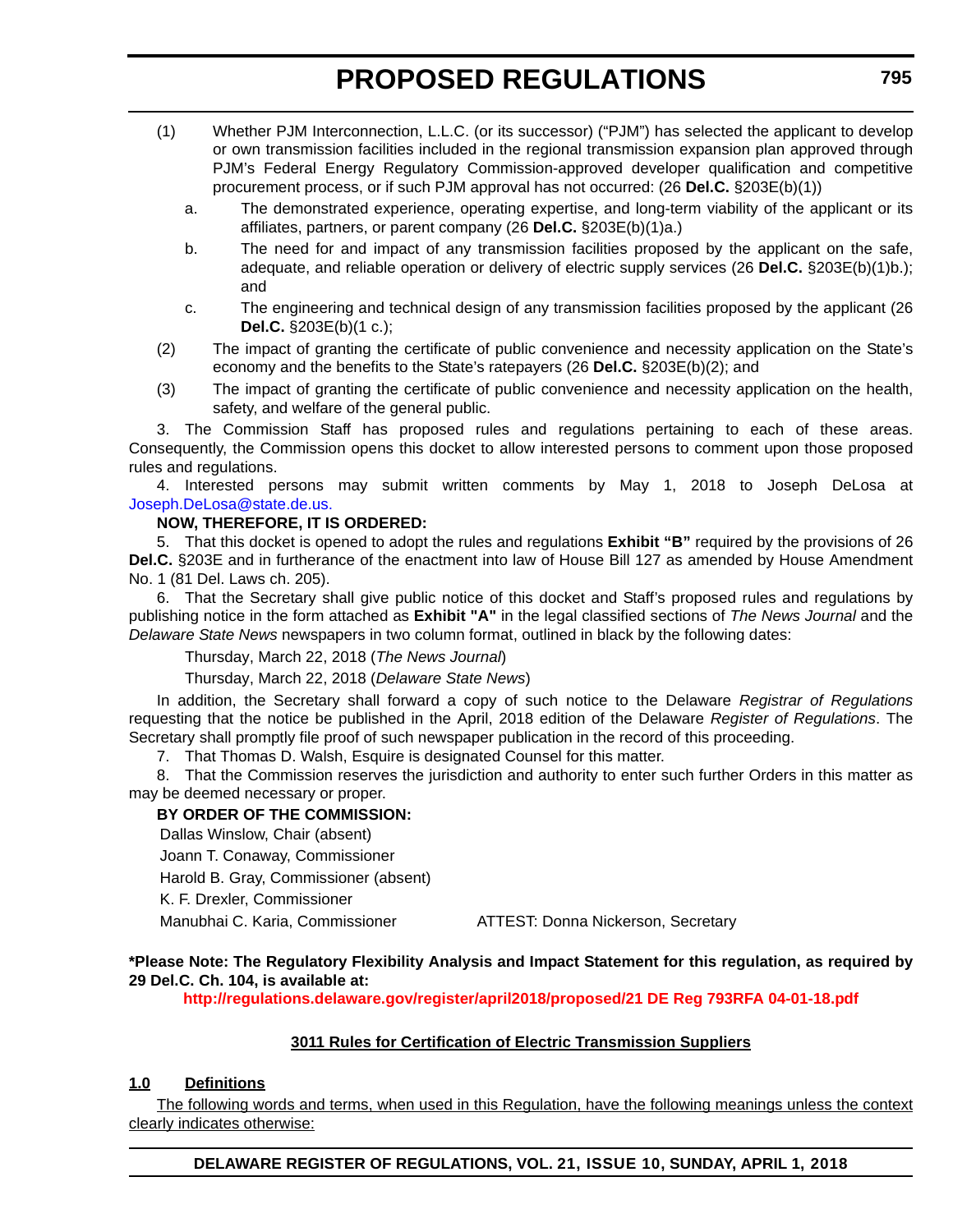"**Applicant**" means a person or entity seeking to obtain an Electric Transmission Supplier Certificate.

"**Business Day**" means any calendar day except Saturdays, Sundays, or legal holidays as defined in 1 **Del.C.** §501.

"**Commission**" means the Delaware Public Service Commission.

"**Delmarva**" or "**DPL**" means Delmarva Power & Light Company or its successor(s).

"**DPA**" means the Delaware Division of the Public Advocate.

"**Electric Transmission Facility**" or "**Transmission facility**" means electric facilities that are located in Delaware, including those in offshore waters and integrated with onshore electric facilities, and owned by a public utility that operate at voltages above 34,500 volts, and used to transmit and deliver electricity to customers, including any customers taking electric service under interruptible rate schedules as of December 31, 1998, up through and including the point of physical connection with electric facilities owned by DPL.

"**Electric Transmission Supplier Certificate**" means a certificate of public convenience and necessity under 26 **Del.C.** §203E granted by the Commission to an Applicant which fulfilled the Commission's certification requirements and which authorizes the Applicant to construct, operate, own and maintain transmission facilities. The Commission Order approving an Applicant's application for certification as an Electric Transmission Utility shall serve as the Electric Transmission Supplier Certificate.

"**Electric Transmission Utility**" means a person or entity granted an Electric Transmission Supplier Certificate by the Commission, or otherwise exempt under 26 **Del.C.** §203A(a)(3), which owns and/or physically operates an Electric Transmission Facility in Delaware.

"**Person**" means a natural person, a corporation, partnership, association, public trust, joint stock company, joint venture, or other group of persons, whether incorporated or not; a trustee or receiver of the foregoing; a municipality or other political subdivision of the State of Delaware; and any other governmental agency or any officer, agent, or employee of such agency.

"**PJM Interconnection, L.L.C**." or "**PJM**" means the Regional Transmission Organization ("RTO") with functional control over Electric Transmission Facilities throughout a multi-state area including Delaware, or its successor(s).

"**Public Utility**" means every individual, partnership, association, corporation, joint stock company, agency or department of the State or any association of individuals engaged in the prosecution in common of a productive enterprise (commonly called a "cooperative"), their lessees, trustees or receivers appointed by any court whatsoever, that now operates or hereafter may operate for public use within this state, (however, electric cooperatives shall not be permitted directly or through an affiliate to engage in the production, sale, or distribution of propane gas or heating oil), any natural gas, electric (excluding electric suppliers as defined in §1001 of this title), water, wastewater (which shall include sanitary sewer charge), telecommunications, (excluding telephone services provided by cellular technology or by domestic public land mobile radio service) service, system, plant or equipment.

"**Regional Transmission Expansion Plan**" or "**RTEP**" means the process by which PJM approves new transmission projects.

"**Regulations**" means the Commission's Regulations for Certification of an Electric Transmission Utility. (26 **DE Admin. Code** 3011, *et seq*.)

"**Secretary**" means the Secretary of the Commission, or any employee of the Commission designated as such by the Secretary and authorized by the Executive Director.

"**Staff**" means full-time professional employees of, and outside counsel and consultants retained by, the Commission who render advice to the Commission.

"**State**" means the State of Delaware.

### **2.0 Certification of Electric Transmission Suppliers**

2.1 Before an Applicant may begin the business of providing Electric Transmission Facilities, such Applicant must obtain an Electric Transmission Supplier Certificate from the Commission.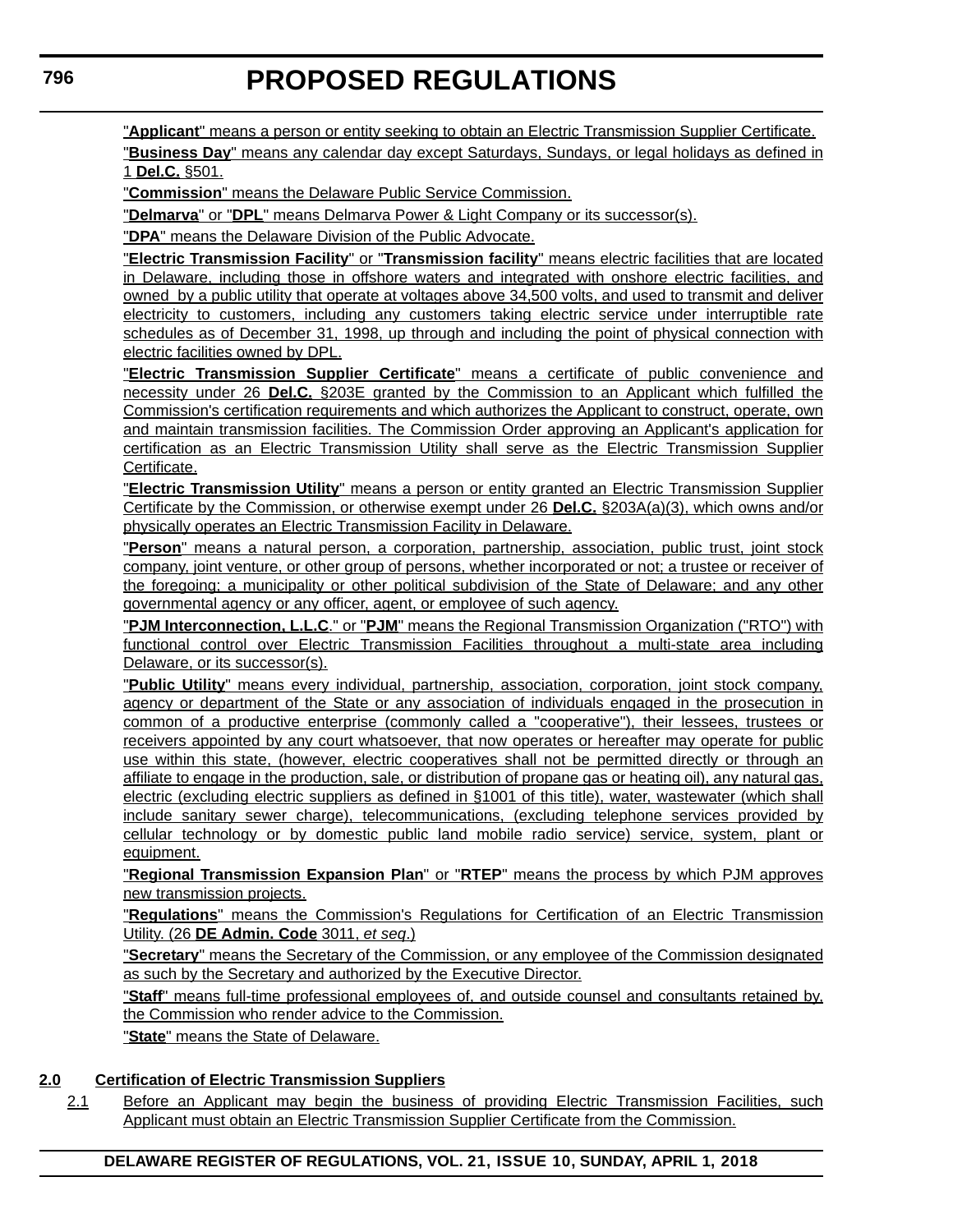- 2.2 Certification Requirement. All Applicants shall file with the Commission an original and five (5) copies of an application for an Electric Transmission Supplier Certificate or comply with the electronic filing requirements of 26 **DE Admin. Code** 1001. Such application shall contain all the information and exhibits hereinafter required and may contain such additional information as the Applicant deems appropriate to demonstrate to the Commission that it possesses the technical, financial, managerial, and operational ability to adequately serve the public consistent with applicable State laws. Applications shall contain at least the following information:
	- 2.2.1 Identifying Information. The legal name and, if applicable, tax identification number or employer identification number of the Applicant, as well as the trade name(s) under which the Applicant proposes to do business in Delaware. List any other names under which the Applicant or its Affiliated Interests have previously done business in Delaware;
	- 2.2.2 Certifications. Certification(s) issued by the state of formation or incorporation certifying that the Applicant is in good standing and qualified to do business in that state;
	- 2.2.3 Authorization. Documentation from the Delaware Secretary of State and the Delaware Division of Revenue, issued within ninety (90) days of filing, that the Applicant is legally authorized and qualified to do business in the State;
	- 2.2.4 Registered Agent. The name and post office address of a Registered Agent, pursuant to 26 **Del.C.** §401, within the State upon whom service of any notice, order or process may be made;
	- 2.2.5 Leadership. The names, titles, addresses, and telephone numbers of the Applicants' principal officers, directors, partners, or other similar officials;
	- 2.2.6 Corporate Structure. A description of the Applicant's corporate structure, including all parent, affiliated, and subsidiary companies. Include a graphical depiction of such structure;
	- 2.2.7 Contact Information. The name, title, e-mail address (if applicable), mailing address and telephone number of the Applicants and the regulatory contact person responsible for the Applicant's Delaware operations;
	- 2.2.8 Attorney. The name, address, telephone number, and e-mail address of the Applicant's attorney. If the Applicant is not using an attorney, explicitly state so;
	- 2.2.9 Consent to Jurisdiction. A statement consenting to the jurisdiction of the Delaware courts for acts or omissions arising from the Applicant's and its Agent's activities in the State;
	- 2.2.10 Criminal Activities. A statement detailing any criminal activities, except for misdemeanors or lesser violations, of which the Applicant or any of its Affiliated Interests, officers, and directors (and prior officers and directors who left the Applicant's employ less than three months before the filing of the application) have been convicted. Any criminal activity disclosure shall include a copy of any order of conviction and restitution.
	- 2.2.11 Project Description. A complete description of any projects that the Applicant intends to develop in Delaware to include:
		- 2.2.11.1 A detailed description of the Electric Transmission Facilities for which the applicant seeks a Certificate
		- 2.2.11.2 One-line diagrams showing all Electric Transmission Facilities to be constructed
		- 2.2.11.3 A description of the construction design to include a pictorial representation of design type;
		- 2.2.11.4 An aerial map showing the proposed location and route of planned Electric Transmission Facilities;
		- 2.2.11.5 A cost estimate for the project;
		- 2.2.11.6 Copies of any analysis undertaken by the Applicant or of which Applicant is aware that demonstrates the reliability-based or economics-based need for the Electric Transmission Facilities and any impacts on electricity costs, including transmission, energy, capacity, and ancillary services charges within Delaware.
	- 2.2.12 Entity Designation. A copy of documentation certifying the Applicant as the PJM entity designated to construct new Electric Transmission Facilities. If the Applicant is not a PJM designated entity, the Applicant must submit additional information under subsections 2.2.13, 2.2.14 and 2.2.15.

**797**

### **DELAWARE REGISTER OF REGULATIONS, VOL. 21, ISSUE 10, SUNDAY, APRIL 1, 2018**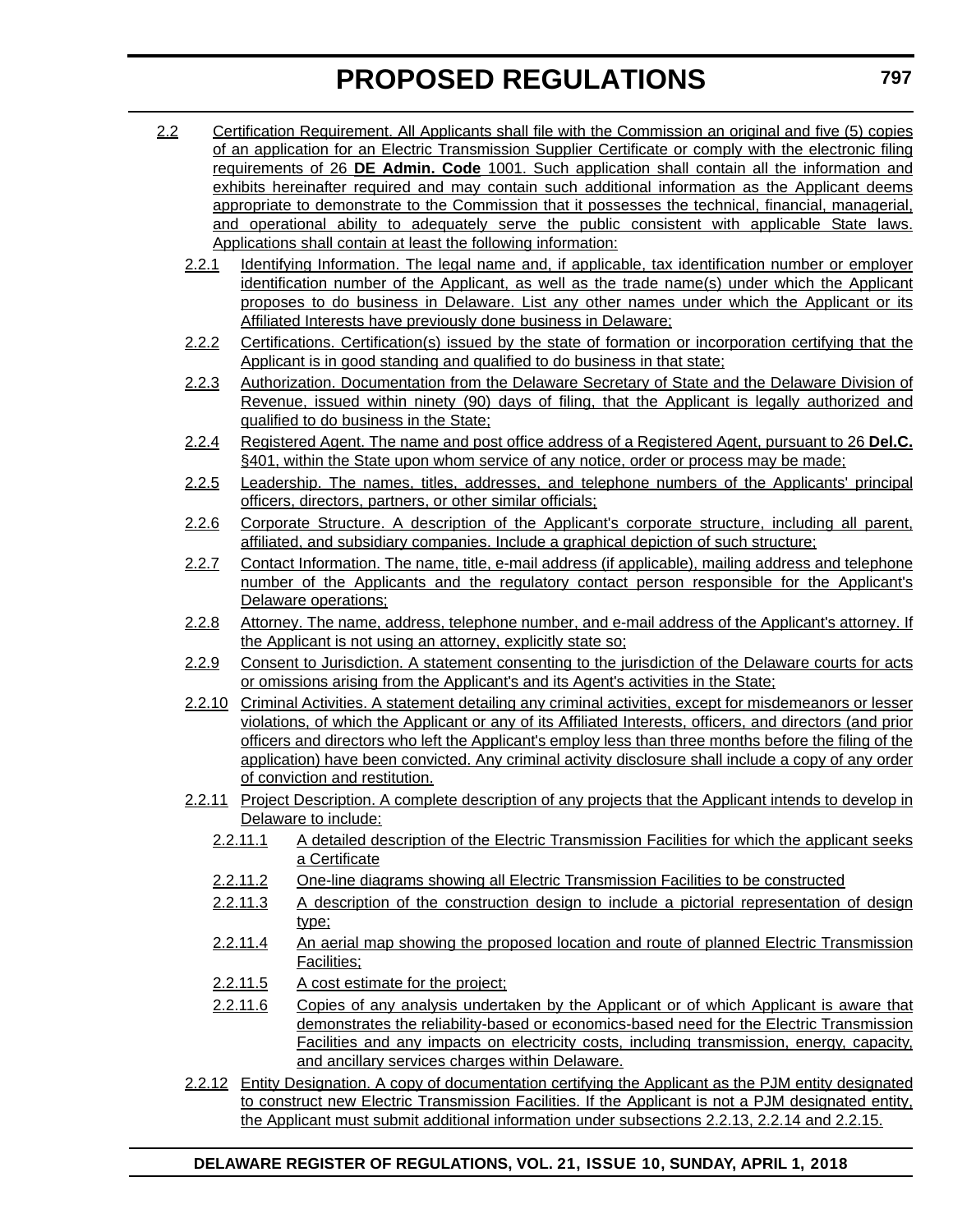- 2.2.13 Financial Information. If the Applicant is not a PJM Designated Entity, evidence of long-term financial viability of the Applicant to provide service in the State, including:
	- 2.2.13.1 If publicly traded, the Applicant's: (1) certified financial statements current within twelve (12) months of the filing, and (2) its most recent annual report to shareholders and SEC Form 10-K (or a link to the report on the SEC website);
	- 2.2.13.2 If not publicly traded, the Applicant's accounting statements, including balance sheet and income statements, audited financial statements, bank account statements, tax returns or other indicia of financial capability, or, if applicable, the certified financial statements of a publicly traded parent;
	- 2.2.13.3 Applicants submitting European-style financial statements shall include a statement of similarity;
	- 2.2.13.4 Staff may request other indicia of financial capability.
- 2.2.14 Bankruptcy. If the Applicant is not a PJM Designated Entity, the Applicant shall disclose whether it, or any of its Affiliated Interests, or any current or previous officer, director, or manager, has filed for bankruptcy in the past 24 months;
- 2.2.15 Operational Experience. If the Applicant is not a PJM Designated Entity, evidence of technical and operational fitness to construct and operate Electric Transmission Facilities, including:
	- 2.2.15.1 A description of the entity's experience:
		- 2.2.15.1.1 A description of the entity's experience in constructing and operating electric transmission facilities in other states and an assessment of its long-term viability as an Electric Transmission Utility; and
		- 2.2.15.1.2 A description of the entity's experience with any transmission project in the PJM region.
	- 2.2.15.2 Documentation on the need for and the impact of the proposed transmission facility on the safe, adequate and reliable operation or delivery of electric supply services; and
	- 2.2.15.3 Detailed information on the engineering and technical design of the proposed transmission facility.
	- 2.2.15.4 Staff may request other indicia of technical or operational fitness.
- 2.2.16 Economic Impact. The Applicant's assessment of the impact of granting the Electric Transmission Supplier Certificate on the State's economy and the benefits to the State's ratepayers.
- 2.2.17 The Applicant's assessment of the impact of granting the Certificate of Public Convenience and Necessity on the health, safety and welfare of the general public.
- 2.2.18 Other Proceedings.
	- 2.2.18.1 A list of states or federal jurisdictions in which the Applicant or any of its Affiliated Interests has:
		- 2.2.18.1.1 Been denied approval to construct or operate electric transmission;
		- 2.2.18.1.2 Been found to be in violation of a state's laws, rules, or regulations;
		- 2.2.18.1.3 Had its electric transmission authority revoked, modified, or suspended; or
		- 2.2.18.1.4 Had any other adverse judicial or regulatory action pertaining to the provision of electric transmission, including any formal docketed complaints filed against (i) the Applicant; (ii) any of the Applicant's Affiliated Interests; (iii) any officer, principal or director of the Applicant; or (iv) any prior officer, principal or director serving in that capacity at the time of the judicial or regulatory action; and
		- 2.2.18.1.5 Entered into a stipulation or consent decree in a formal docketed proceeding in the past five years concerning its electric transmission construction or operation in which the entity agreed to pay a civil penalty, provide any restitution, or make changes to operations;
- 2.2.19 The Applicant shall provide a copy of any document, order, or decree identified in response to subsection 2.2.18;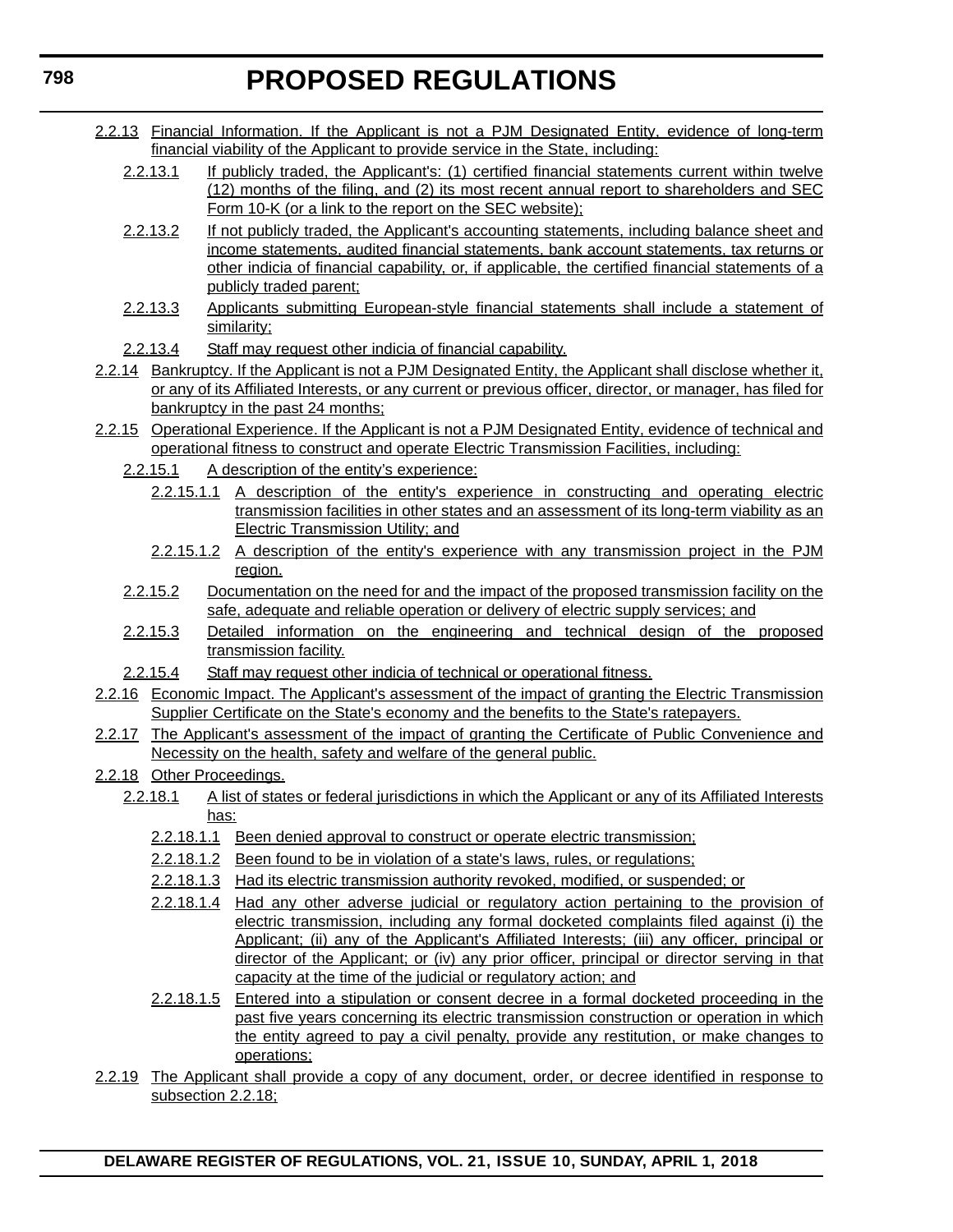- 2.2.20 A copy of any settlement, adjudication, or court order with respect to an action filed by a state Attorney General, the Federal Trade Commission, or U.S. Department of Justice concerning the Applicant's participation in electric transmission projects;
- 2.2.21 Other Information. The Commission or its Staff may consider any other information submitted by the Applicant if it can show the financial, operational, managerial, and technical abilities of an Applicant.
- 2.2.22 Verification of Application. The application must be accompanied by a signed, notarized verification of a principal or officer of the Applicant stating that all information in the application is true and correct as filed to the best of the principal's or officer's belief. Where the Applicant is a corporation or an association, the verification shall be signed by an officer thereof and notarized.
- 2.2.23 Notice. Each Applicant shall publish notice of the filing of its application in two (2) newspapers of general circulation throughout the State in a Commission-approved form, which will be provided to the Applicant after receipt of the application.
- 2.2.24 Application Fee. An Applicant for a Certificate of Public Convenience and Necessity to operate as a Public Utility shall submit a non-refundable application fee of \$750 with the application.
- 2.2.25 Incomplete or Abandoned Applications. The Commission may reject an application that is not complete or that does not contain subsequent information requested by the Staff within four months of a failure by the Applicant to respond to such requests.
- 2.2.26 Waiver of Certification Requirements. Upon the request of any Applicant, the Commission, upon notice and opportunity for comment, may, for good cause, waive any of the requirements of these Regulations that are not required by statute. The waiver may not be inconsistent with the purpose of these Regulations or 26 **Del.C.** §1001 et seq.
- 2.2.27 Review of the Application. After the close of the comment period, Staff shall make a recommendation to the Commission to approve, conditionally approve or deny the application. The Commission may choose to approve, approve with conditions, modify, or deny a Certificate of Public Convenience and Necessity to an Applicant where it finds that doing so is in the public interest. The application may be denied if the Commission finds the applicant is unwilling or unable to provide safe, adequate and reliable services.
- 2.2.28 Timing of Application Decision. The Commission shall act on an application within ninety (90) Business days of the submission of a completed application as defined by PSC Staff. At Commission discretion, the application time period may be extended an additional ninety (90) Business days.
- 2.2.29 Material Change in Application Information. Applicants shall inform Staff of any material changes in any information submitted in the application that occur from the time the application is submitted to the time the Commission considers the application. The failure to provide such notice within ten (10) Business Days after the change may be grounds for rejection of the application.
- 2.2.30 Accuracy of Information. Failure to provide accurate and factual information, or the submission of false or misleading information, or the omission of material information in any communication with Staff or the Commission, may be grounds for rejection of the application. Nothing in this section shall preclude the Commission or the State of Delaware from undertaking any action to address the provision of false information in an application.
- 2.2.31 Terms of Electric Transmission Supplier Certificate are valid until revoked by the Commission or relinquished by the Applicant after the requisite notice to the Commission.
	- 2.2.31.1 The transfer of an Electric Transmission Supplier Certificate to other than a Delaware approved Public Utility is prohibited. Any requested transfer to a Delaware approved Public Utility requires application, notice and approval of the Commission.
	- 2.2.31.2 No Electric Transmission entity shall cease operation of its facilities within the State without providing at least sixty (60) days Written Notice to the Commission.
- 2.2.32 Revocation or Suspension. The Commission may, for good cause, undertake to suspend or revoke an Electric Transmission Supplier Certificate held by an Electric Transmission Utility. Good cause includes: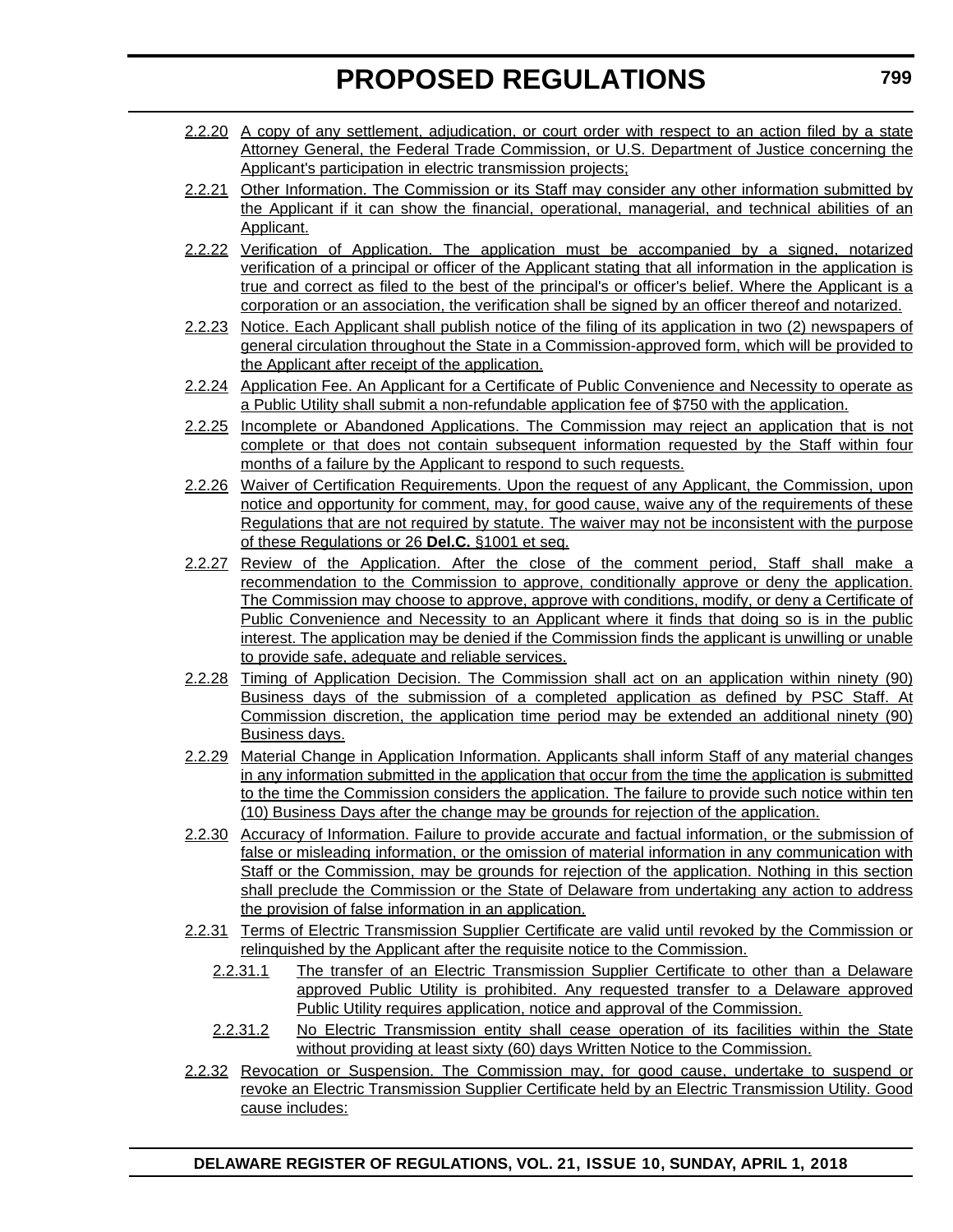### <span id="page-44-0"></span>**800**

### **PROPOSED REGULATIONS**

2.2.32.1 Material noncompliance by the holder of the Certificate with any conditions imposed by the Commission or any Commission order or rule; or 2.2.32.2 A finding by the Commission that the holder of the Certificate failed in a material manner to provide safe, adequate and reliable transmission service; or 2.2.32.3 A finding by the Commission that the Certificate is resulting in material adverse impacts on the State's economy, ratepayers, health, safety, or welfare.

### **3.0 Reports to be Provided to the Commission and DPA**

If an Applicant is granted an Electric Transmission Supplier Certificate, the Applicant shall provide semi-annual reports to the Commission and the DPA regarding the status of construction of the Applicant's projects in the State of Delaware until such projects are placed in service. Such updates shall include budgeted vs. actual costs and the expected in-service date of the project.

### **4.0 Other General Rules**

These regulations shall not be construed to require any public utility to secure an Electric Transmission Supplier Certificate for any construction, modifications, upgrades, or extensions within the perimeter of any territory already served by it.

### **[OFFICE OF THE STATE TREASURER](https://treasurer.delaware.gov/debt-cash-management/)**

**DIVISION OF DEBT [AND CASH MANAGEMENT](https://treasurer.delaware.gov/debt-cash-management/)**

Statutory Authority: 29 Delaware Code, Section 2716 (29 **Del.C.** §2716) 1 **DE Admin. Code** 1201

### **PUBLIC NOTICE**

**[1201 Statement of Objectives and Guidelines for the Investment of State of Delaware Funds](#page-3-0)**

### **NATURE OF PROCEEDINGS; SYNOPSIS OF THE SUBJECT AND SUBSTANCE OF THE PROPOSED REGULATION**

In accordance with the procedures set forth in 29 **Del.C.** Ch. 11, Subch. III, and 29 **Del.C.** Ch. 101, the Cash Management Policy Board (the "Board") is proposing to amend previously adopted regulations governing the deposit and investment of State funds, as permitted by 29 **Del.C.** §2716.<sup>1</sup>

### **STATUTORY BASIS AND LEGAL AUTHORITY TO ACT**

29 **Del.C.** §2716.

\_\_\_\_\_\_\_\_\_\_\_\_\_\_\_\_\_\_\_\_\_\_\_

### **OTHER REGULATIONS AFFECTED**

None.

### **HOW TO COMMENT ON THE PROPOSED REGULATION**

Members of the public may receive a copy of the proposed regulations at no charge by U.S. Mail by writing or calling Mr. Stephen McVay at the Office of the State Treasurer, 820 Silver Lake Boulevard, Suite 100, Dover, DE 19904, (302) 672-6711. Members of the public may present written comments on the proposed regulations by submitting such written comments to Mr. Stephen McVay at the address above. Written comments must be received on or before May 2, 2018.

**DELAWARE REGISTER OF REGULATIONS, VOL. 21, ISSUE 10, SUNDAY, APRIL 1, 2018**

<sup>&</sup>lt;sup>1</sup>The Board believes that it has authority to promulgate deposit and investment policies for complying with the formal requirements of Delaware's Administrative Procedures Act, 29 Del.C. Ch. 101 (the "APA"). The Board is promulgating amended regulations under the APA out of an abundance of caution, consistent with prior practices.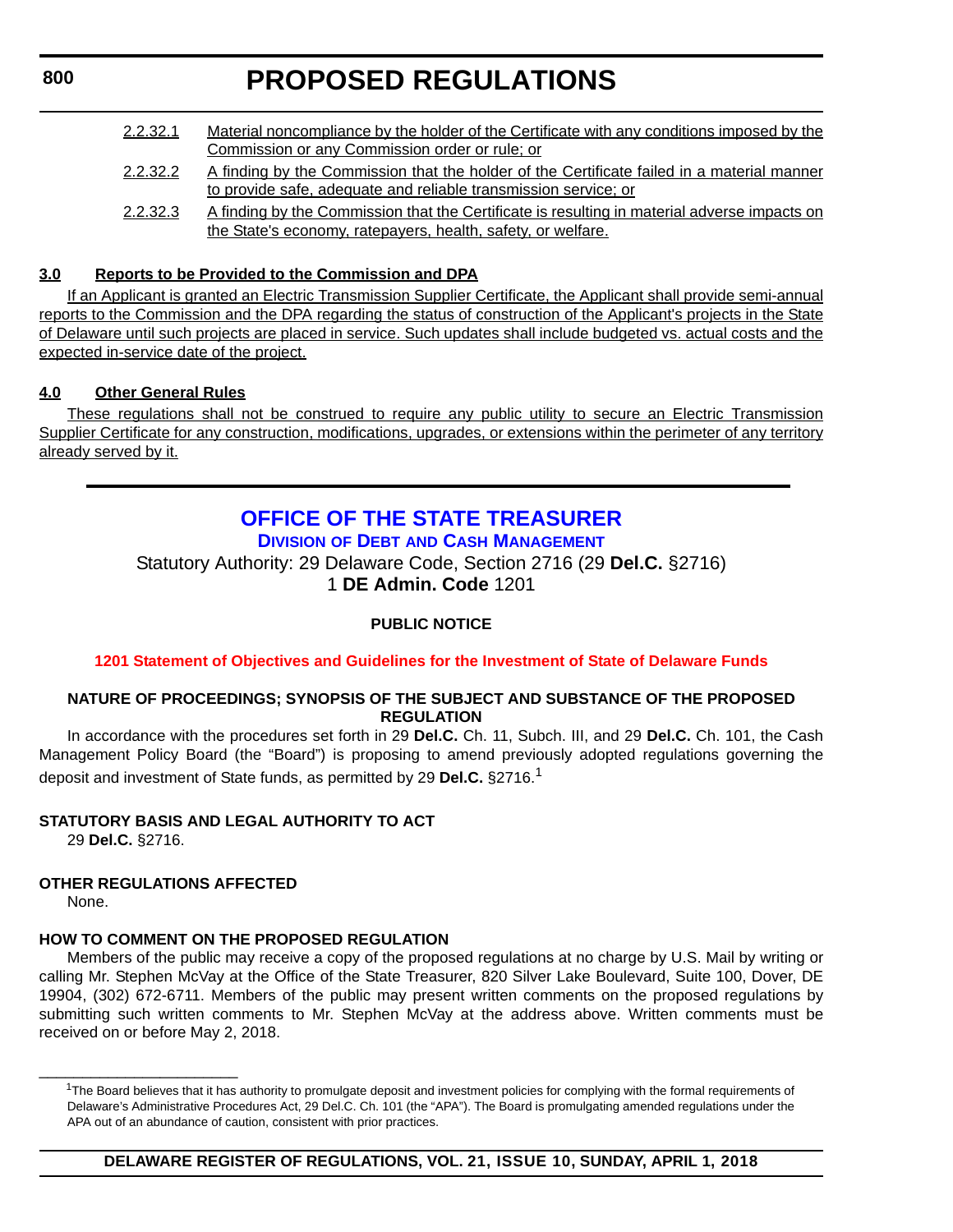#### **SUMMARY OF PROPOSED REGULATION**

The Board is authorized to establish policies (a) for the investment of all money belonging to the State or on deposit from its political subdivisions, except money deposited in any State pension fund or the State deferred compensation program, and (b) to determine the terms, conditions, and other matters relating to those investments including the designation of permissible investments. See 29 **Del.C.** §2716(a). The regulations, among other things, require collateralization of State deposits and establish maturity restrictions for securities purchased with State funds. See 1 **DE Admin. Code** §1201. The proposed amendments modify existing collateralization requirements for depository banks and remove a seven-year cap on the maximum average maturity for reserve accounts managed by the State's investment managers. The regulations apply to and govern the conduct of depository banks, custodians and investment managers and will have no direct impact on individuals or businesses that do not serve in one of those capacities.

### **\*Please Note: The Regulatory Flexibility Analysis and Impact Statement for this regulation, as required by 29 Del.C. Ch. 104, is available at:**

**<http://regulations.delaware.gov/register/april2018/proposed/21 DE Reg 800RFA 04-01-18.pdf>**

### **1201 Statement of Objectives and Guidelines for the Investment of State of Delaware Funds** *(Break in Continuity of Sections)*

### **5.0 Collection and Disbursement Accounts**

- 5.1 **Investment Objectives**. The funds in the Collection and Disbursement Accounts must be immediately available to support the State's daily governmental programs and activities. The primary investment objectives are therefore safety and liquidity of such funds; return is a secondary priority. OST may, consistent with these investment objectives, minimize credit risk associated with demand deposit account balances at Cash Management Banks through same-day money market mutual fund sweep products in accordance with subsection 5.2.2 and/or banking services arrangements offering "daylight overdraft" or similar privileges. End-of-day ledger balances shall be fully secured as provided in subsection 5.2.
- 5.2 **Permissible Investments**. Cash Management Banks shall maintain State Funds in either collateralized demand deposit accounts or open-end money market mutual funds, in each case, subject to the provisions of subsections 5.2.1 and 5.2.2, respectively, in order to mitigate the risk of State Funds being exposed to the credit risk of such financial institution.
	- 5.2.1 **Demand Deposit Accounts**. State Funds held by Cash Management Banks in demand deposit accounts shall be collateralized by the pledge and transfer by such financial institution of one or more of following approved methods: (a) pledges of government securities that meet the definitions set out in subsections 6.3.1 and 6.3.2 ("Eligible Collateral") to a custody account held for the benefit of the State at a Federal Reserve Bank for the benefit of the State, or held by an independent trust company, bank or similar financial institution rated in the highest rating category by at least one Nationally Recognized Statistical Rating Organizations approved by OST ("NRSRO"); ("Fed Custody Account") (b) irrevocable standby letters of credit ("LOCs") issued by a Federal Home Loan Bank or financial institution rated in the highest rating category by at least one NRSRO; and (c) surety bonds issued by insurance companies rated in the highest rating category by at least one NRSRO (collectively, "Eligible Collateral"). The terms of any pledge or custody agreement, LOC, or surety bond shall be reviewed and approved by OST. The market aggregate value of Eligible Collateral in a Fed Custody Account shall be set at a level equivalent to the highest daily intra-day shall equal or exceed the total average monthly closing ledger balances of State Funds held or expected to be held at such financial institution by Cash Management Banks during the prior month, plus such additional amount of Eligible Collateral as OST may request such bank require Cash Management Banks to pledge and transfer as may be required to ensure against volatility in daily balances provide to protect against volatility and ensure that all uninsured ledger balances are fully secured at the close of each business day. Eligible Collateral in the form of government securities shall be marked to market at the close of each business day using an independent pricing service. A Cash Management Bank may adjust collateral levels at a Fed Custody Account as frequently as may be required to comply with the substitute or reduce Eligible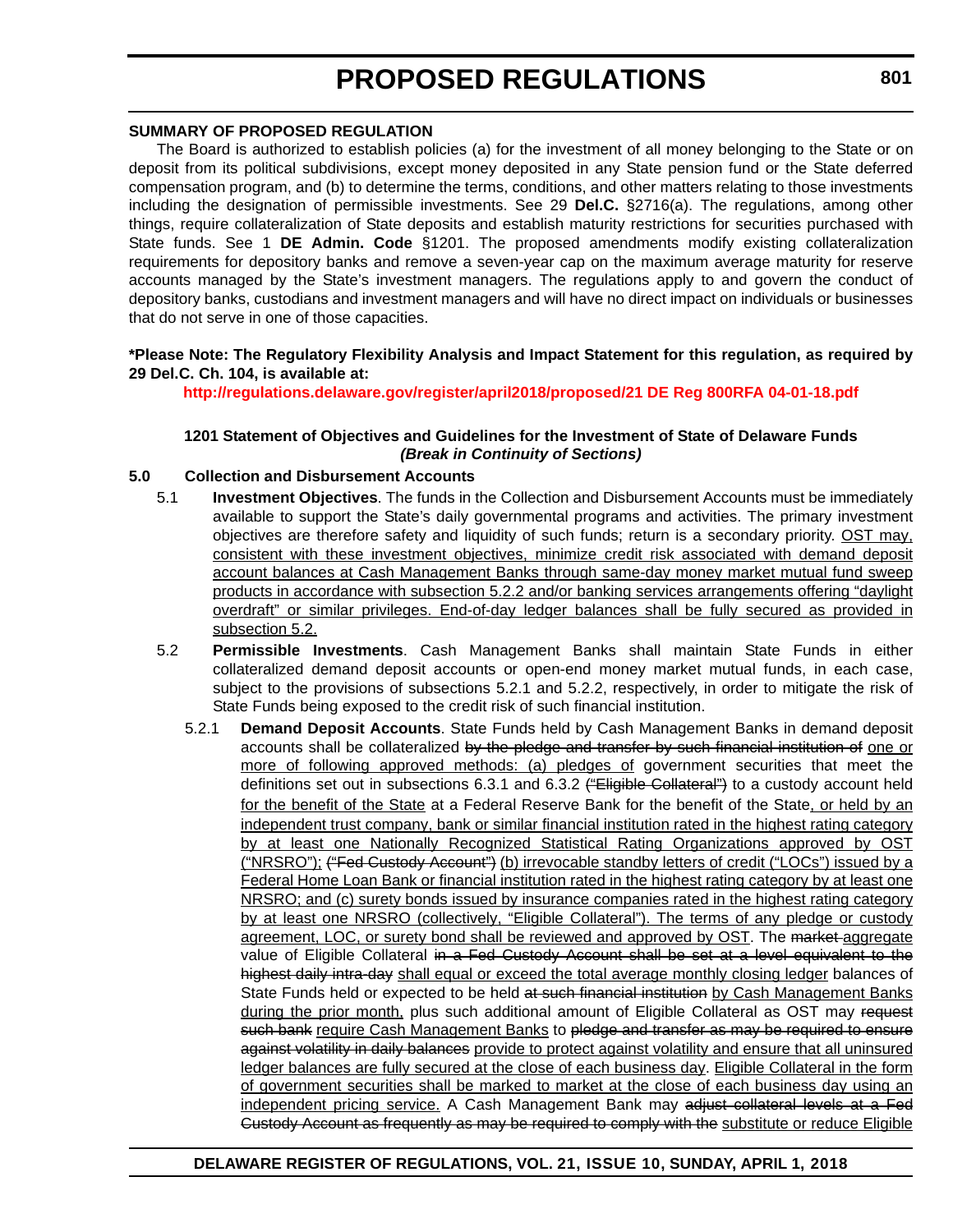Collateral provided that Eligible Collateral levels meet or exceed the foregoing requirements. long as OST is shall be provided with same-day notice of any additions to or reductions such substitutions or reductions of Eligible Collateral in the Custody Account. In addition, a Cash Management Bank shall provide OST with a detailed report of the Eligible Collateral held in any Fed Custody Account by 5:00 P.M. on the close of each business day a custody account as requested by OST.

5.2.2 **Money Market Mutual Funds.** State Funds held by Cash Management Banks in money market mutual funds shall be invested solely in government securities that meet the definitions set out in subsections 6.3.1 and 6.3.2 and which are rated in the highest rating category by at least one Nationally Recognized Statistical Rating Organization ("NRSRO" - defined as Fitch, Moody's, Morningstar and S&P) NRSRO.

*(Break in Continuity of Sections)*

### **7.0 Reserve Accounts**

### *(Break in Continuity Within Section)*

7.2 **Maturity Restrictions**. The maximum maturity for any investment of State Funds in the Reserve Accounts shall be ten years from the date of settlement; provided that, the maximum average maturity of each account managed by a Reserve Manager shall be seven years.

*(Break in Continuity of Sections)*

### **10.0 Restrictions & Violations**

### *(Break in Continuity Within Section)*

10.5 **Mutual or Commingled Fund Exceptions to Guidelines.** The Board recognizes that (i) mutual funds and other types of commingled investment vehicles can provide, under some circumstances, lower costs and better diversification than can be obtained with a separately managed fund pursuing the same investment objectives and (ii) such funds cannot customize their investment policies to conform to the guidelines set out herein. In such cases, the policies of such funds shall supersede these guidelines and are exempt from the policies and restrictions specified herein.

**Originally adopted January 18, 1982 Revised December 12, 2014 Revised August 12, 2015 Revised August 10, 2016**

**\*Please Note: As the rest of the sections were not amended, they are not being published. A copy of the regulation is available at:**

**[1201 Statement of Objectives and Guidelines for the Investment of State of Delaware Funds](http://regulations.delaware.gov/register/april2018/proposed/21 DE Reg 800 04-01-18.htm)**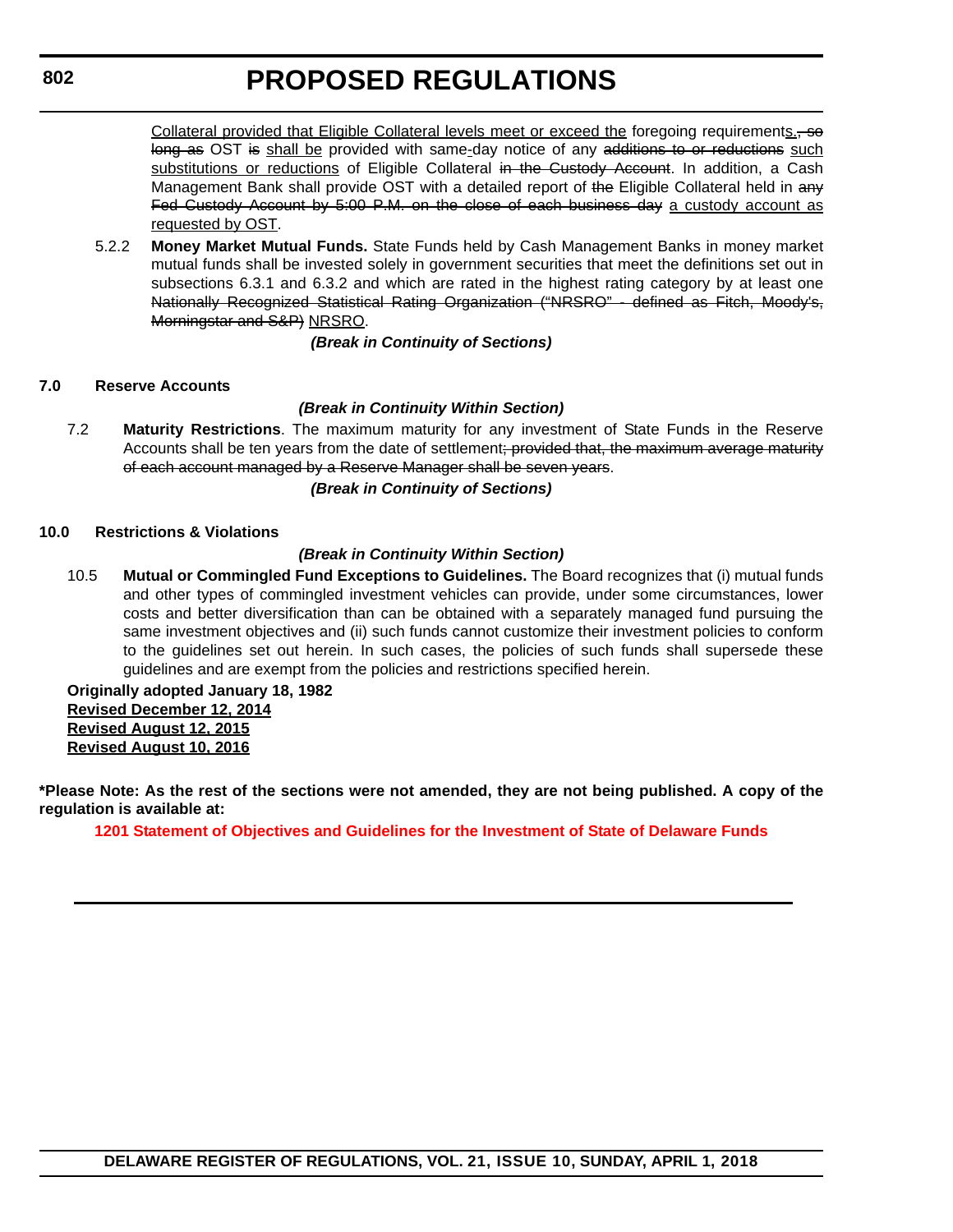### **Symbol Key**

<span id="page-47-0"></span>Arial type indicates the text existing prior to the regulation being promulgated. Underlined text indicates new text added at the time of the proposed action. Language which is stricken through indicates text being deleted. **Bracketed Bold language]** indicates text added at the time the final order was issued. **Bracketed bold stricken through]** indicates language deleted at the time the final order was issued.

### **Final Regulations**

The opportunity for public comment shall be held open for a minimum of 30 days after the proposal is published in the *Register of Regulations*. At the conclusion of all hearings and after receipt within the time allowed of all written materials, upon all the testimonial and written evidence and information submitted, together with summaries of the evidence and information by subordinates, the agency shall determine whether a regulation should be adopted, amended or repealed and shall issue its conclusion in an order which shall include: (1) A brief summary of the evidence and information submitted; (2) A brief summary of its findings of fact with respect to the evidence and information, except where a rule of procedure is being adopted or amended; (3) A decision to adopt, amend or repeal a regulation or to take no action and the decision shall be supported by its findings on the evidence and information received; (4) The exact text and citation of such regulation adopted, amended or repealed; (5) The effective date of the order; (6) Any other findings or conclusions required by the law under which the agency has authority to act; and (7) The signature of at least a quorum of the agency members.

The effective date of an order which adopts, amends or repeals a regulation shall be not less than 10 days from the date the order adopting, amending or repealing a regulation has been published in its final form in the *Register of Regulations*, unless such adoption, amendment or repeal qualifies as an emergency under §10119.

### **[DEPARTMENT OF EDUCATION](https://pubapps.doe.k12.de.us/EducationalDirectoryPublic/pages/DDOE/WorkGroupStaff.aspx?page=branches&WGID=1&BID=1)**

**OFFICE OF [THE SECRETARY](https://pubapps.doe.k12.de.us/EducationalDirectoryPublic/pages/DDOE/WorkGroupStaff.aspx?page=branches&WGID=1&BID=1)** Statutory Authority: 14 Delaware Code, Sections 122(b)(14 **Del.C.** §122(b)) 14 **DE Admin. Code** 286

### **REGULATORY IMPLEMENTING ORDER**

#### **[286 Application Fee For Educator Licensure](#page-3-0)**

Background: Title 14 of the Delaware Administrative Code governs Department of Education matters. House Bill 51 (149th General Assembly), "An Act to Amend Title 14 of the Delaware Code Relating to Fees for Educators," was signed into law by the Governor on May 18, 2017 and became effective immediately. The Act amends 14 Delaware Code, Section 122(b)(27) and changes the terminology of "teacher" to "educator".

Under the provisions of 29 **Del.C.** §10113(b)(5), this regulation is being amended to make it consistent with the above described change in basic law and the amendments do not otherwise alter the substance of the regulation.

The amendments that the Department are making are exempt from the requirement of public notice and comment and are adopted informally pursuant to 29 **Del.C.** §10113(b)(5), because the changes in the existing regulation make it consistent with statutory law.

It is so ordered. This  $15<sup>th</sup>$  day of March 2018.

#### **Department of Education**

Susan S. Bunting, Ed.D., Secretary of Education Approved this 15<sup>th</sup> day March of 2018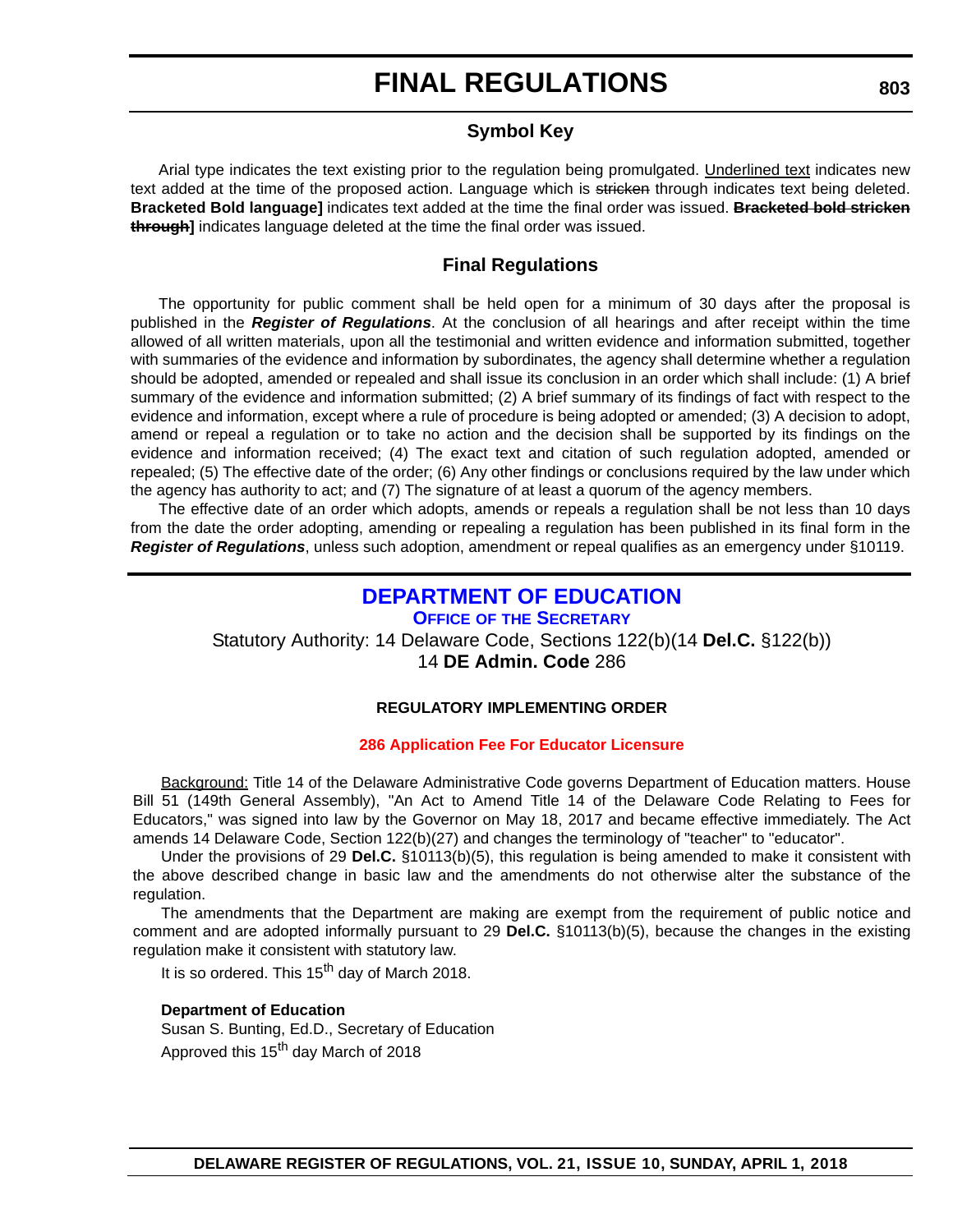### **286 Application Fee For Educator Licensure**

### **1.0 Purpose**

The purpose of this regulation is to comply with 14 **Del.C.** §122(b)(27) related to educator licensure. This regulation sets forth the rules and guidelines related to fees for educator licensure. Specifically, the Department of Education will implement a one-time, non-refundable fee of not more than \$100 for an educator's first application for licensure in Delaware. However, the fee shall be reimbursed for any applicant who becomes employed as a teacher an educator in a Delaware Public School. This application may be for an Initial, Continuing or Advanced License.

### **2.0 Definitions**

"**Advanced License**" means a license issued as part of the three tiered licensure system set forth in 14 **Del.C.** §121(c) and 14 **Del.C.** Ch. 12, subchapter II.

"**Charter School**" means a non home-based public school including two or more of grade kindergarten through twelve, operating in an approved physical plant for the personal physical attendance of all students and is managed by a board of directors. It exists under a charter granted by a public school district or the State Department of Education, with the approval of the State Board of Education, pursuant to 14 **Del.C.** Ch. 5.

"**Continuing License**" means a license issued as part of the three tiered licensure system set forth in and 14 **Del.C.** §121(c) and 14 **Del.C.** Ch. 12, subchapter II.

"**Department**" means the Delaware Department of Education.

"**Educator Licensure Application Fee**" means the one-time, non-refundable fee of not more than \$100 an individual pays for a first educator license in Delaware.

"**Eligible Educator for Reimbursement**" or "**Eligible Educator**" means an educator who has paid the one-time \$100 educator licensure fee and who has become employed as a teacher an educator in a Delaware public school.

"**Initial License**" means a license issued as part of the three tiered licensure system set forth in 14 **Del.C.** §121(c) and 14 **Del.C.** Ch. 12, subchapter II.

"**Public School**" means a physical plant having any or all of grades kindergarten through twelve, supported primarily from public funds and under the supervision of public school administrators. A Charter School, as defined herein, is also a public school.

### **3.0 Application Process**

3.1 Applicants seeking an educator licensure in Delaware shall:

- 3.1.1 Establish an online account in the electronic licensure and certification system in Delaware;
- 3.1.2 Submit official documents to the Department to support their application;
- 3.1.3 Pay a one-time, non-refundable \$100 application fee via debit or credit card through the electronic licensure and certification system when applying for an Initial, Continuing, or Advanced License; and
- 3.1.4 Meet all statutory and regulatory requirements.
- 3.2 An application will not be processed until all conditions of subsection 3.1 are met.
- 3.3 Submission of an online fee and application does not entitle the applicant to the requested license.

### **4.0 Exemptions From Application Fee**

An applicant who is already licensed and certified in Delaware shall be exempt from the application fee.

### **5.0 Fee Payment and Collection**

5.1 No installment or partial payments of the fee will be accepted. Only full payment of the fee, to be made as part of the online electronic application, is permitted.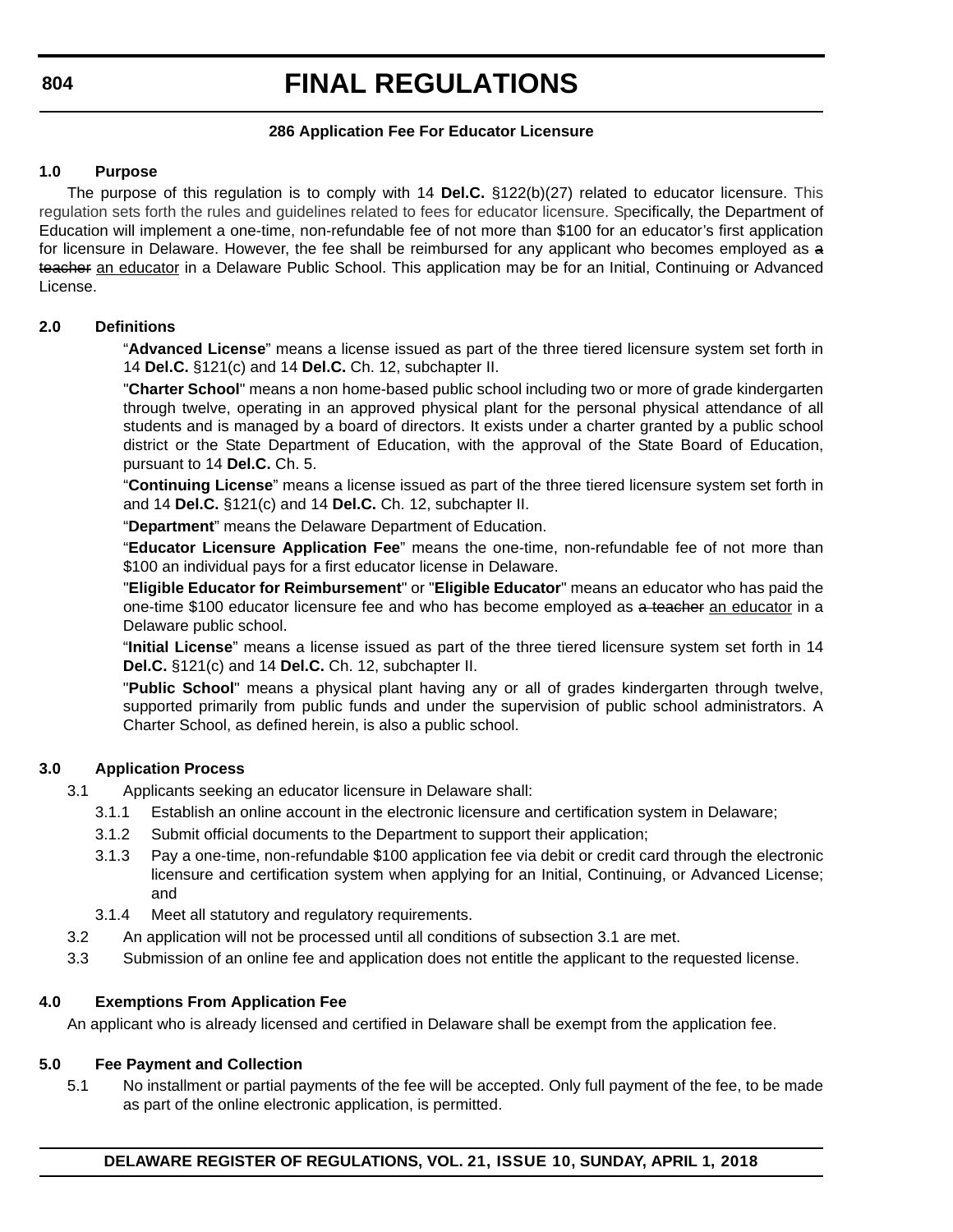- <span id="page-49-0"></span>5.2 No appeals, exceptions, or waivers shall be granted for the fee.
- 5.3 All fees collected pursuant to this regulation shall be deposited in the General Fund, with the exception of \$90,000, which shall be retained annually by the Department in a special fund to be established for the sole purpose of reimbursing Eligible Educators.

### **6.0 Reimbursement**

- 6.1 An Eligible Educator For Reimbursement shall receive a reimbursement of the one-time \$100 educator licensure fee. The reimbursement shall be processed by the Department of Education in coordination with the Division of Accounting for those Eligible Educators for Reimbursement identified November 1 and March 1 of each fiscal year.
- 6.2 Eligible Educators for Reimbursement shall receive their reimbursement check through either a direct deposit transaction or live check.

### **[DEPARTMENT OF HEALTH AND SOCIAL SERVICES](http://www.dhss.delaware.gov/dhss/dmma/)**

**DIVISION OF MEDICAID [AND MEDICAL ASSISTANCE](http://www.dhss.delaware.gov/dhss/dmma/)**

Statutory Authority: 31 Delaware Code, Section 512 (31 **Del.C.** §512)

### **ORDER**

### **[Title XXI CHIP Compliance with MHPAEA](#page-3-0)**

### **NATURE OF THE PROCEEDINGS:**

Delaware Health and Social Services ("Department") / Division of Medicaid and Medical Assistance initiated proceedings to amend Title XXI CHIP Plan regarding MHPAEA specifically, to align the Delaware CHIP Plan with new Federal Requirements. The Department's proceedings to amend its regulations were initiated pursuant to 29 Delaware Code Section 10114 and its authority as prescribed by 31 Delaware Code Section 512.

The Department published its notice of proposed regulation changes pursuant to 29 Delaware Code Section 10115 in the February 2018 Delaware *Register of Regulations*, requiring written materials and suggestions from the public concerning the proposed regulations to be produced by March 2, 2018 at which time the Department would receive information, factual evidence and public comment to the said proposed changes to the regulations.

#### **SUMMARY OF PROPOSAL**

Effective for services provided on and after October 2, 2017 Delaware Health and Social Services/ Division of Medicaid and Medical Assistance proposes to amend Title XXI CHIP Plan sections 6.2, 8.2, 8.4, and 8.5 regarding MHPAEA specifically, to align the Delaware CHIP Plan with new Federal Requirements.

#### **Background**

The Centers for Medicare & Medicaid Services (CMS) issued a final rule that applies requirements of the Mental Health Parity and Addiction Equity Act (MHPAEA) to Medicaid managed care organizations (MCOs), the Children's Health Insurance Program (CHIP), and Medicaid alternative benefit plans (ABPs). Delaware and its contracted Medicaid/CHIP MCOs were required to be in compliance with the final Medicaid/CHIP parity rule on or before October 2, 2017.

The State and its MCOs conducted a review of the State's Medicaid/CHIP delivery system to assess compliance with the final Medicaid/CHIP parity rule.

Additionally, CMS released a CHIP Plan template to document this compliance as it relates specifically to CHIP.

#### **Statutory Authority**

- Mental Health Parity and Addiction Equity Act (MHPAEA)
- Patient Protection and Affordable Care Act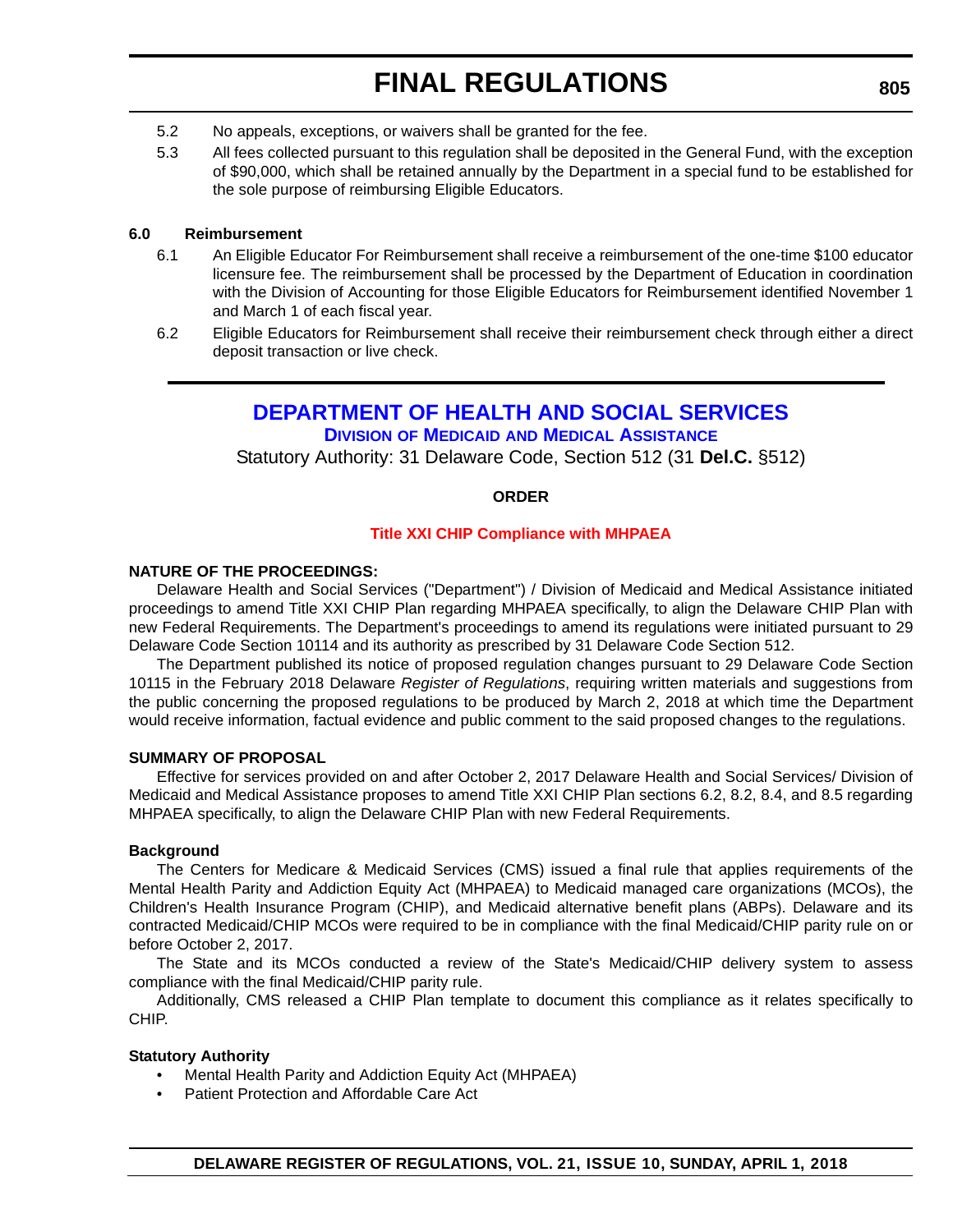**806**

### **FINAL REGULATIONS**

#### **Purpose**

The purpose of this proposed regulation is to ensure that coverage provided to CHIP beneficiaries for mental health and substance use disorders be no more restrictive than coverage for medical/surgical conditions.

#### *Public Notice*

In accordance with the federal public notice requirements established at Section 1902(a)(13)(A) of the Social Security Act and 42 CFR 447.205 and the state public notice requirements of Title 29, Chapter 101 of the Delaware Code, Delaware Health and Social Services (DHSS)/Division of Medicaid and Medical Assistance (DMMA) gives public notice and provides an open comment period for thirty (30) days to allow all stakeholders an opportunity to provide input on the proposed regulation. Comments were to have been received by 4:30 p.m. on March 2, 2018.

#### *Centers for Medicare and Medicaid Services Review and Approval*

The provisions of this state plan amendment (SPA) are subject to approval by the Centers for Medicare and Medicaid Services (CMS). The draft SPA page(s) may undergo further revisions before and after submittal to CMS based upon public comment and/or CMS feedback. The final version may be subject to significant change.

### *Provider Manuals and Communications Update*

Also, there may be additional provider manuals that may require updates as a result of these changes. The applicable Delaware Medical Assistance Program (DMAP) Provider Policy Specific Manuals and/or Delaware Medical Assistance Portal will be updated. Manual updates, revised pages or additions to the provider manual are issued, as required, for new policy, policy clarification, and/or revisions to the DMAP program. Provider billing guidelines or instructions to incorporate any new requirement may also be issued. A newsletter system is utilized to distribute new or revised manual material and to provide any other pertinent information regarding DMAP updates. DMAP updates are available on the Delaware Medical Assistance Portal website: [https://](https://medicaid.dhss.delaware.gov/provider) [medicaid.dhss.delaware.gov/provider](https://medicaid.dhss.delaware.gov/provider)

#### **Fiscal Impact Statement**

There will be no or minimal fiscal impact.

#### **Summary of Comments Received with Agency Response and Explanation of Changes**

No comments were received during the public comment period.

### **FINDINGS OF FACT:**

The Department finds that the proposed changes as set forth in the February 2018 *Register of Regulations* should be adopted.

THEREFORE, IT IS ORDERED, that the proposed regulation to amend Title XXI CHIP Plan regarding MHPAEA specifically, to align the Delaware CHIP Plan with new Federal Requirements, is adopted and shall be final effective April 11, 2018.

Kara Odom Walker, MD, MPH, MSHS DHSS Secretary 3/20/18

#### **Final Regulation Text**

The text for the four final regulations may be viewed here:

**DMMA CHIP Reg 6.2**<http://regulations.delaware.gov/register/april2018/final/DMMA CHIP Reg 6.2.pdf> Final text for the attachments may be viewed here:

<http://regulations.delaware.gov/register/april2018/final/DMMA CHIP Attachment 1.pdf> <http://regulations.delaware.gov/register/april2018/final/DMMA CHIP Attachment 2.pdf> <http://regulations.delaware.gov/register/april2018/final/DMMA CHIP Attachment 3.pdf> <http://regulations.delaware.gov/register/april2018/final/DMMA CHIP Attachment 4.pdf>

#### **DMMA CHIP Reg 8.2** <http://regulations.delaware.gov/register/april2018/final/DMMA CHIP Reg 8.2.pdf>

**DELAWARE REGISTER OF REGULATIONS, VOL. 21, ISSUE 10, SUNDAY, APRIL 1, 2018**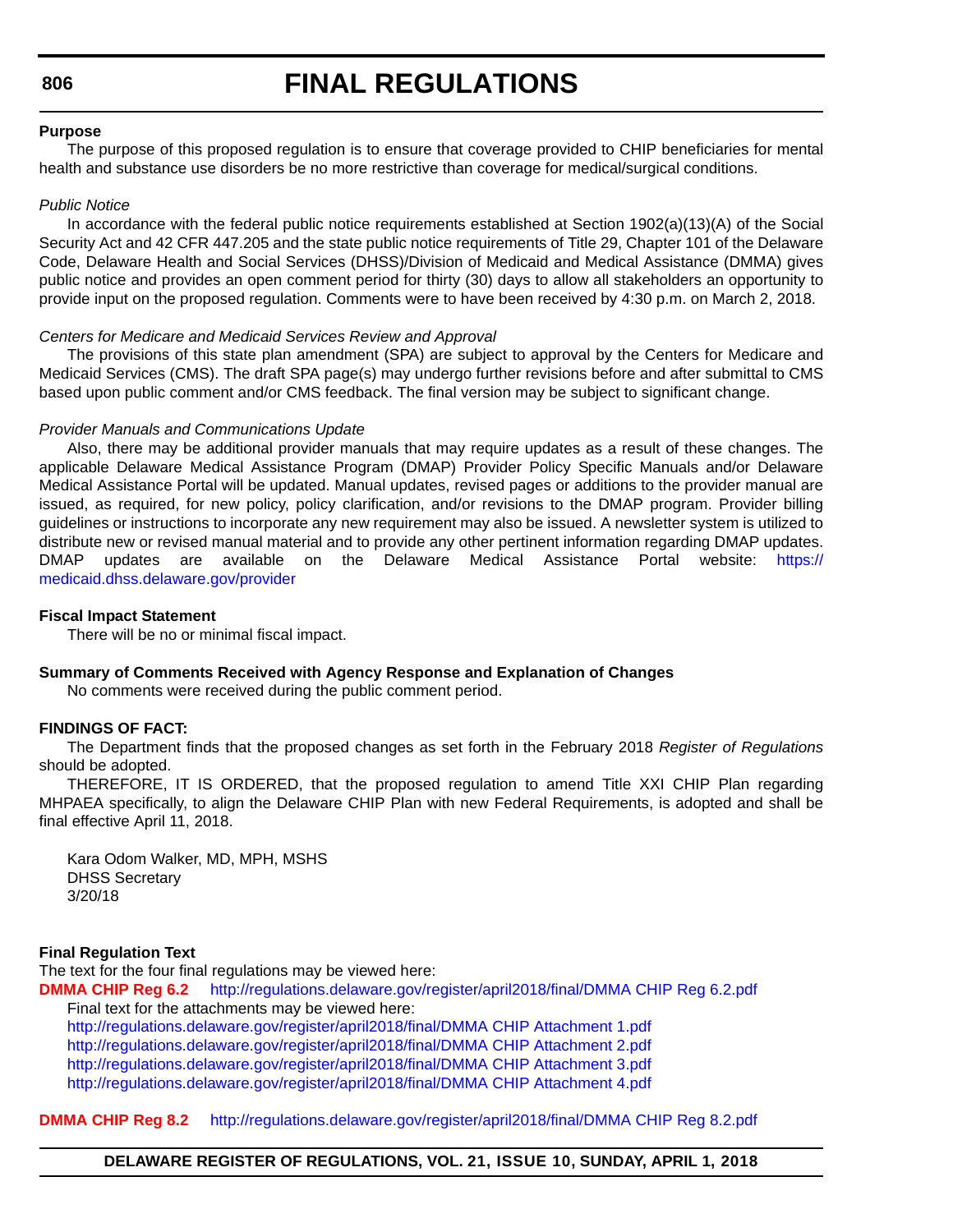<span id="page-51-0"></span>**DMMA CHIP Reg 8.4** <http://regulations.delaware.gov/register/april2018/final/DMMA CHIP Reg 8.4.pdf> **DMMA CHIP Reg 8.5** <http://regulations.delaware.gov/register/april2018/final/DMMA CHIP Reg 8.5.pdf>

### **DIVISION [OF PUBLIC HEALTH](http://www.dhss.delaware.gov/dhss/dph/index.html)**

Statutory Authority: 16 Delaware Code, Section 122(3)v (16 **Del.C.** §122(3)v) 16 **DE Admin. Code** 4453

#### **ORDER**

#### **[4453 Cosmetology and Barbering](#page-3-0)**

#### **NATURE OF THE PROCEEDINGS:**

Delaware Health and Social Services ("DHSS") initiated proceedings to adopt the State of Delaware Regulations Governing Cosmetology and Barbering (4453). The DHSS proceedings to adopt regulations were initiated pursuant to 29 Delaware Code Chapter 101 and authority as prescribed by 16 Delaware Code, § 122(v).

On September 1, 2017 (Volume 21, Issue 3), DHSS published in the Delaware *Register of Regulations* its notice of proposed regulations, pursuant to 29 Delaware Code Section 10115. It requested that written materials and suggestions from the public concerning the proposed regulations be delivered to DHSS by October 6, 2017, after which time the DHSS would review information, factual evidence and public comment to the said proposed regulations.

No written comments were received during the public comment period.

#### **FINDINGS OF FACT:**

The Department finds that the proposed regulations, as set forth in the attached copy should be adopted in the best interest of the general public of the State of Delaware.

THEREFORE, IT IS ORDERED, that the proposed State of Delaware Regulations Governing Cosmetology and Barbering (4453) is adopted and shall become effective April 11, 2018, after publication of the final regulation in the Delaware *Register of Regulations*.

Kara Odom Walker, MD, MPH, MSHS DHSS Cabinet Secretary 3/25/18

> **4453 Cosmetology and Barbering (Break in Continuity of Sections)**

#### **1.0 General Provisions**

*(Break in Continuity Within Section)*

1.6 Effective Date. These Regulations are effective on **[May 11, 2015 April 11, 2018]**.

**\*Please note that no additional changes were made to the regulation as originally proposed and published in the September 2017 issue of the** *Register* **at page 190 (21 DE Reg. 190). Therefore, the final regulation is not being republished here in its entirety. A copy of the final regulation is available at: [4453 Cosmetology and Barbering](http://regulations.delaware.gov/register/april2018/final/21 DE Reg 807 04-01-18.htm)**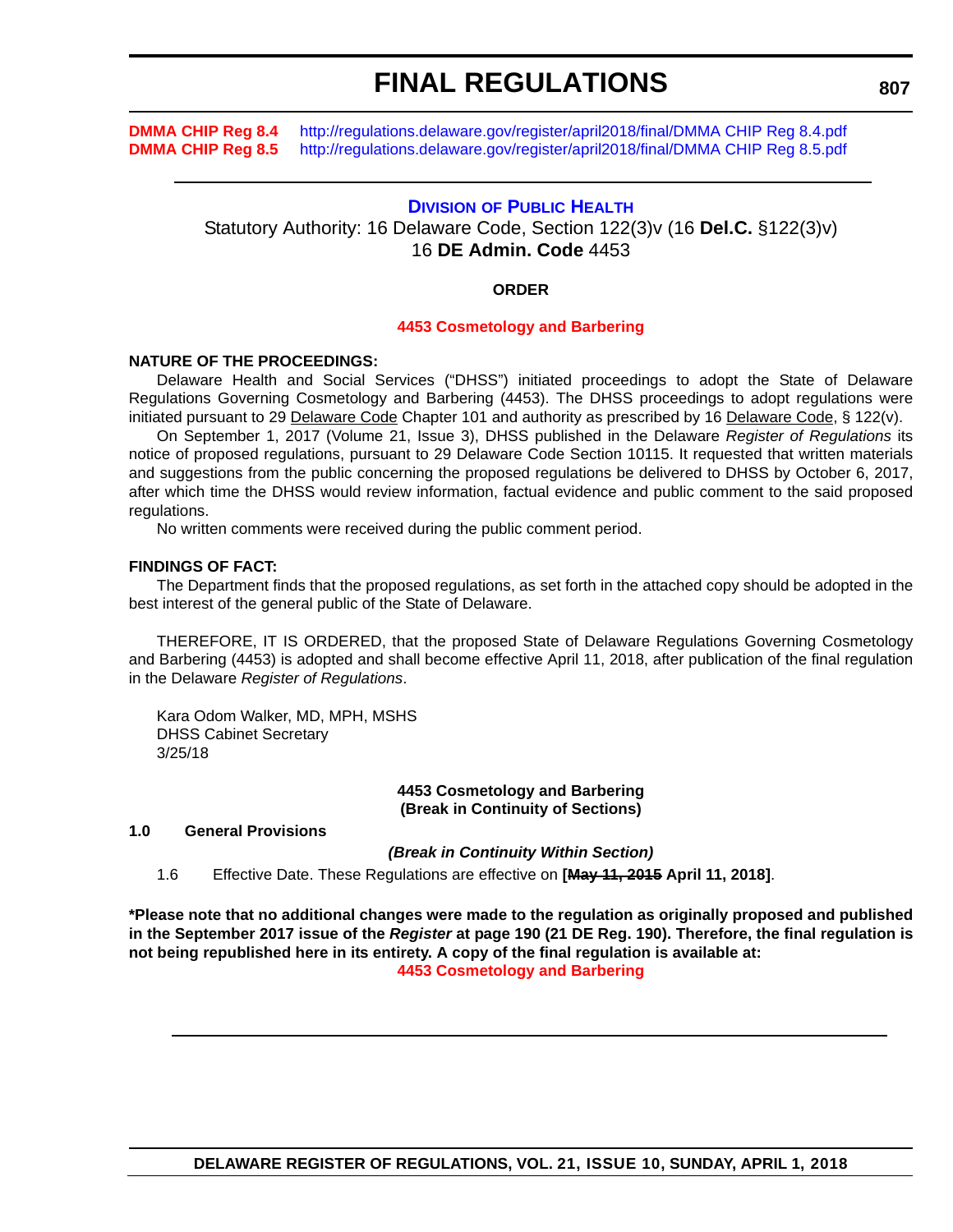#### <span id="page-52-0"></span>**808**

### **FINAL REGULATIONS**

### **DIVISION [OF SOCIAL SERVICES](http://www.dhss.delaware.gov/dhss/dss/)** Statutory Authority: 31 Delaware Code, Section 512 (31 **Del.C.** §512) 16 **DE Admin. Code** 11002.4 &11004

### **ORDER**

#### **[Child Care Assistance](#page-3-0)**

### **NATURE OF THE PROCEEDINGS:**

Delaware Health and Social Services ("Department") / Division of Social Services initiated proceedings to amend Division of Social Services Manual regarding Child Care Assistance specifically, *to clarify policy related to determination of eligibility*. The Department's proceedings to amend its regulations were initiated pursuant to 29 Delaware Code Section 10114 and its authority as prescribed by 31 Delaware Code Section 512.

The Department published its notice of proposed regulation changes pursuant to 29 Delaware Code Section 10115 in the January 2018 Delaware *Register of Regulations*, requiring written materials and suggestions from the public concerning the proposed regulations to be produced by January 31, 2018, at which time the Department would receive information, factual evidence and public comment to the said proposed changes to the regulations.

#### **SUMMARY OF PROPOSAL**

Effective for services provided on and after April 11, 2018, Delaware Health and Social Services/Division of Social Services proposes to amend sections 11004 and 11002.4 of the Division of Social Services Manual to clarify policy related to determination of eligibility.

### **Statutory Authority**

- Child Care Development Fund (CCDF)
- CFR 98.40 Child Care Development Block Grant

#### **Background**

The policy has been amended to explain eligibility criteria for child care in text that will be understandable, and the focus is on eligibility of the child and the parent/caretaker. The amended policy removed information that referenced the Personal Responsibility and Work Opportunity Act of 1996 and the listing of the different child care categories, as this information is not relevant to determination of eligibility.

#### **Purpose**

The purpose of this proposed regulation is to clarify policy related to determination of eligibility.

#### *Public Notice*

In accordance with the *federal* public notice requirements established at Section 1902(a)(13)(A) of the Social Security Act and 42 CFR 447.205 and the state public notice requirements of Title 29, Chapter 101 of the Delaware Code, Delaware Health and Social Services (DHSS)/Division of Social Services (DSS) gives public notice and provides an open comment period for thirty (30) days to allow all stakeholders an opportunity to provide input on the proposed regulation. Comments were to have been received by 4:30 p.m. on January 31, 2018.

#### **Fiscal Impact Statement**

This policy change is to clarify the text and formatting of the existing policy and to remove text that is no longer applicable. This policy is currently in place and there are no new financial responsibilities.

### **Summary of Comments Received with Agency Response and Explanation of Changes**

**Comment:** One commenter was concerned that current regulations do not take into consideration the eligibility status of full-time students.

*Agency Response:* Child care policy establishes guidelines for all families that apply for assistance. The goal of the Child Care Subsidy Program is to assist families who are unable to pay a part or the full cost of child care. The child care policies currently in place do address education. In order to qualify for child care assistance while

**DELAWARE REGISTER OF REGULATIONS, VOL. 21, ISSUE 10, SUNDAY, APRIL 1, 2018**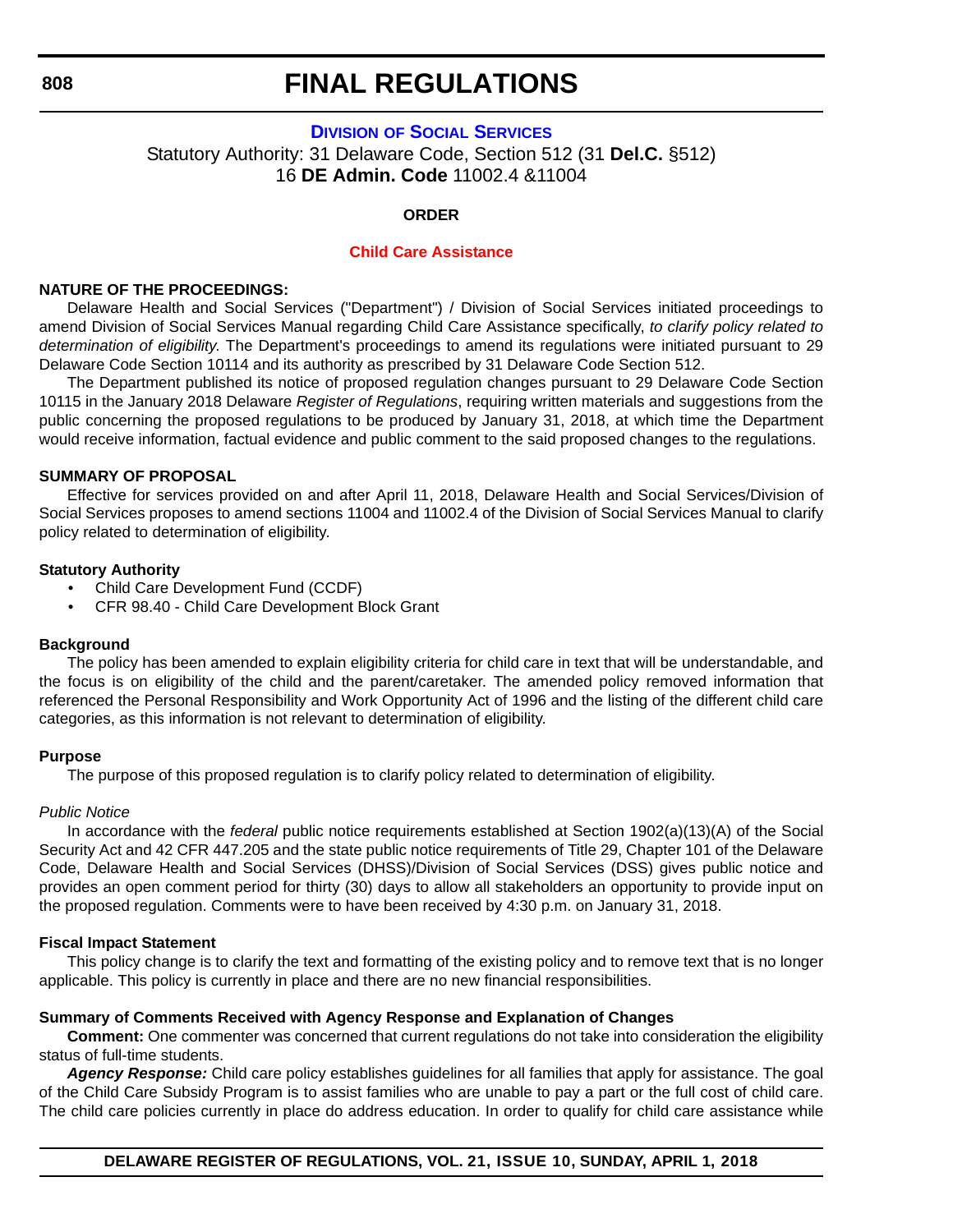obtaining an education, families need to comply with one of the DSS employment and training vendors under the Temporary Assistance for Needy Families (TANF) Program or the Supplemental Nutrition Assistance Program (SNAP).

No changes were made to the regulation as a result of this comments.

**Comment:** Another commenter had three separate comments.

*First,* "…the amendment of 11002.4… extends eligibility to children who are in need of protective services, homeless or in foster care; however, it is unclear whether this is irrespective of age or alien status. The regulation would benefit from language clarifying that this group of children is eligible irrespective of age or immigration status, if that is the case."

*Agency Response:* DSS appreciates your request for clarity regarding the section referencing children in need of protective care, children who are homeless, or in foster care. This section focuses on the eligibility of the children. The first section outlines age and immigration status, while the second section outlines different placement situations. Children would still need to meet the criteria in the first section in reference to their age and immigration status.

*Second,* Subsection 2 lists the eligibility requirements for parents and Caretakers which includes those who "report a special need". It might be beneficial to cross-reference the definition of "special need" in 11003.7.8.

*Agency Response:* The agency agrees and the policy was amended to add a cross-reference to policy 11003.7.8 under the "Related policies" section.

*Third,* "…the proposed language in paragraph 2 indicates that "Parents and caretakers who appears to be eligible may complete a formal application process". Unfortunately, case handlers make mistakes and potential applicants can be erroneously and unnecessarily discouraged from filing applications that would trigger a formal decision and a right to appeal. Some of the eligibility rules are complex (such as alien status) and some aspects of eligibility, such as having a special need, are subjective and not suitable for an informal decision by a case worker. Families who are told they probably not eligible by a case worker are not likely to pursue an application. The policy needlessly and unfairly skews the process against families.

These provisions violate due process requirements and also make erroneous denials of services much more likely. The Councils may wish to recommend that DSS revise the regulation to require an application be processed for each family that asks for services. This would be consistent with other benefits programs and also with due process requirements.

*Agency Response:* DSS encourages all Delaware residents to apply for available programs offered through the Division. During the interview process all applicants are screened. Case workers are trained to address individual needs and to advise families of any and all available services. The policy further explains the process the worker must take when reviewing informal inquiries leading into the application process.

DSS is pleased to provide the opportunity to receive public comments and appreciates the thoughtful input.

#### **FINDINGS OF FACT:**

The Department finds that the proposed changes as set forth in the January 2018 *Register of Regulations* should be adopted.

THEREFORE, IT IS ORDERED, that the proposed regulation to amend Division of Social Services Manual regarding Child Care Assistance specifically, *to clarify policy related to determination of eligibility* is adopted and shall be final effective April 11, 2018.

Kara Odom Walker, MD, MPH, MSHS DHSS Secretary 3/20/18

### **FINAL 11002.4 Determining Persons Eligible for Child Care Assistance** 45 CFR 98.20

DSS provides child care services to eligible Delaware families with children who need child care and who are under the age of 13, or children 13 through 18 years of age who are physically or mentally incapable of caring for themselves or who are in need of protective services.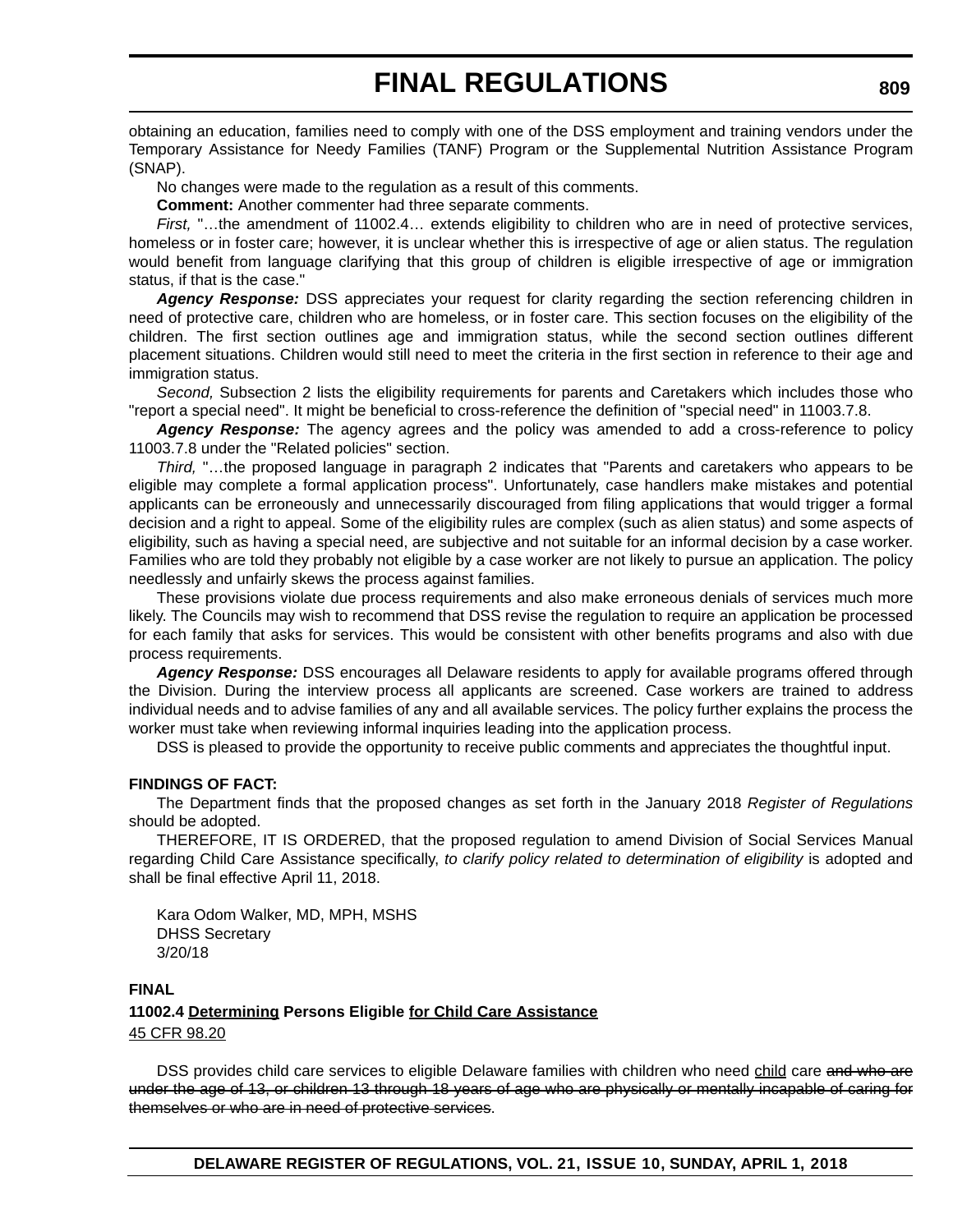### **810**

### **FINAL REGULATIONS**

Under Title IV, Sections 401 and 402 of the Personal Responsibility and Work Opportunity Act of 1996, the Division is prohibited from using CCDBG and SSBG funds to pay for child care services for most persons who are not U.S. citizens. At State option, the Division may choose to use State only funds to pay for child care services for such persons. Certain aliens are exempt from this restriction for a period of five (5) years from the date of obtaining status as either a refugee, asylee, or one whose deportation is being withheld. In addition, aliens admitted for permanent residence who worked forty (40) qualifying quarters and aliens and their spouses or unmarried dependent children who are either honorably discharged veterans or on active military duty are exempt from this restriction. For more detailed child care policy on citizenship, aliens and refugee's see DSSM 3024, these policies apply to the Child Care Subsidy Program.

The Division can provide Child Care services for **eligible** families where there is at least one U.S. citizen, legal alien or qualified refugee in the family. If one member of the family is a U.S. citizen, legal alien or qualified refugee and he/she meets both technical and financial eligibility criteria, Child Care services can be provided. The Division will evaluate non-US citizen cases on an individual basis.

Non-US citizens referred to the Child Care Subsidy Program through the Division of Family Services, due to a protective need, are eligible to receive services regardless of their citizenship status.

This policy must also be read in accordance with Section 11003, Eligibility Requirements. DSS provides a guarantee for certain forms of Child Care (Categories 11, 12, and 21). This guarantee means that eligible families will receive child care services under these programs. Eligibility for other child care services (Categories 31, 41 and 51) does not come with this same guarantee. Funding for child care services in these programs is capped. Though families may have an eligible child for whom they need care, and though families may meet other requirements of need and income, this does not guarantee that DSS will provide child care. DSS reserves the right for its capped programs to limit, where appropriate, its child care services based on available resources and funding.

Eligible families generally include:

A. TANF recipients who work, attend school or are participating in TANF Employment and Training activities.

- B. Families with low incomes, who work.
- C. Families with low incomes who attend a job training or education program as defined in section
- 11002.9.
	- D. Families who receive Food Stamps and who must participate in E&T.
		- E. Families who receive or need to receive protective services through the Division of Family

### Services.

F. Eligible families with a special need (either a child or parent).

### **1. Eligibility Criteria for Children**

- A. To be determined eligible for child care services, children must be:
	- Under 13 years of age or 13 through 18 years of age and physically or mentally incapable of self-care as determined by a medical professional, and
	- U.S. citizens or qualified aliens or non-U.S. citizens referred through the Division of Family Services.
- B. Children are also eligible for child care services if they are:
	- In need of protective services,
	- Homeless, or
	- In foster care or awaiting foster care placement.

### **2. Eligibility Criteria for Parents and Caretakers**

A. To be determined eligible for child care services, parents and caretakers must meet at least one of the following requirements:

### **DELAWARE REGISTER OF REGULATIONS, VOL. 21, ISSUE 10, SUNDAY, APRIL 1, 2018**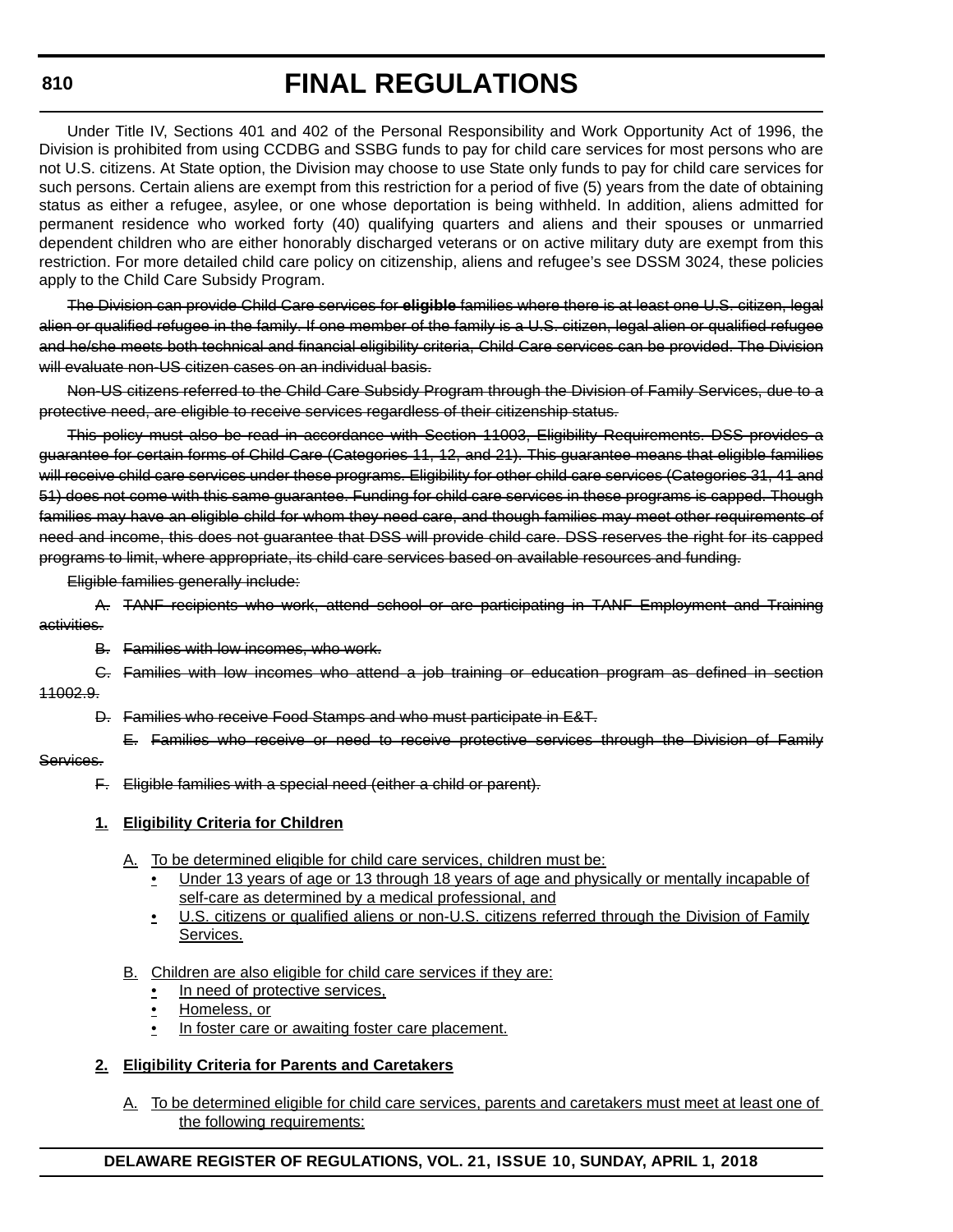- Participate in a TANF or Food Benefit Employment and Training program.
- Receive wages from employment.
- Attend approved job training or educational programs.
- Receive protective services from the Division of Family Services.
- Report a special need.

#### Related policies:

### **[11003 Determining Technical Eligibility for Child Care Assistance DSSM 11003, 11003.7.8]**

#### **FINAL**

#### **11004 Application Processing Applying for Child Care Assistance** 45 CFR 98.1 (b) (1)

Any parent/caretaker who expresses a desire for child care services may apply by contacting a DSS office. The process to actually obtain child care services starts when parents/caretakers contact a Case Manager. Consider this an informal inquiry unless or until it results in the completion of a written application.

An informal inquiry typically involves a parent/ caretaker's phone call or unannounced child care office visit to seek information about eligibility for child care services. Process all informal inquiries by doing a simple review of the parent/caretaker's need in the creation of a child care case in the DCIS II Child Care Sub system. Following this simple screening, parents/caretakers are told they either appear eligible or ineligible for service. For those applicants who appear to be eligible, proceed with the formal application process, schedule an appointment or send them the application and outline the necessary information to be returned with the signed application. Case Managers will inform those parents/caretakers who do not appear eligible of their right to file a formal application if they still so choose.

During the informal process, no obligation exists to provide parents/caretakers with a written decision of the eligibility finding nor are parents/caretakers able to appeal an informal decision. In either case, however, Case Managers will always conduct or schedule a formal interview for parents/caretakers who appear eligible or those who assert their right to make a formal request.

The formal application process is detailed below, including the requirements for authorizing child care services, the minimum requirements for verifying eligibility information, the standards for determining child care fees, and conditions for when and why a child care case should either continue or close.

Parents and caretakers who are interested in receiving child care assistance may inquire about services by contacting a DSS office.

### **1. Parents and caretakers may informally inquire about child care eligibility by contacting a DSS office by phone call or unannounced office visit.**

### **2. Each informal inquiry for child care services will be reviewed by a DSS eligibility case worker at the time of inquiry. Parents and caretakers who appear to be eligible may complete the formal application process on the same day as the informal inquiry.**

### **3. Eligibility case workers who are assessing informal child care inquiries shall:**

- A. Review each applicant's need for child care based on the information that the applicant provides.
- B. Review current case information in ASSIST Worker Web (AWW), if applicable.
- C. Notify parents and caretakers whether they are potentially eligible for services. A written decision is not required for an informal inquiry.
- D. Inform all parents and caretakers of their right to file a formal application.
- E. Proceed with the formal application process for potentially eligible parents and caretakers on the same day as the informal inquiry.
- F. Provide the applicant with Form 105 "Appointment and Request for Verification" when additional information is needed to complete the eligibility process.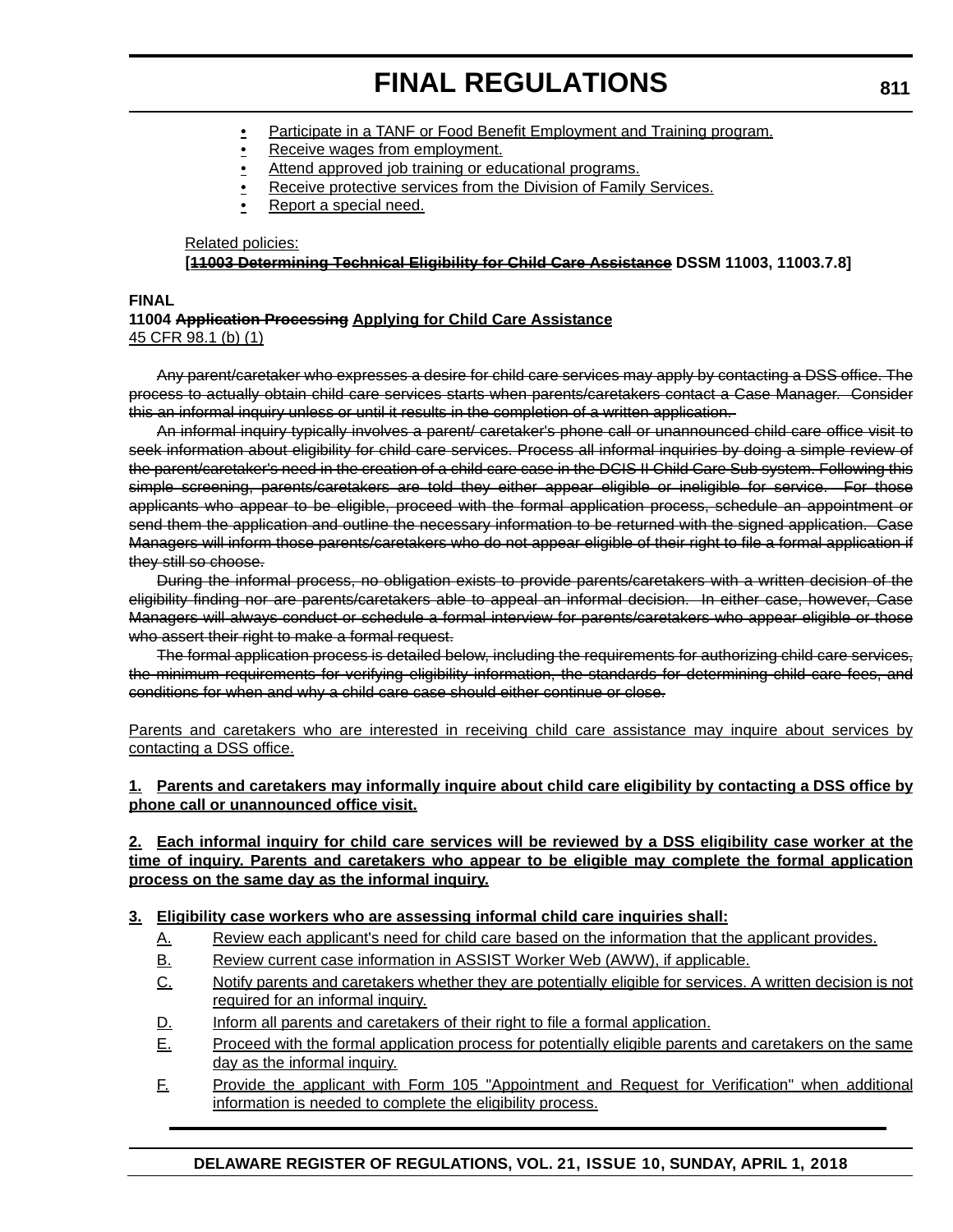### <span id="page-56-0"></span>**[DEPARTMENT OF STATE](https://dpr.delaware.gov/) DIVISION [OF PROFESSIONAL REGULATION](https://dpr.delaware.gov/) 2600 EXAMINING BOARD [OF PHYSICAL THERAPISTS](https://dpr.delaware.gov/) AND ATHLETIC TRAINERS** Statutory Authority: 24 Delaware Code, Section 2604(a)(1) (24 **Del.C.** §2604(a)(1)) 24 **DE Admin. Code** 2600

### **ORDER**

#### **[2600 Examining Board of Physical Therapists and Athletic Trainers](#page-4-0)**

After due notice in the Delaware *Register of Regulations* and two Delaware newspapers, a public hearing was held on January 23, 2018 at a regularly scheduled meeting of the Delaware Examining Board of Physical Therapists and Athletic Trainers ("Board") to receive comments regarding the Board's proposed revisions to its rules and regulations.

The Board proposed revisions to Section 9.0 to amend the requirements for physical therapist and physical therapist assistant applicants who were trained outside of the United States. Pursuant to the amendments, most such applicants will need to provide the Board with an evaluation of professional education and training prepared by a Board approved credentialing agency. For initial applicants, that is, applicants who are not applying by reciprocity, the evaluation must be based on the most recent Course Work Tool adopted by the Federation of State Boards of Physical Therapy. However, for applicants who are applying by reciprocity, the evaluation must be based on the Course Work Tool corresponding to the applicant's year of graduation. This change will facilitate licensure for applicants who were trained outside of the United States, but who have already been evaluated and licensed by another State. Where an applicant received a degree from a school accredited by an accrediting agency recognized by the Board, the school is considered equivalent to a domestic accredited school and the applicant is exempt from the requirement of evaluation by a credentialing agency. Finally, a new subsection 7.2 requires licensees to update addresses on a timely basis.

The proposed changes to the rules and regulations were published in the *Register of Regulations*, Volume 21, Issue 7, on January 1, 2018. Notice of the January 23, 2018 hearing was published in the *News Journal* (Exhibit 1) and the *Delaware State News*. Exhibit 2. Pursuant to 29 **Del.C.** §10118(a), the date to receive final written comments was February 7, 2018, 15 days following the public hearing. The Board deliberated on the proposed revisions at its regularly scheduled meeting on February 27, 2018.

#### **Summary of the Evidence and Information Submitted**

The following exhibits were made a part of the record:

Board Exhibit 1: *News Journal* Affidavit of Publication.

Board Exhibit 2: *Delaware State News* Affidavit of Publication.

There was no public comment presented in the form of testimony at the January 23, 2018 hearing. Further, no written comment was submitted either before the hearing or during the 15 day period following the hearing.

### **Findings of Fact and Conclusions**

Pursuant to 24 **Del.C.** §2604(a)(1), the Board has the statutory authority to promulgate rules and regulations. The public was given notice and an opportunity to provide the Board with comments in writing and by testimony on the proposed amendments to the Board's rules and regulations. There was no verbal testimony or written comment submitted. In these circumstances, the Board finds no reason to amend the rules and regulations as proposed.

#### **Decision and Effective Date**

The Board finds that the rules and regulations shall be adopted as final in the form set forth in Exhibit A attached hereto. These changes will become effective ten days following publication of this Final Order in the Delaware *Register of Regulations*.

#### **Text and Citation**

The exact text of the rules and regulations, as amended, is attached to this Final Order as Exhibit A.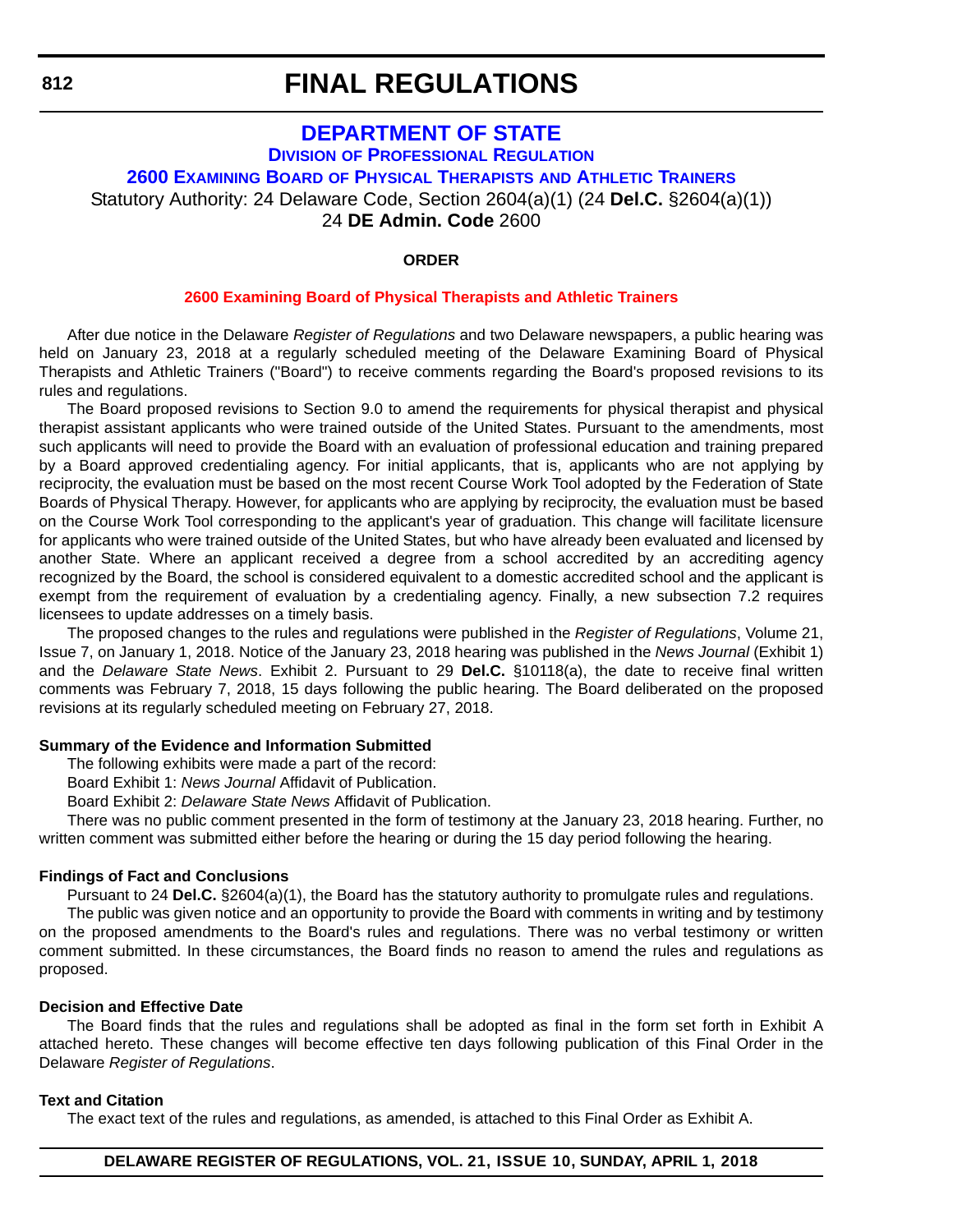<span id="page-57-0"></span>**IT IS SO ORDERED** this 27<sup>th</sup> day of February, 2018 by the Delaware Examining Board of Physical Therapists and Athletic Trainers.

| Robert Price, Professional Member, Chairperson<br>(absent) | Joan Couch, Professional Member       |
|------------------------------------------------------------|---------------------------------------|
| Angela Smith, Professional Member, Vice<br>Chairperson     | Paul Schweizer, Professional Member   |
| Kimberly Lewis, Professional Member, Secretary             | Prameela Kaza, Public Member (absent) |
| Amy Blansfield, Professional Member (absent)               | Andrea Godfrey, Public Member         |
| Mary Mundrane-Zweiacher, Professional Member               | Monique Johns, Public Member (absent) |

**\*Please note that no changes were made to the regulation as originally proposed and published in the January 2018 issue of the** *Register* **at page 556 (21 DE Reg. 556). Therefore, the final regulation is not being republished. A copy of the final regulation is available at:**

**[2600 Examining Board of Physical Therapists and Athletic Trainers](http://regulations.delaware.gov/register/april2018/final/21 DE Reg 812 04-01-18.htm)** 

### **DIVISION [OF PROFESSIONAL REGULATION](https://dpr.delaware.gov/) 3700 BOARD [OF SPEECH/LANGUAGE PATHOLOGISTS, AUDIOLOGISTS](https://dpr.delaware.gov/) AND HEARING AID DISPENSERS** Statutory Authority: 24 Delaware Code, Section 3706(a)(1) (24 **Del.C.** §3706(a)(1)) 24 **DE Admin. Code** 3700

### **ORDER**

### **[3700 Board of Examiners of Speech/Language Pathologists, Audiologists & Hearing Aid Dispensers](#page-4-0)**

After due notice in the Delaware *Register of Regulations* and two Delaware newspapers, a public hearing was held on September 19, 2017 at a scheduled meeting of the Delaware Board of Speech/Language Pathologists, Audiologists and Hearing Aid Dispensers ("the Board") to receive comments regarding the Board's proposed revisions to its rules and regulations pertaining to telepractice.

The board first promulgated regulations addressing telepractice pursuant to proposed amendments published in the Delaware *Register of Regulations* on October 1, 2015. The hearing on these proposed regulations took place on November 17, 2015. After deliberations on January 19, 2016, the Board made substantive revisions to the proposed regulations. Specifically, the board amended the new Section 10.2.4.2 to specify that only initial evaluations must be performed face to face. The board also struck the last sentence of Section 10.1, which identified various forms of telepractice, as unnecessary. The remaining regulations were unchanged from the proposal published October 1, 2015.

A second public hearing took place on February 21, 2017 and the Board deliberated on March 21, 2017. Once again, the Board made substantive changes to the proposed rules and regulations. The Board decided to strike "only after an initial face to face evaluation," at the end of subsection 10.2.4.1, and subsection 10.2.4.2 in its entirety.

These proposed changes to the rules and regulation were originally published in the Delaware *Register of Regulations*, Volume 20, Issue 11 on May 1, 2017. The hearing was scheduled for June 20, 2017. However, the hearing was rescheduled to September 19, 2017, and notice of this hearing was published in the Delaware *Register of Regulations* on August 1, 2017. Notice of the September 19, 2017 hearing was also published in the *News Journal* (Exhibit 1) and the *Delaware State News*. Exhibit 2. Pursuant to 29 **Del.C.** §10118(a), the date to receive final written comments was October 4, 2017, 15 days following the public hearing. The Board deliberated on the proposed revisions at its regularly scheduled meeting on October 17, 2017.

### **Summary of the Evidence and Information Submitted**

The following exhibits were made a part of the record: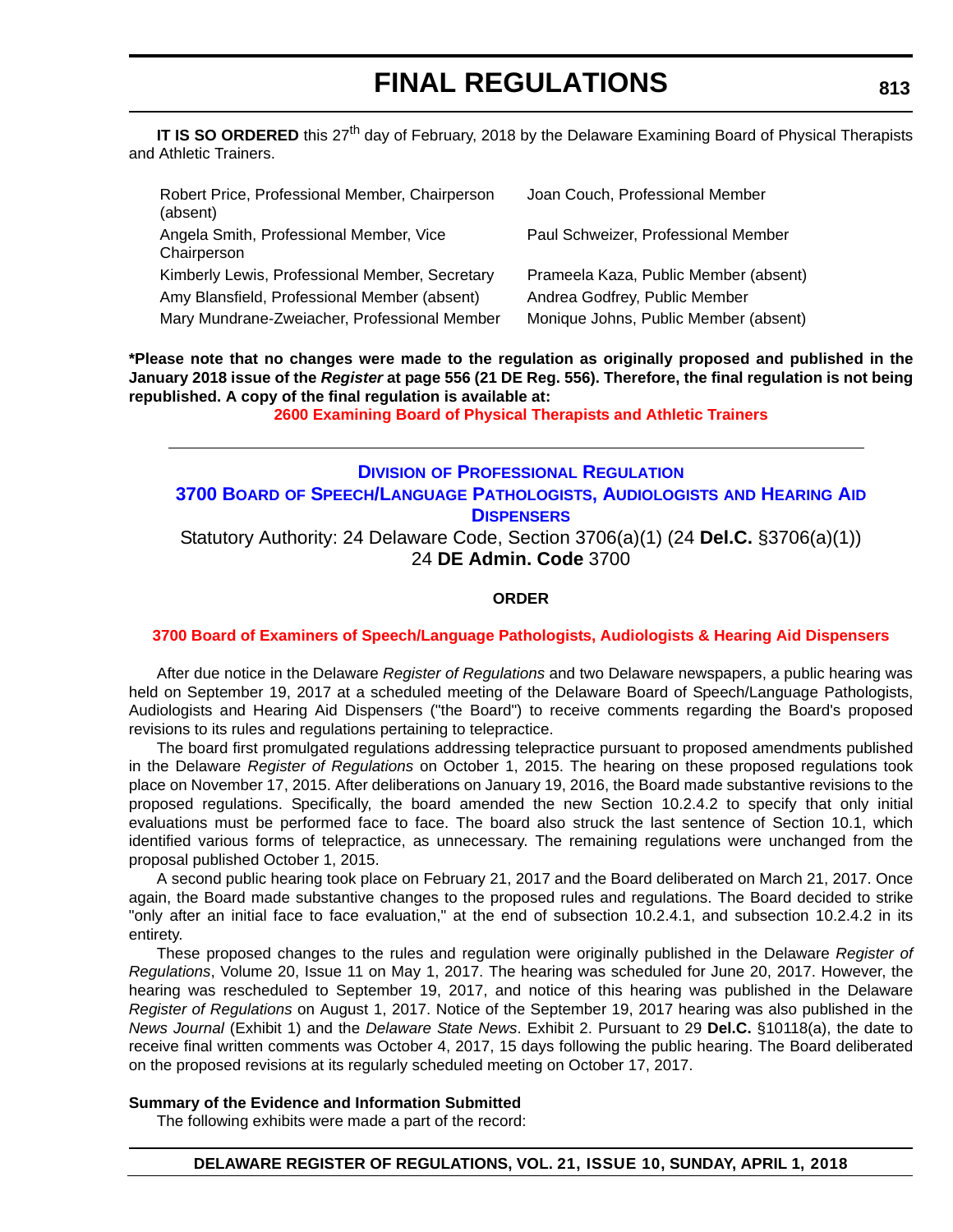### **814**

### **FINAL REGULATIONS**

Board Exhibit 1: *News Journal* Affidavit of Publication.

Board Exhibit 2: *Delaware State News* Affidavit of Publication.

Board Exhibit 3: Comments from Dr. Yell Inverso.

Board Exhibit 4: Comments from J. Heather Northam.

In addition, Dr. Inverso and Ms. Northam read their written comments to the Board. Both Dr. Inverso and Ms. Northam stated that they supported the proposed regulations.

### **Findings of Fact and Conclusions**

Pursuant to 24 **Del.C.** §3706(a)(1), the Board has the statutory authority to promulgate rules and regulations.

The public was given notice and an opportunity to provide the Board with comments in writing and by testimony on the proposed amendments to the Board's rules and regulations. As noted, Dr. Inverso and Ms. Northam submitted written comments, which were marked as exhibits. Dr. Inverso, Director of the Nemours Center for Pediatric Communication, supported the proposed regulations, which would permit first audiological evaluations to be conducted by telemedicine. She noted that there is a significant need for access to audiological evaluations, and the new regulations should allow more children and adults to be able to receive these evaluations. Ms. Northam, speech therapist at the Nemours/A.I. DuPont Hospital for children commented that the new regulations would permit a licensed speech pathologist to make a determination as to whether an initial evaluation can be performed by telehealth. She further stated that speech pathologists are educated to make these types of decisions and should be afforded the opportunity to do so. Allowing initial evaluations to be performed by telehealth would increase access to services.

The Board finds that the proposed changes will not require licensees to perform evaluations by telehealth. The decision will be up to the clinician using her or his education, experience and professional judgment. Further, the proposed changes will increase access to needed speech and hearing services.

#### **Decision and Effective Date**

The Board hereby adopts the proposed amendments to the rules and regulations to be effective 10 days following final publication of this Final Order in the *Register of Regulations*.

#### **Text and Citation**

The exact text of the rules and regulations, as amended, is attached to this Final Order as Exhibit A.

**IT IS SO ORDERED** this 20<sup>th</sup> day of February, 2018 by the Delaware Board of Speech/Language Pathologists, Audiologists and Hearing Aid Dispensers.

| Meredith Sullivan, Professional Member, President |
|---------------------------------------------------|
| Dr. Yell Inverso, Professional Member             |
| Dr. Kiiijuana Cann, Professional Member           |

Tonya Coats, Professional Member Natalie Sparks, Professional Member (absent) Brian Whitaker, Public Member (dissenting)

**\*Please note that no changes were made to the regulation as originally proposed and published in the May 2017 issue of the** *Register* **at page 885 (20 DE Reg. 885). Therefore, the final regulation is not being republished. A copy of the final regulation is available at:**

**[3700 Board of Examiners of Speech/Language Pathologists, Audiologists & Hearing Aid Dispensers](http://regulations.delaware.gov/register/april2018/final/21 DE Reg 813 04-01-18.htm)**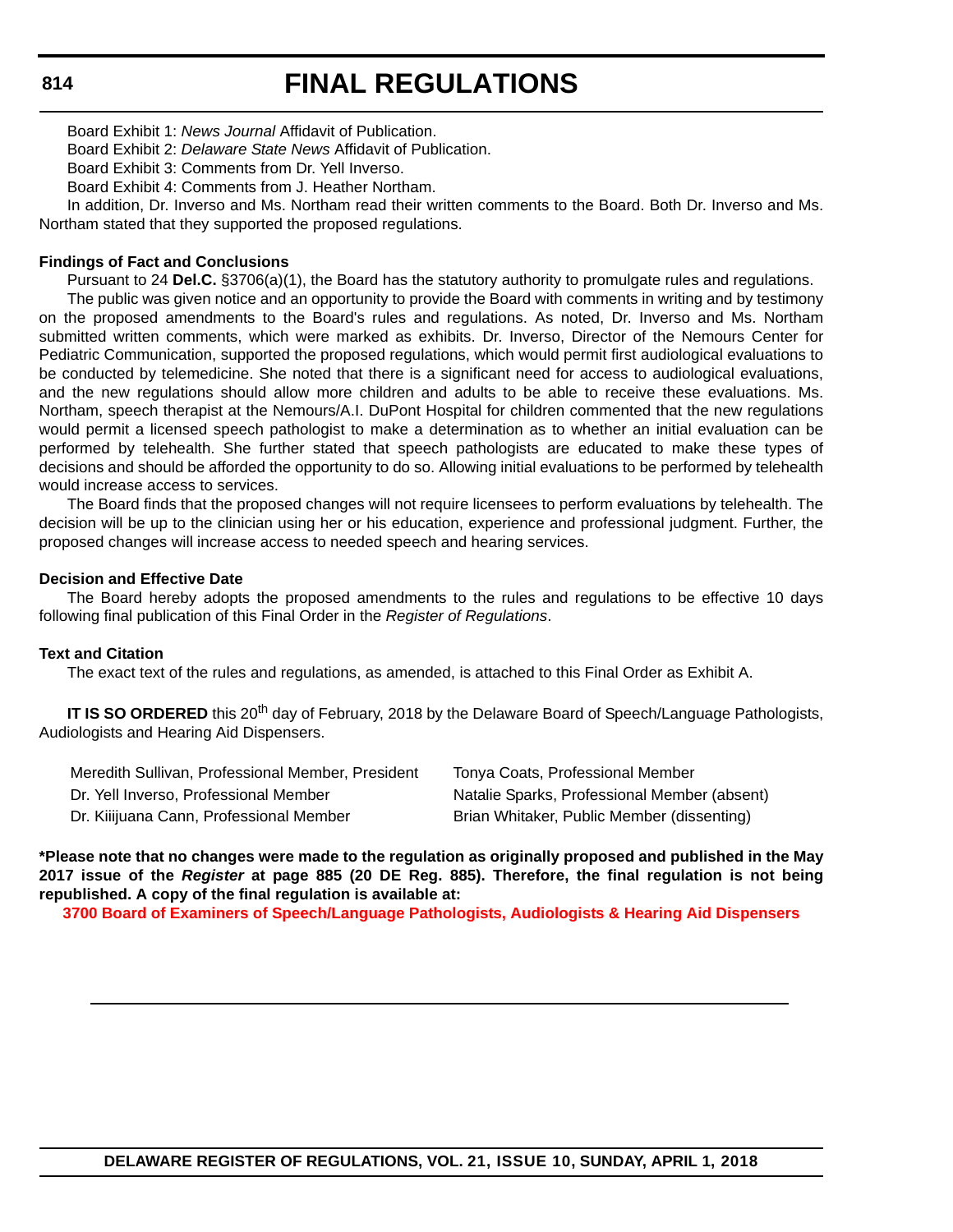### **DIVISION [OF PROFESSIONAL REGULATION](https://dpr.delaware.gov/) 5300 BOARD OF MASSAGE [AND BODYWORK](https://dpr.delaware.gov/)**

<span id="page-59-0"></span>Statutory Authority: 24 Delaware Code, Section 5306(a)(1) (24 **Del.C.** §5306(a)(1))

24 **DE Admin. Code** 5300

### **ORDER**

#### **[5300 Board of Massage and Bodywork](#page-4-0)**

After due notice in the Delaware *Register of Regulations* and two Delaware newspapers, a public hearing was held on January 18, 2018 at a scheduled meeting of the Delaware Board of Massage and Bodywork ("Board") to receive comments regarding the Board's proposed revisions to its rules and regulations.

The proposed changes serve to implement recent amendments to the Board's Practice Act, Chapter 53 of Title 24 of the Delaware Code, which authorize the Board to regulate and license massage establishments. The new Section 12.0 sets forth licensure standards, application procedures, and advertising requirements. Section 12.0 also provides for inspection of any location representing itself as a place where massage and bodywork services will be offered and sets forth specific prohibitions against illegal activity at massage establishments. Together, Chapter 53 and the proposed rules and regulations serve the interests public protection and the protection of the individuals working at massage establishments.

The proposed changes to the rules and regulations were published in the *Register of Regulations*, Volume 21, Issue 6, on December 1, 2017. Notice of the January 18, 2018 hearing was published in the *News Journal* (Exhibit 1) and the *Delaware State News*. Exhibit 2. Pursuant to 29 **Del.C.** §10118(a), the date to receive final written comments was February 2, 2018, 15 days following the public hearing. The Board deliberated on the proposed revisions at its regularly scheduled meeting on February 15, 2018.

#### **Summary of the Evidence and Information Submitted**

The following exhibits were made part of the record:

**Exhibit 1:** *News Journal* Affidavit of Publication.

**Exhibit 2:** *Delaware State News* Affidavit of Publication.

**Exhibit 3:** January 12, 2018 letter from Laura Embleton, from Associated Bodywork & Massage Professionals ("ABMP").

**Exhibit 4:** January 18, 2018 letter from Christopher Asay.

**Exhibit 5:** Letter submitted January 25, 2018 from James Specker, from American Massage Therapy Association ("AMTA").

**Exhibit 6:** January 26, 2018 email from Barbara Williams.

**Exhibit 7:** January 31, 2018 letter from Joan Gennarini.

**Exhibit 8:** January 31, 2018 email from Linda Lowry.

**Exhibit 9:** February 1, 2018 email from Linda Lowry.

**Exhibit 10:** February 2, 2018 letter from Laura Embleton of ABMP.

In addition, testimony was presented at the January 18, 2018 hearing by Christopher Asay, Laura Embleton and Joan Gennarini.

#### **Findings and Conclusions**

Pursuant to 24 **Del.C.** §5306(a)(1), the Board has the statutory authority to promulgate rules and regulations. In addition, pursuant to 24 **Del.C.** §5306(a)(15), the Board has the authority to adopt rules and regulations "setting forth the requirements pertaining to the licensure, maintenance, and standards of massage establishments."

The public was given notice and an opportunity to provide the Board with comments in writing and by testimony at the public hearing on the proposed amendments to the Board's rules and regulations. In deliberations, the Board considered all comments presented by the public.

The Board addressed comments from Laura Embleton of ABMP. Ex. 3 and Ex. 10. Ms. Embleton objected to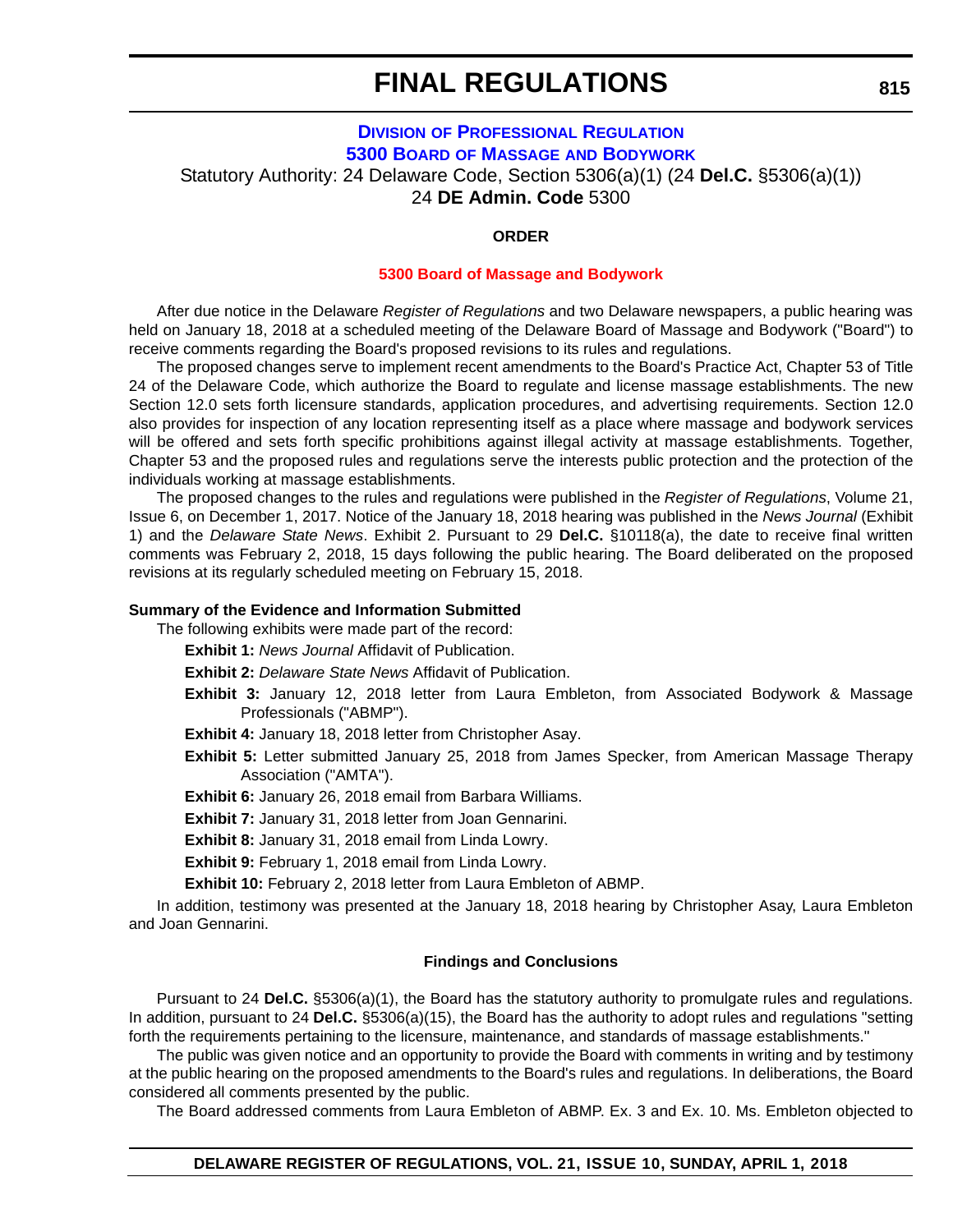the sexually explicit language included in Section 12.0, particularly the definition of "sexual activity" in subsection 12.1 and the prohibitions on attire in subsection 12.6.6. Ms. Embleton argued that the explicit language is demeaning to the profession of massage and bodywork and duplicative of licensee standards of conduct set forth in Section 11.0. For example, subsection 11.2.9 prohibits sexual intimacies during a professional relationship.

The Board disagreed with Ms. Embleton and concluded that, for ease of reference, all standards pertaining to massage establishments should be included in one regulation. Further, although Section 12.0 includes certain prohibitions set forth in Section 11.0, Section 12.0 is broader and more comprehensive. For example, subsection 12.7.1 provides that "[s]exual activity in a massage establishment is absolutely prohibited." In addition, the Board found that the explicit nature of certain language was necessary to close any loopholes and ensure that all inappropriate sexual conduct is captured by the regulations. The Board anticipated a scenario where, in the absence of the specifics in Section 12.0, a licensee will be able to argue that his or her conduct did not fall within the regulations' prohibitions. The Board declined to make the revisions requested by Ms. Embleton.

Ms. Embleton expressed concern regarding subsection 12.2.3, which provides that a "massage establishment license shall issue for a single, identified location." The Board verified that, as stated, a license will be required for each location, regardless of business ownership. Ms. Embleton also requested a possible tiered fee structure to assist practitioners with multiple practice locations. The Board noted that fees are determined by the Division of Professional Regulation ("Division") and are not a Board issue. Ms. Embleton also commented on subsection 12.2.4.2, which states that the Board *may* issue a temporary operating permit for up to ninety days pending disposition of the application. Ms. Embleton requested that the term "may" be changed to "shall" due to her concern that the Board might not be able to finalize applications and issue licenses within a 90 day period. Processing and issuance of licenses is a Division function. Further, the Board may delegate authority to the Division to issue licenses to facilitate and expedite the licensure process. The Board determined that Ms. Embleton's comments did not warrant a change to subsection 12.2.4.2.

Ms. Embleton requested revision to the waiver provision, subsection 12.11.1, which gives the Board discretion to grant a waiver of any of Section 12.0's requirements upon a showing of "extreme and undue hardship." Ms. Embleton suggested that the standard be "undue hardship" only. The Board found that requests for a waiver will be handled on a case by case basis and revision to the waiver provision is not warranted at this time. Ms. Embleton commented that fees are not specified in the proposed regulations. The Board noted that fee setting is a matter for the Division and, as a general matter, fees are not included in regulations.

Ms. Embleton inquired about HIPAA compliance and the required client intake forms, as set forth in subjection 12.6.5. The Board deferred discussion of HIPAA until later in deliberations. Ms. Embleton commented that some practitioners maintain records at home and asked whether inspectors will conduct unannounced inspections at their homes. Inspections will be conducted at massage establishments. The objective of inspections is to verify licensure and that the establishment is conducting a legitimate massage business and reviewing and copying client records will not be part of the inspection process.

The Board addressed comments from Christopher Asay pertaining to subsection 12.6.5, which sets forth the information to be included on the required client intake forms. Ex. 4. Mr. Asay requested striking of the "dated signatures" requirement on the basis that records may be maintained electronically. The Board declined to make this requested amendment on the basis that nothing in the subsection prohibits electronic signatures. Mr. Asay also raised the issue of a cap on the licensing fees and the Board noted once again that fees are an issue for the Division. Finally, in response to Mr. Asay's request that proposed public health regulations go through a notice and hearing process, the Board stated that the regulations in question were promulgated by the Division of Public Health, not the Board, but they would be published in the *Register of Regulations* at some time in the future.

Mr. Specker of AMTA objected to the definitions of "sexual activity" and "sexually oriented business" in subsection 12.1 and argued that these definitions are not necessary as they are duplicative of the standards set forth in Section 11.0. Having previously addressed this topic, the Board declined to make the requested revisions. Mr. Specker also presented the option of a tiered fee structure for practitioners with multiple locations. The Board noted once again that fees are a matter for the Division. Mr. Specker requested that, in subsection 12.2.4.2, pertaining to temporary permits, "may" be amended to "shall." This request was previously raised by Ms. Embleton and the Board noted that issuance of licenses may be delegated to the Division to facilitate and expedite the process. Mr. Specker also expressed concern regarding subsection 12.4.3, which states that a licensee may only serve as professional-in-charge for one establishment at any given time. Mr. Specker commented that he wanted to be sure that a waiver will be extended so that businesses with more than one location aren't limited. As noted, requests for a waiver will be determined on a case by case basis. Mr. Specker referenced a previous version of

### **816**

#### **DELAWARE REGISTER OF REGULATIONS, VOL. 21, ISSUE 10, SUNDAY, APRIL 1, 2018**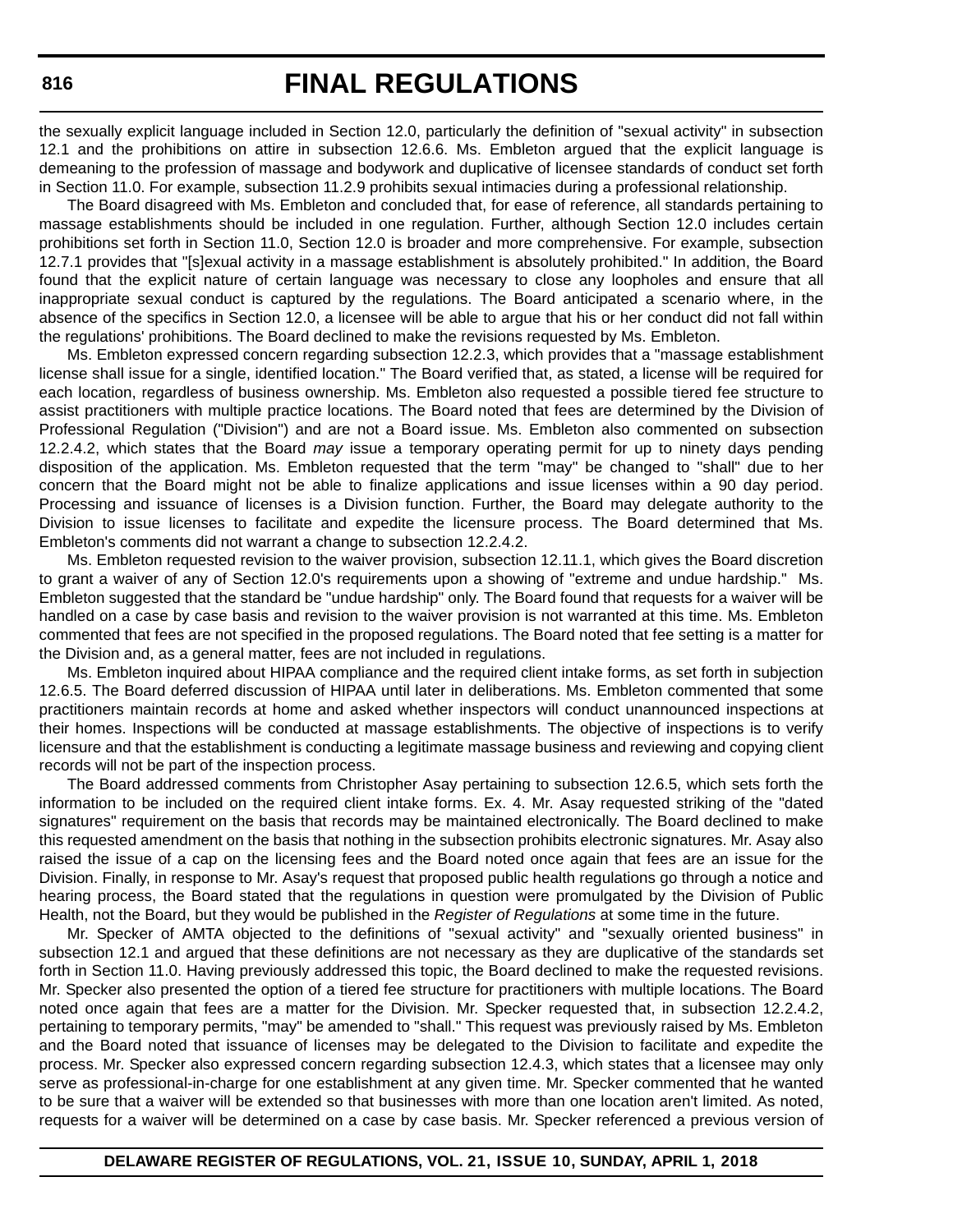subsection 12.6.5 regarding client records and questioned whether record maintenance would implicate HIPAA. The Board deferred a discussion of HIPAA for later in deliberations. Finally, Mr. Specker requested that "without notice" be stricken from subsection 12.9 regarding inspections. Because the term "without notice" is part of the statute, the Board doesn't have discretion to make the requested change. 24 **Del.C.** § 5321(a).

The Board considered Ms. Williams' email requesting that the Board keep the regulations as flexible and minimal as possible. Ex. 6. In particular, she requested that inspections be limited to a request to see licenses, to see a log of clients and client intake forms and determine if anyone is living on the premises. The Board found that Ms. Williams' comments did not warrant amendment to the proposed regulations.

The Board addressed Ms. Gennarini's comments, which were presented by testimony and in writing. Board Ex. 7. Ms. Gennarini questioned why cosmetology businesses offering massage services will not be required to hold massage establishment licenses. The Board noted that cosmetology shops are licensed and subject to inspection, and, therefore, another license requirement would be duplicative. Further, cosmetology shops are exempt from massage establishment licensing pursuant to 24 **Del.C.** §5302(4) as a "business establishment licensed pursuant to another chapter of this title." Ms. Gennarini repeated the concerns expressed by other commenters regarding the "sexual activity" definition and the attire requirements, concerns which the Board had already considered and determined did not warrant revisions to the proposed regulations.

Ms. Gennarini requested clarification of certain terms in the proposed regulations, specifically "corporate charter" and "explicitly communicate" as used in reference to advertising in subsection 12.8.3. The Board found that amendments to the regulations to define these terms are not warranted. Ms. Gennarini objected to subsection 12.6.5, pertaining to client records, as not reflecting prior committee discussions. The Board noted that the proposed regulations as published had been reviewed and approved at a Board meeting. With respect to Ms. Gennarini's concerns regarding subsection 12.8.1, which addresses the requirements for advertising, the Board found that all of the identified pieces of information, including establishment license number, are significant and needed on all forms of advertising, including business cards.

Ms. Gennarini requested amendment to subsection 12.9.2, which provides that an agent conducting an inspection "shall not interrupt an in-progress treatment session," to add "as indicated by signage on the door." The Board declined to make this change and found that subsection 12.9.2 is clear and offers protection to the individual receiving a massage. Ms. Gennarini expressed concern for practitioners who keep records at home and questioned whether home inspections would be conducted. The Board noted again that a home office is not a "massage establishment" and would not be subject to inspection. With respect to Ms. Gennarini's request that renewals for practitioner licenses and establishment licenses be staggered to alleviate the financial burden on practitioners, the Board noted that the renewal process is conducted by the Division, not the Board. Ms. Gennarini repeated a concern expressed by Ms. Embleton with respect to the term "extreme and undue hardship" in the waiver provision, subsection 12.11.1. The Board again declined to make the requested change.

The Board considered written comments submitted by Ms. Lowry. Ms. Lowry submitted two documents, Exhibits 8 and 9, which are virtually identical. The submissions consist of email exchanges between Ms. Lowry and Board Liaison Gina Bloom and Division Director David Mangler. The Board reviewed Exhibits 8 and 9 considered outstanding areas of concern expressed by Ms. Lowry.

Ms. Lowry's most significant concern appears to be Division inspectors' access to client records located at massage establishments. Ms. Lowry's concern is based on her assumption that massage and bodywork is "recognized as a Healthcare Profession in the State of Delaware." Exhibit 9. This assertion is based on the circumstance that, on the Division website, "Massage and Bodywork" is listed under "Health Care" rather than under "Commerce" or "Construction." Based on her assumption that massage and bodywork is a health care profession, Ms. Lowry argues that massage practitioners are required to comply with federal laws applicable to health care professionals and questioned whether Delaware law pertaining to massage establishments "supersede[s] Federal law in search and HIPPA [sic] protected records." Exhibit 9.

Ms. Lowry suggested that massage establishment licensing in Delaware may conflict with the Health Insurance Portability and Accountability Act of 1996 ("HIPAA"). The objective of HIPAA's Privacy Rule is to ensure that individuals' health information is protected while allowing access to health information needed to provide quality health care and protect the health and well-being of the public. "Summary of the HIPAA Privacy Rule" found at <https://www.hhs.gov/hipaa/for-professionals/privacy/laws-regulations/index.html>. Delaware's massage establishment licensing scheme doesn't implicate HIPAA in that clients' health information isn't at issue.

Inspections of massage establishments are subject to the parameters of Chapter 53 of Title 24 of the Delaware Code. Specifically, as set forth in Section 5319, the objective of the establishment licensing is to ensure that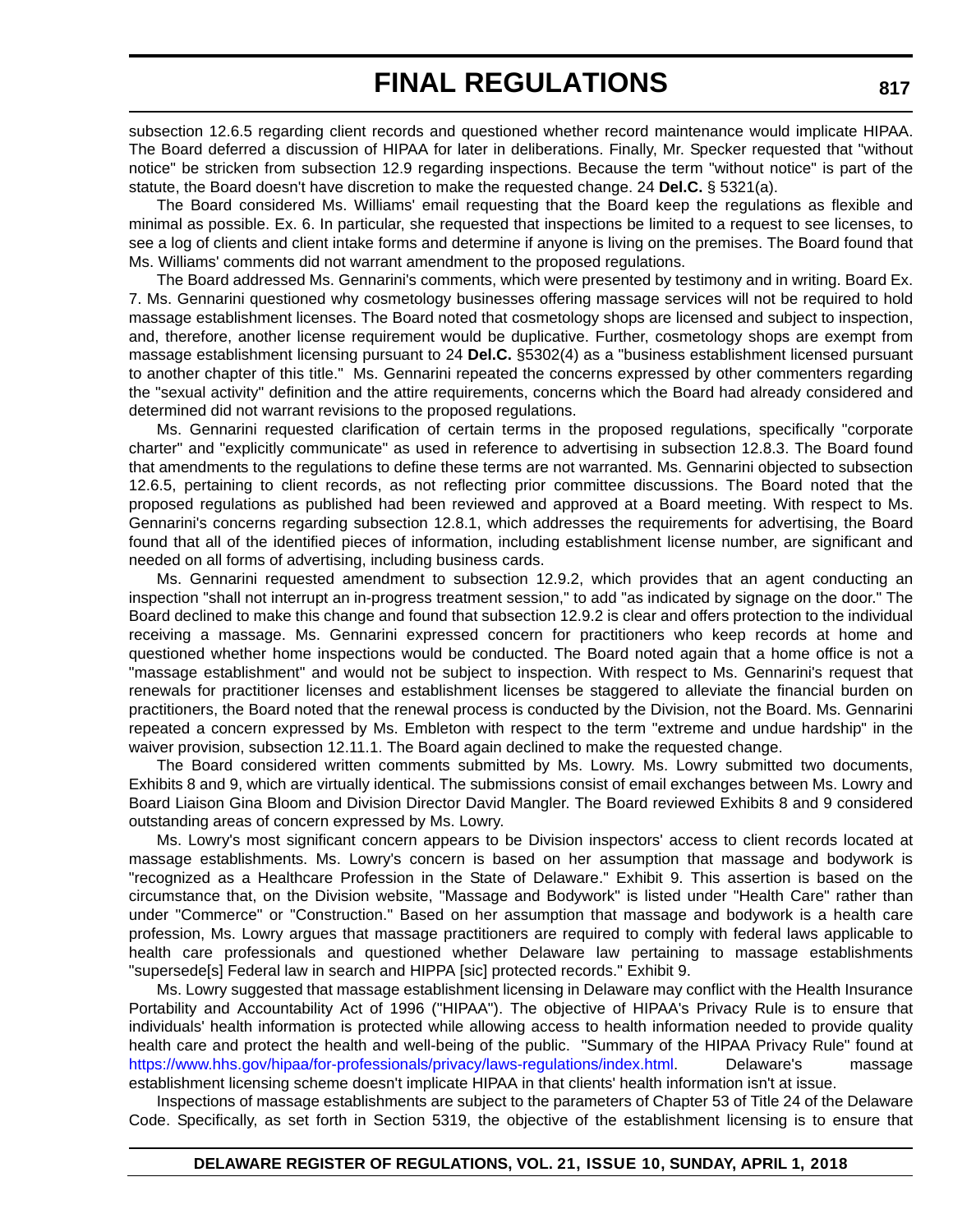individuals providing services are licensed, are supervised by a licensee who is responsible for the establishment, and are working in a licensed location that is not being used as living quarters. The fact that client records exist are indicative of a legitimate business. There is no expression of legislative intent in the language of Chapter 53 to authorize Division agents to search through and read client records maintained by massage licensees.

Further, as a threshold matter, HIPAA's applicability to the practice of massage and bodywork is unclear. In addition, the protection afforded health information is not absolute and is subject to certain exceptions. For example, the "required by law" exception provides that a "covered entity" may disclose protected health information to the extent that such disclosure is required by law and the disclosure complies with and is limited to the requirements of such law. 45 C.F.R. 164.512(a). Consequently, any incidental access to client records during inspections would be authorized by Delaware law and would fall within the "required by law" exception. See Ohio Legal Rights Service v. The Buckeye Ranch, Inc., 365 F. Supp. 2d 877, 889 (S.D. Ohio 2005) (applying "required by law" exception to permit access to health records).

In short, the Board finds that Ms. Lowry's concerns regarding the applicability of HIPAA to massage establishment licensing do not warrant amendments to the regulations as proposed.

Ms. Lowry expressed several other concerns in her emails. The Board found that those concerns were appropriately addressed by Mr. Mangler and there was no need to revise the regulations as proposed. Specifically, Ms. Lowry posed a question as to verification of inspectors' credentials at the time of inspection. Mr. Mangler explained that inspectors will present a law enforcement badge and a State-issued photo identification card. Ms. Lowry also inquired about streamlining of the application process. As explained by Mr. Mangler, processing applications is an operational function of the Division, and pursuant to 29 **Del.C.** §8735(w), the Board can delegate to the Division the authority to issue licenses administratively. ("Any board, commission, committee or council listed in subsection (a) of this section shall have the authority to delegate to the Director or his or her designee the authority to issue permits and licenses administratively using specific criteria agreed upon by each such entity and the Director"). The Board may also delegate the authority to grant waivers to the Division. Ms. Lowry further inquired as to how the public will be advised of the revocation of establishment licenses. As Mr. Mangler explained, this information will be available on the Board's website.

Ms. Lowry also objected to subsection 12.5 which sets forth permissible hours of operation, 7:00 a.m. - 9:00 p.m. She questioned why hours of operation aren't restricted for other professions regulated by the Division. As noted by Mr. Mangler, the Board has been legislatively directed to "establish by regulation the permissible operating hours of establishments, as well as the mechanisms to apply for a waiver." 24 **Del.C.** §5319(e). Subsection 12.11 sets forth the procedures for requesting a waiver. Further, in drafting Subsection 12.11, the Board did not contemplate that a licensee will be required to ask for a waiver for every massage that may take place outside of the prescribed time frame.

Finally, Ms. Lowry requested revisions to the Board's continuing education rules and regulations. These regulations are not at issue with respect to the proposed revisions under consideration, but will be considered by the Board at a later date.

The proposed regulations implement amendments to the Board's Practice Act, Chapter 53 of Title 24 of the Delaware Code, which went into effect on January 22, 2018. The statutory amendments provide a framework for licensure of massage establishments, set certain standards for the operation of these businesses and provide for inspections by agents of the Division. The Board met in subcommittee over several months to discuss and revise draft regulations. Members of the public attended and were able to participate in those subcommittee meetings. The draft regulations were amended to incorporate some of the comments from the public. During deliberations, the Board carefully considered and discussed the testimony and written comments from the public.

The Board appreciates the comments and concerns voiced by members of the public and remains open to further discussion about the important issues presented in the proposed regulations. However, the Board finds that the rules and regulations as proposed thoroughly and appropriately implement the amendments to Chapter 53 of Title 24 of the Delaware Code pertaining to massage establishment licensing and that further revision is not warranted at this time.

#### **Decision and Effective Date**

The Board hereby adopts the proposed amendments to the rules and regulations to be effective 10 days following final publication of this Final Order in the *Register of Regulations*.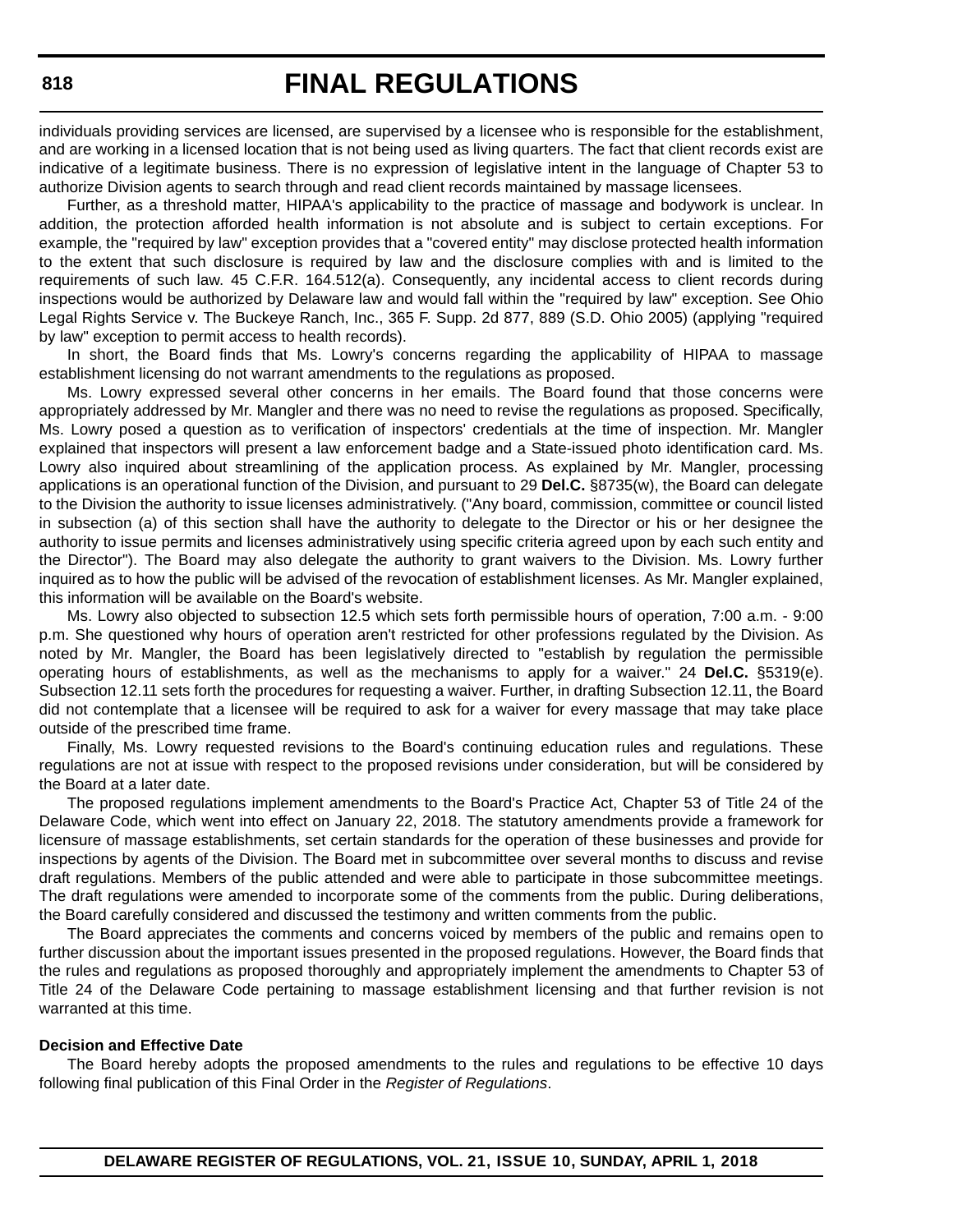### **Text and Citation**

The exact text of the rules and regulations, as amended, is attached to this Final Order as Exhibit A.

**IT IS SO ORDERED** this 15<sup>th</sup> day of March, 2018 by the Delaware Board of Massage and Bodywork. Danielle DiFonzo, Professional Member, President Sandra Jachimowski, Professional Member Jermaine Cannon, Professional Member (absent) Frank Beebe, Public Member Kathy Sherwin, Public Member, Secretary (absent) Ethel Loesche, Public Member Holly Overmyer, Professional Member

**\*Please note that no changes were made to the regulation as originally proposed and published in the December 2017 issue of the** *Register* **at page 487 (21 DE Reg. 487). Therefore, the final regulation is not being republished. A copy of the final regulation is available at:**

**[5300 Board of Massage and Bodywork](http://regulations.delaware.gov/register/april2018/final/21 DE Reg 815 04-01-18.htm)**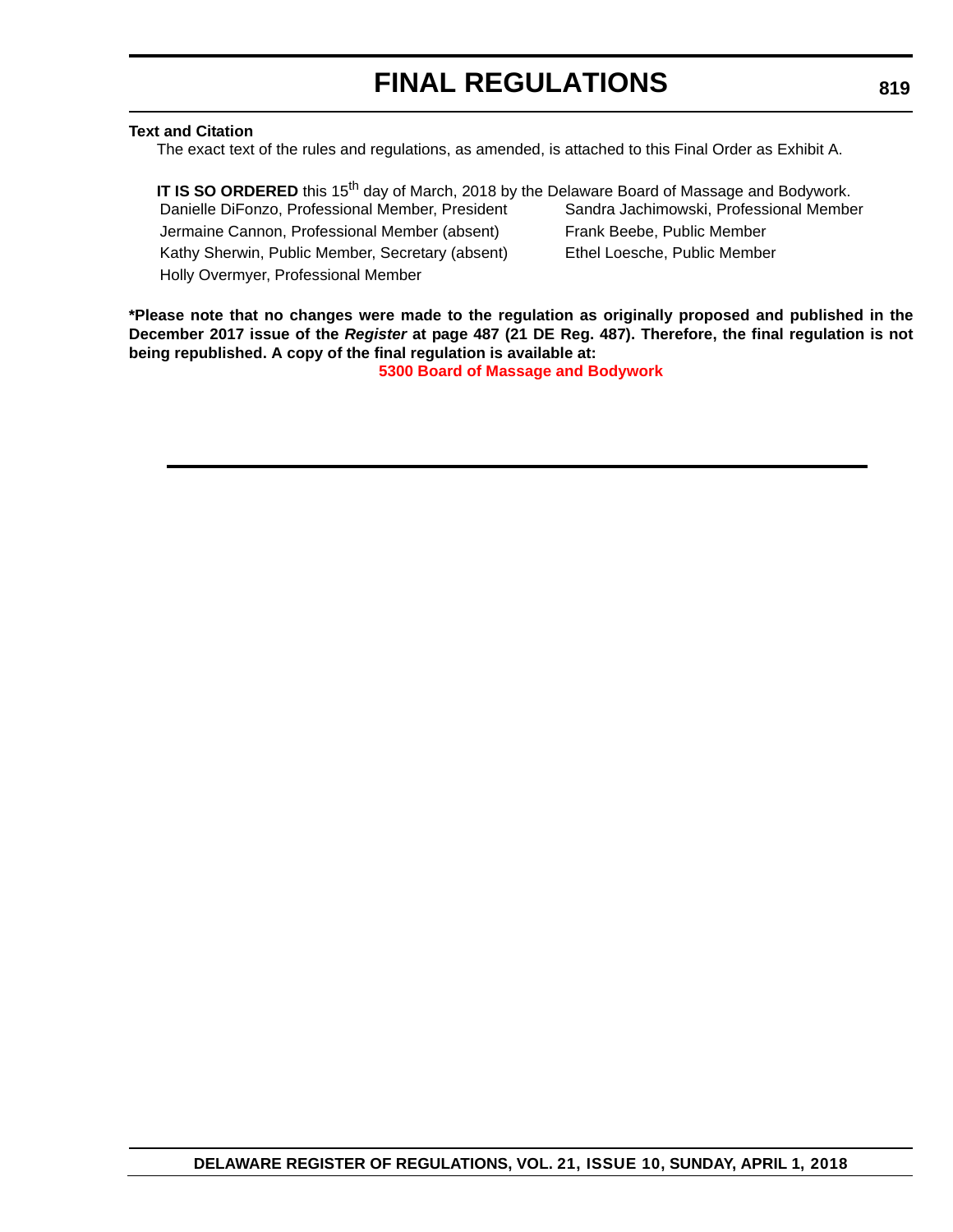### **[DEPARTMENT OF AGRICULTURE](https://agriculture.delaware.gov/harness-racing-commission/) [HARNESS RACING COMMISSION](https://agriculture.delaware.gov/harness-racing-commission/) [PUBLIC NOTICE](#page-4-0)**

#### **501 Harness Racing Rules and Regulations**

<span id="page-64-0"></span>The Delaware Harness Racing Commission (DHRC) pursuant to 3 **Del.C.** 10005, proposes to amend its rules and regulations*.* The proposed regulation changes address needed amendments to the "Lasix rules" thereby allowing rules more favorable to the welfare of the horse.

After discussions, which included technical experts, regulatory officials, and harness racing stakeholders, on January 16, 2018, the DHRC Rules Committee voted to recommend this rule amendment package to the full DHRC. On February 20, 2018, at its regular monthly meeting, the DHRC unanimously approved these proposed amendments. The DHRC rules committee meetings and DHRC regular monthly meetings are publicly noticed open meetings. Subsequent to a 30-day comment period from April 1 to May 1, 2018 and notice in the *Register of Regulations*, the DHRC plans to finalize the regulations on May 8, 2018 during its regularly scheduled monthly meeting. The meetings are held at the Delaware Department of Agriculture, 2320 South DuPont Highway Dover, DE at 10:00am. Written comments must be received by COB May 1, 2018. Those comments should be sent to the same address listed above for meeting location, attention Mr. Mark Davis.

### **[DEPARTMENT OF EDUCATION](https://www.doe.k12.de.us/) [PUBLIC NOTICE](#page-4-0)**

The State Board of Education will hold its monthly meeting on Thursday, April 19, 2018 at 5:00 p.m. in the Townsend Building, Dover, Delaware.

### **[DEPARTMENT OF HEALTH AND SOCIAL SERVICES](http://www.dhss.delaware.gov/dhss/dmma/) DIVISION OF MEDICAID [AND MEDICAL ASSISTANCE](http://www.dhss.delaware.gov/dhss/dmma/) [PUBLIC NOTICE](#page-4-0)**

### **Reimbursement Methodology for FQHCs**

In compliance with the State's Administrative Procedures Act (APA - Title 29, Chapter 101 of the Delaware Code), 42 CFR §447.205, and under the authority of Title 31 of the Delaware Code, Chapter 5, Section 512, Delaware Health and Social Services (DHSS) / Division of Medicaid and Medical Assistance (DMMA) is proposing to amend Title XIX Medicaid State Plan regarding the reimbursement methodology for Federally Qualified Health Centers (FQHCs), specifically, to align DMMA reimbursement policy with the costs of operating Delaware FQHCs.

Any person who wishes to make written suggestions, compilations of data, testimony, briefs or other written materials concerning the proposed new regulations must submit same to, Planning, Policy and Quality Unit, Division of Medicaid and Medical Assistance, 1901 North DuPont Highway, P.O. Box 906, New Castle, Delaware 19720-0906, by email to [Nicole.M.Cunningham@state.de.us,](mailto:Nicole.M.Cunningham@state.de.us) or by fax to 302-255-4413 by 4:30 p.m. on May 1, 2018. Please identify in the subject line: Reimbursement Methodology for FQHCs

The action concerning the determination of whether to adopt the proposed regulation will be based upon the results of Department and Division staff analysis and the consideration of the comments and written materials filed by other interested persons.

### **DIVISION [OF PUBLIC HEALTH](http://www.dhss.delaware.gov/dhss/dph/index.html) [PUBLIC NOTICE](#page-4-0) 4471 Massage and Bodywork Facilities**

The Division of Public Health, Department of Health and Social Services, is proposing new regulations for facilities that offer massage and body work services. The regulations are in response to the revisions to 24 **Del.C.**

**DELAWARE REGISTER OF REGULATIONS, VOL. 21, ISSUE 10, SUNDAY, APRIL 1, 2018**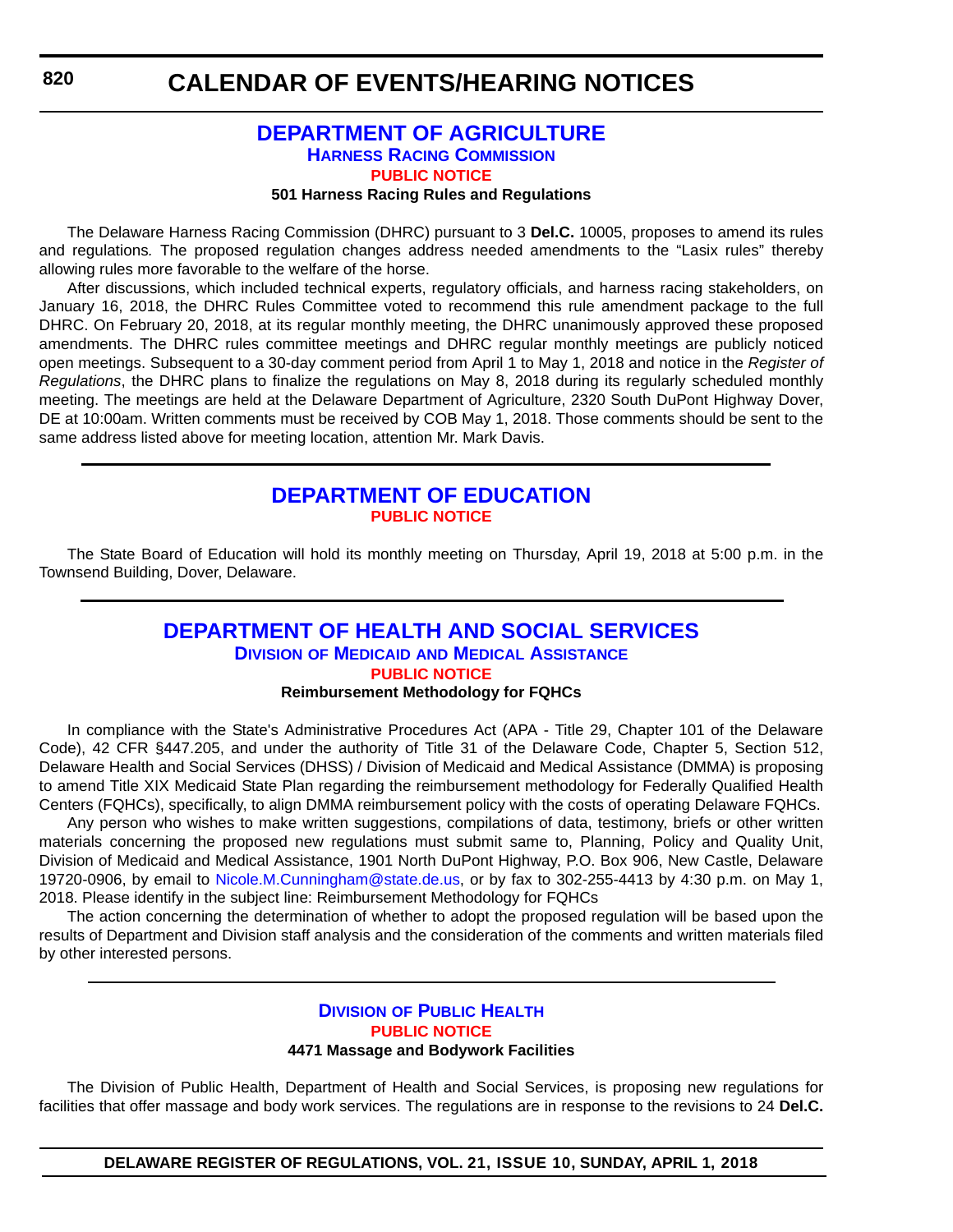<span id="page-65-0"></span>§§5306(b) and 5314(b) which provide the Division of Public Health the authority to promulgate these regulations. On April 1, 2018, DPH plans to publish as proposed the new regulations, and hold them out for public comment per Delaware law.

Copies of the proposed regulations are available for review in the April 1, 2018 edition of the Delaware *Register of Regulations*, accessible online at: <http://regulations.delaware.gov>or by calling the DPH at (302) 744- 4951.

Any person who wishes to make written suggestions, testimony, briefs or other written materials concerning the proposed regulations must submit same to Elisabeth Scheneman by Friday, May 4, 2018, at:

Elisabeth Scheneman Division of Public Health 417 Federal Street Dover, DE 19901 Email: [elisabeth.scheneman@state.de.us](mailto:elisabeth.scheneman@state.de.us) Phone: (302) 744-4951

### **[DEPARTMENT OF SERVICES FOR CHILDREN, YOUTH AND THEIR](https://kids.delaware.gov/fs/fs.shtml)  FAMILIES**

### **DIVISION [OF FAMILY SERVICES](https://kids.delaware.gov/fs/fs.shtml)**

**OFFICE OF CHILD CARE LICENSING**

### **[PUBLIC NOTICE](#page-4-0)**

### **101 DELACARE: Regulations for Early Care and Education and School-Age Centers**

The Office of Child Care Licensing (OCCL) proposes to amend DELACARE: Regulations for Early Care and Education and School-Age Centers. This proposal includes the following changes:

- Using plain language throughout the regulation;
- Clarification regarding the requirement for lead-paint risk assessments for centers that were built before 1978, including abatement for lead-paint hazards;
- Radon testing, including mitigation if necessary,
- Air quality testing for centers located in building/structure that contains or contained a dry cleaner, nail salon, or any other use that may result in an unacceptable indoor air quality;
- Comprehensive background checks for applicants, licensees, staff members, and volunteers before being alone with children;
- Certified staff at all times to administer medications, as needed;
- Reasonable accommodations for children's medical needs, including administering non-intravenous medication; and
- Suspension and expulsion policies.

Requiring centers to be free of lead and radon hazards and the additional requirement for centers located in a building/structure that contains or contained a business that may result in unacceptable air quality to have the air quality tested protects children's health. Comprehensive background checks and suspension and expulsion policies are required to comply with the Child Development Block Grant Act of 2014. Lastly, by amending these regulations, the needs of children requiring medication (with parent/guardian permission) while in child care will be met, consistent with the principles of the Americans with Disabilities Act.

Interested parties wishing to offer comments, suggestions, data, briefs, or other materials concerning the proposed regulation may submit them to the Office of Child Care Licensing, Division of Family Services, Department of Services for Children, Youth and Their Families, 3411 Silverside Road, Hagley Building, Wilmington, Delaware, 19810, Attention: Kelly McDowell or email them to Kelly McDowell at [Kelly.McDowell@state.de.us](mailto:Kelly.McDowell@state.de.us) by the close of business on May 31, 2018. Public hearings will be held in each county on the following dates: May 1, 2018, from 6:30 pm -7:30 pm, at the Bear Library, 101 Governor's Place, Bear, DE Room 1 A & B; April 30, 2018, from 6:30 pm -7:30 pm, at OCCL 821 Silver Lake Blvd. Dover, DE, and May 2, 2018, from 6:30 pm -7:30 pm, at the Milton Library 121 Union St. Milton, DE.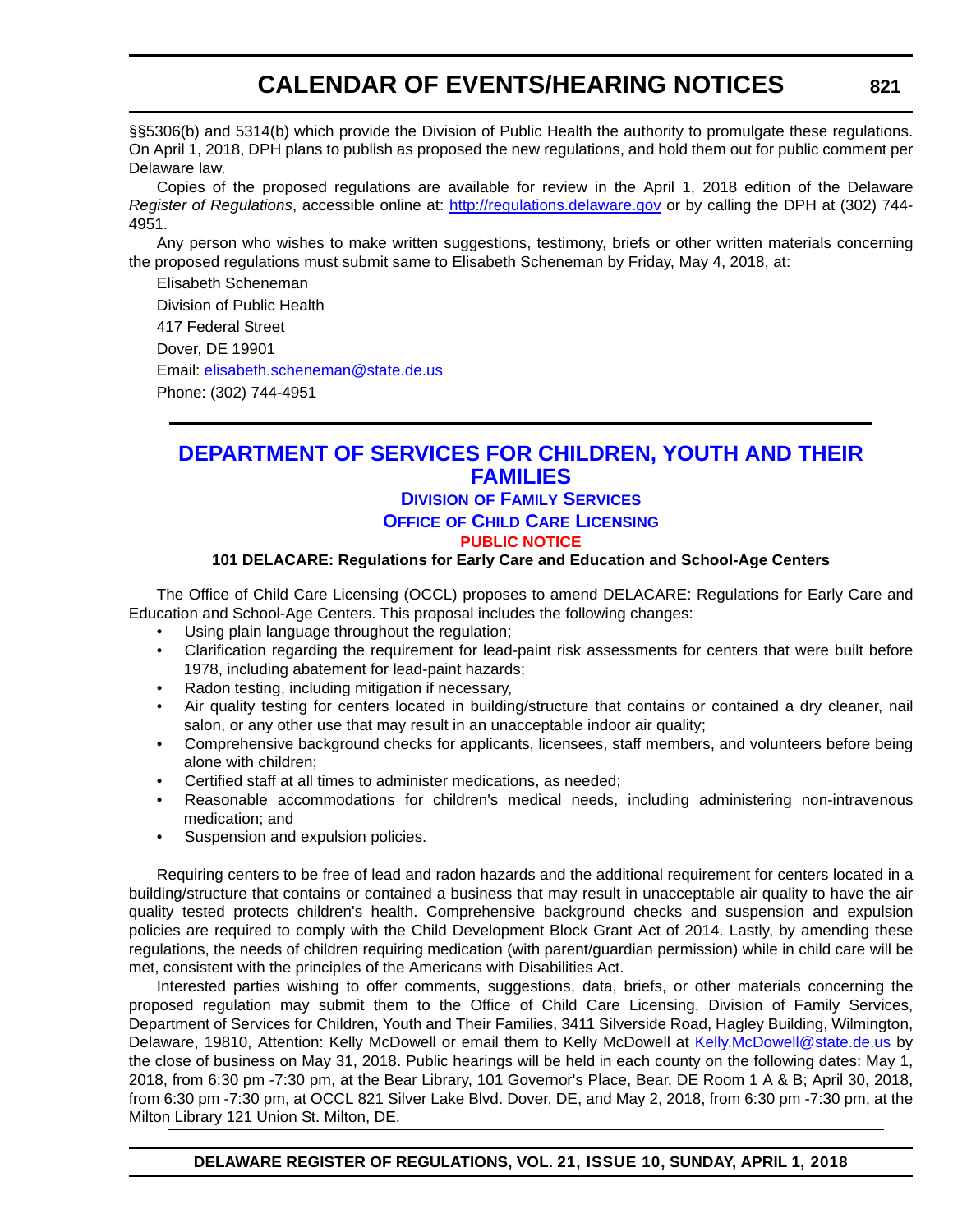### **DIVISION [OF FAMILY SERVICES](https://kids.delaware.gov/fs/fs.shtml) OFFICE OF CHILD CARE LICENSING [PUBLIC NOTICE](#page-4-0)**

#### **103 Regulations for Family and Large Family Child Care Homes**

<span id="page-66-0"></span>The Office of Child Care Licensing (OCCL) proposes to amend DELACARE: Regulations for Family and Large Family Child Care Homes. This proposal includes the following requirements:

- Lead-paint risk assessments for family child care homes that were built before 1978, including abatement for lead-paint hazards;
- Radon testing for family and large family homes, including mitigation if necessary,
- Air quality testing for large family homes located in a commercially zoned building/structure that contains or contained a dry cleaner, nail salon, or any other use that may result in an unacceptable indoor air quality;
- Comprehensive background checks for applicants, licensees, adult household members, staff members, and volunteers;
- Qualified staff at all times to administer medications, as needed;
- Reasonable accommodations for children's medical needs, including administering non-intravenous medication; and
- Suspension and expulsion policies.

Requiring family and large family homes to be free of lead and radon, and the additional requirement for large family homes located in commercially located buildings that contain or contained a business that may result in unacceptable air quality to have the air quality tested protects children's health. Lastly, by amending these regulations, the needs of children requiring medication (with parent/guardian permission) while in child care will be met, consistent with the principles of the Americans with Disabilities Act.

Interested parties wishing to offer comments, suggestions, data, briefs, or other materials concerning the proposed regulation may submit them to the Office of Child Care Licensing, Division of Family Services, Department of Services for Children, Youth and Their Families, 3411 Silverside Road, Hagley Building, Wilmington, Delaware, 19810, Attention: Kelly McDowell or email them to Kelly McDowell at [Kelly.McDowell@state.de.us](mailto:Kelly.McDowell@state.de.us) by the close of business on May 31, 2018. Public hearings will be held in each county on the following dates: May 1, 2018, from 6:30 pm -7:30 pm, at the Bear Library, 101 Governor's Place, Bear, DE Room 1 A & B; April 30, 2018, from 6:30 pm -7:30 pm, at OCCL 821 Silver Lake Blvd. Dover, DE, and May 2, 2018, from 6:30 pm -7:30 pm, at the Milton Library 121 Union St. Milton, DE.

### **[DEPARTMENT OF STATE](https://dpr.delaware.gov/)**

### **DIVISION [OF PROFESSIONAL REGULATION](https://dpr.delaware.gov/)**

### **3000 BOARD [OF PROFESSIONAL COUNSELORS](https://dpr.delaware.gov/) OF MENTAL HEALTH AND CHEMICAL DEPENDENCY PROFESSIONALS**

#### **[PUBLIC NOTICE](#page-4-0)**

The Delaware Board of Mental Health and Chemical Dependency Professionals, pursuant to 24 **Del.C.** §3006(a)(1), proposes to revise its regulations. The proposed amendments to the regulations seek to bring the regulations into conformity with current law and remove outdated, redundant, and inconsistent provisions. The proposed regulations clarify what is acceptable supervision to the Board and creates regulations for licensed art therapists and licensed associate art therapists pursuant to 24 **Del.C.** §§3060-3064.

The Board will hold a public hearing on the proposed rule change on April 25, 2018 at 12:00 p.m., in the Second Floor Conference Room A, Cannon Building, 861 Silver Lake Blvd., Dover, DE 19904. Written comments should be sent to Nicole Williams, Administrator of the Delaware Board of Mental Health and Chemical Dependency Professionals, Cannon Building, 861 Silver Lake Blvd, Dover, DE 19904. Written comments will be accepted until May 10, 2018.

**DELAWARE REGISTER OF REGULATIONS, VOL. 21, ISSUE 10, SUNDAY, APRIL 1, 2018**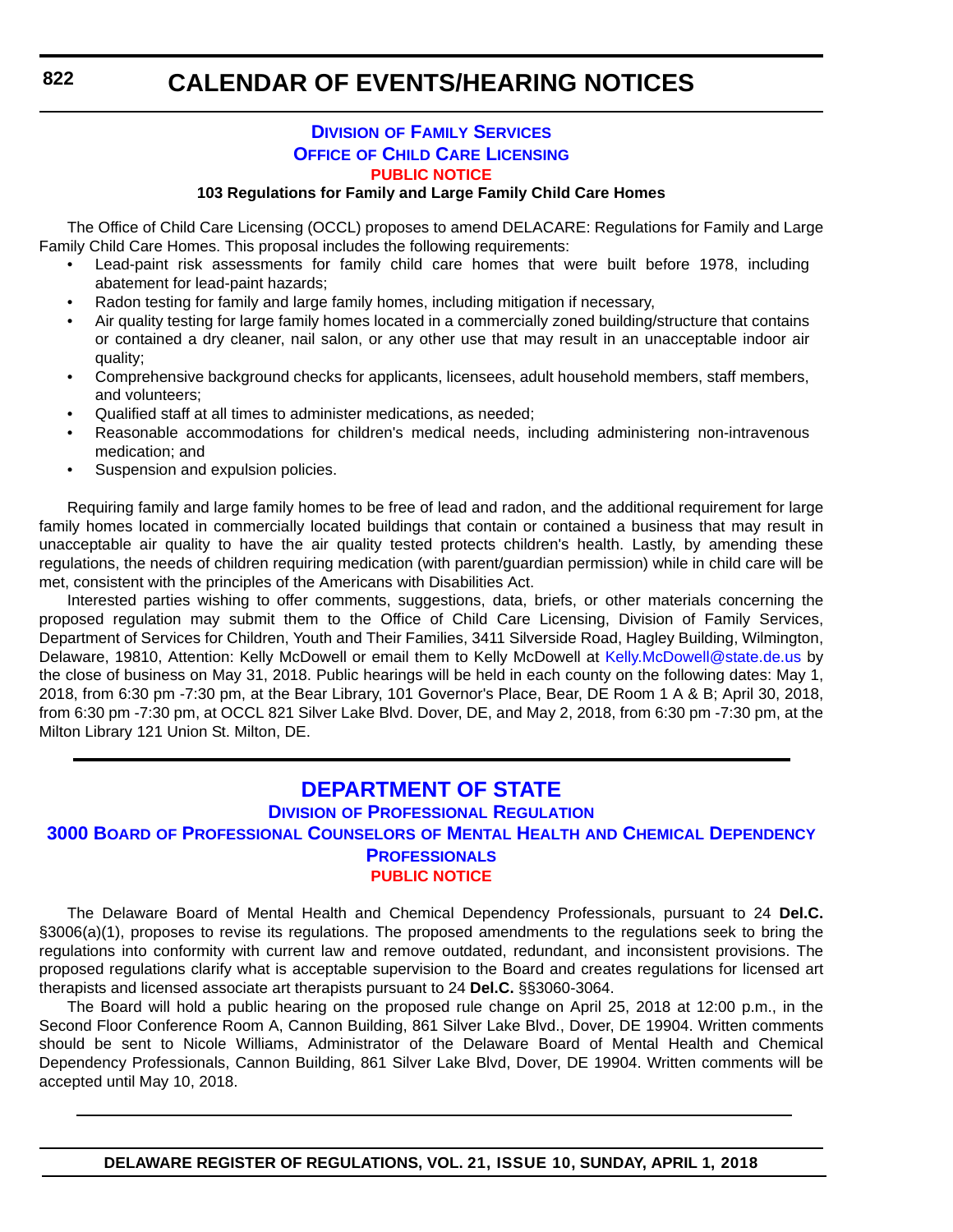### **[PUBLIC SERVICE COMMISSION](https://depsc.delaware.gov/) [PUBLIC NOTICE](#page-4-0)**

#### **3011 Rules for Certification of Electric Transmission Suppliers**

In February 2018, the General Assembly passed, and the Governor enacted into law, the "House Bill 127," 81 Del. Laws ch. 205 (February 14, 2018). HB 127 amended Chapter 1, Subchapter II, Title 26 of the Delaware Code by adding "§203E Certificate of public convenience and necessity for new electric transmission utilities." Section 203E provides that no person or entity shall begin the business of an electric transmission utility providing transmission facilities, as defined in § 1001(26) of this title, without having first made application to and obtained from the Commission a certificate of public convenience and necessity ("CPCN") approving the person or entity as an electric transmission utility authorized to provide transmission facilities. The enactment of HB 127 recognized that, due to recent changes in federal law, certain new electric transmission utility projects will now be available to in-state and out-of-state entities. The goal of the HB 127 Act was to provide the Commission the necessary authority to determine whether to grant a CPCN for such projects. HB 127 provides factors the Commission shall consider in determining whether to grant an applicant's CPCN. The goal of HB 127 Act was to provide the Commission the necessary authority to determine whether to grant a CPCN such projects. HB 127 provides factors the Commission shall consider in determining whether to grant an applicant's CPCN.

HB 127 charges the Public Service Commission (the "Commission") with the duty to adopt various rules and regulations to implement the new CPCN statute and to protect the state ratepayers and the state from any impact on the State's economy and the benefits to the State's ratepayers and on the health, safety, and welfare of the general public. In accordance with various provisions added by the HB 127, the Commission Staff has proposed rules and regulations pertaining to:

(1) Whether PJM Interconnection, L.L.C. (or its successor) ("PJM") has selected the applicant to develop or own transmission facilities included in the regional transmission expansion plan approved through PJM's Federal Energy Regulatory Commission-approved developer qualification and competitive procurement process, or if such PJM approval has not occurred: (26 **Del.C.** §203E(b)(1))

- a. The demonstrated experience, operating expertise, and long-term viability of the applicant or its affiliates, partners, or parent company (26 **Del.C.** §203E(b)(1)a.)
- b. The need for and impact of any transmission facilities proposed by the applicant on the safe, adequate, and reliable operation or delivery of electric supply services (26 **Del.C.** §203E(b)(1)b.); and
- c. The engineering and technical design of any transmission facilities proposed by the applicant (26 **Del.C.** §203E(b)(1)c.);

(2) The impact of granting the certificate of public convenience and necessity application on the State's economy and the benefits to the State's ratepayers (26 **Del.C.** §203E(b)(2)); and

(3) The impact of granting the certificate of public convenience and necessity application on the health, safety, and welfare of the general public.

By PSC Order No. 9193 (March 13, 2018), the Commission opened this docket to solicit comments concerning these proposed rules and regulations. The Commission intends to adopt rules and regulations pertaining to the above topics prior to implementing the CPCN requirements set forth in 26 **Del.C.** §203E.

Copies of the proposed rules and regulations are not available in the Delaware *Register of Regulations* until April 1, 2018. You may obtain a copy of the proposed rules and regulations from the Commission at its Dover office at the address set out below during normal business hours. You may also obtain an electronic copy of the proposed rules and regulations by accessing the State of Delaware's Internet website at: [http://www.state.us.de.us/](http://www.state.us.de.us/govern/agencies/pubservc/major/major1.htm) [govern/agencies/pubservc/major/major1.htm.](http://www.state.us.de.us/govern/agencies/pubservc/major/major1.htm)

The Commission solicits suggestions, compilations of data, briefs, or other written materials concerning the proposed rules and regulations and any additional rules or regulations which may be necessary or desirable to implement the provisions of 26 **Del.C.** §203E. If you wish to submit such materials, you must e-mail such materials to Joseph DeLosa at [Joseph.DeLosa@state.de.us](mailto:Joseph.DeLosa@state.de.us). on or before Tuesday, May 1, 2018. In addition, two (2) copies of all filed materials should be served upon the Division of the Public Advocate, Carvel State Office Building, 820 N. French Street, Wilmington, DE 19801.

The Commission Staff is available to answer any questions concerning this proceeding. The Commission's tollfree telephone number in Delaware is (800) 282-8574. You may also make inquiries by voice telephone at (302) 736-7500 or by Internet e-mail to [Joseph.DeLosa@state.de.us.](mailto:Joseph.DeLosa@state.de.us)